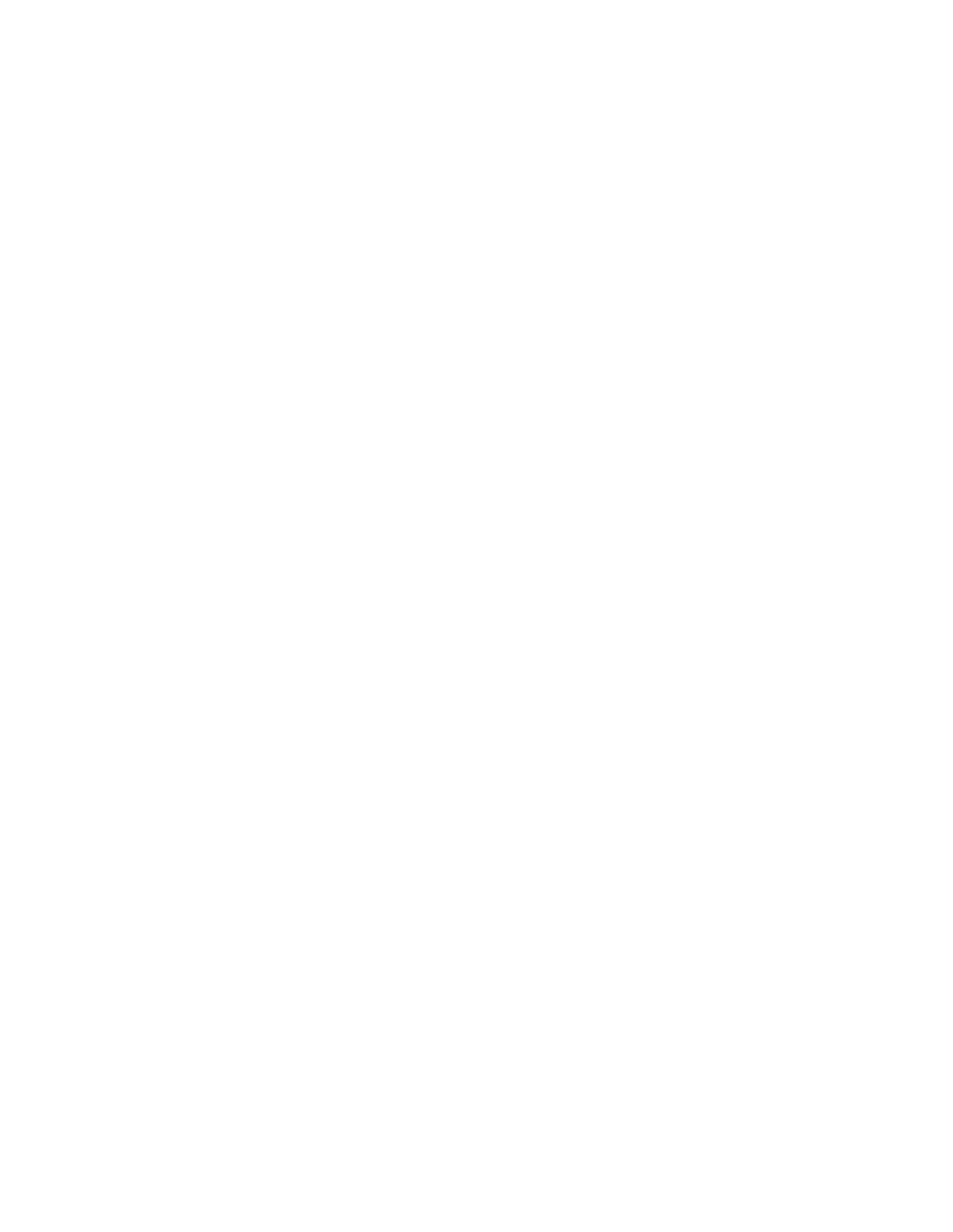# **Joint Information Center Model**

## Collaborative Communications During Emergency Response

**FINAL January 21, 2000**

By the NRT Response Subcommittee Workgroup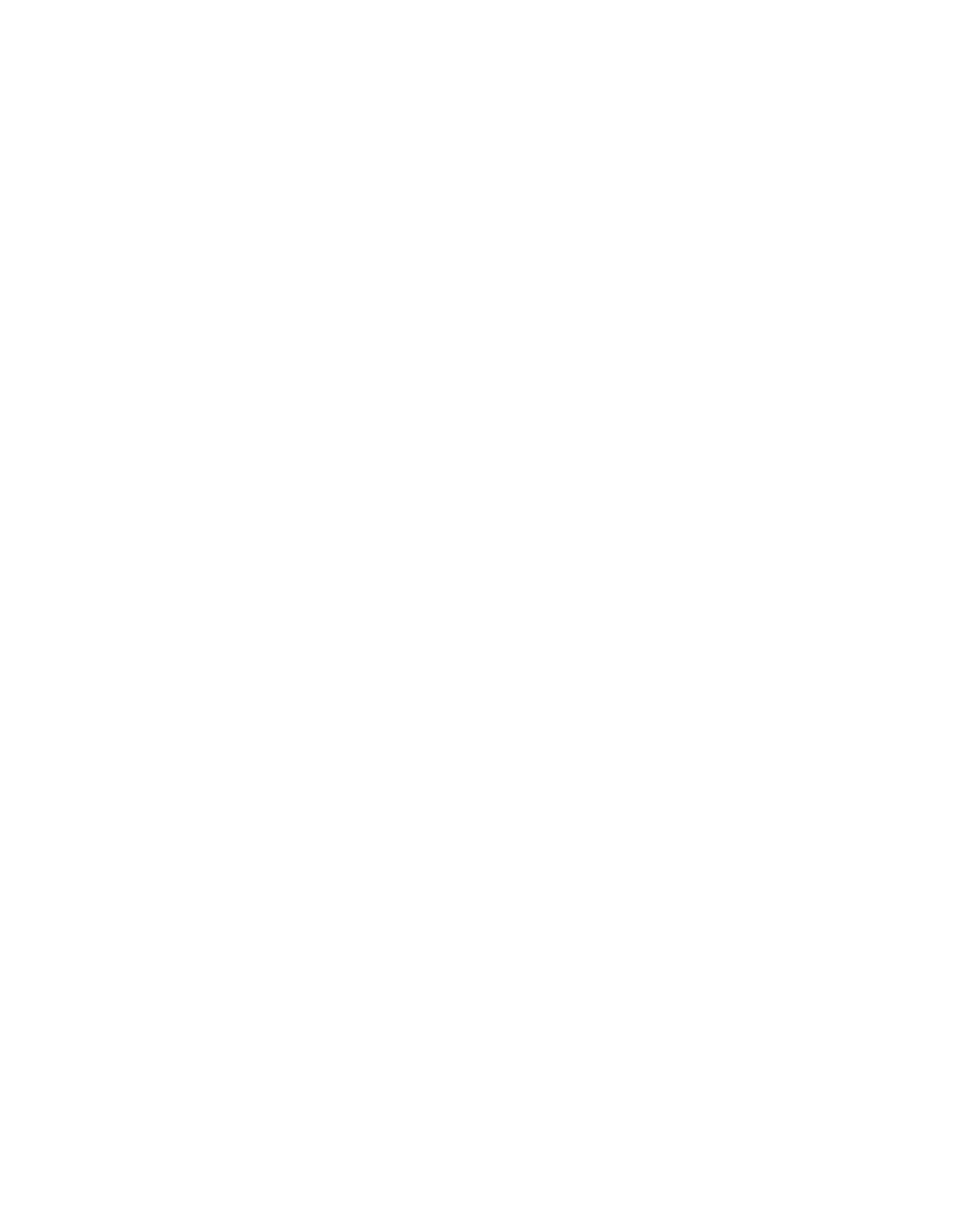## **Joint Information Center Model Table of Contents**

| Section      | Topic                                                                                                                                                         | Page |
|--------------|---------------------------------------------------------------------------------------------------------------------------------------------------------------|------|
| Preface      |                                                                                                                                                               |      |
| Introduction |                                                                                                                                                               |      |
|              |                                                                                                                                                               |      |
| Section I    |                                                                                                                                                               |      |
|              |                                                                                                                                                               |      |
|              |                                                                                                                                                               |      |
|              |                                                                                                                                                               |      |
|              |                                                                                                                                                               |      |
|              |                                                                                                                                                               |      |
|              |                                                                                                                                                               |      |
|              |                                                                                                                                                               |      |
|              |                                                                                                                                                               |      |
|              |                                                                                                                                                               |      |
|              |                                                                                                                                                               |      |
|              |                                                                                                                                                               |      |
|              |                                                                                                                                                               |      |
|              |                                                                                                                                                               |      |
| Section II   |                                                                                                                                                               |      |
|              |                                                                                                                                                               |      |
|              |                                                                                                                                                               |      |
|              |                                                                                                                                                               |      |
|              |                                                                                                                                                               |      |
|              |                                                                                                                                                               |      |
|              |                                                                                                                                                               |      |
|              |                                                                                                                                                               |      |
|              | Deactivation of JIC $\ldots$ , $\ldots$ , $\ldots$ , $\ldots$ , $\ldots$ , $\ldots$ , $\ldots$ , $\ldots$ , $\ldots$ , $\ldots$ , $\ldots$ , $\ldots$ , $2-5$ |      |
| Section III  |                                                                                                                                                               |      |
|              |                                                                                                                                                               |      |
|              |                                                                                                                                                               |      |
|              |                                                                                                                                                               |      |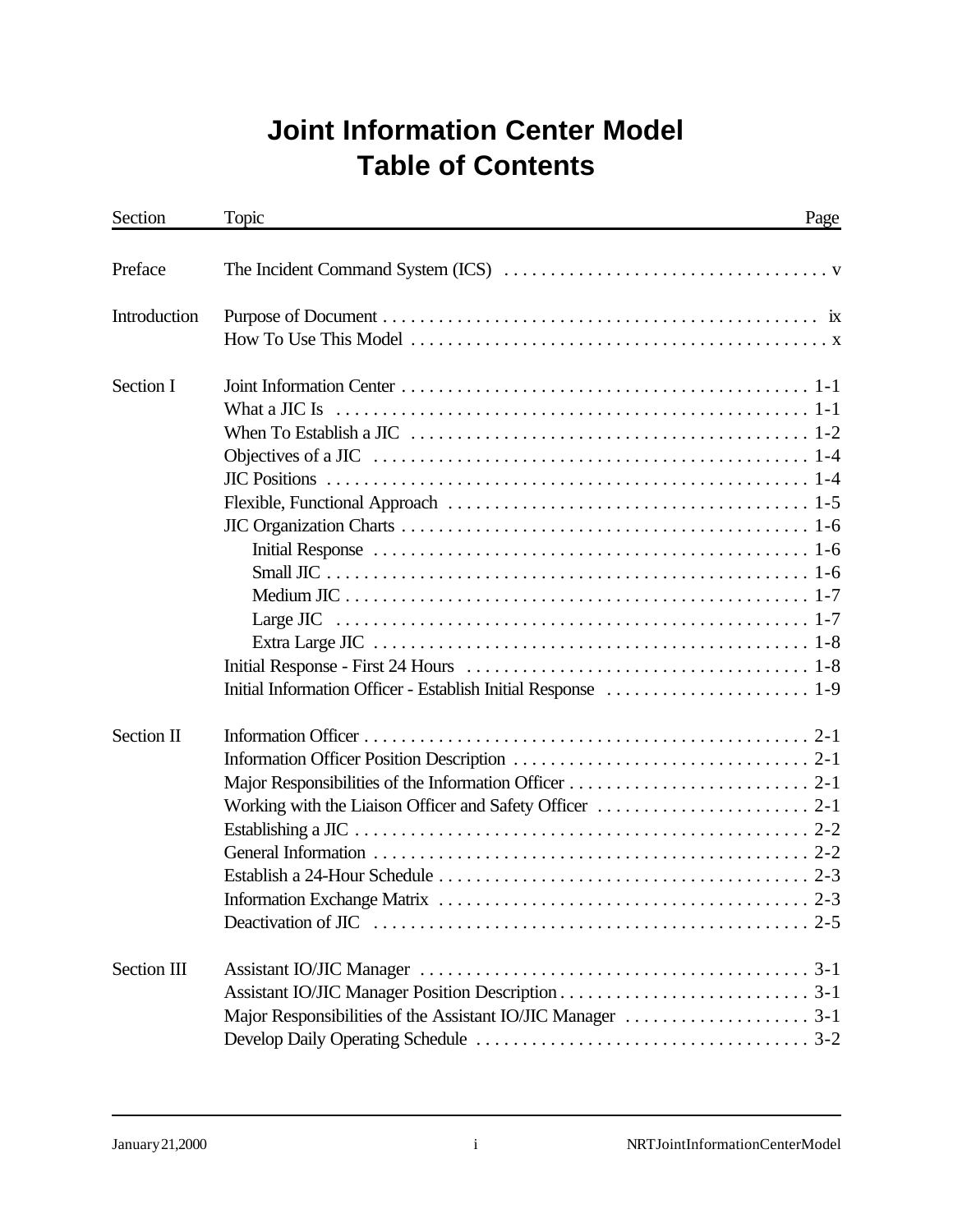| Section IV |                                                                                                                          |  |
|------------|--------------------------------------------------------------------------------------------------------------------------|--|
|            |                                                                                                                          |  |
|            |                                                                                                                          |  |
|            |                                                                                                                          |  |
|            | JIC Situation Status Assistant Position Description  4-2                                                                 |  |
|            | Major Responsibilities of the JIC Situation Status Assistant  4-2                                                        |  |
|            |                                                                                                                          |  |
|            | Product Unit                                                                                                             |  |
|            |                                                                                                                          |  |
|            | Major Responsibilities of the Product Assistant  4-3                                                                     |  |
|            |                                                                                                                          |  |
|            |                                                                                                                          |  |
|            |                                                                                                                          |  |
|            |                                                                                                                          |  |
|            |                                                                                                                          |  |
|            |                                                                                                                          |  |
|            |                                                                                                                          |  |
|            |                                                                                                                          |  |
|            |                                                                                                                          |  |
|            |                                                                                                                          |  |
|            |                                                                                                                          |  |
| Section V  |                                                                                                                          |  |
|            |                                                                                                                          |  |
|            |                                                                                                                          |  |
|            | Dissemination Unit $\dots \dots \dots \dots \dots \dots \dots \dots \dots \dots \dots \dots \dots \dots \dots \dots 5-2$ |  |
|            |                                                                                                                          |  |
|            |                                                                                                                          |  |
|            | <b>Scheduling Unit</b>                                                                                                   |  |
|            |                                                                                                                          |  |
|            |                                                                                                                          |  |
|            |                                                                                                                          |  |
|            |                                                                                                                          |  |
|            |                                                                                                                          |  |
|            |                                                                                                                          |  |
|            |                                                                                                                          |  |
|            |                                                                                                                          |  |
|            |                                                                                                                          |  |
|            |                                                                                                                          |  |
|            | Assistant IO for Community Outreach Position Description 5-8                                                             |  |
|            | Major Responsibilities of the Assistant IO for Community Outreach  5-8                                                   |  |
|            |                                                                                                                          |  |
|            |                                                                                                                          |  |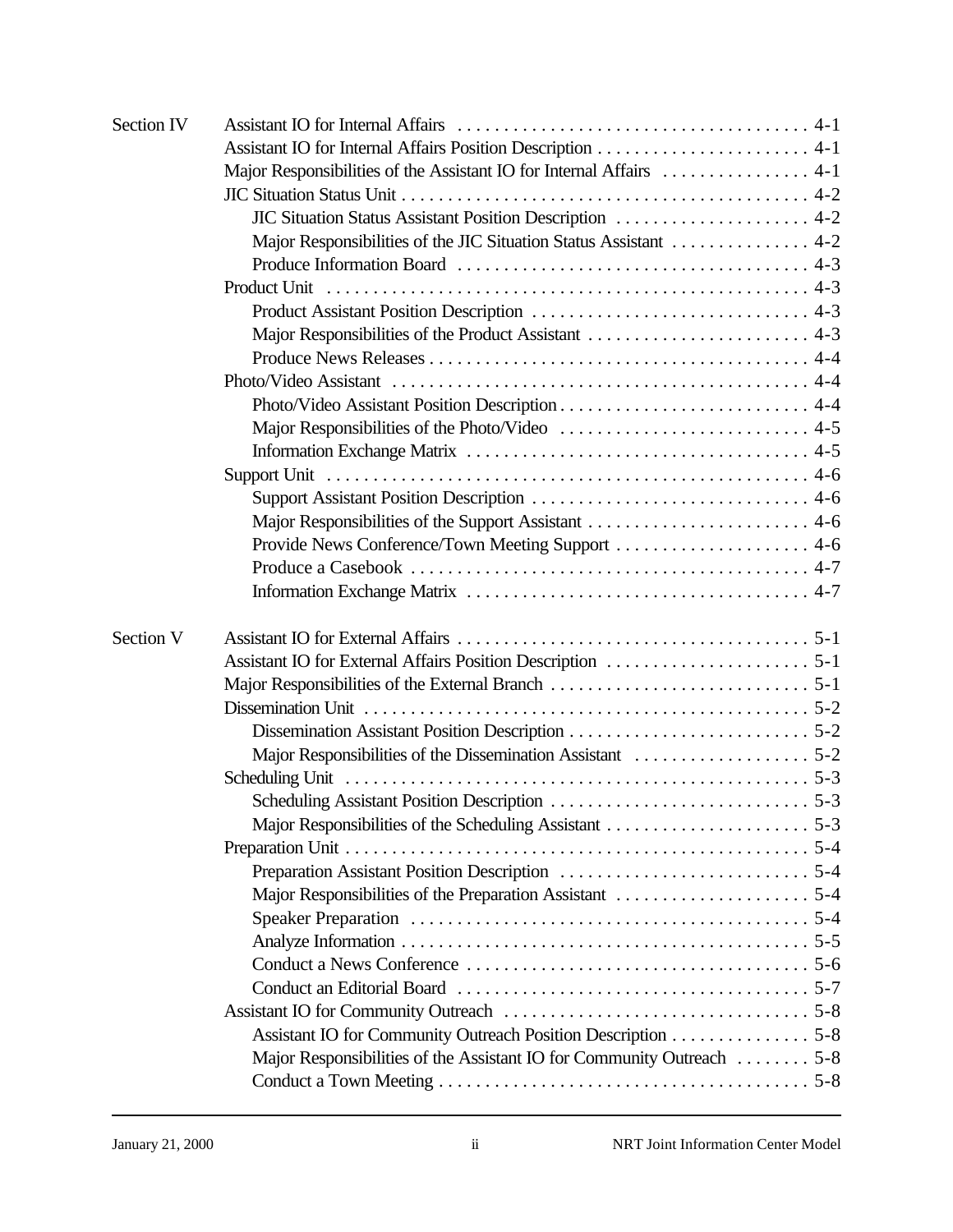|            | Major Responsibilities of the Protocol Support Assistant 5-10 |
|------------|---------------------------------------------------------------|
| Appendix A |                                                               |
| Appendix B |                                                               |
| Appendix C |                                                               |
| Appendix D |                                                               |
| Appendix E |                                                               |
| Appendix F |                                                               |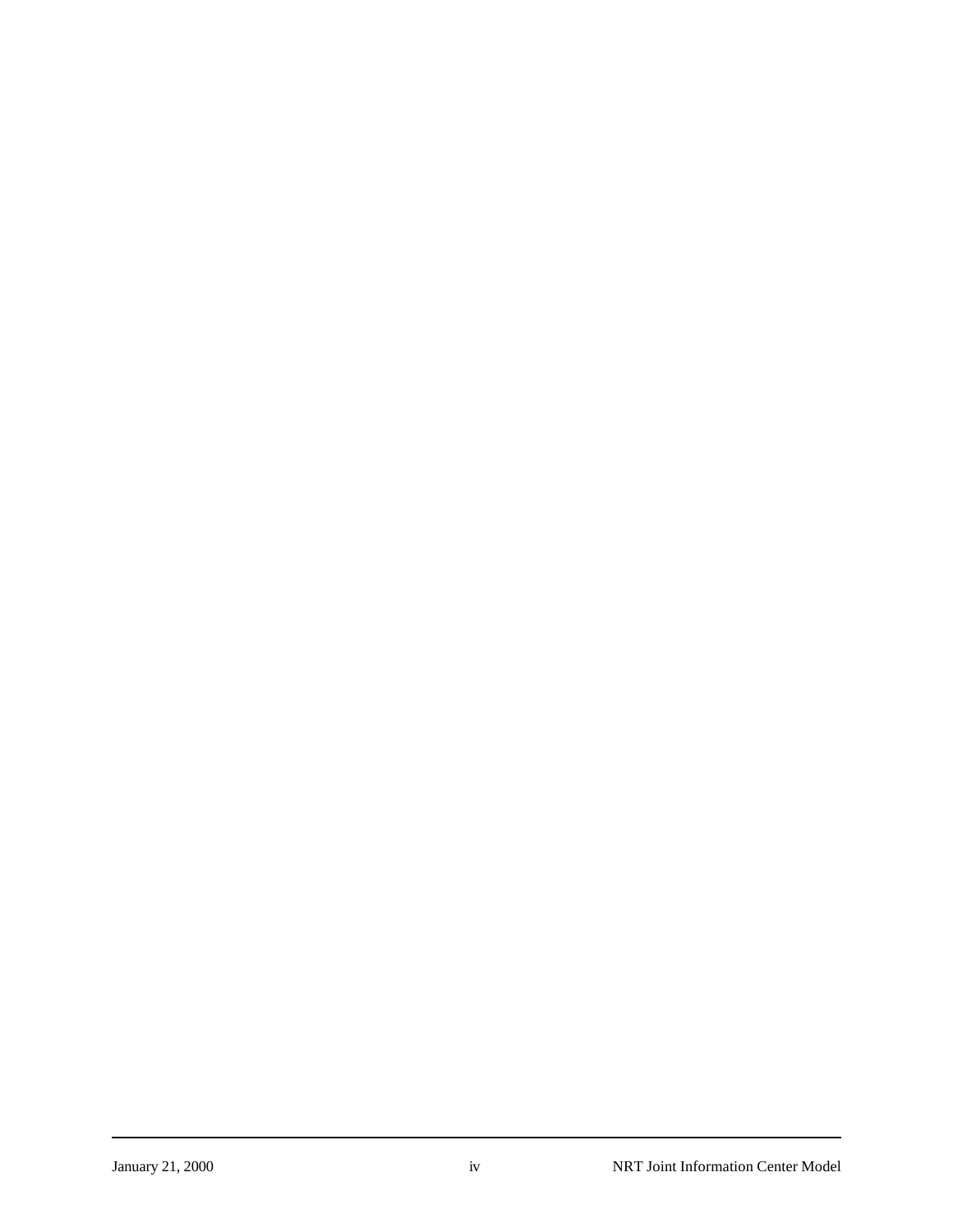## **The Incident Command System (ICS)**

The Incident Command System (ICS) is used to manage the response to an emergency incident or a non-emergency event. ICS categorizes response into functional components to be performed by the agency with responsibility for the response. When more than one entity has response authority, the coordinated response structure is managed using a Unified Command System (UCS). The basic ICS/UCS operating guideline is that the Incident Commander/Unified Command is responsible for all functions until authority for individual functional components is delegated to another person or agency.

The organization of the ICS/UCS is built around five major management activities. These include the following activities.

| # | <b>Command</b> - sets objectives and priorities; has overall responsibility at the    |
|---|---------------------------------------------------------------------------------------|
|   | incident or event.                                                                    |
| # | <b>Operations</b> - conducts tactical operations to carry out the plan and develops   |
|   | the tactical objectives, organization, and directs all resources.                     |
| # | <b>Planning</b> - develops the action plan to accomplish the objectives, collects and |
|   | evaluates information, and maintains resource status.                                 |
| # | <b>Logistics</b> - provides support to meet incident needs, as well as resources and  |
|   | all other services needed to support the incident.                                    |
| # | Finance/Administration - monitors costs related to the incident and provides          |
|   | accounting, procurement, time recording, and cost analysis.                           |

The ICS/UCS is designed to work equally well for both small and large situations and can expand or contract to meet the needs of the incident. For example, during small incidents, the Incident Commander may directly assign tactical resources and oversee all operations. Large incidents, however, usually require that the Incident Commander/Unified Command delegate responsibility for each major activity to separate sections within the organization. Further, each of the primary ICS/UCS sections may be sub-divided as needed.

Depending on the type of incident and the authorities under which a response is coordinated, the Incident Commander could be any of the following individuals.

# Under a National Oil and Hazardous Substances Pollution Contingency Plan (NCP) response – A U.S. Environmental Protection Agency (EPA), U.S. Coast Guard (USCG), or other federal On-Scene Coordinator (OSC) serves as the Incident Commander.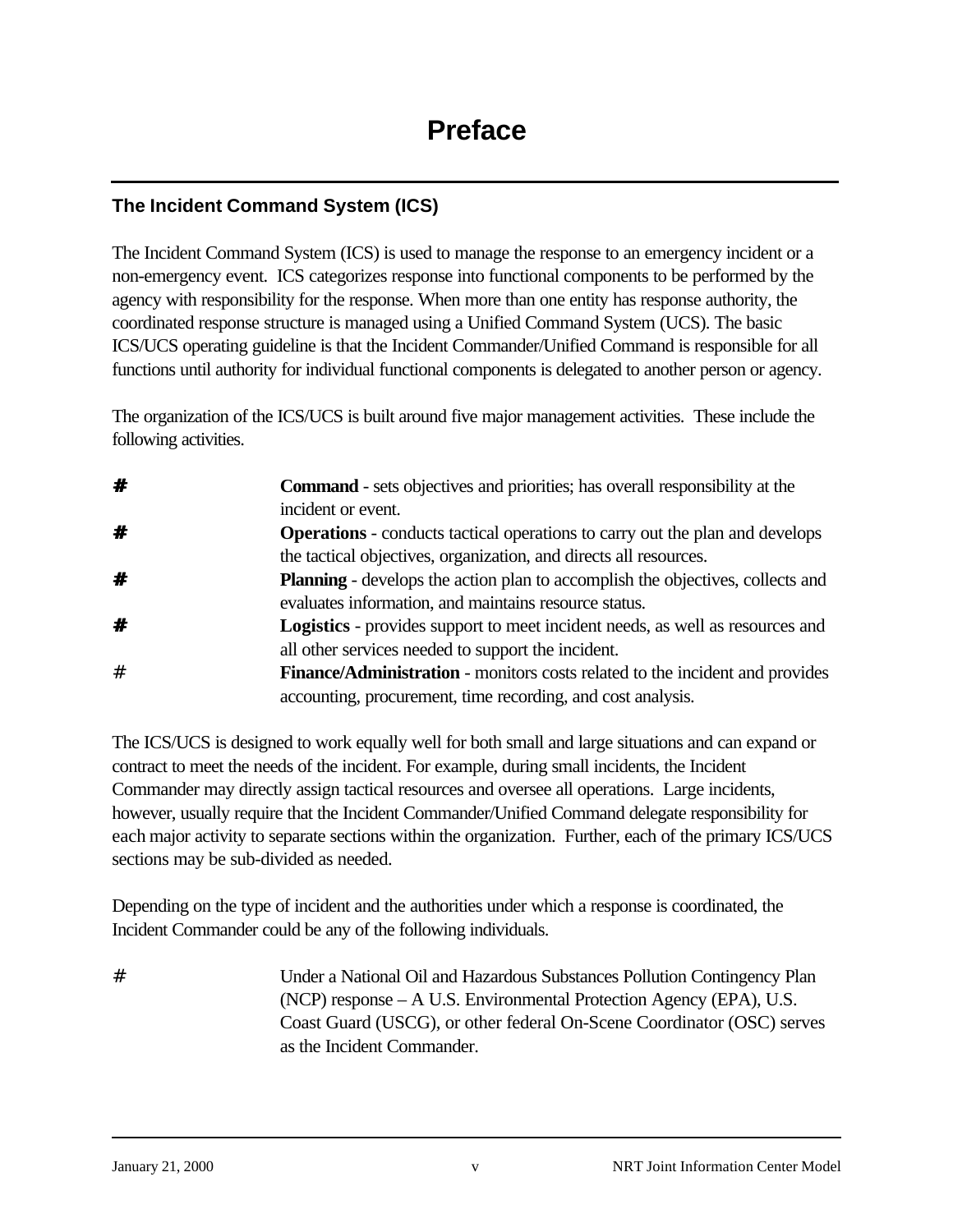| # | Under a Federal Response Plan (FRP) response – The Federal Coordinating<br>Officer (FCO) serves as the Incident Commander.                      |
|---|-------------------------------------------------------------------------------------------------------------------------------------------------|
| # | Under a response to a terrorist incident – The Federal Bureau of Investigation<br>(FBI) Officer-in-charge will serve as the Incident Commander. |
| # | Under the Federal Radiological Emergency Preparedness Plan (FRERP) – The<br>On-Scene Commander serves as the Incident Commander.                |

When more than one entity has response authority, the Unified Command may include federal, state, local, and responsible party representatives.

Under the ICS/UCS, an Information Officer (IO) is one of the key staff supporting the command structure. The IO represents and advises the Incident Commander/Unified Command on all public information matters relating to the incident response. This model describes how to structure a Joint Information Center (JIC) to carry out the IO's responsibilities (see Section II) to conduct crisis



communications during emergency responses and non-emergency events. This model is generic and can be adapted for use in a diverse range of responses likely to be performed by National Response Team (NRT) member agencies, ranging from a large multiple-agency, all-hazards response to a small singleagency, single-hazard response.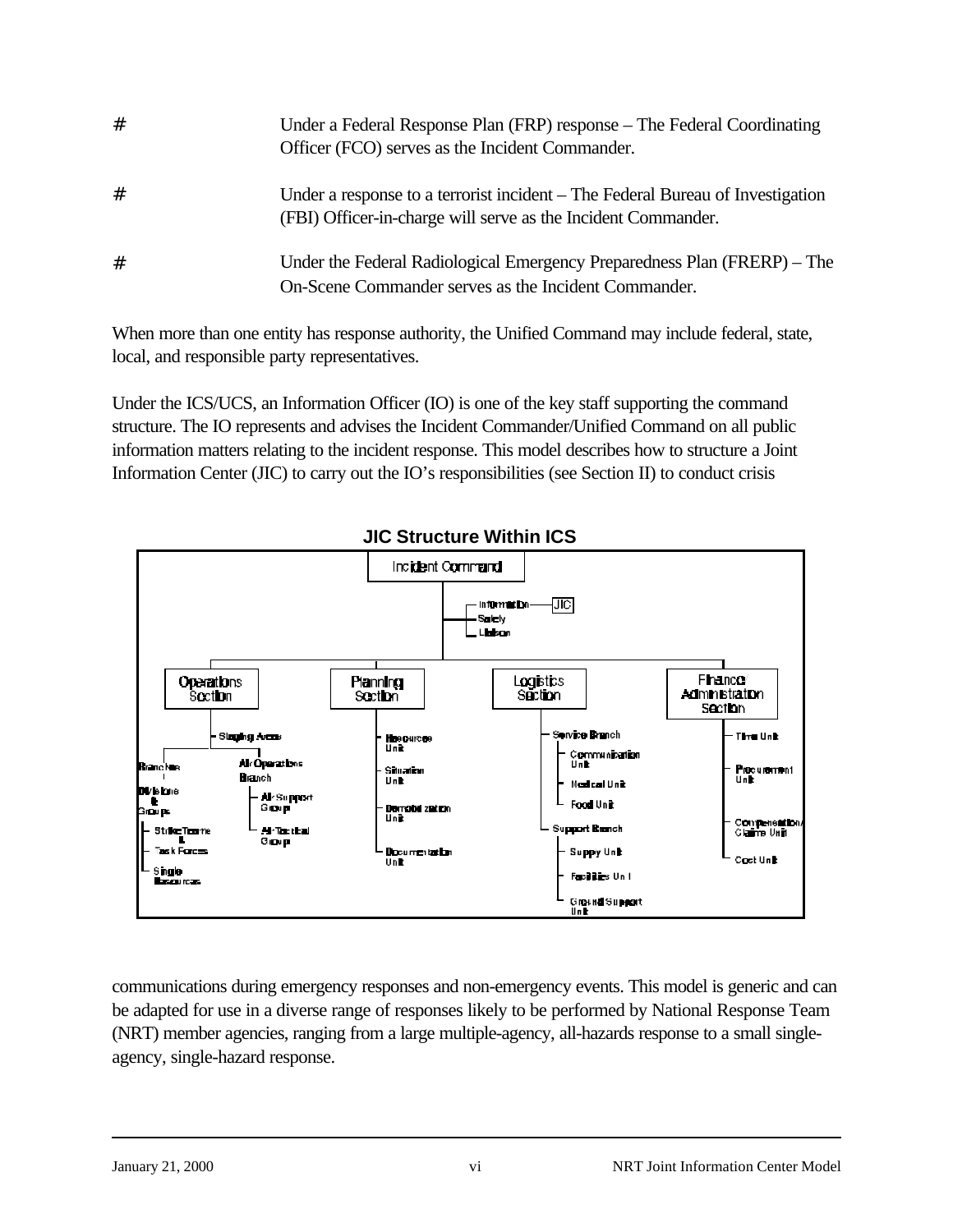In carrying out their responsibilities, the IO and his/her JIC staff may interact with personnel at all levels of the ICS/UCS structure, including the Incident Command, selected units and branches within all Sections, the Safety Officer, and the Liaison Officer (see Sections II through V).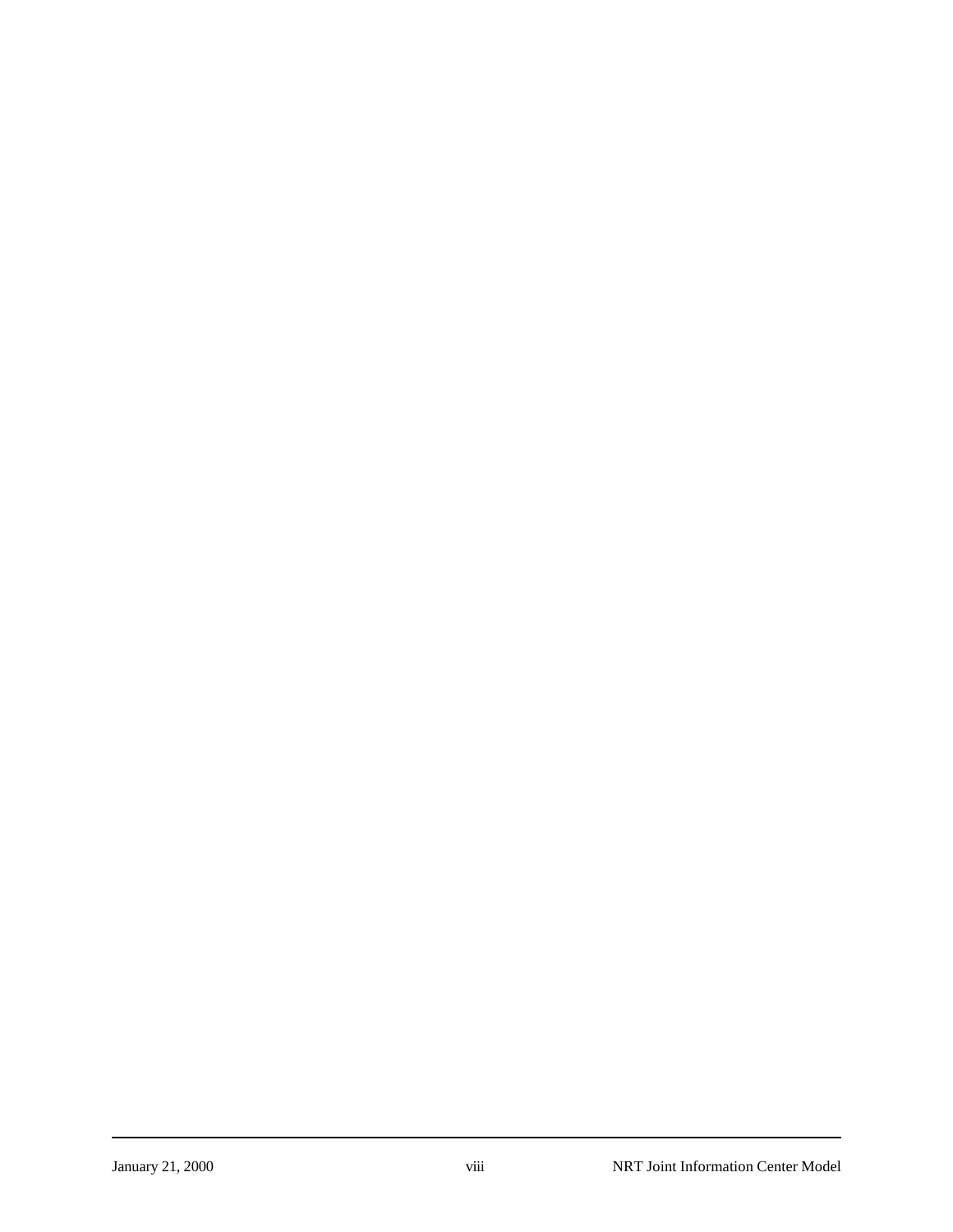#### **Purpose of Document**

This Joint Information Center (JIC) model documents a plan for conducting crisis communications during emergency responses and other situations in which multiple organizations need to collaborate to provide timely, useful, and accurate information to the public and other stakeholders. The primary focus of the model is to provide a JIC structure that works within the framework of the Incident Command/Unified Command systems (ICS/UCS). However, because it is functionally based, the model can be used during any situation in which there is a need for centralized communications support involving multiple organizations.

This model was designed based on requirements identified by the National Response Team (NRT) and was developed using a collaborative process in through the NRT Response Subcommittee Workgroup. Workgroup members reviewed requirements and materials and reached a general consensus on the model's structure, content, organization, and other requirements. While a primary focus of the model is on ensuring that the JIC functions within the ICS/UCS, it also accommodates the other criteria identified as necessary by the NRT. These criteria include:

P **Criteria 1:** The JIC model should be able to accommodate a response conducted under the National Oil and Hazardous Substances Pollution Contingency Plan (NCP); P **Criteria 2:** The JIC model should be able to accommodate a response conducted under the Federal Response Plan (FRP); P **Criteria 3:** The JIC model should be able to accommodate a response conducted under the Federal Radiological Emergency Response Plan (FRERP); P **Criteria 4:** The JIC model should be able to accommodate a response conducted under a weapons of mass destruction (WMD) or other type of terrorist incident (e.g., be adaptable to function under crisis management and consequence management operations);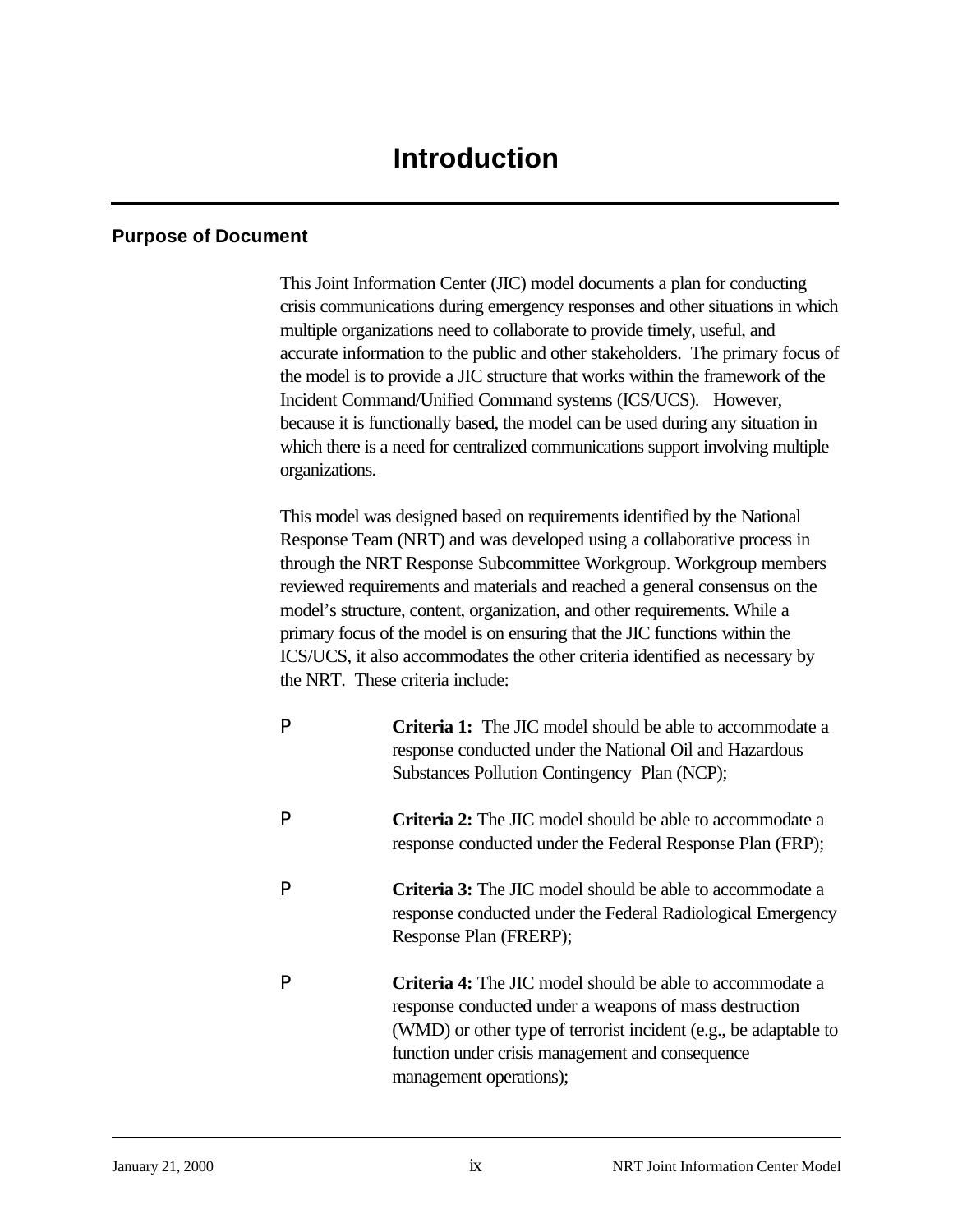| P | <b>Criteria 5:</b> The JIC model should be adaptable and<br>expandable to accommodate the variety in scope and size of<br>potential incidents (e.g., large, FRP-type scenarios, and<br>smaller, NCP/Superfund-type response and remediation<br>efforts);                                                                                                                                                                                                                                                                                                         |
|---|------------------------------------------------------------------------------------------------------------------------------------------------------------------------------------------------------------------------------------------------------------------------------------------------------------------------------------------------------------------------------------------------------------------------------------------------------------------------------------------------------------------------------------------------------------------|
| P | <b>Criteria 6:</b> The JIC model should accommodate the likely<br>communication requirements (e.g., media relations, public<br>affairs, legislative affairs, very important person (VIP) visits) of<br>all organizations participating in the response (e.g., federal,<br>state, local, responsible party); and                                                                                                                                                                                                                                                  |
| P | Criteria 7: The JIC model should provide a structure for<br>addressing the spectrum of crisis communication requirements<br>during each of the situations identified in the previous criteria,<br>including those associated with public affairs, media relations,<br>rumor control, and internal intra-agency response<br>communications. In addition, the model should provide for JIC<br>support, as needed, to the Liaison Officer, also a key member<br>of the Incident Command staff, for Congressional relations,<br>VIP visits, and conflict resolution. |

Specifically, the model explains what a JIC is and why a JIC is established. It outlines the structure, processes, functional positions, and roles and responsibilities of JIC personnel, including the Information Officer, JIC Coordinator, Assistant IO for Internal Affairs, and Assistant IO for External Affairs. The document is designed to assist JIC personnel with all levels of experience.

#### **How To Use This Model**

The JIC model is separated into the following sections:

**Section I** provides general information on the structures and processes of the JIC. This section can be used to provide background and a general understanding of how the JIC is operated and how it fits within the different response structures.

**Section II** provides the position description and responsibilities of the *Information Officer (IO)*. The Information Officer is appointed by the officialin-charge (e.g., Incident Commander) and has the initial responsibility to organize and activate the JIC, as well as manage JIC operations during the activation.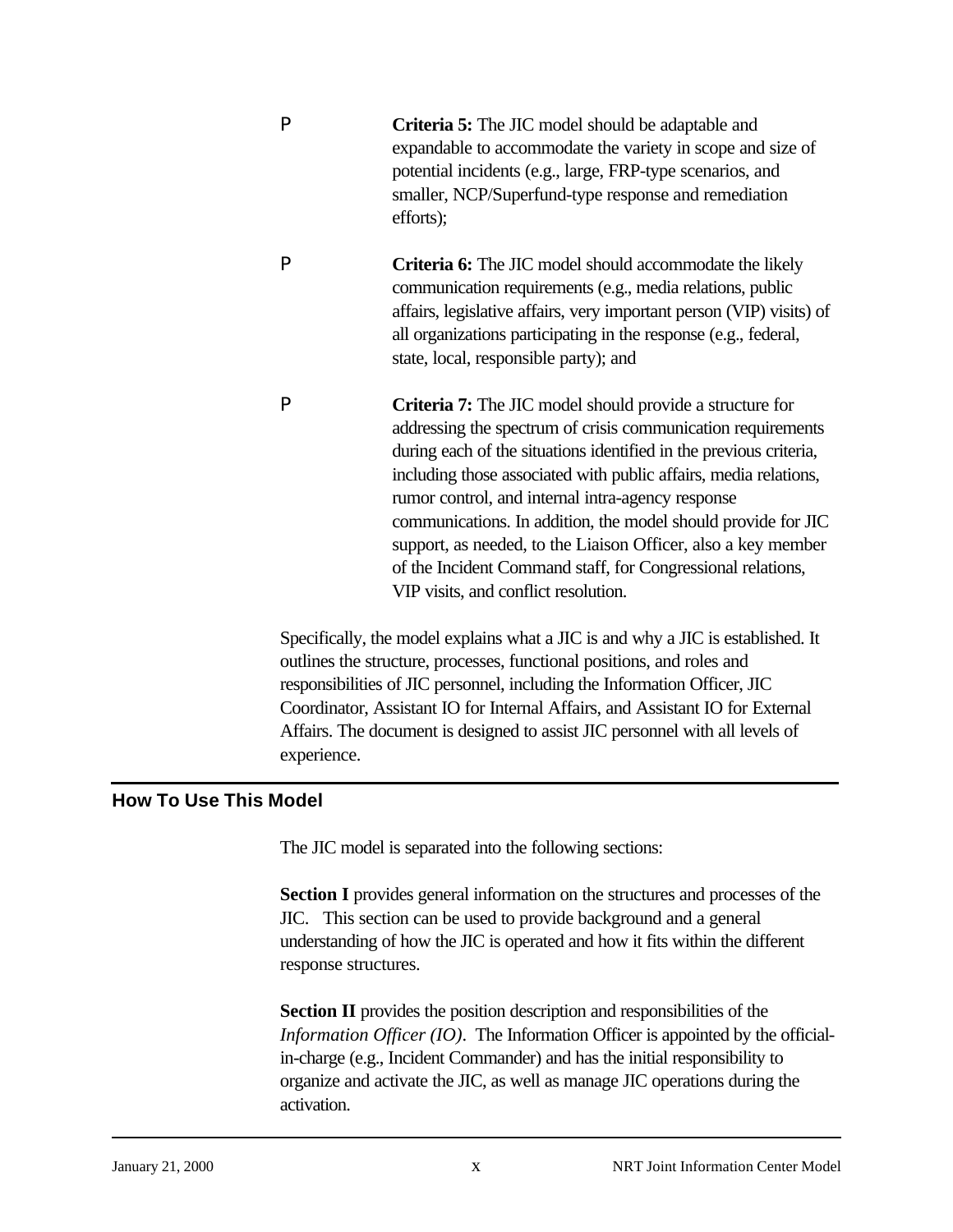**Section III** provides the position description and responsibilities of the *Assistant IO/JIC Manager*. The Assistant IO/JIC Manager provides for the overall day-to-day management of the JIC during the activation.

**Section IV** provides a description of the positions and responsibilities within the *Internal Branch*. The Internal Branch includes functional positions and responsibilities associated with information gathering, production of products and services, photo and video support, and other support.

**Section V** provides a description of the positions and responsibilities within the *External Branch*. The External Branch is responsible for supporting the dissemination of information from the JIC, scheduling with external stakeholders (including the Incident Command), supporting community relations, and other activities associated with JIC interface with external players (e.g., public, response entities, VIPs, other officials).

To use the model, individuals should refer to the section describing the Branch in which they have been assigned to gain an understanding of their roles and responsibilities for conducting operations in the JIC. Likewise, readers are encouraged to review other sections to identify how their particular roles will fit within the overall JIC operations. Also included in the document are a series of appendices that are designed to provide guidance, reference materials, and other tools to support a JIC operation. These include:

- **Appendix A: Glossary**  identifies acronyms and abbreviations and defines terms common to response operations.
- **Appendix B: Support Materials for the Information Officer**  identifies materials that should be available to the IO and other personnel in the JIC.
- **Appendix C: Sample Worksheets, Checklists, and Forms**  provides materials that can assist JIC personnel perform their responsibilities associated with activating and operating a JIC.
- **Appendix D: Sample Documents**  provides examples of products and other materials that can be used as guidance for JIC personnel.
- **Appendix E: JIC Expert List**  provides references to groups that can support the design and implementation of a JIC.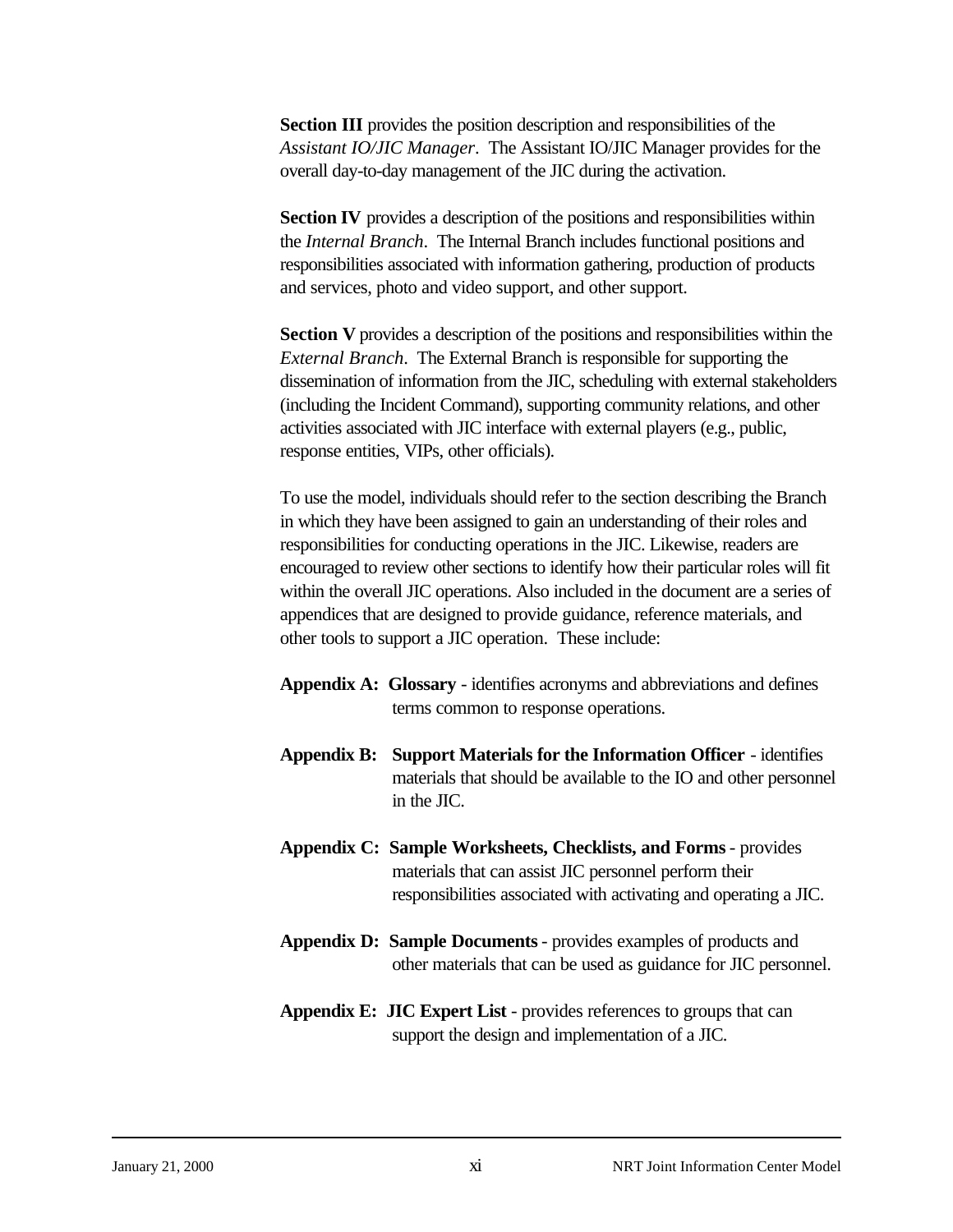**Appendix F: Community Feedback Supplement** - provides community feedback techniques that may be useful for personnel operating a JIC.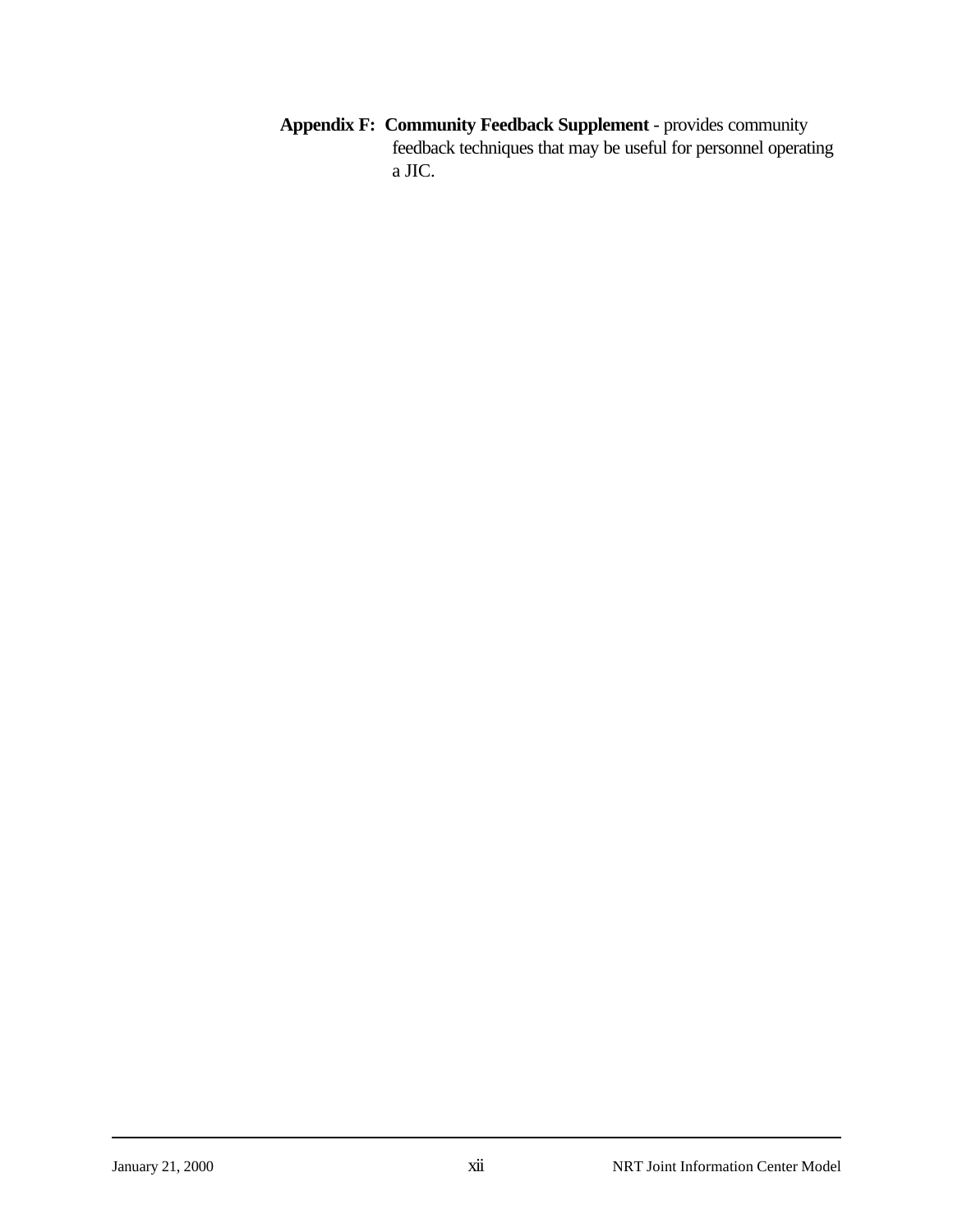## **Section I Joint Information Center**

## **What a JIC Is**

A JIC is a collocated group of representatives from agencies and organizations involved in an event that are designated to handle public information needs. The JIC structure is designed to work equally well for large or small situations and can expand or contract to meet the needs of the incident. Under the ICS/UCS, the JIC is led by the Information Officer (IO) who has three primary responsibilities:

- # To gather incident data. This involves understanding how an ICS/UCS operates and developing an effective method for obtaining up-to-date information from appropriate ICS/UCS Sections.
- # To analyze public perceptions of the response. This involves employing techniques for obtaining community feedback to provide response agencies with insight into community information needs, their expectations for the role to be played by the response agencies, and the lessons to be learned from specific response efforts.
- # To inform the public. That is, to serve as the source of accurate and comprehensive information about the incident and the response to a specific set of audiences.

When multiple public or private agencies and organizations come together to respond to an emergency or manage an event, efficient information flow is critical to effectively carrying out these IO responsibilities and meeting the expectations of various publics. A JIC is a centralized "communication hub" that serves to achieve that information flow.

Establishing a JIC, developing processes and procedures, and training staff on how to operate a JIC effectively allow response organizations to be more proactive in responding to the information needs of responders, the public, federal, state and local governments, foreign governments, and industry.

Because of the critical nature of providing emergency information to disaster victims, time spent getting organized rather than responding at the time of an event can lead to confusion and a loss of public confidence. Through a JIC, the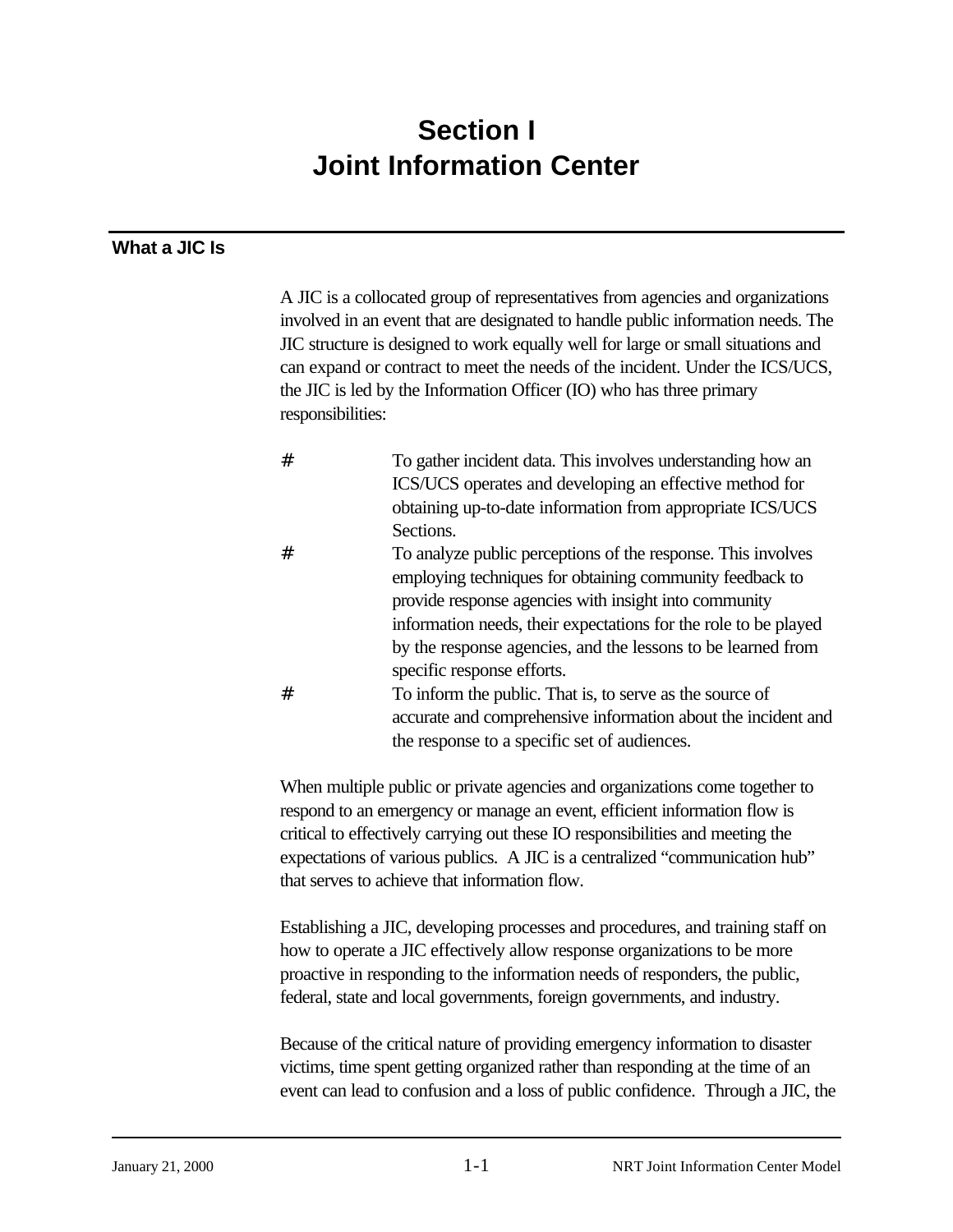different agencies (including state, local, and other entities) involved in a response can work in a cohesive manner, enabling them to "speak with one voice." By maintaining a centralized communication facility, resources can be better managed and duplication of effort is minimized. Finally, the use of a JIC allows for tracking and maintaining records and information more accurately—therefore, improving the ability to conduct post-incident assessments that can be used to improve crisis communication and general response activities during future incidents

JIC personnel should wear either identifying clothing or badges so they are readily identifiable by responders and members of the media and the public.

## **When To Establish a JIC**

The JIC structure is most useful when multiple agencies and organizations come together to respond to an emergency or manage an event and need to provide coordinated, timely, accurate information to the public and other stakeholders. Emergency situations could include natural disasters (floods, fires, hurricanes, earthquakes), oil spills and other hazardous substance releases, or terrorist incidents. The JIC structure may also be useful in coordinating multi-agency event planning for major national or international meetings and events, such as the Olympics.

Following are some of the federal response situations in which multiple agencies are involved and for which the Incident Commander/Unified Command usually would decide to establish a JIC.

Federal response to small localized incidents may be conducted under federal authorities, such as the Comprehensive Environmental Response, Compensation, and Liability Act of 1980 (CERCLA or Superfund), the Oil Pollution Act (OPA), or the Clean Water Act CWA). These responses are carried out consistent with the NCP, which provides for the federal government to take action to reduce and eliminate risks to life, health, and the environment as a result of any release of a hazardous substance above a reportable quantity. Most of these situations require the involvement of only one or two federal organizations working with state and local agencies, but additional assistance is available from other agencies through the National Response Team (NRT) and its Regional Response Teams (RRTs).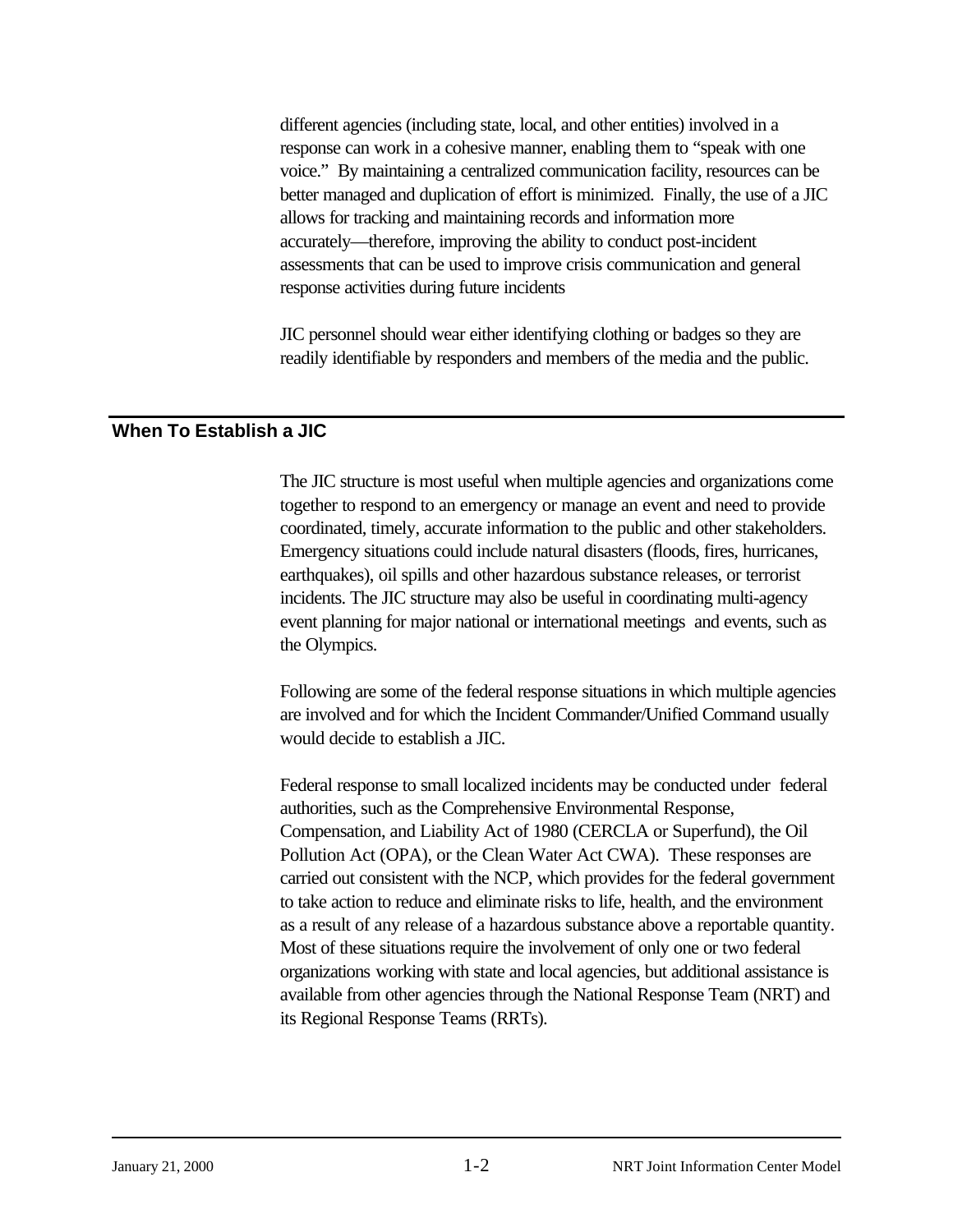The Federal Response Plan (FRP) derives its authority from the Stafford Act (Public law 93-288 as amended), which specifies events, such as floods, fires, hurricanes, or other events that may trigger a federal Presidential Disaster Declaration. According to the Stafford Act, response to such incidents must be beyond the combined capability of local and state governments to qualify for a declaration.

The Federal Radiological Emergency Response Plan (FRERP) describes how federal agencies have agreed to coordinate their actions when responding to a peacetime radiological emergency, including radiological accidents at fixed nuclear facilities and transportation accidents involved radioactive materials.

Federal response to a conventional or non-conventional weapon of mass destruction (WMD) incident is authorized under the Defense Against Weapons of Mass Destruction Act of 1996 and coordinated by the U.S. Department of Justice through the Federal Bureau of Investigation (FBI).

The different types of disasters include:

**Catastrophic**: The widespread destruction and devastation of homes, businesses, infrastructure and/or public property. Initial observations reveal that response is beyond state and local government capabilities. The Governor(s) of the affected state(s) will likely request a disaster declaration prior to any Preliminary Damage Assessment. A Presidential Disaster Declaration will likely be signed within hours, receiving worldwide attention.

**Severe or nationally significant**: A widespread destruction of homes, businesses, infrastructure and/or public property. Initial observations reveal that response is beyond state and local government capabilities. The Governor(s) of the affected state(s) may request a Presidential Disaster Declaration prior to any Preliminary Damage Assessments. The request may be expedited so that the Declaration may be signed by the President in a matter of hours or a few days, receiving nationwide media coverage.

**Localized**: Characterized by destruction of homes, businesses, infrastructure and/or public property. Occasionally, localized disasters or emergencies may be federally declared when the impact of a specific event causes undue hardship on an area or population.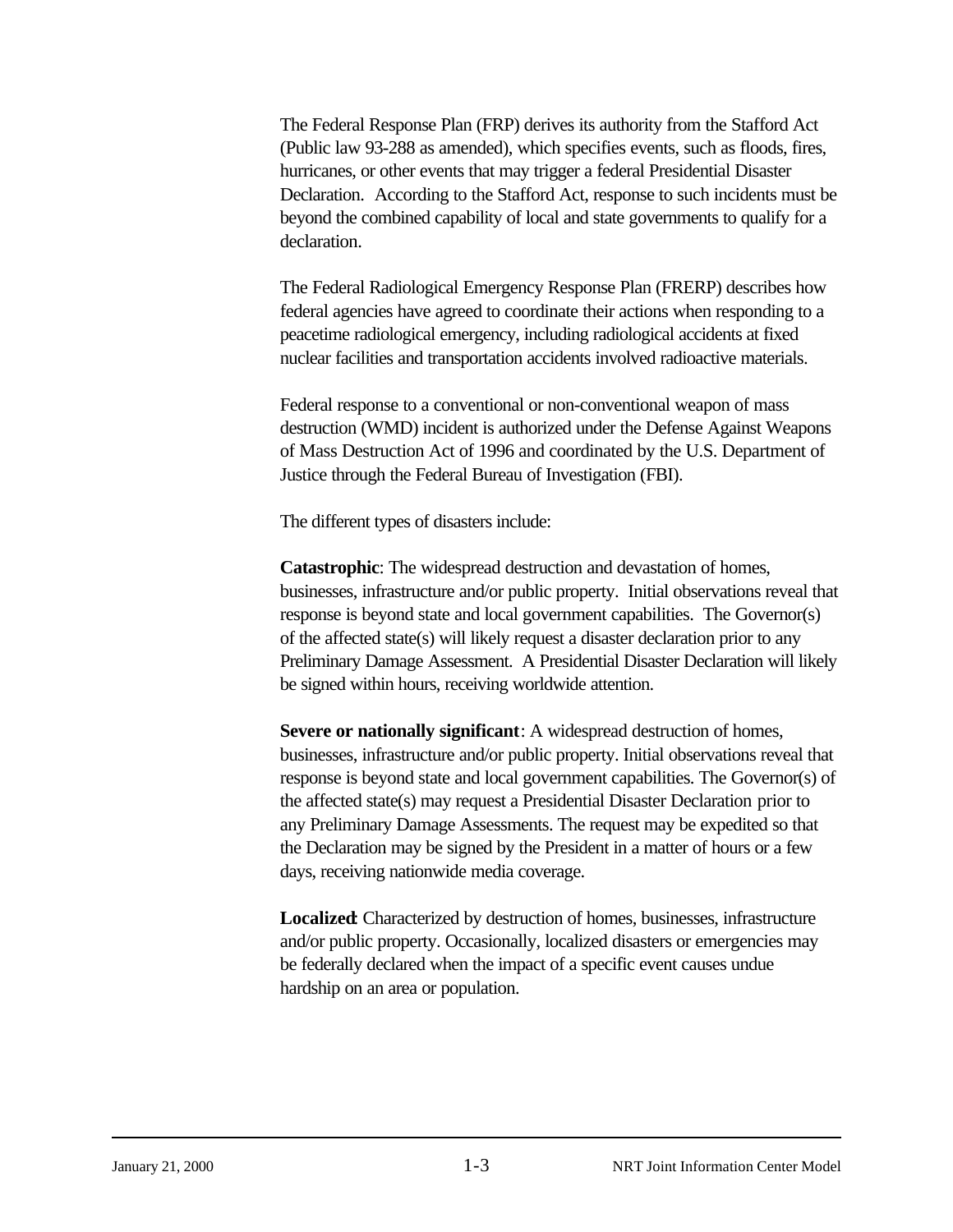## **Objectives of a JIC**

The objectives of a JIC are to fulfill all responsibilities of the Information Officer, which include:

| # | Developing, recommending, and executing public information       |
|---|------------------------------------------------------------------|
|   | plans and strategies on behalf of the Unified Command (UC)       |
| # | Gaining and maintaining public trust and confidence              |
| # | Being the first and best source of information                   |
| # | Gathering information about the crisis                           |
| # | Ensuring the timely and coordinated release of accurate          |
|   | information to the public by providing a single release point of |
|   | information                                                      |
| # | Capturing images of the crisis in video and photos that can be   |
|   | used by the response organization as well as the media           |
| # | Monitoring and measuring public perception of the incident       |
| # | Informing the UC of public reaction, attitude, and needs         |
| # | Ensuring the various response agencies' information personnel    |
|   | work together to minimize conflict                               |
| # | Advising the UC concerning public affairs issues that could      |
|   | impact the response                                              |
| # | Facilitating control of rumors.                                  |

## **JIC Positions**

The Information Officer supports the information needs of the UC; establishes, maintains and deactivates the JIC; and represents and advises the Incident Commander (see Section II).

Depending on the public information needs of the response, the IO may perform all public information-related functions or these functions may be subdivided among the following major positions within the JIC:

# The Assistant IO/JIC Manager supervises the daily operations of the JIC; executes plans and policies as directed by the Information Officer; and provides direction to the Internal and External Branches to ensure that all functions are well organized (see Sections III, IV, and V).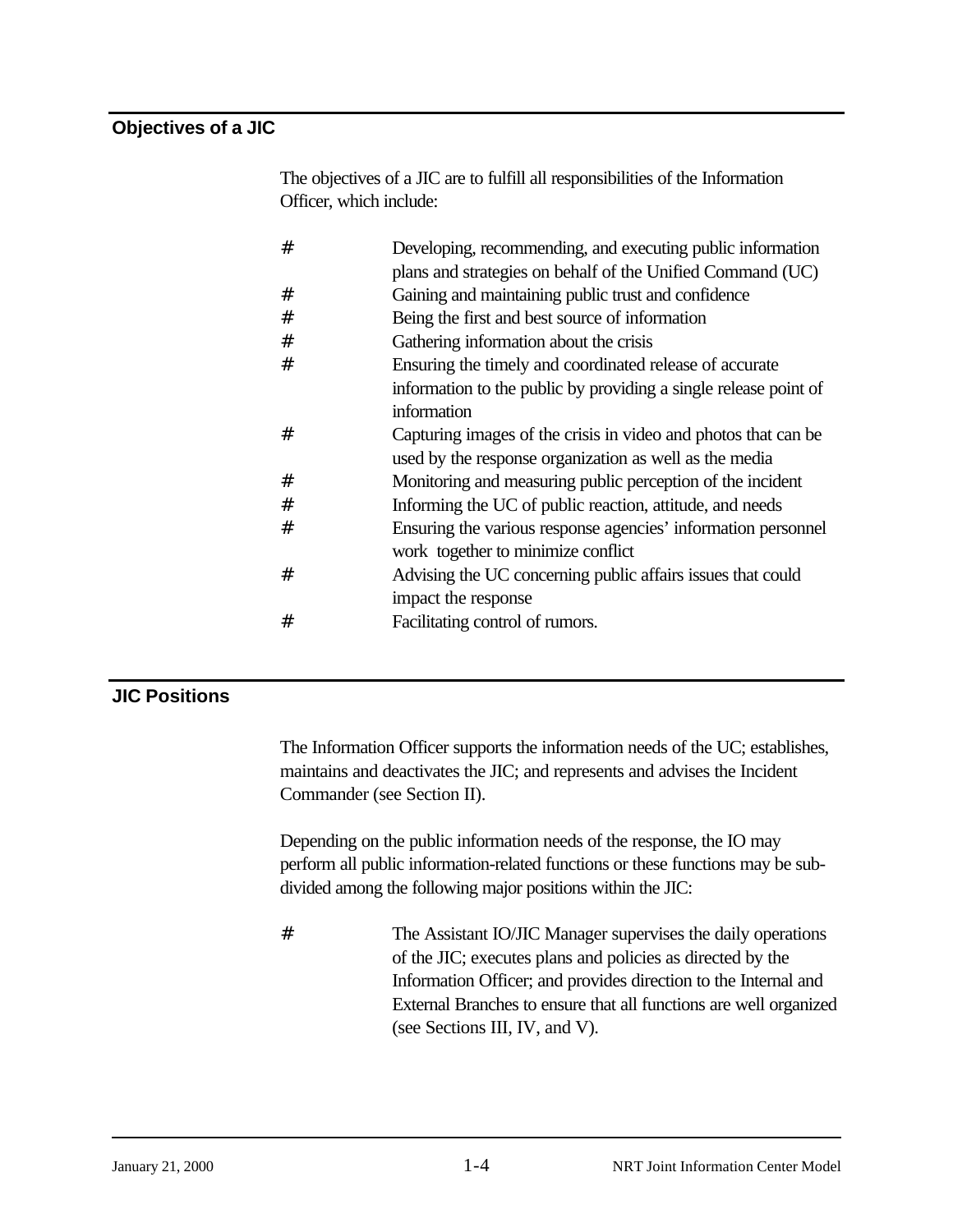| # | The Assistant IO for Internal Affairs conducts information<br>gathering activities and product development activities in<br>support of the JIC communication efforts (see Section IV).            |
|---|---------------------------------------------------------------------------------------------------------------------------------------------------------------------------------------------------|
| # | The Assistant IO for External Affairs interacts with<br>stakeholders, monitors stakeholder information needs, and<br>distributes information in a timely and effective manner (see<br>Section V). |

## **Flexible, Functional Approach**

The JIC structure is designed to accommodate the diverse range of responses likely to be performed by NRT member agencies, ranging from a large multiple agency, all-hazards response to a small single agency, single-hazard response. The JIC structure is equally adaptable for use in a federal response under the FRP, the FRERP, or WMD plans. The structure can grow or shrink depending on the unique requirements of a specific response. and should be customized for each response. This adaptability encompasses staffing, organizational structure, facilities, hours of operation, resource and logistical requirements, and products and services.

The JIC organizational structure is based on functions that generally must be performed whether a person is handling a routine emergency or managing communications for a major response to a disaster. Following are options for organizing a JIC for small, medium, and large incidents. The focus for the small and medium incidents is on functions since as few as one person can be involved in carrying out all the activities for a particular function in the JIC. However for large incidents, functional roles may be carried out by multiple staff to ensure efficient operations.

For example, for an initial response to an incident, all functional areas may be managed by four people: the Information Officer and three assistants. The IO is responsible for directly managing all of the activities in the JIC until the authority for an activity is delegated to another person. As incidents grow, the Information Officer may delegate authority for performance of certain activities to others, as required. For an extremely large incident, as many as 60 people may be needed to manage the activities required to carry out the functions efficiently and effectively. Establishment of satellite JICs may be needed to cover a very large incident or one affecting a very large area in one or more states. Personnel assigned to a satellite JIC must always communicate in coordination with the main JIC.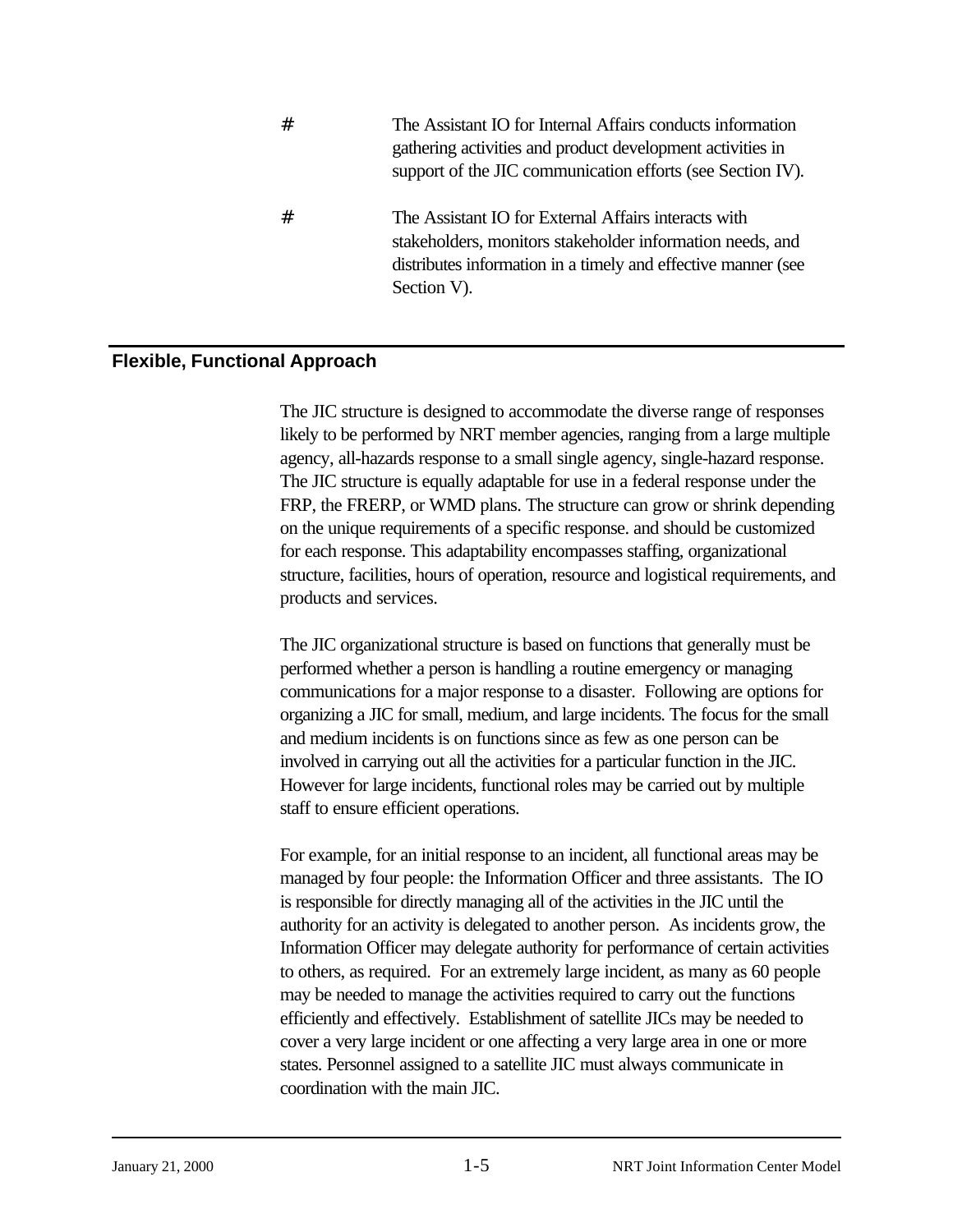Sections II through V describe how responsibilities could be sub-divided among several assistants to the IO, branches under the Assistant IO/JIC Manager, and/or units under these Branches. For an expanded JIC, please note that Health Departments, social workers, and other expert resources should be considered. Sections II through V also provide information on the interaction between each major JIC component and the principal ICS/UCS components.

## **JIC Organization Charts**

## Initial Response



## Small JIC

4 to 6 people should staff this JIC.

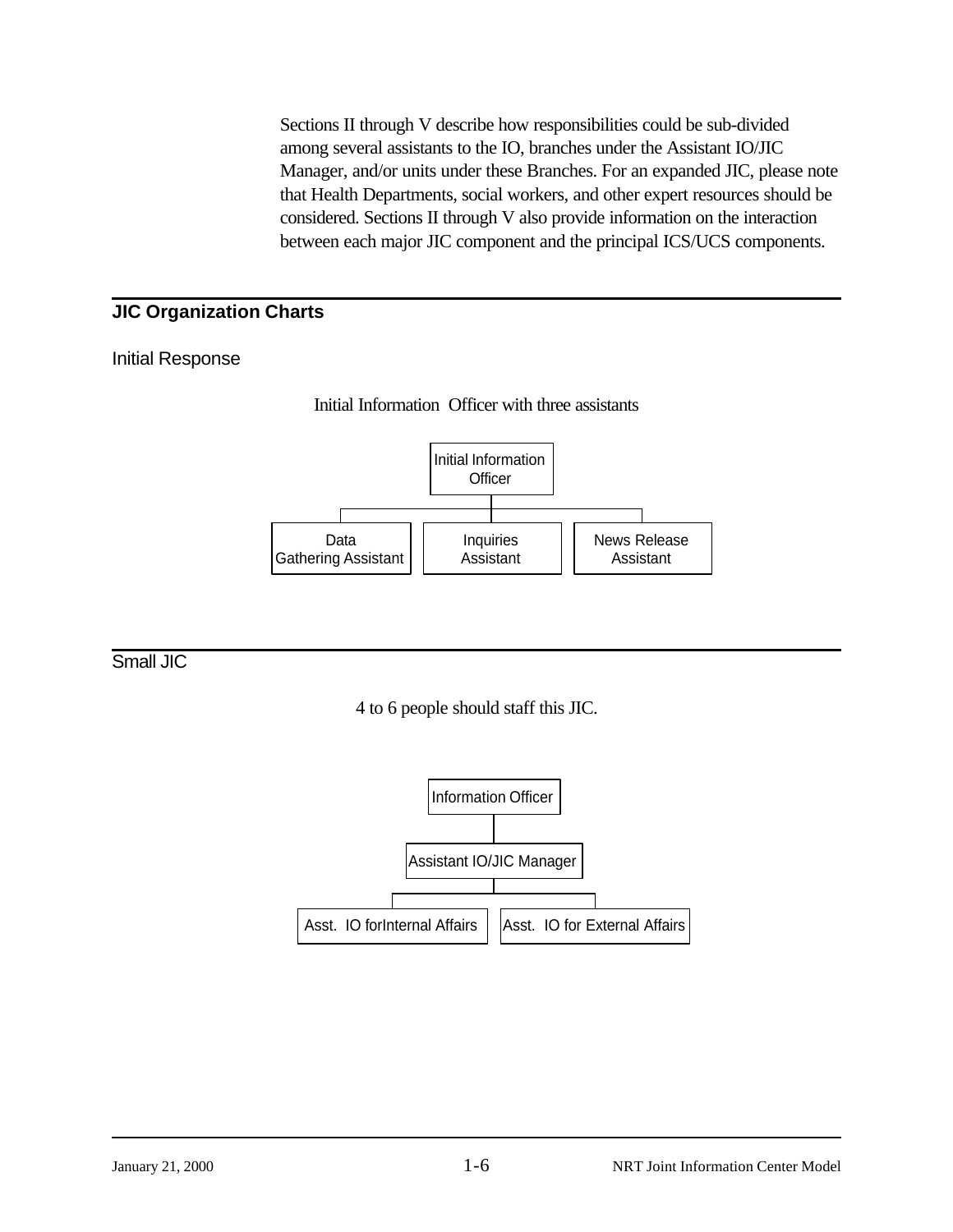## Medium JIC

## 7 to 17 people should staff this JIC



Large JIC



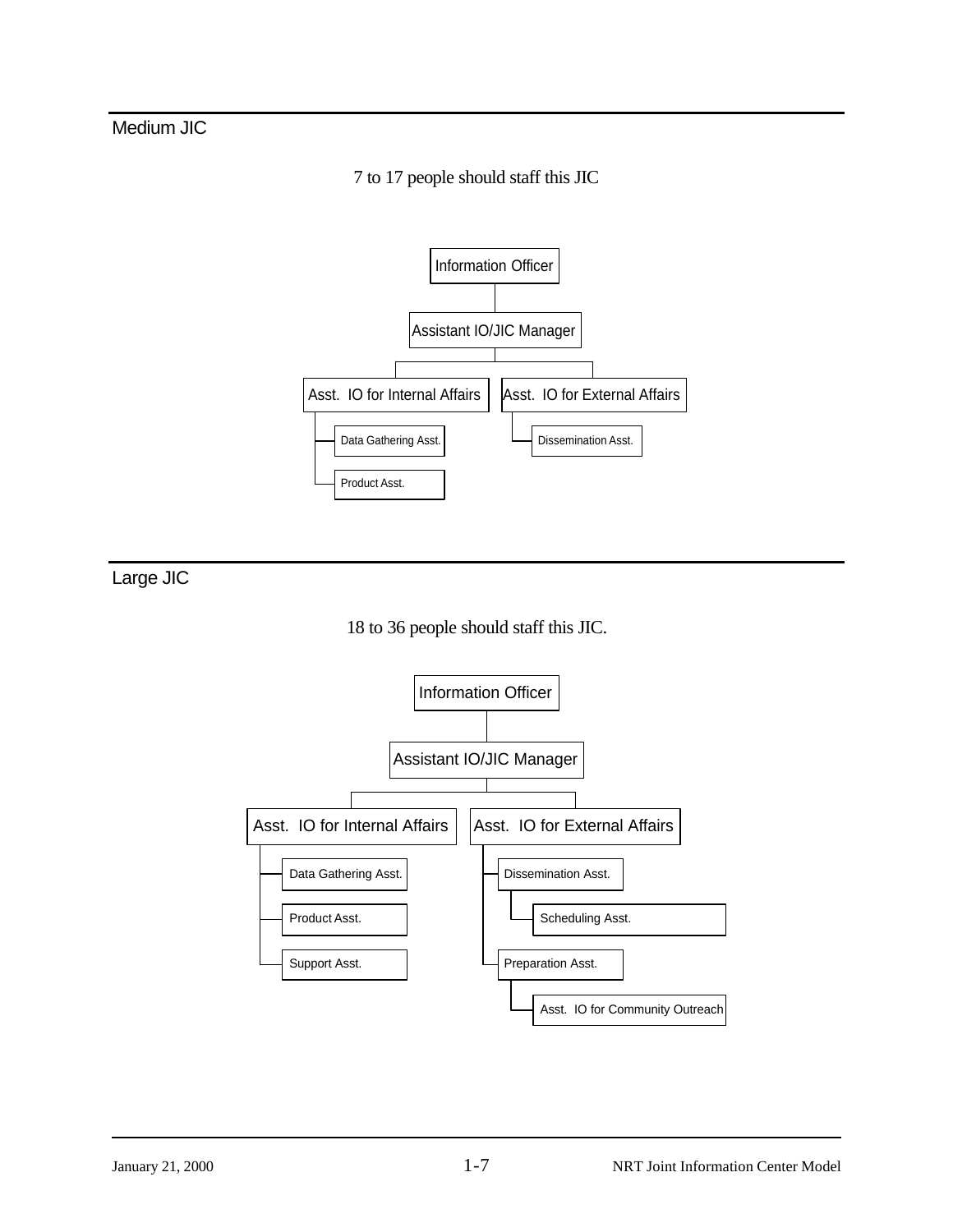Extra Large JIC



30 to 60 people should staff this JIC.

## **Initial Response - First 24 Hours**

Immediately after an incident occurs, there is a high demand for information. Whether the incident is large or small, a natural disaster or accident, the media and public, as well as responders, require accurate and timely information. The responsibility of disseminating updated information is assigned to the Information Officer immediately after the onset of the incident. The checklist on the next page includes the tasks that the Information Officer must accomplish prior to and in preparation for the establishment of a JIC.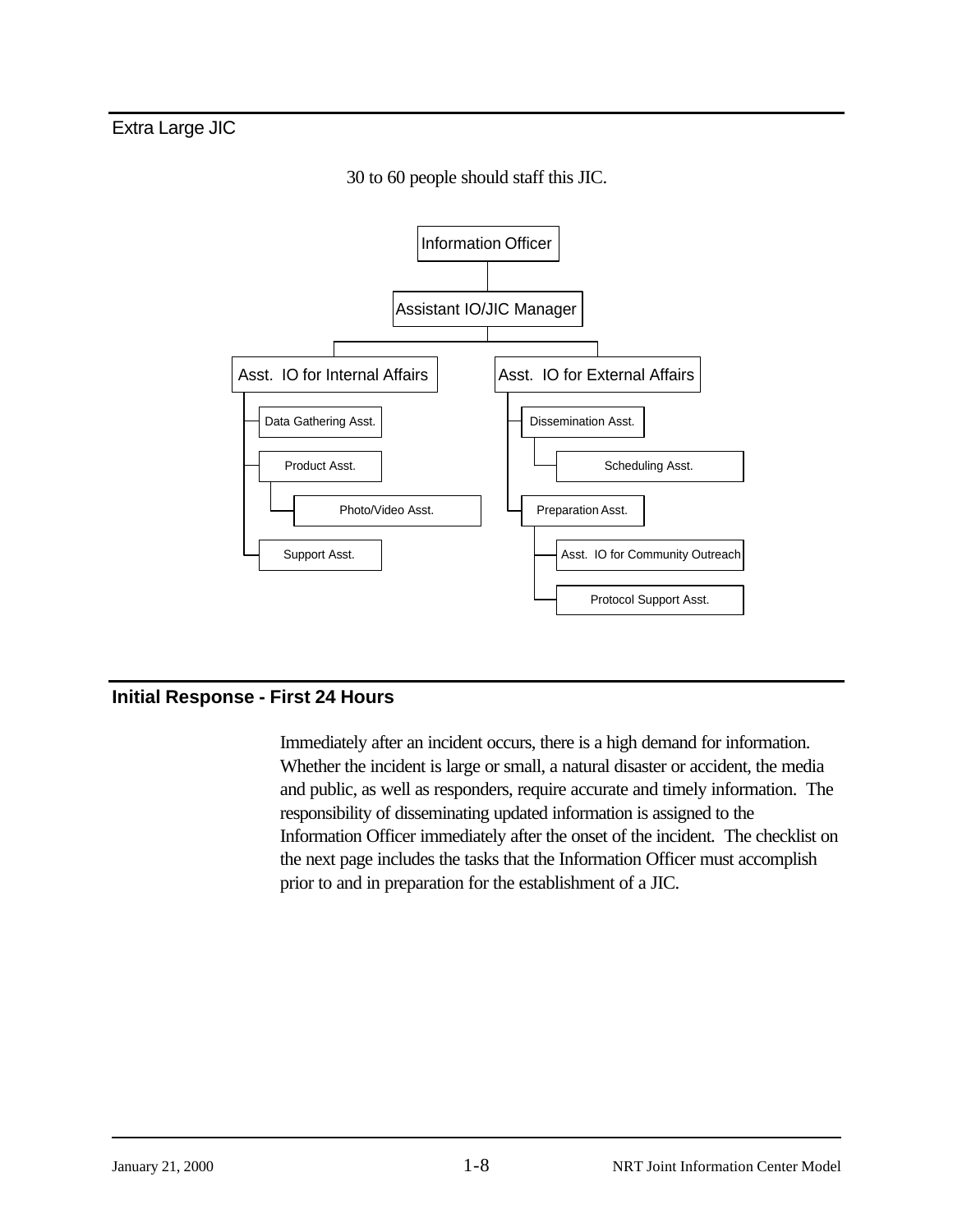| <b>STEP</b> | <b>ACTION</b>           |                                                                                                                                                                                                                                                                |                   |
|-------------|-------------------------|----------------------------------------------------------------------------------------------------------------------------------------------------------------------------------------------------------------------------------------------------------------|-------------------|
|             | $\bullet$<br>$\bullet$  | Select a location for the JIC. The location should meet the following criteria:<br>Enough space for 12 people to work<br>A minimum of eight AC outlets or power strips approved within fire codes<br>Access to a copier<br>Located close to the command center |                   |
|             |                         | Establish a dedicated phone line for inquiries from the media.                                                                                                                                                                                                 |                   |
|             |                         | Gather basic facts about the crisis - who, what, when and where.                                                                                                                                                                                               |                   |
|             |                         | Use this information to answer inquires.                                                                                                                                                                                                                       |                   |
|             | <b>STEP</b><br>1.<br>2. | <b>ACTION</b><br>Use the dedicated phone line to answer calls from the media.<br>Record names and phone numbers of callers, time of calls, questions, and "                                                                                                    | U<br>$\mathbf{u}$ |
|             |                         | responses                                                                                                                                                                                                                                                      |                   |
|             | 3.                      | Use approved news release and information from Data Gathering Asst. to"<br>answer media calls.                                                                                                                                                                 |                   |
|             | 4.                      | If a question is asked that you cannot answer, write down the question, who<br>asked it, and the phone number so you can get the answer and get back to<br>the caller.                                                                                         |                   |
|             |                         | <b>b. Data Gathering Assistant</b> - will gather incident data:                                                                                                                                                                                                |                   |
|             | <b>STEP</b>             | <b>ACTION</b>                                                                                                                                                                                                                                                  | U                 |
|             |                         | $\alpha$ at $\alpha$ and $\alpha$ and $\alpha$                                                                                                                                                                                                                 |                   |

## **Initial Information Officer - Establish Initial Response**

|             | <b>b. Data Gathering Assistant</b> - will gather incident data:                            |                |  |  |
|-------------|--------------------------------------------------------------------------------------------|----------------|--|--|
| <b>STEP</b> | <b>ACTION</b>                                                                              |                |  |  |
|             | Gather information about the crisis.                                                       | $\overline{u}$ |  |  |
|             | Provide this information to the assistants handling inquires and writter news<br>releases. |                |  |  |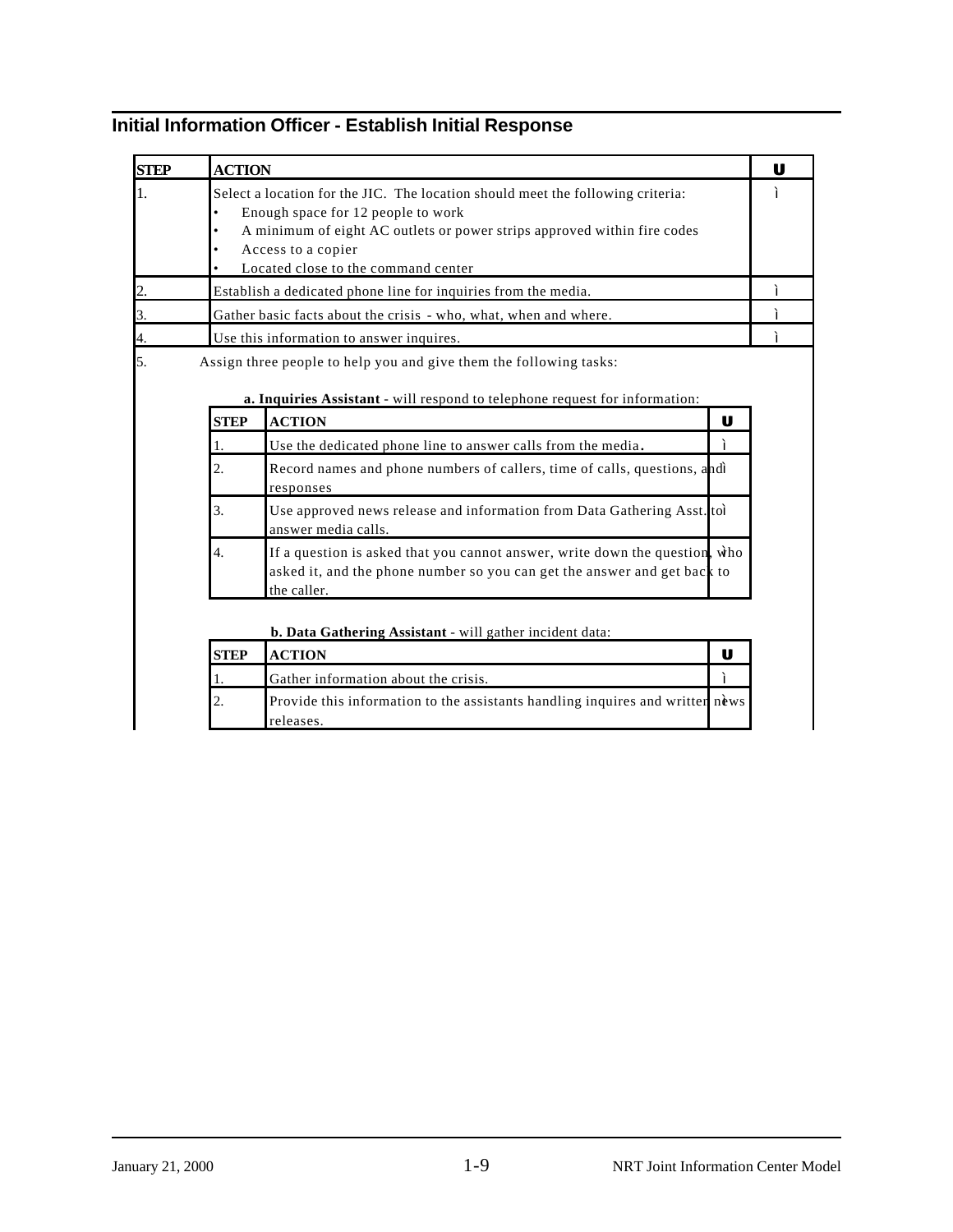| <b>STEP</b> | <b>ACTION</b>                                                                                                                                                                                                                                                                                                      | U            |
|-------------|--------------------------------------------------------------------------------------------------------------------------------------------------------------------------------------------------------------------------------------------------------------------------------------------------------------------|--------------|
| 1.          | Assemble the facts in two or three sentences that answer:<br>#<br>who<br>why<br>#<br>where<br>what<br>when<br>#<br>how<br>$\bullet$                                                                                                                                                                                | $\mathbf{u}$ |
| 2.          | List the remaining facts and information in bullet form.<br>Example: What agencies are responding. Type and amount of<br>equipment.<br><b>NOTE:</b> The release should be only one page in length. If there is a need for<br>additional information about specific topics than a separate sheet should be<br>done. |              |
| 3.          | Spell check and edit the release and give it to the IO for approval.                                                                                                                                                                                                                                               | "            |
| 4.          | Give approved release to Inquires Asst. and Incident Commander.                                                                                                                                                                                                                                                    | $\mathbf{u}$ |
| 5.          | Fax to media and other requestors.                                                                                                                                                                                                                                                                                 | $\mathbf{u}$ |
|             | Call for more assistance, preferably people trained in JIC and ICS operations.                                                                                                                                                                                                                                     |              |
|             | Complete forms and reports required of the assigned position and send material through<br>supervisor to Support Asst.                                                                                                                                                                                              |              |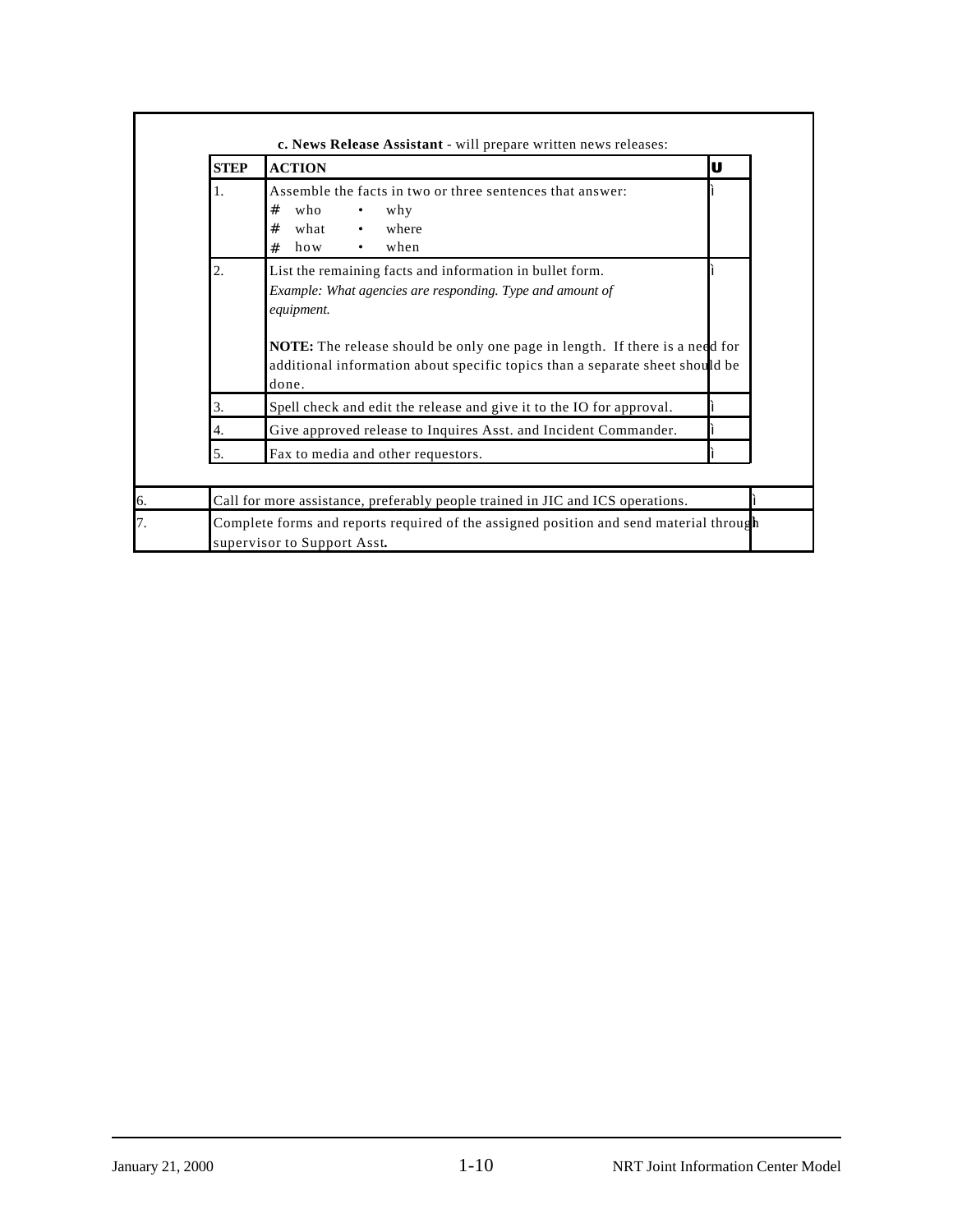## **Section II Information Officer**

## **Information Officer Position Description**

The Information Officer (IO) is appointed by the Incident Commander to support the information needs of the response and the Incident Commander; establish, maintain, and deactivate the JIC; and represent and advise the Incident Commander on all public information matters relating to the incident. An Information Officer should possess public affairs, crisis response JIC and/or management experience. Personnel are assigned to this position based on skills and ability not rank or employer.

## **Major Responsibilities of the Information Officer**

The major responsibilities of the IO are to:

- # Support the communication needs of the Incident Commander
- # Oversee JIC operations
- # Gather incident data
- # Inform the public and community
- # Complete analysis of public perceptions
- # Assist in the implementation of communication requirements
- # Coordinate exchange of information with the Incident Command Post
- # Coordinate intra-organizational activities (e.g., information exchange between responding agencies)
- # Ensure open and successful internal communications
- # Coordinate with the Command Staff Liaison Officer.

## **Working with the Liaison Officer and Safety Officer**

The Information Officer meets regularly with the Liaison Officer and Safety Officer. The Safety Officer's main responsibility is to monitor the safety conditions and develop measures for assuring the safety of all assigned personnel. The Information Officer works with the Safety Officer on communication issues as needed. The Information Officer works with the Liaison Officer to coordinate all anticipated news conferences and media events. The Liaison Officer informs the Information Officer about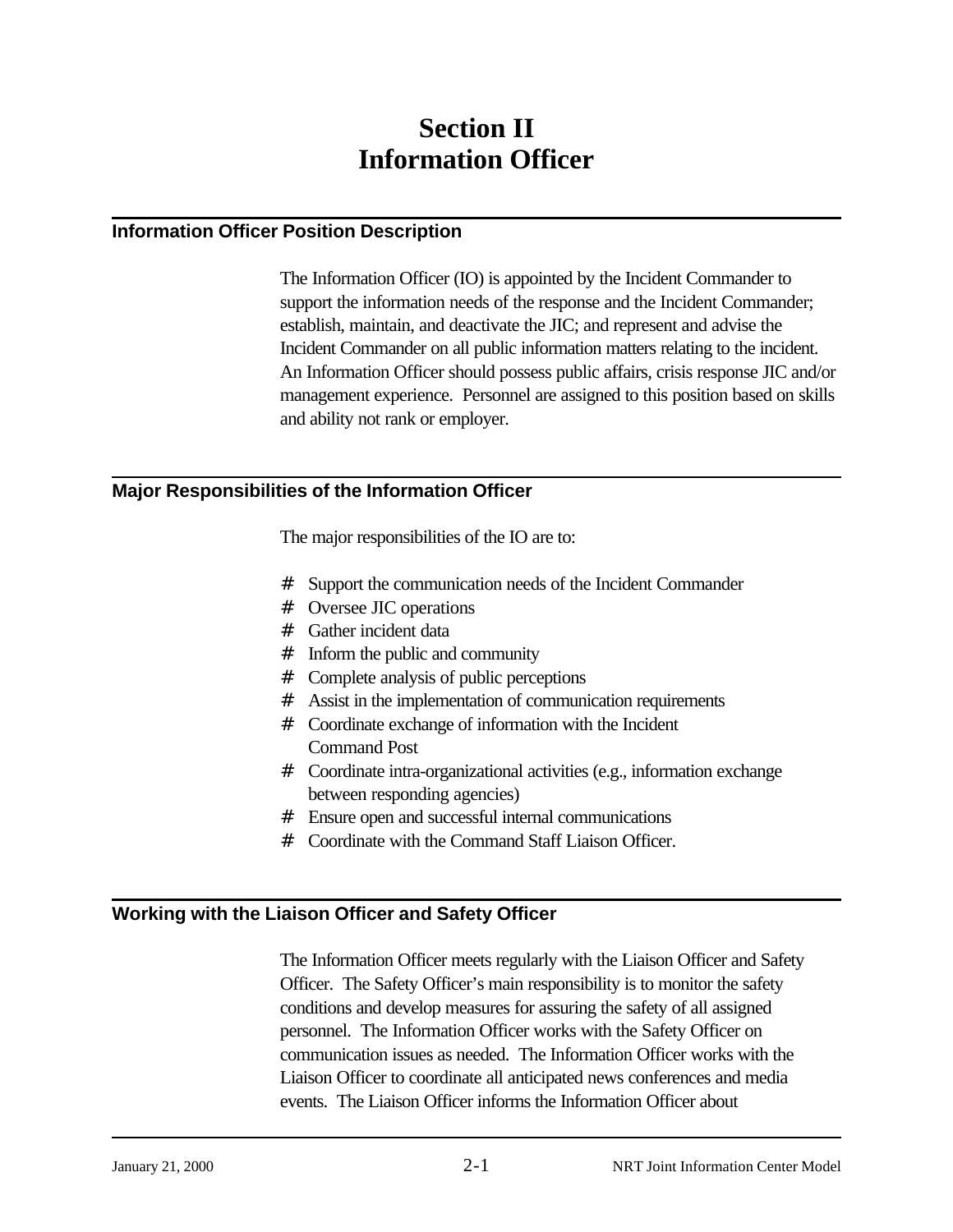Congressional tours and concerns and anticipated VIP visits. Establishing a close working relationship with the Liaison Officer will ensure that special interest group's concerns and needs are addressed in the JIC's communication efforts. The liaison function can be included within the JIC framework.

## **Establishing a JIC**

These steps are to be followed when an Information Officer arrives to relieve the initial Information Officer.

| <b>STEP</b>      | <b>ACTION</b>                                                                                                 |                    |  |  |  |
|------------------|---------------------------------------------------------------------------------------------------------------|--------------------|--|--|--|
| 1.               | Receive debrief from initial Information Officer                                                              | $\boldsymbol{\mu}$ |  |  |  |
| $\overline{2}$ . | Relieve initial Information Officer                                                                           | $\mathbf{u}$       |  |  |  |
| 3.               | Appoint most experienced assistant as Assistant IO/JIC Manager                                                | $\mathbf{u}$       |  |  |  |
| 4.               | Appoint an experienced assistant as Assistant IO for Internal Affairs                                         | $\boldsymbol{\mu}$ |  |  |  |
| 5.               | Appoint an experienced assistant as Assistant IO for External Affairs                                         | $\boldsymbol{u}$   |  |  |  |
| 6.               | Use this JIC Model to insure all IO responsibilities are being performed:<br>Gather<br>Incident<br>Data<br>K7 | $\mathbf{u}$       |  |  |  |
|                  | Analyze<br>Inform<br>Public<br>the<br>Perception<br>Public                                                    |                    |  |  |  |

See Appendix B for a list of materials that should be available to the IO during the incident and could be provided as past of a unit- or section-specific support kit.

## **General Information**

- # All radio communications to JIC will be addressed as the "(Incident Name) Communications."
- # Clear text and terminology (no codes) should be used in all radio transmissions.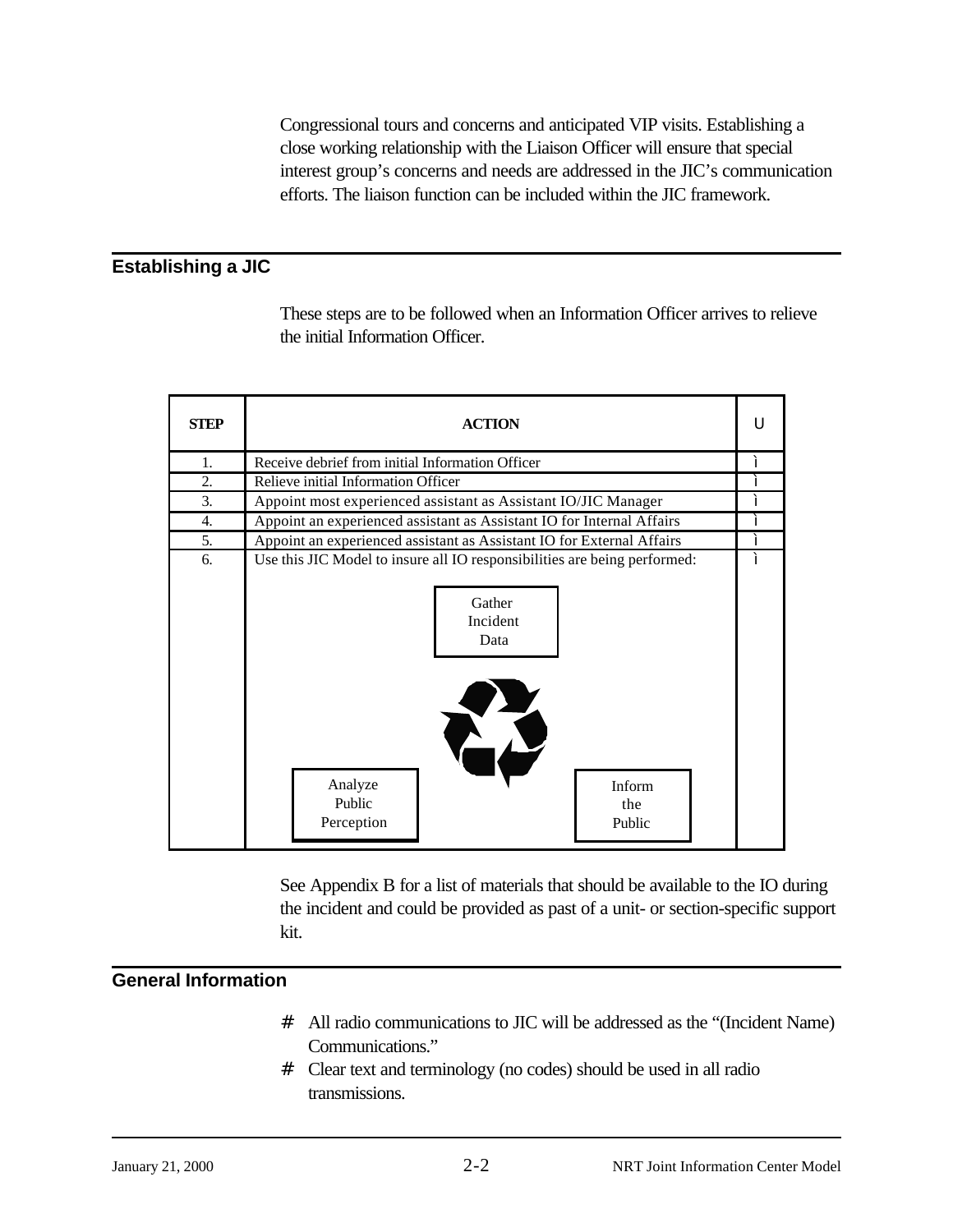# Agency representatives from assisting or cooperating agencies should report to the Liaison Officer at the Command Post after checking into the JIC.

#### **Establish a 24-Hour Schedule**

If communication demands are high, a 24-hour operating schedule may need to be established, which means that JIC personnel are on-site 24-hours a day. This decision is made by the Information Officer and the UC. In the event that a 24-hour schedule is established, a relief Information Officer and staff may need to be assigned. The Information Officer on the relief shift has all of the responsibility and authority of the initial Information Officer. This ensures the constant presence of an Information Officer at any given time during the response.

#### **Information Exchange Matrix**

The following Information Exchange Matrix describes what types of information or resources the Information Officer should obtain from specific response positions within the ICS/UCS structure, as well as what information or resources the Information Officer should provide to those same positions.

|                          |                                                                | <b>Information and Resources Exchange</b>                      |                                                                                    |
|--------------------------|----------------------------------------------------------------|----------------------------------------------------------------|------------------------------------------------------------------------------------|
| <b>Response Position</b> | <b>Activities that call for</b><br><b>Information Exchange</b> | <b>From Information Officer</b><br><b>To Response Position</b> | <b>From Response</b><br><b>Position</b><br><b>To Information</b><br><b>Officer</b> |
| Incident Commander/      | % Initial incident brief                                       | % Initial incident data                                        | % Initial incident brief                                                           |
| <b>Unified Command</b>   | % Command staff meeting                                        | % Level of public interest                                     | % Appointment of<br><b>Information Officer</b>                                     |
|                          | % News release authority (as                                   | % Public information strategy                                  | %Command                                                                           |
|                          | needed)                                                        | % Speaker preparation                                          | $Message(s)$ (see<br>glossary)                                                     |
|                          |                                                                | % News releases, fact sheets,                                  |                                                                                    |
|                          |                                                                | video, photos, and news clips                                  | % News release<br>authority                                                        |
|                          |                                                                | % Interview, news brief, and<br>town meeting schedules         |                                                                                    |
|                          |                                                                | % Media analysis                                               |                                                                                    |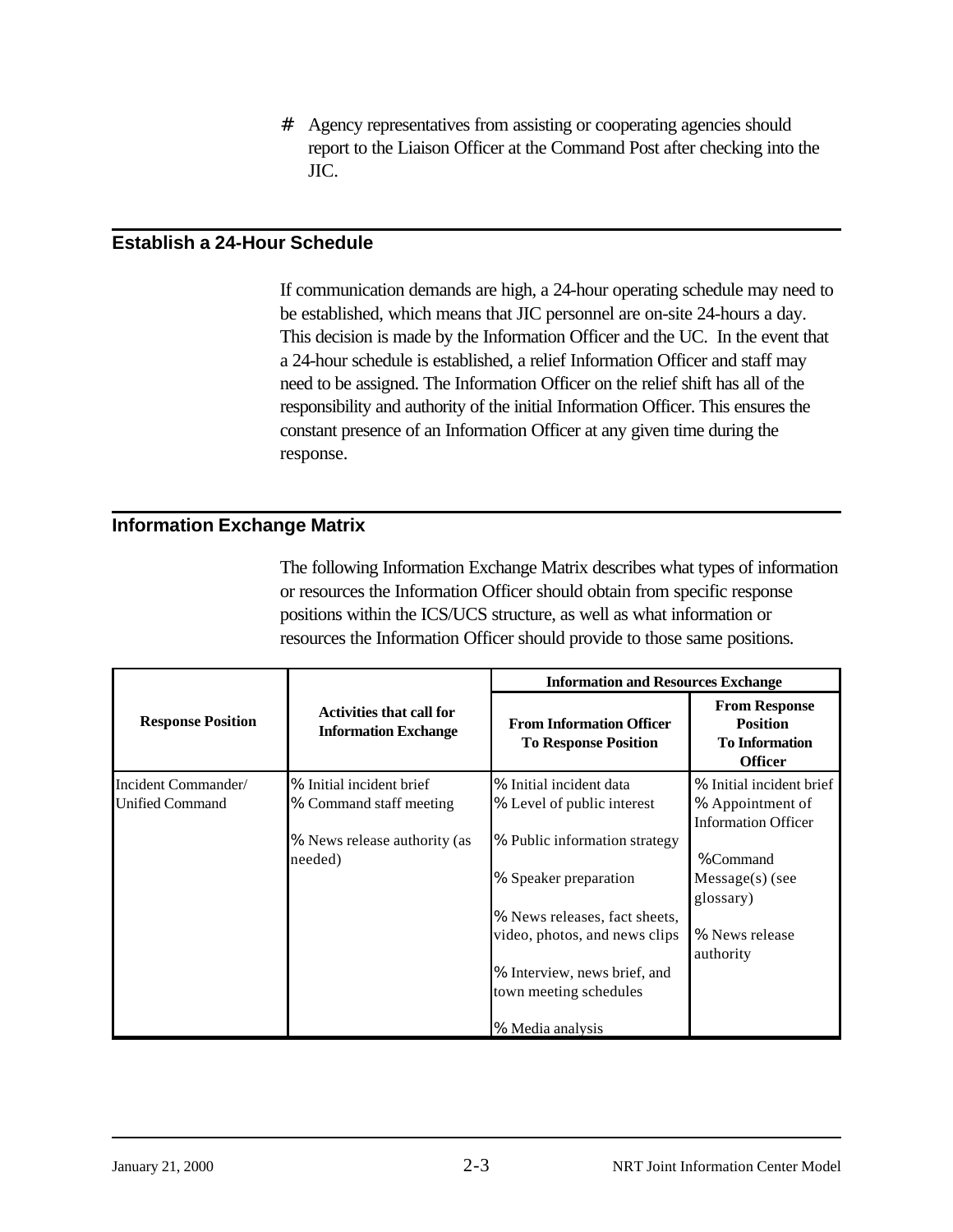|                                 |                                                                                                                                                                                     | <b>Information and Resources Exchange</b>                                                                                                                                                                                |                                                                                                                                                             |
|---------------------------------|-------------------------------------------------------------------------------------------------------------------------------------------------------------------------------------|--------------------------------------------------------------------------------------------------------------------------------------------------------------------------------------------------------------------------|-------------------------------------------------------------------------------------------------------------------------------------------------------------|
| <b>Response Position</b>        | <b>Activities that call for</b><br><b>Information Exchange</b>                                                                                                                      | <b>From Information Officer</b><br><b>To Response Position</b>                                                                                                                                                           | <b>From Response</b><br><b>Position</b><br><b>To Information</b><br><b>Officer</b>                                                                          |
| Planning Section Chief          | % Planning meeting                                                                                                                                                                  | % Interview, news brief, and<br>town meeting schedule<br>% News releases, fact sheets,<br>video, photos, and news clips                                                                                                  | % Incident situation<br>status data<br>(continuous)<br>% Daily meeting<br>schedule<br>% Copy of Incident<br>Action Plan (see<br>glossary)                   |
| <b>Operations Section Chief</b> | % Operations briefing<br>(continuous)                                                                                                                                               | % News releases, fact sheets,<br>video, photos, and news clips<br>% Names of people needing<br>air/vessel transportation                                                                                                 | % Incident situation<br>data<br>% Air/vessel<br>transportation for JIC<br>personnel, media,<br>community, and<br>distinguished visitors<br>to incident site |
| <b>Safety Officer</b>           | % Initial incident brief<br>% Command staff meeting<br>% Operations briefing<br>% JIC personnel, media,<br>community, and distinguished<br>visitors need access to<br>incident site | % News releases, fact sheets,<br>video, photos, and news clips<br>% Roster of on-site visitors<br>escorted by JIC personnel<br>% Escorts for media,<br>community, and distinguished<br>visitors to incident site         | % Briefing for JIC<br>personnel, media,<br>community, and<br>distinguished visitors<br>% Personal protective<br>equipment when<br>going on-site             |
| <b>Liaison Officer</b>          | % Command staff briefing (as<br>needed)<br>% Operations briefing (as<br>needed)<br>% Planning meeting (as<br>needed)                                                                | % News releases, fact sheets,<br>video, photos, and news clips<br>% Escorts for distinguished<br>visitors<br>% Names of additional<br>agencies, organizations, and<br>stakeholders for inclusion in<br>incident response | % Names and<br>numbers of additional<br>agencies,<br>organizations, and<br>stakeholders to be<br>added to JIC<br>dissemination list                         |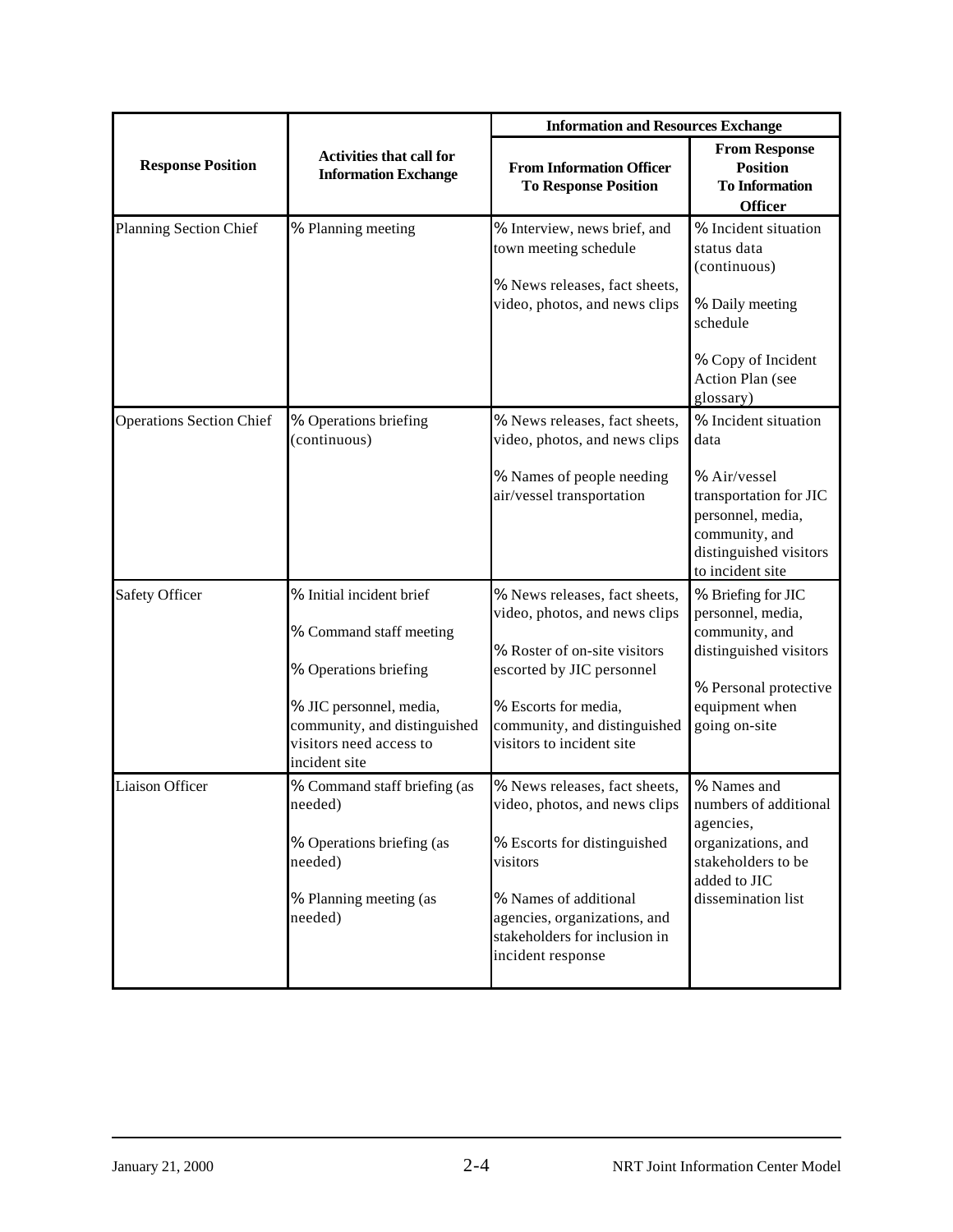|                              |                                                                        | <b>Information and Resources Exchange</b>                                               |                                                                                                                                                                                                                                                                                             |  |
|------------------------------|------------------------------------------------------------------------|-----------------------------------------------------------------------------------------|---------------------------------------------------------------------------------------------------------------------------------------------------------------------------------------------------------------------------------------------------------------------------------------------|--|
| <b>Response Position</b>     | <b>Activities that call for</b><br><b>Information Exchange</b>         | <b>From Information Officer</b><br><b>To Response Position</b>                          | <b>From Response</b><br><b>Position</b><br><b>To Information</b><br><b>Officer</b>                                                                                                                                                                                                          |  |
| Logistics Section Chief      | % Operations briefing (as<br>needed)                                   | % News releases, fact sheets,<br>video, photos, and news clips                          | % JIC materials<br>% Specialized<br>clothing<br>% Enough space for<br>at least 12 people to<br>work<br>% Contract assistance<br>for:<br>- Newspaper,<br>television and radio<br>clipping service<br>- Procurement, film<br>processing, video<br>dubbing service and<br>audio/visual support |  |
| <b>Finance Section Chief</b> | % Operations briefing (as<br>needed)                                   | % News releases, fact sheets,<br>video, photos, and news clips                          | % Travel order<br>numbers and<br>accounting data                                                                                                                                                                                                                                            |  |
| <b>Response Personnel</b>    | % Initial Briefing (as needed)<br>% Operations Briefing (as<br>needed) | % Speaker preparation<br>% News releases, fact sheets,<br>video, photos, and news clips | % Spokespeople at<br>news conferences,<br>town meetings, and<br>individual interviews<br>with media                                                                                                                                                                                         |  |

## **Deactivation of JIC**

The Incident Commander/Unified Command determines when to deactivate the JIC. This decision usually would be made when the recovery and mitigation operations are underway or complete.

Below are the major steps the IO would take in deactivating a JIC:

- # Notify media of closing and provide regional contact information.
- # Prepare comprehensive deactivation news release for lead-agency Headquarters approval and distribution.
- # Complete after-action report.
- # Return equipment and supplies.
- # Update list of equipment and supplies.
- # Inventory and replenish "go-kits."
- # Supervise other JIC components in deactivation procedures.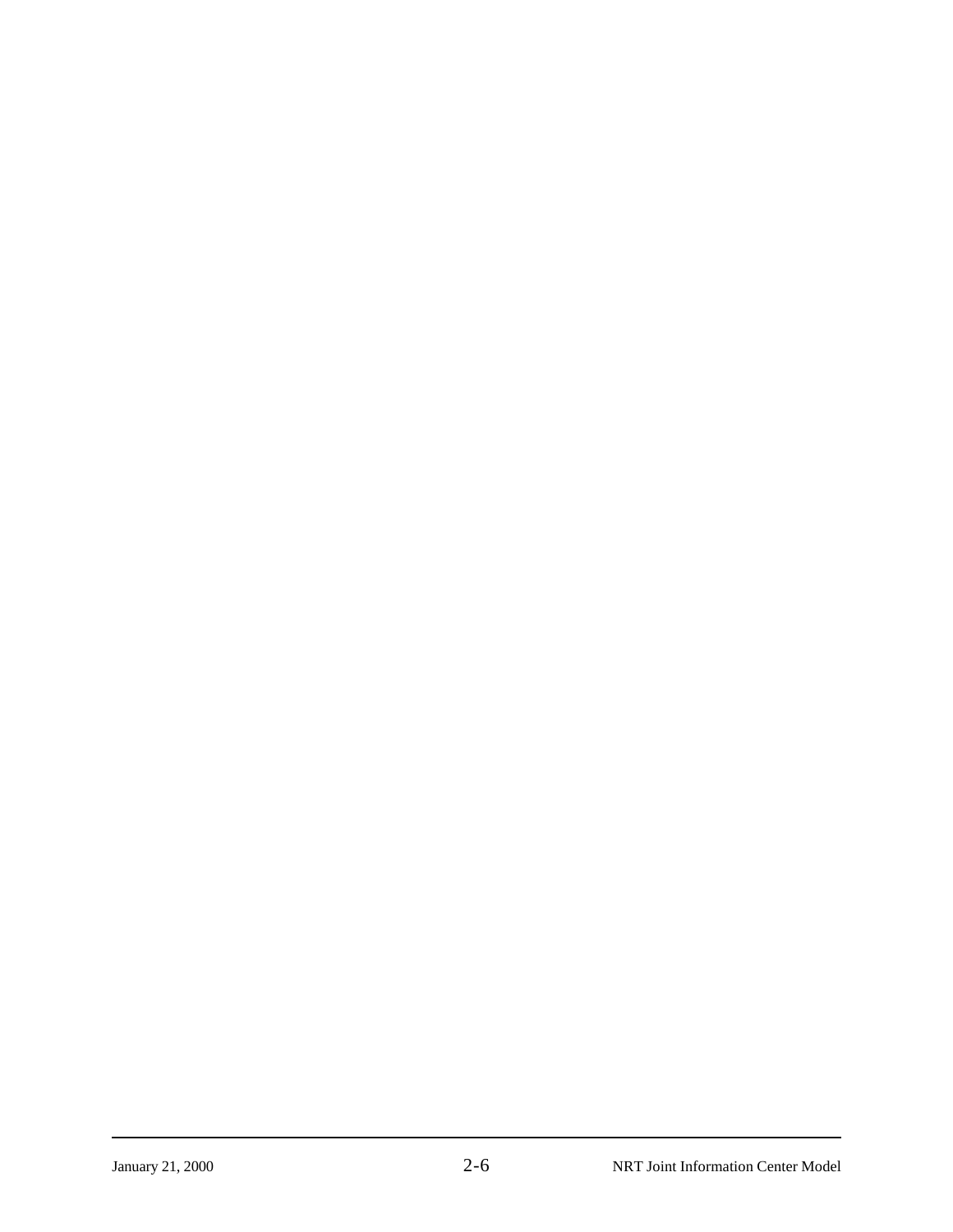## **Section III Assistant IO/JIC Manager**

## **Assistant IO/JIC Manager Position Description**

A Assistant IO/JIC Manager is selected by the Information Officer to supervise the daily operations of the JIC; execute plans and policies as directed by the Information Officer; and provide direction to the Assistant Ios for Internal and External Affairs to ensure that all functions are well organized and operating efficiently. The Assistant IO/JIC Manager should possess public affairs, crisis response, JIC and/or management experience. Personnel are assigned to this position based on training, experience, skills, and ability, not rank or employer.

## **Major Responsibilities of the Assistant IO/JIC Manager**

The major responsibilities of the Assistant IO/JIC Manager are to:

- # Assume all responsibilities of the Information Officer, as needed
- # Supervise all operational and administrative activities, including staffing and inter-office communications
- # Ensure proper setup of JIC
- # Oversee all operations of the JIC
- # Establish internal communication procedures
- # Set staff work hours and daily operating schedule
- # Ensure that all costs are accounted for; all travel vouchers must be filled out, signed, and filed (original receipts must be included)
- # Ensure that all JIC functions are well organized and operating effectively
- # Edit and obtain approval from the Information Officer for news releases and other for-release documents. In the absence of the Information Officer, release information in accordance with the UC
- # Maintain unit log (ICS Form 214, see Appendix C).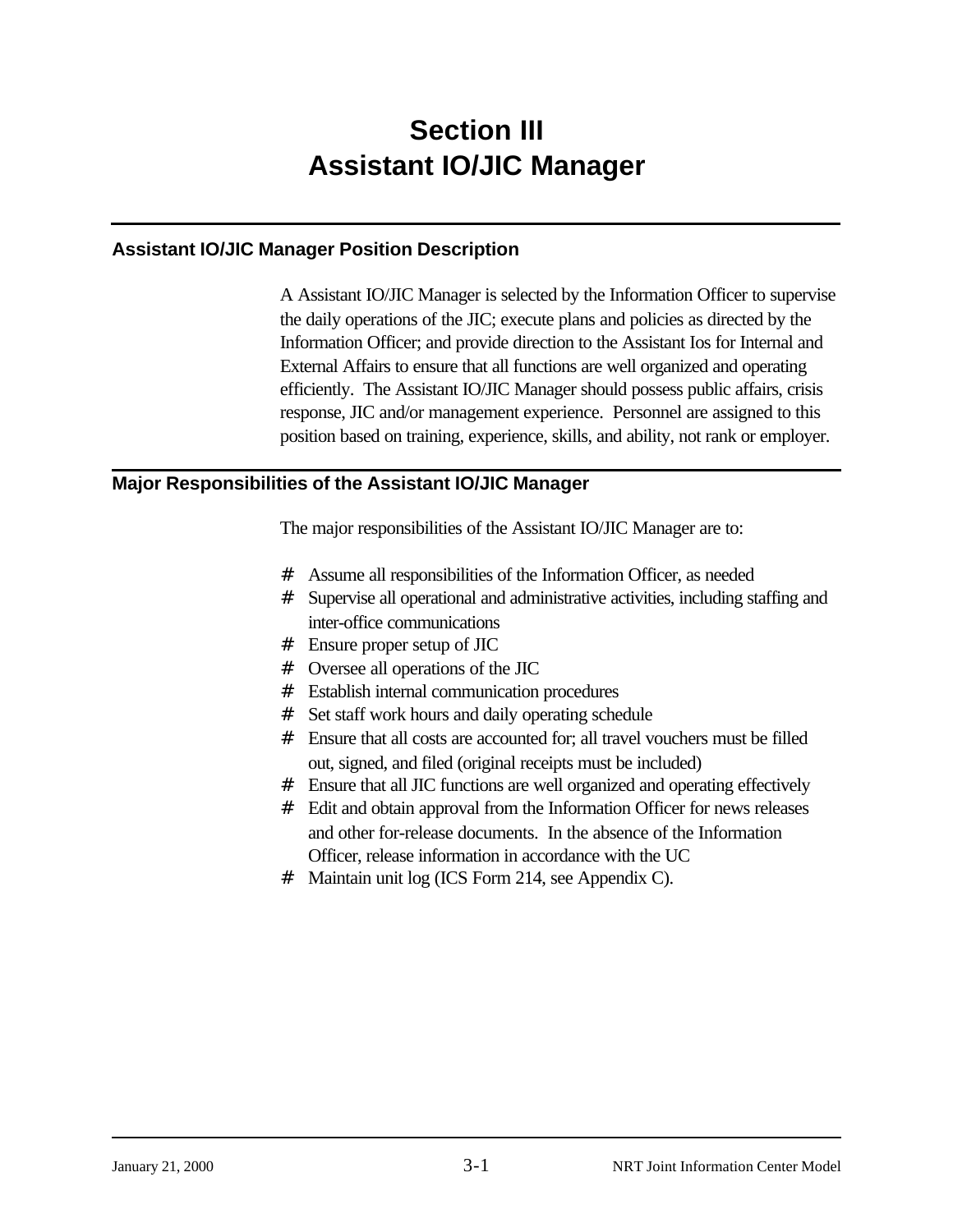## **Develop Daily Operating Schedule**

The Assistant IO/JIC Manager manages the JIC staff by developing a daily operating schedule, which includes the following steps:

| <b>STEP</b> | <b>ACTION</b>                                                                                                 |                    |
|-------------|---------------------------------------------------------------------------------------------------------------|--------------------|
| 1.          | Brief first shift of JIC personnel. (See briefing checklist)<br>Appendix C)                                   | $\boldsymbol{u}$   |
|             | Gather Command Message(s) for Product and<br>Dissemination units from the Information Officer and UC          | $\boldsymbol{\mu}$ |
| 3.          | Coordinate with Information Officer and JIC staff on<br>messages and strategies for reaching target audiences | $\boldsymbol{\mu}$ |
| 4.          | Deliver media analysis to Information Officer                                                                 | $\mathbf{u}$       |
| 5.          | Ensure preparation for press briefings                                                                        | $\boldsymbol{\mu}$ |
| 6.          | Ensure morning and afternoon drive-time call-outs are<br>being performed                                      | $\mathbf{u}$       |
|             | Debrief JIC personnel at the end of shift                                                                     | $\mathbf{u}$       |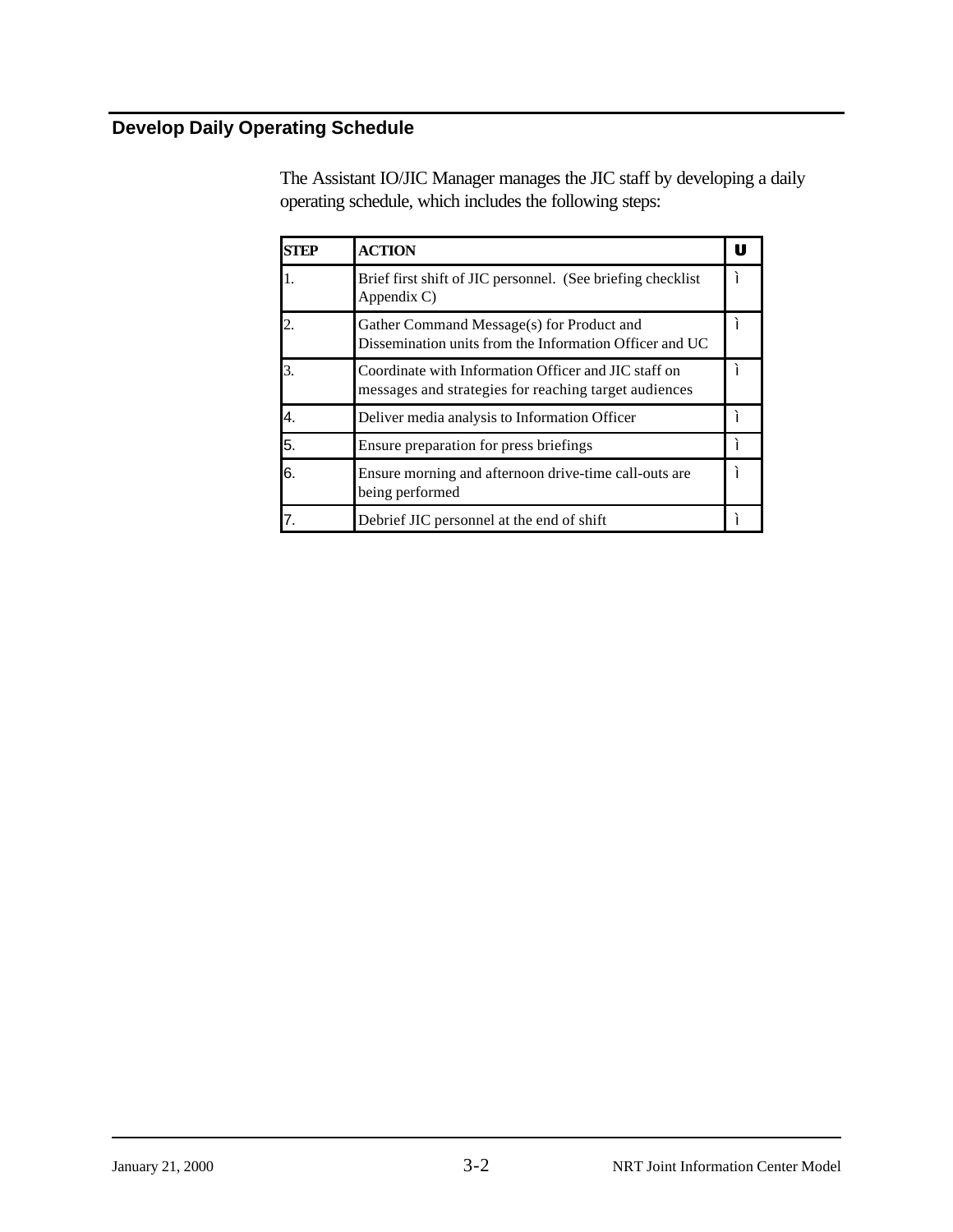## **Section IV Assistant IO for Internal Affairs**

## **Assistant IO for Internal Affairs Position Description**

An Assistant IO for Internal Affairs is assigned by the Information Officer or Assistant IO/JIC Manager to supervise the Internal Branch of the JIC. The Internal Branch is composed of:

- # JIC Situation Status Unit
- # Product Unit
- # Photo/Video Assistant
- # Support Unit.

The Asst. IO for Internal Affairs conducts information gathering activities and product development activities in support of the JIC communication efforts. Personnel selected for this position should possess experience in public affairs, crisis response, JIC operations and management. Personnel should be assigned to this position based on training, experience, skills, and ability, not rank or employer.

## **Major Responsibilities of the Assistant IO for Internal Affairs**

The major responsibilities of the Assistant IO for Internal Affairs are to:

- # Gather, manage, and analyze information from all parts of the JIC and Incident Command Post
- # Display information for use in JIC
- # Provide support for JIC gatherings (e.g., news conferences or town meetings)
- # Develop communication and outreach products based on information from the communications unit (e.g., talking points, briefings, flyers, fact sheets, news releases, and public service announcements)
- # Coordinate security needs with the Security Manager of the Facilities Unit in the Logistics Section of the ICS structure.
- # Establish and implements systems to manage the flow of information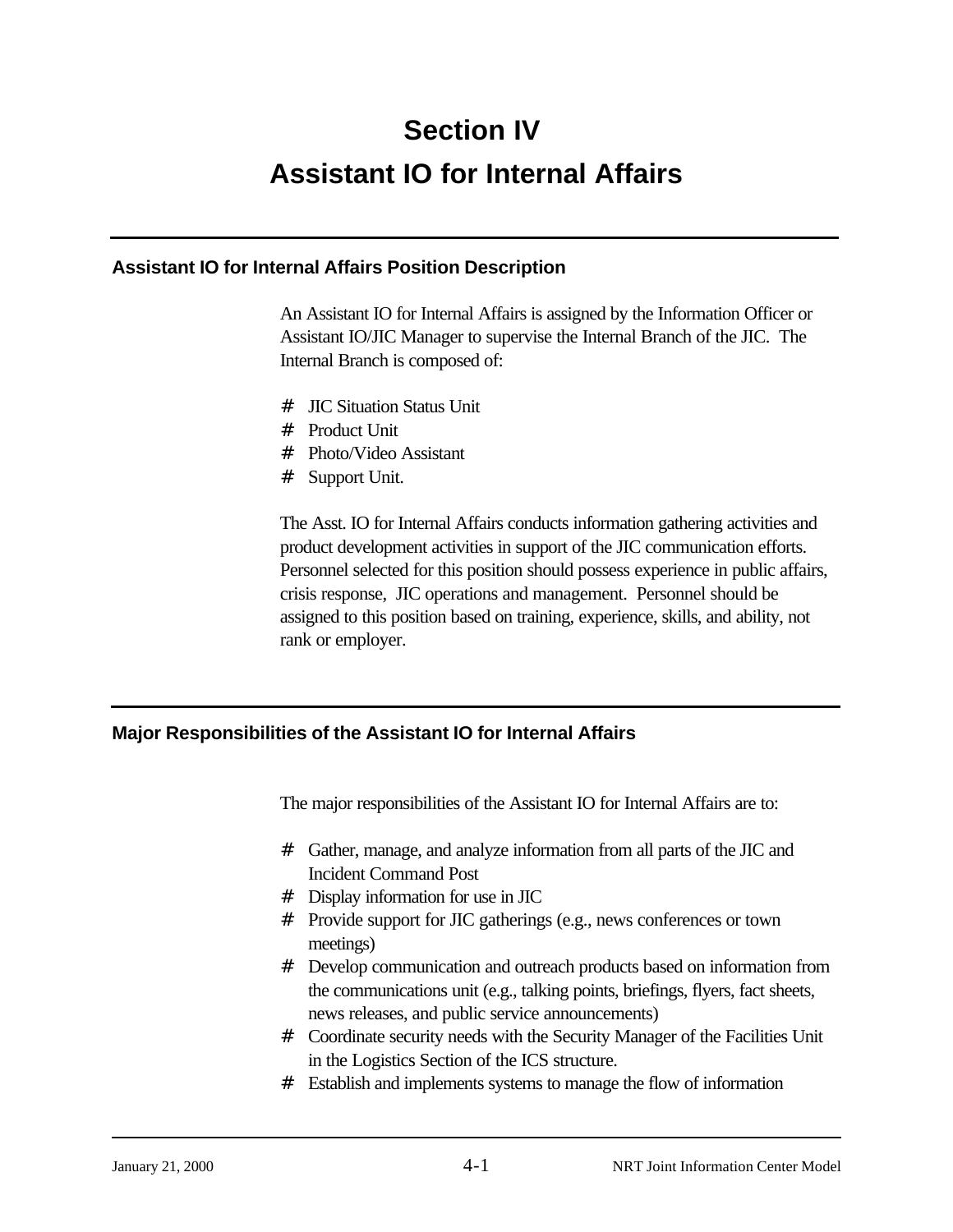- # Support the development and modification of communications and outreach strategy
- # Support the development of materials needed to support VIP visits to the disaster site, or the Incident Command Post
- # Assume the responsibilities of the Assistant IO/JIC Manager as needed.

## **JIC Situation Status Unit**

## **JIC Situation Status Assistant Position Description**

A JIC Situation Status Assistant is assigned by the Assistant IO/JIC Manager to manage the information gathering responsibilities in the JIC. Personnel selected for this position should possess some public affairs, ICS, and JIC experience. Selected personnel should be able to work quickly, accomplish tasks with only initial direction, and function efficiently in a high-stress environment.

## **Major Responsibilities of the JIC Situation Status Assistant**

The major responsibilities of JIC Situation Status Assistant are to:

- # Gather information about the incident and display it in the JIC so that it is easily accessible to personnel answering inquiries and producing written products
- # Provide all members of the JIC with copies of news releases, fact sheets, current command message(s) and talking points
- # Establish contacts and maintain regular times to pick up information from all branches of the ICS/UCS
- # Maintain information boards in high traffic areas for response personnel
- # Respond rapidly to requests for the latest response information from other units of the JIC
- # Maintain information boards in high traffic areas of the Incident Command Post to keep response community informed.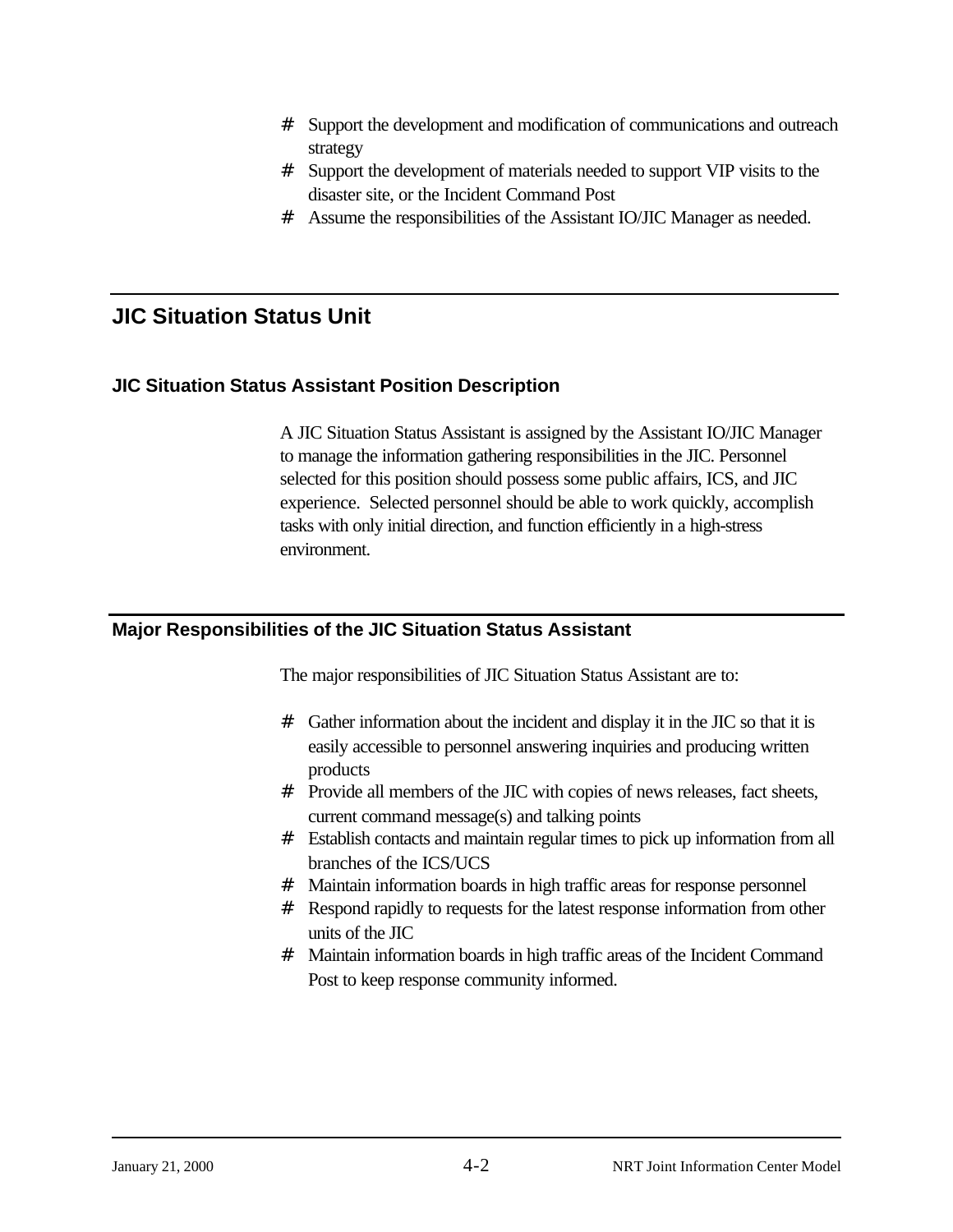### **Produce Information Board**

The JIC Situation Status Unit produces information boards at the Incident Command Post for all response personnel, which include the following steps:

| <b>STEP</b> | <b>ACTION</b>                                                                                                                    |                |
|-------------|----------------------------------------------------------------------------------------------------------------------------------|----------------|
|             | Identify high-traffic locations for information boards in the<br>Incident Command Post (break rooms, main hallways,<br>$etc.$ ). | $\bf{u}$       |
|             | Display current news releases, fact sheets, and incident<br>news clips.                                                          | $\overline{u}$ |
| 3.          | Display non-incident/morale boosters – other news,<br>sports, comics, local restaurant menus, etc.                               | "              |
|             | Update boards as needed, including after the morning<br>Operations Briefing and in the evening.                                  | $\bf{u}$       |

## **Product Unit**

## **Product Assistant Position Description**

A Product Assistant is assigned by the Assistant IO/JIC Manager to manage the product development responsibilities of the JIC. Personnel selected for this position should possess some public affairs, journalism, ICS, and JIC experience. Selected personnel should be able to type, operate a variety of computers and software, work quickly, and accomplish tasks with only initial direction, and function efficiently in a high-stress environment.

## **Major Responsibilities of the Product Assistant**

The major responsibilities of the Product Assistant are to:

#Produce media advisories #Produce public service announcements #Produce written news releases #Obtain approval from HQ for all releases, advisories, and other materials (accurate information is essential in preventing public confusion, loss of credibility, and/or adverse publicity) #Produce fact sheets.

#### **Produce News Releases**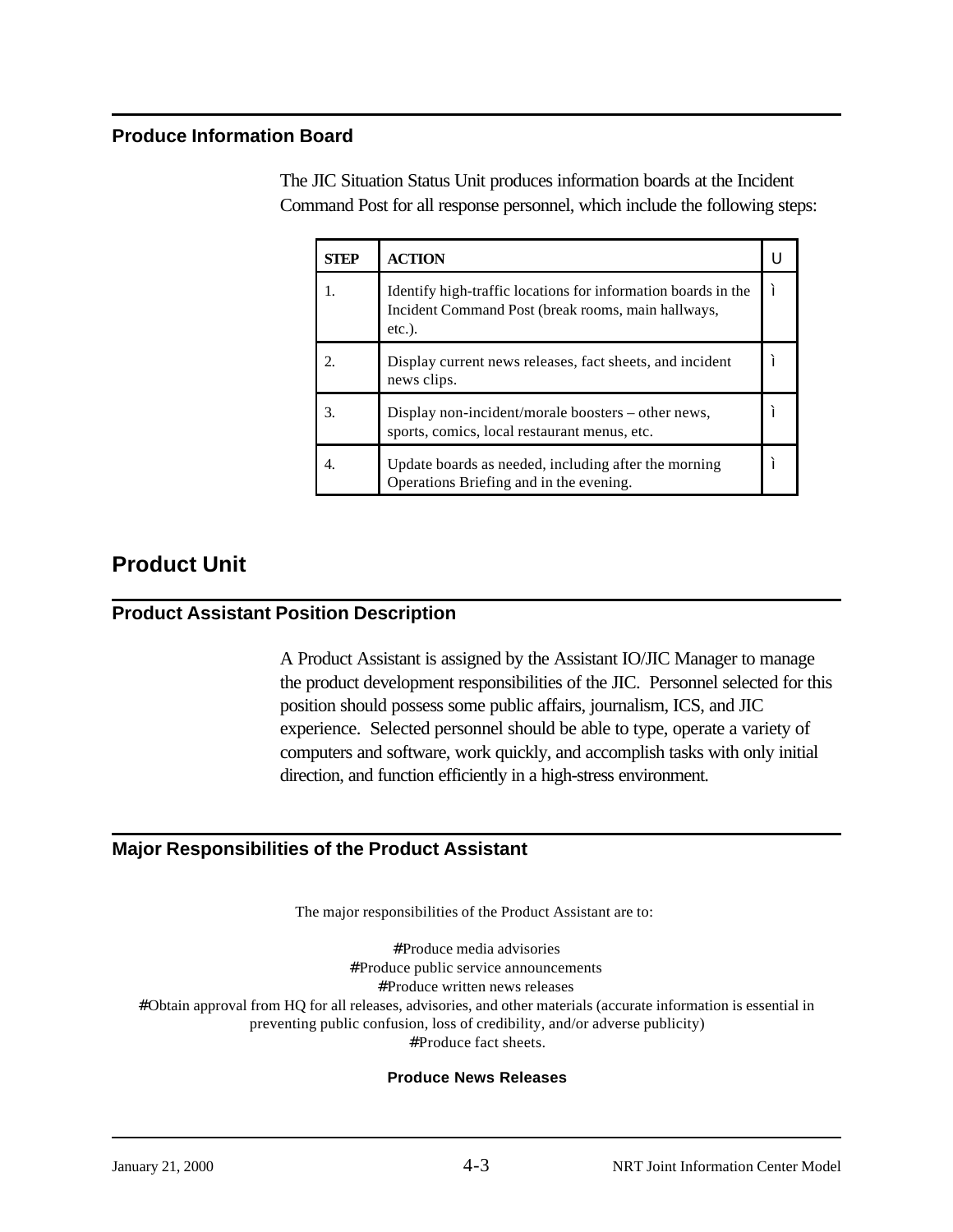The Product Unit should follow these steps to draft and gain approval of a written News Release (Blank news release letterhead is located in this model in Appendix D):

| <b>STEP</b>      | <b>ACTION</b>                                                                                                                                                                                                                                                                                                                                                                       | U                  |
|------------------|-------------------------------------------------------------------------------------------------------------------------------------------------------------------------------------------------------------------------------------------------------------------------------------------------------------------------------------------------------------------------------------|--------------------|
| 1.               | Assemble the facts into two or three sentences that answer:<br>who<br>what<br>when<br>where<br>why<br>how                                                                                                                                                                                                                                                                           | $\mathbf{u}$       |
| $\overline{2}$ . | List the remaining facts and information in bullet form.<br>Example: Write what agencies are responding, type and amount of<br>equipment.<br><b>NOTE:</b> The release should be only one page in length. If there is a need for<br>additional information about specific topics than a separate fact sheet should<br>be done. Follow steps 3 - 5 for fact sheets and news releases. | $\mathbf{u}$       |
| 3.               | Spell check and edit the release and give it to the Information Officer for<br>approval.                                                                                                                                                                                                                                                                                            | $\mathbf{u}$       |
| 4.               | Give approved release to Dissemination and JIC Situation Status units and<br>Incident Commander.                                                                                                                                                                                                                                                                                    | $\mathbf{u}$       |
| 5.               | Fax to media and other requestors.                                                                                                                                                                                                                                                                                                                                                  | $\boldsymbol{\mu}$ |

## **Photo/Video Assistant**

## **Photo/Video Assistant Position Description**

A Photo/Video Assistant is assigned by the Assistant IO/JIC Manager to produce and develop visual records of the incident for the JIC. The Photo/Video Assistant reports to the Product Assistant. Personnel selected for this position should possess extensive photographic, videographic, and some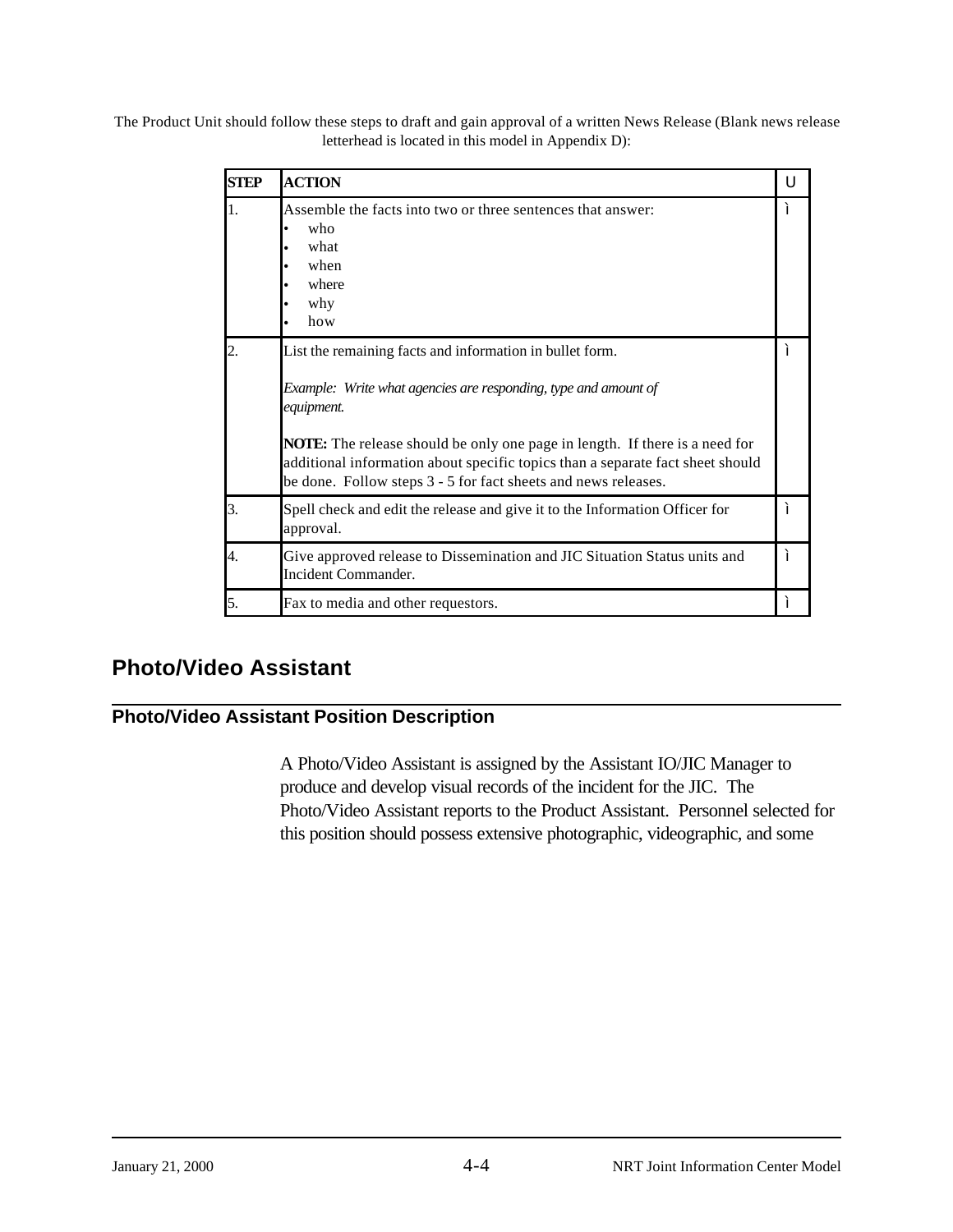journalism experience. Selected personnel should be able to operate a variety of 35mm, digital and video cameras, accomplish tasks with only initial direction, and function efficiently in a high-stress environment.

### **Major Responsibilities of the Photo/Video Assistant**

The major responsibilities of the Photo/Video Assistant are to:

- # Produce photographs of newspaper/magazine quality
- # Produce video of broadcast quality
- # Manage all photographers and videographers assigned to the incident.

#### **Information Exchange Matrix**

The following Information Exchange Matrix describes what types of information and resources the Photo/Video Assistant should obtain from specific Response positions, as well as what information the Photo/Video Assistant should provide to those same response positions.

|                                  | <b>Materials and Resources Exchange</b>                                                      |                                                                                         |  |
|----------------------------------|----------------------------------------------------------------------------------------------|-----------------------------------------------------------------------------------------|--|
| <b>Response Position</b>         | <b>From Response Position to</b><br><b>Photo/Video Staff</b>                                 | <b>From Photo/Video Staff to Response</b><br><b>Position</b>                            |  |
| <b>JIC Product Assistant</b>     | % Photo assignments                                                                          | % Image support for fact sheets (as<br>needed)                                          |  |
|                                  |                                                                                              | % Briefing on activities                                                                |  |
| <b>JIC Support Unit</b>          | Not Applicable                                                                               | % Photos/video for new briefings                                                        |  |
|                                  |                                                                                              | % All products that do not have an<br>immediate use - for inclusion in the<br>case book |  |
| <b>JIC Situation Status Unit</b> | Not Applicable                                                                               | % Photos for information boards                                                         |  |
| <b>Operations Section</b>        | % On-water/aerial transportation<br>to sites                                                 | Not Applicable                                                                          |  |
| <b>Logistics Section</b>         | % Film and blank videotape                                                                   | Not Applicable                                                                          |  |
| <b>Planning Section</b>          | % Assurance that the<br>Documentation Unit is not<br>duplicating image collection<br>efforts | Not Applicable                                                                          |  |

The Assistant IO/JIC Manager may also assign the Photo/Video Assistant to complete tasks listed on the Information Exchange Matrix in Section II. These tasks focus on information exchanges to the JIC.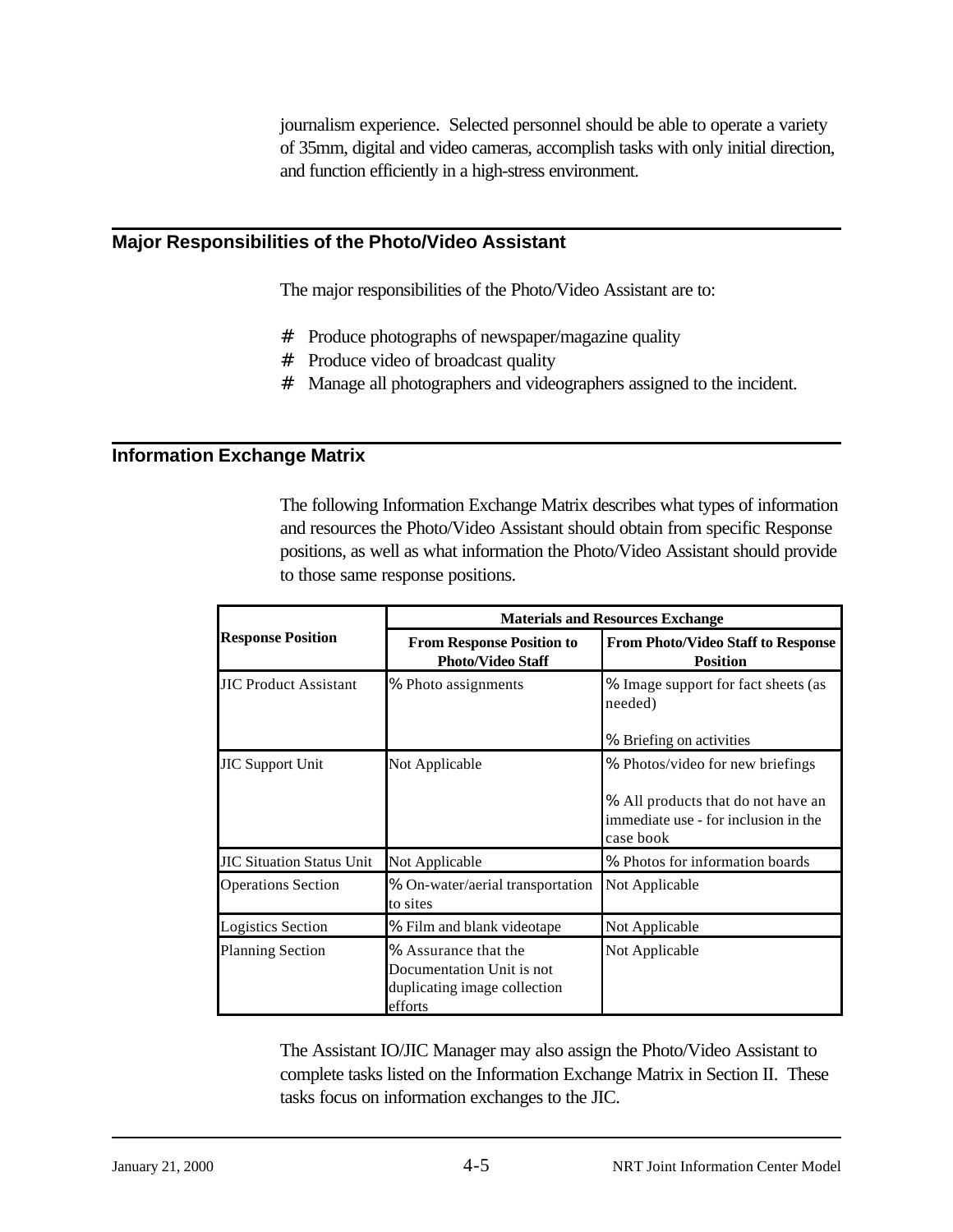## **Support Unit**

### **Support Assistant Position Description**

A Support Assistant is assigned by the Assistant IO/JIC Manager to manage additional activities in support of the Asst. IO for Internal Affairs and his/her staff. Personnel selected for this position should be able to accomplish tasks with only initial direction and function efficiently in a high-stress environment.

#### **Major Responsibilities of the Support Assistant**

The major responsibilities of the Support Assistant are to:

- # Provide audio/visual support
- # Provide support for news conferences and town meetings
- # Produce a casebook
- # Clip and distribute all incident-related news or editorial items from print and electronic media
- # Produce briefing packets
- # Coordinate security needs with the Security Manager of the Facilities Unit in the Logistics Section.

## **Provide News Conference/Town Meeting Support**

The Support Assistant will provide support to the JIC for news conferences and town meetings. The unit will need to coordinate with the Logistics section to:

| <b>STEP</b> | <b>ACTION</b>                                                                            |                  |
|-------------|------------------------------------------------------------------------------------------|------------------|
|             | Secure a space for the event.                                                            | $\prime$         |
|             | Provide and set up chairs, tables and lectern.                                           | $\mathbf{u}$     |
|             | Set up microphone and public address system if necessary.                                | $\mathbf{u}$     |
|             | Set up supporting graphic material near spokespeople.                                    | $\mathbf{u}$     |
|             | Set up overhead projector, televisions/VCRs, and/or computers for<br>supporting visuals. | $\boldsymbol{u}$ |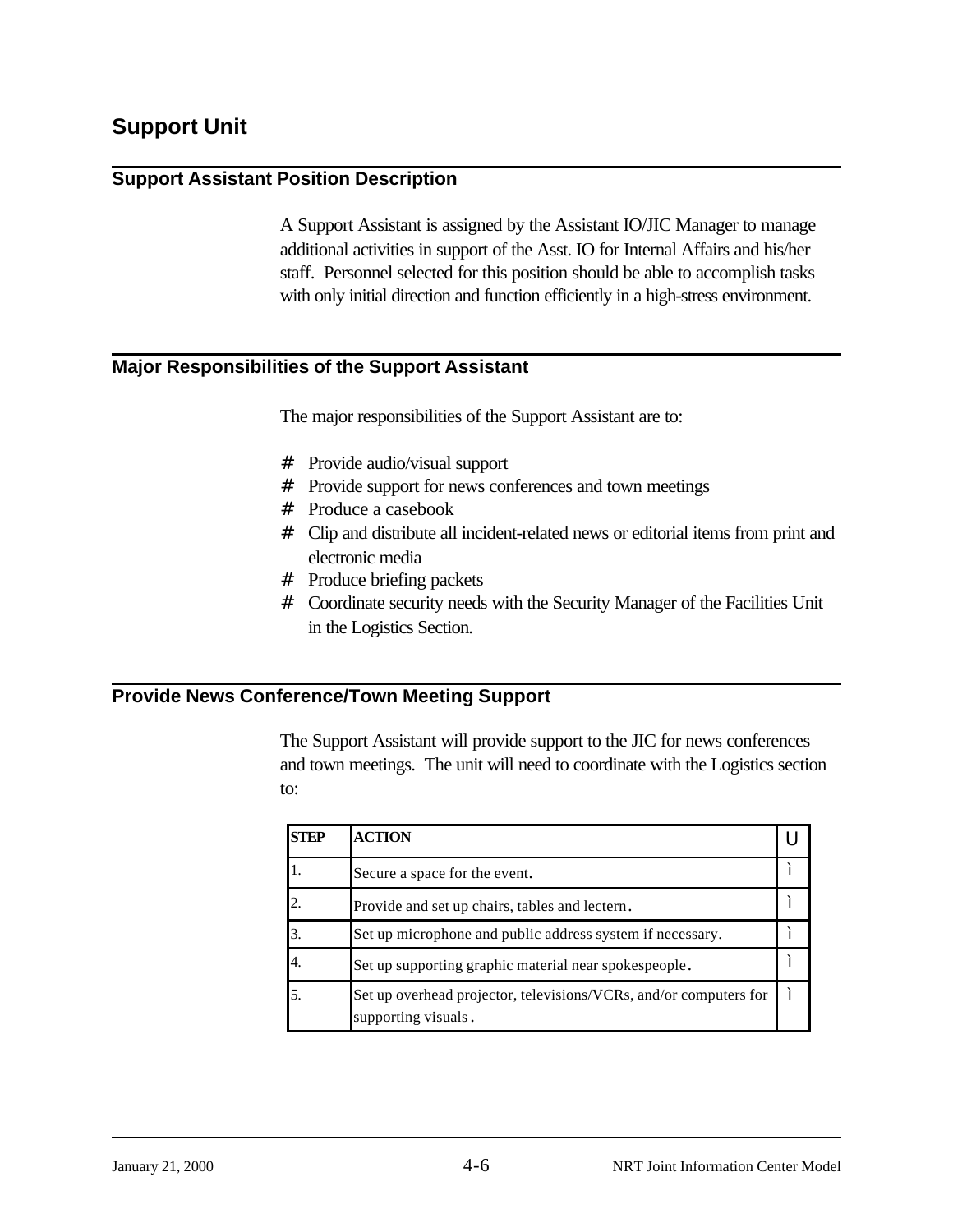## **Produce a Casebook**

A casebook is a compilation of all public information about the incident that can be used for post incident information requests, evaluations and provides a case history that can be used as a reference for future events.

A copy of the casebook should be given to each of the major participants in the response. The casebook should contain:

- # All news releases, fact sheets, talking points and command messages generated by the JIC
- # Copies of all news clippings
- # Copies of all JIC produced video and photographs
- # Copies of all incident-specific reports that contain daily updates, pollution reports, situation reports, etc.

**NOTE:** The casebook would not include incident action plans.

## **Information Exchange Matrix**

The following Information Exchange Matrix describes what types of materials and resources the Support Assistant should obtain from specific response positions, as well as the information the Support Assistant should provide to those same response positions.

|                                      | <b>Materials and Resources Exchange</b>                                                                                                                    |                                                             |  |
|--------------------------------------|------------------------------------------------------------------------------------------------------------------------------------------------------------|-------------------------------------------------------------|--|
| <b>Response Position</b>             | <b>From Response Position to</b><br><b>Support Unit</b>                                                                                                    | <b>From Support Unit to Response</b><br><b>Position</b>     |  |
| <b>Logistics Section</b>             | % Space, chairs, lectern, tables,<br>PA system and other materials<br>for news conferences<br>% Security service for the<br><b>JIC/JIC</b> visitors passes | Not Applicable                                              |  |
| <b>JIC Situation Status</b><br>Asst. | Not Applicable                                                                                                                                             | % Copies of print news clips for<br>analysis                |  |
| <b>JIC Services Asst.</b>            | % Copies of Command<br>$Message(s)$ , talking points and<br>speaker prep sheets                                                                            | % Copies of electronic and print<br>news clips for analysis |  |
| <b>JIC Product Asst.</b>             | % Copies of press releases and<br>fact sheets for briefing packs and<br>news conferences                                                                   | Not Applicable                                              |  |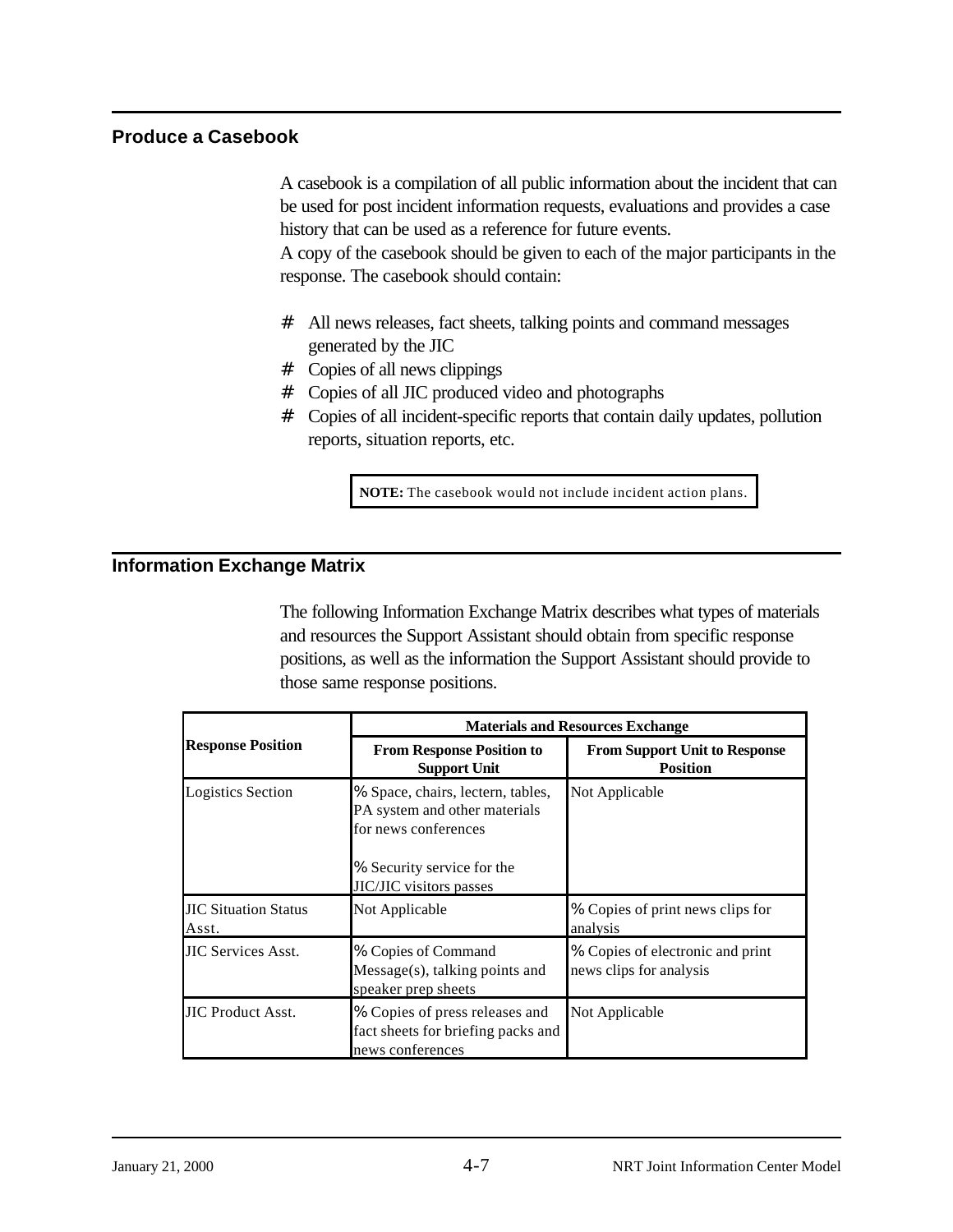|                                             | <b>Materials and Resources Exchange</b>                                                                        |                                                         |  |
|---------------------------------------------|----------------------------------------------------------------------------------------------------------------|---------------------------------------------------------|--|
| <b>Response Position</b>                    | <b>From Response Position to</b><br><b>Support Unit</b>                                                        | <b>From Support Unit to Response</b><br><b>Position</b> |  |
| JIC Photo/Video Asst.                       | % Photos/video for news<br>conferences<br>% All products that do not have<br>an immediate use - for inclusion  | Not Applicable                                          |  |
|                                             | in the casebook                                                                                                |                                                         |  |
| Asst. IO for Internal<br>Affairs in the JIC | % Copies of daily updates,<br>pollution reports, situation<br>reports, etc. - for inclusion in the<br>casebook | Not Applicable                                          |  |
| <b>JIC Dissemination Asst.</b>              | % Copies of media list                                                                                         | Not Applicable                                          |  |

The Assistant IO/JIC Manager may also assign the Support Assistant to complete tasks listed on the Information Exchange Matrix in Section II. These tasks deal with information exchanges outside of the JIC.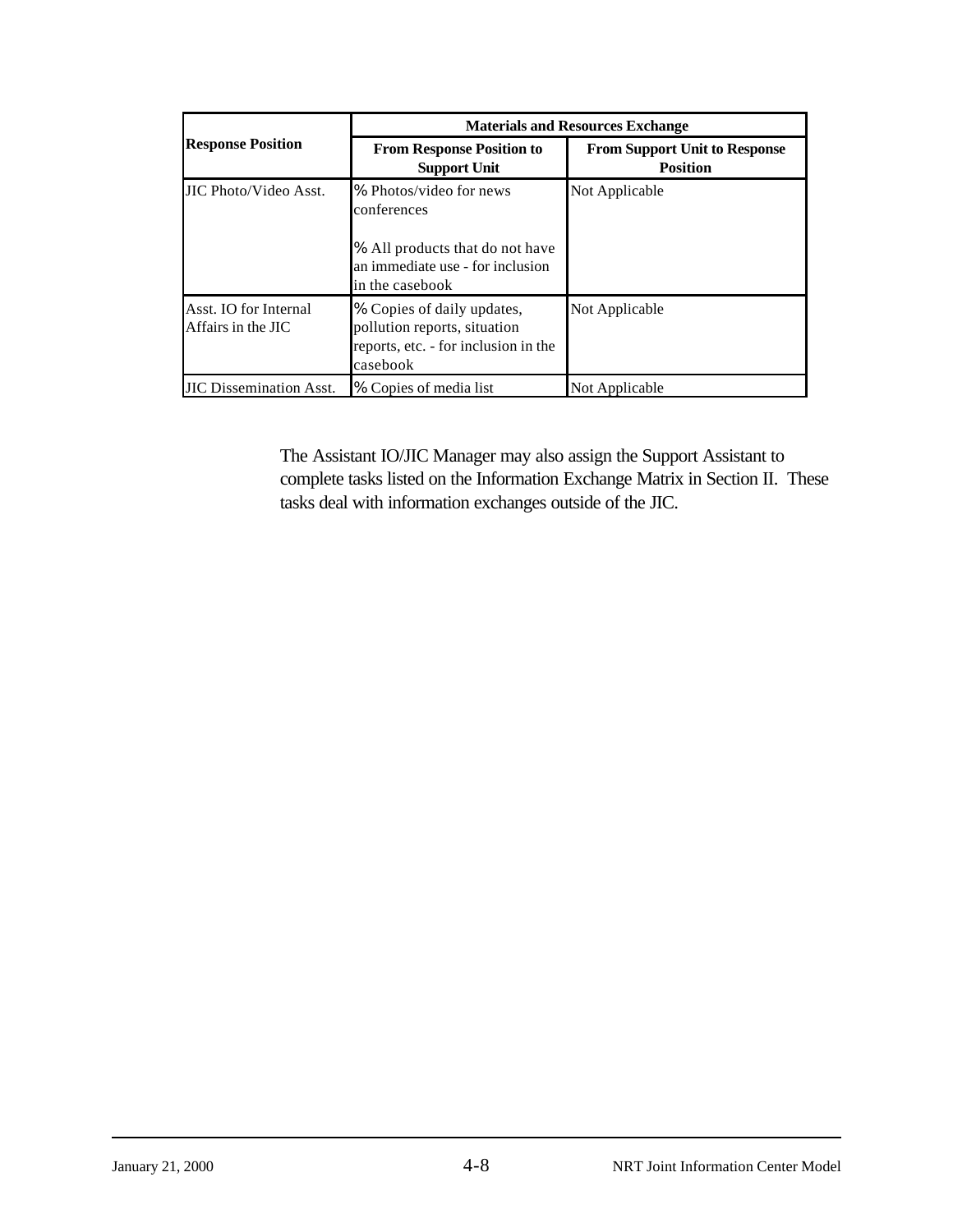# **Section V Assistant IO for External Affairs**

## **Assistant IO for External Affairs Position Description**

An Assistant IO for External Affairs is assigned by the Information Officer or Assistant IO/JIC Manager to supervise the External Branch of the JIC, which includes the:

- # Dissemination Assistant
- # Scheduling Assistant
- # Preparation Assistant
- # Asst. IO for Community Outreach
- # Protocol Support Assistant

The Assistant IO for External Affairs interacts with stakeholders, monitors stakeholder information needs, and distributes information in a timely and effective manner. Personnel selected for these positions should possess experience in public affairs, crisis response, JIC operations, management, as well as have demonstrated skills in interacting with the public and media. Personnel should be assigned to this position based on training, experience, skills, and ability, not rank or employer.

## **Major Responsibilities of the External Branch**

The major responsibilities of the Assistant IO for External Affairs are to:

- # Schedule participants in JIC activities
- # Prepare speakers prior to interviews
- # Conduct news conferences and town meetings
- # Analyze print and electronic news clips
- # Provide escort services to the media
- # In coordination with the Liaison Officer, provide escort service as needed for community, distinguished, and congressional visitors
- # Develop and implement community outreach programs
- # Provide protocol support to the Liaison Officer
- # Provide reception and phone screening support
- # Monitor and maintain audience and stakeholder relations
- # Support agency and team coordination
- # Identify mis-information or rumors that may affect response.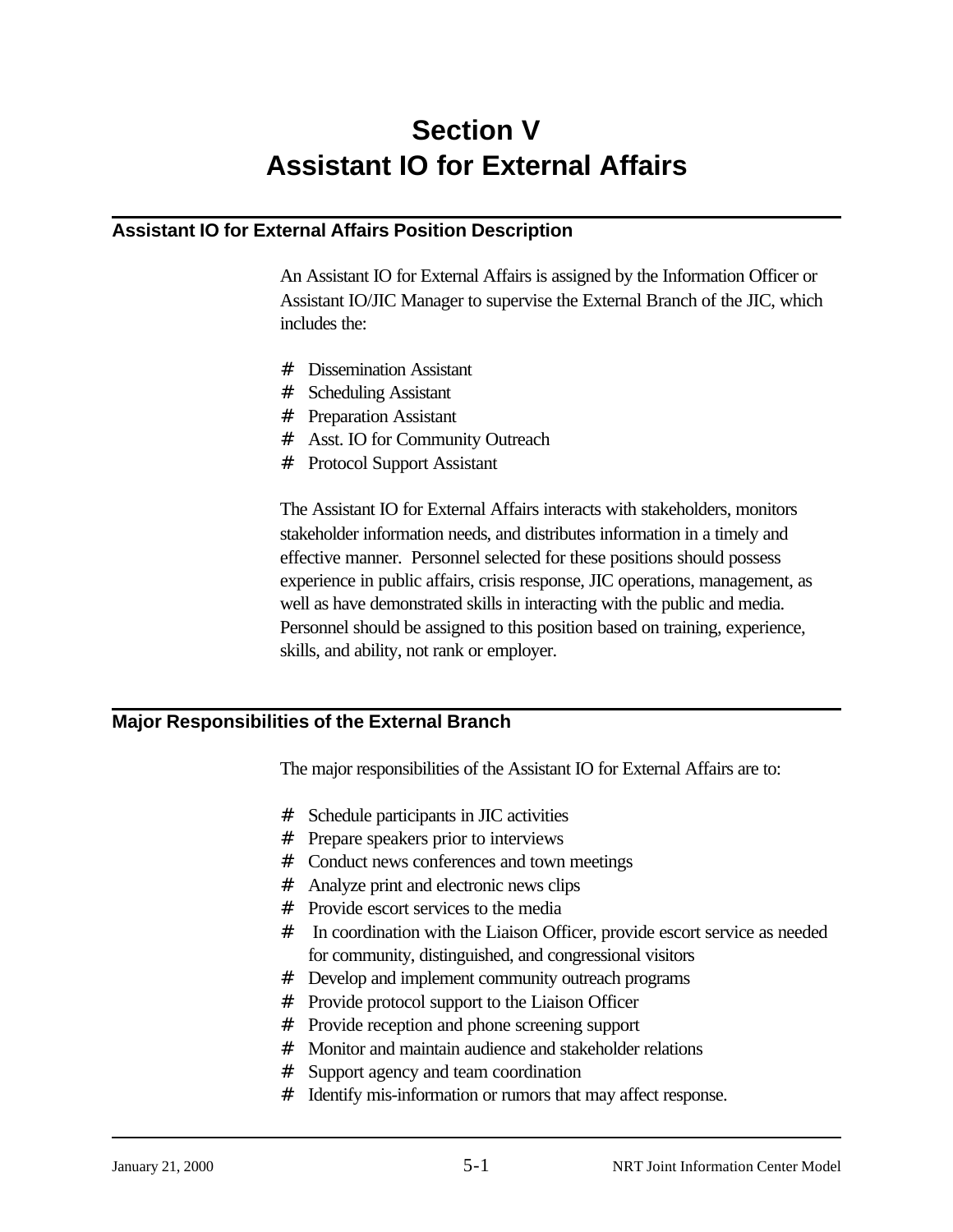## **Dissemination Assistant Position Description**

A Dissemination Assistant is assigned by the Assistant IO/JIC Manager to manage the distribution of information regarding the event. Personnel selected for this position should have experience interacting directly with the media, should be able to speak clearly and concisely, be able to accomplish tasks with only initial direction, and function efficiently in a high-stress environment. Depending on region, bilingual personnel may be needed in this unit.

## **Major Responsibilities of the Dissemination Assistant**

The major responsibilities of the Dissemination Assistant are to:

- # Determine primary newspaper, radio and television outlets and identifies other significant outlets, such as internet, trade publications, etc.
- # Produce detailed accounts of calls, including name and organization, phone numbers, nature of inquiry, and results
- # Maintain a comprehensive and current media list containing points of contact, phone, pager, cellular and fax numbers, and e-mail and postal addresses
- # Maintain a comprehensive and current media log containing the date, name of Public Affairs Officer responding, reporter, action taken, nature of inquiry, fax number, and telephone number
- # Maintain a comprehensive and current list of community leaders and points of contact that contain phone and fax numbers, e-mail and postal addresses
- # Maintain a comprehensive and current list of interested stakeholder phone and fax numbers or e-mail addresses and gives a copy to the Liaison **Officer**
- # Send written material to requestors as it is approved via fax, e-mail, and internet
- # Staff the phones with people able to answer calls, possibly in more than one language, from local, state, national and international media, the community and governmental entities
- # Record questions that can not be answered immediately and calls back when the answers are found
- # Respond to routine inquiries using talking points, speaker preparation, news releases, and fact sheets
- # Maintain a comprehensive and current log of information released; all informational materials should be kept on a computer diskette and a diskette directory should be maintained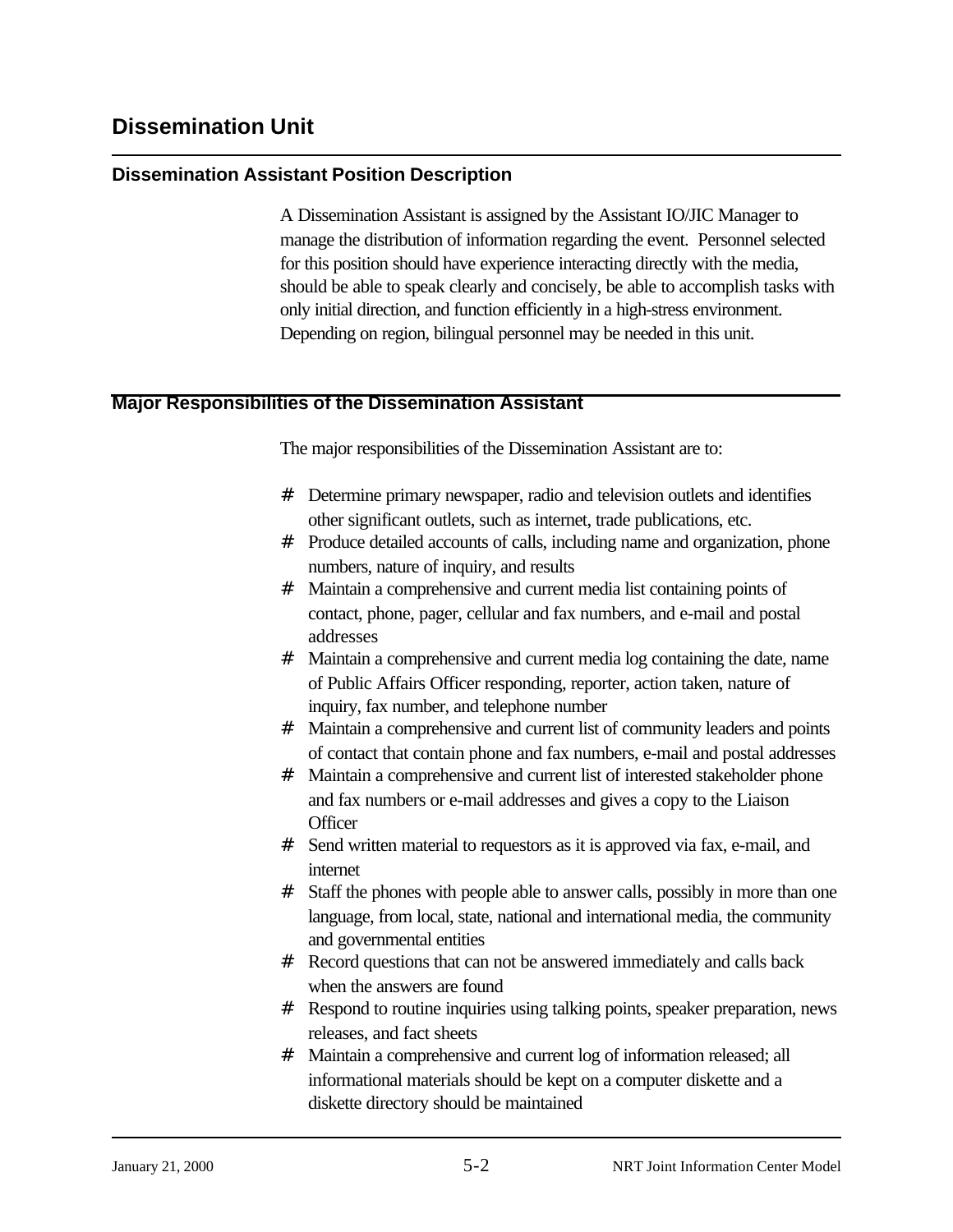- # Follow up faxed news releases with calls to the media
- # Promote story and feature ideas to target media
- # Release telephone number(s) for community volunteers and set up a recorded message after hours telling them when to call back
- # Provide a detailed list of volunteers that call into the JIC, including name, phone number, and nature of their offer (skills, food donations, availability, etc.) to the Volunteer Coordinator.

## **Scheduling Unit**

## **Scheduling Assistant Position Description**

A Scheduling Assistant is assigned by the Assistant IO/JIC Manager to manage the coordination of meetings, interviews, and engagements. The Scheduling Assistant reports to the Dissemination Assistant. Personnel selected for this position should have good interpersonal skills, the ability to accomplish tasks with only initial direction, and function efficiently in a high-stress environment.

## **Major Responsibilities of the Scheduling Assistant**

The major responsibilities of the Scheduling Assistant are to:

- # Prepare appropriate personnel for speaker preparation, news conferences, town meetings, single media interviews, and special events
- # Schedule appropriate spokespersons necessary to conduct interviews with the media, community, and distinguished visitors
- # Schedule designated spokespersons to receive speaker preparation prior to each interview
- # Advise the Information Officer and Assistant IO/JIC Manager on times for news conferences and town meetings
- # Schedule field escorts in coordination with Protocol Support Assistant
- # Establish a daily drive-time call-out schedule that meets local radio and television deadlines. This will vary with each incident.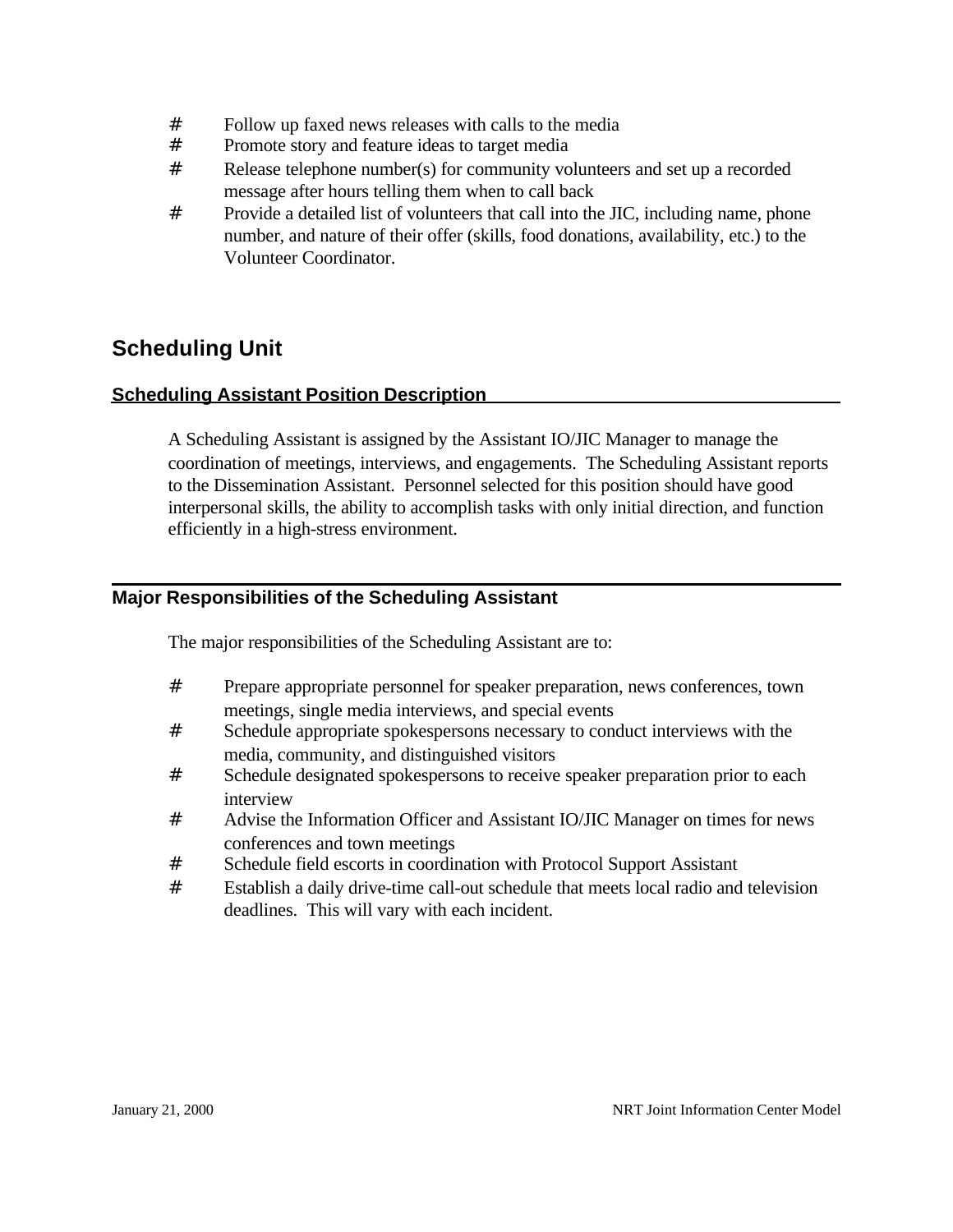## **Preparation Unit**

## **Preparation Assistant Position Description**

A Preparation Assistant is assigned by the Assistant IO/JIC Manager to manage special services required by the JIC such as speaker training, media analysis, and on-site escorts. Personnel selected for this position should possess extensive media relations, crisis response, and ICS experience, and have demonstrated skills in interacting with the public and media. Personnel should also have good interpersonal skills, risk communications experience, the ability to accomplish tasks with only initial direction, and function efficiently in a high-stress environment.

## **Major Responsibilities of the Preparation Assistant**

The major responsibilities of the Preparation Assistant are to:

- # Prepare all spokespersons prior to interviews
- # Conduct speaker preparation for Dissemination Assistant
- # Provide escorts to the field and Incident Command Post for media, community and distinguished visitors
- # Analyze information gathered through news clips, telephone conversations, town meetings and news conferences
- # Prepare for news conferences and town meetings.

## **Speaker Preparation**

The following checklist should be used by the Preparation Assistant to prepare personnel for speaking to the general public and media during phone interviews, on-camera interviews, news conferences, or town meetings. (See Appendix C for Speaker Preparation Worksheet.)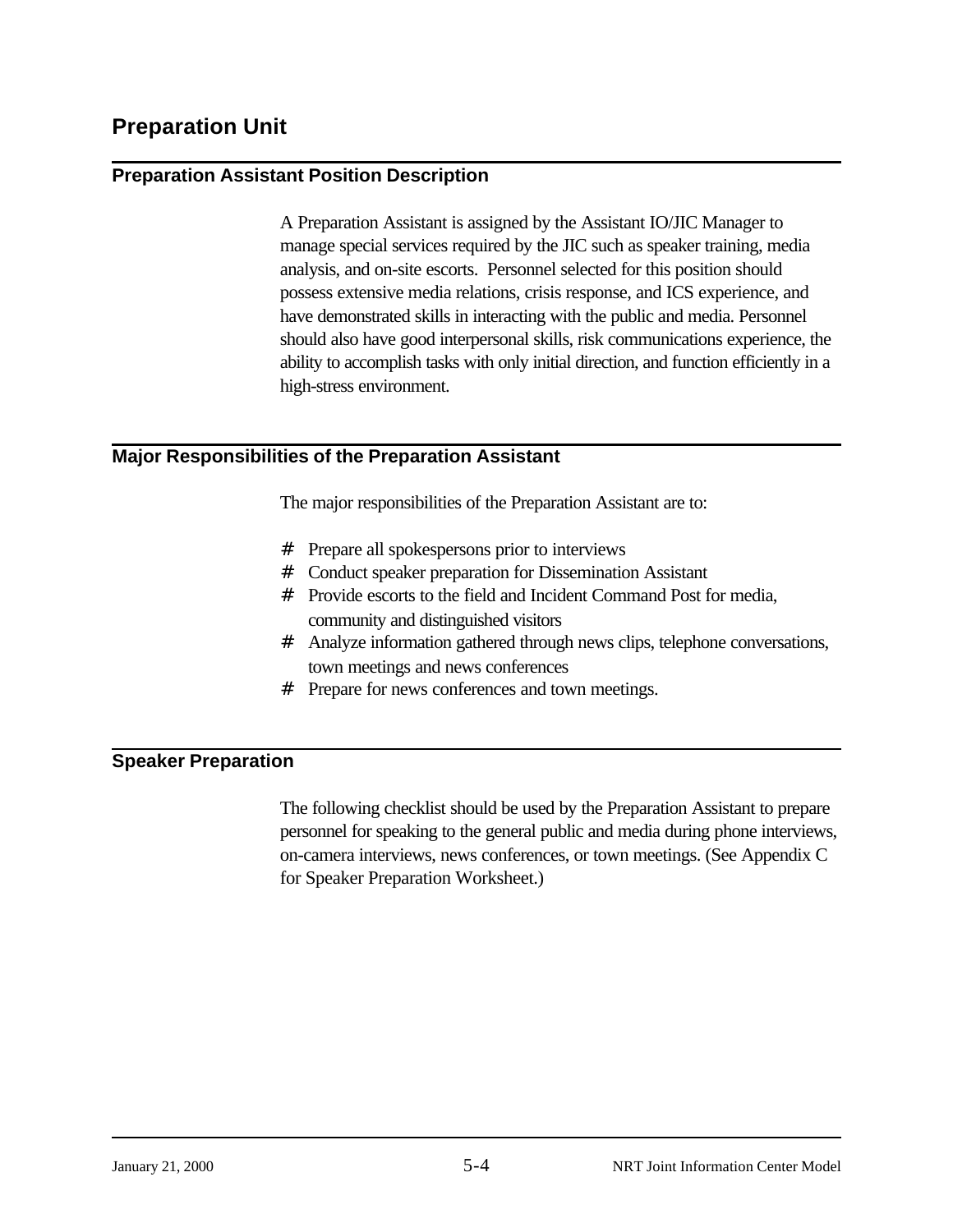| <b>STEP</b>      | <b>ACTION</b>                                                                                                                                                                                                                             | U                  |
|------------------|-------------------------------------------------------------------------------------------------------------------------------------------------------------------------------------------------------------------------------------------|--------------------|
| 1.               | Prepare a statement of commitment, empathy or concern to use<br>as an introduction.                                                                                                                                                       | $\boldsymbol{\mu}$ |
|                  | Put yourself into the shoes of your audience and address what<br>they are most concerned about.                                                                                                                                           |                    |
|                  | Example: "Before I give you an update of the incident, I'd like<br>to say that our number one concern is the safety of the                                                                                                                |                    |
|                  | community." or "The most important objective in our<br>operation is returning the river to the pristine state it was in<br>before  ."                                                                                                     |                    |
|                  | NOTE: From this point on, sentences should be short $-7$ to 12<br>words in length.                                                                                                                                                        |                    |
| 2.               | Prepare one to three key messages you want to address and<br>incorporate them into a bridge between step one and the body of<br>your statement.                                                                                           | $\mathbf{u}$       |
|                  | Example: "We are removing oil from the environment,<br>protecting sensitive areas and rehabilitating oiled wildlife."                                                                                                                     |                    |
| $\overline{3}$ . | Repeat your first message and state two to four facts that<br>support it.                                                                                                                                                                 | $\mathbf{u}$       |
|                  | Example: "We are removing oil from the environment. Our<br>skimmers on the water have removed 500 gallons today.<br>Workers with sorbent pads are combing the beaches. In total,<br>we've collected more than one million gallons of oil. |                    |
| $\overline{4}$ . | Repeat Step 3 for the other key messages you may have<br>prepared.                                                                                                                                                                        | $\pmb{\mathit{u}}$ |
| 5.               | Write a bridge between the body of your statement and your<br>conclusion – repeat your one to three key messages again. This<br>should be similar or exactly the same as the bridge in Step 2.                                            | $\boldsymbol{u}$   |
| 6.               | State future actions as a conclusion.                                                                                                                                                                                                     | $\boldsymbol{u}$   |
| 7.               | Reiterate all public contact info, such as hotlines                                                                                                                                                                                       | $\mathbf{u}$       |

## **Analyze Information**

The Preparation Assistant will monitor and analyze the media coverage of the response, and the local community's concerns about the response. (A job aid for analyzing and coming up with potential solutions for media coverage that does not support Best Response is located in Appendix D.) When appropriate, the Preparation Assistant will make recommendations to improve or increase the coverage and accuracy of information in an effort to alleviate concerns and gain community support.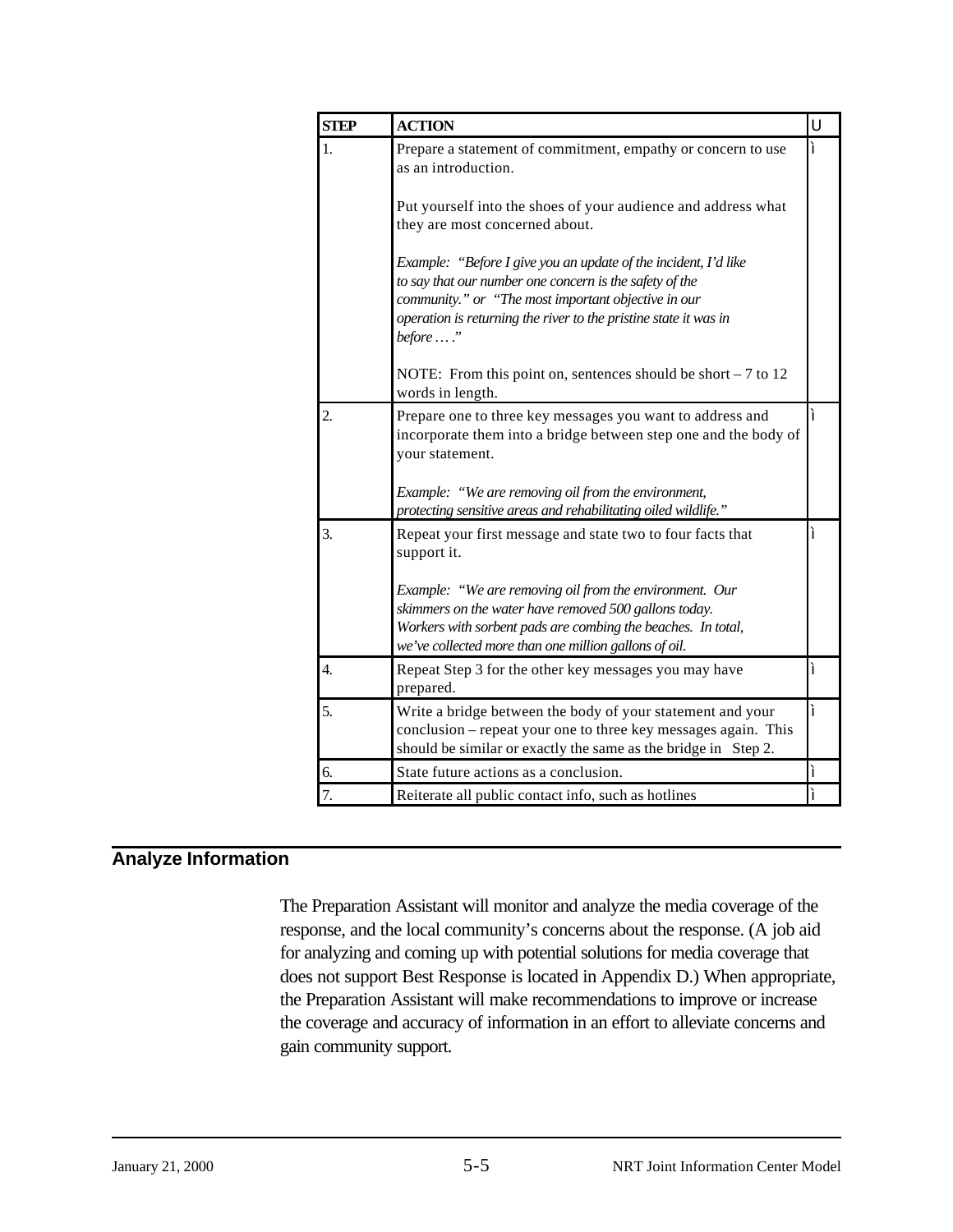The major activities involved in analyzing information are:

- # Determining primary newspaper, radio, television and internet outlets to monitor
- # Attending town meetings
- # Conducting door-to-door surveys
- # Tracking incoming phone calls and requests
- # Determining media outlets that reach significant diverse audiences.
- # Gathering perceptions from the media about the progress of the response effort
- # Identifying potential issues, problems, and rumors and report the information immediately to the Information Officer and appropriate agency or office
- # Identifying potential detrimental rumors and rapidly determine effective ways to deal with them
- # Identifying significant diverse communities and determine the most effective ways to communicate with them (e.g. media, fliers, posters, town meeting, etc.)
- # Monitoring the perceptions of the affected communities concerning the progress of the response.

## **Conduct a News Conference**

The following checklist should be used when setting up and running news conferences. Personnel from nearly all positions in the JIC will play some part in this process.

| TEP | <b>ACTION</b>                                                                                                                                                                 |              |
|-----|-------------------------------------------------------------------------------------------------------------------------------------------------------------------------------|--------------|
|     | Select the appropriate time for the press conference.                                                                                                                         | $\prime$     |
|     | <b>NOTE:</b> Should be approximately two hours before the<br>majority of news deadlines or as soon as possible after a<br>major development.                                  |              |
|     | Select and schedule a an appropriate location and set up<br>space (audiovisual, chairs, public address system, etc.).                                                         | $\mathbf{u}$ |
|     | <b>NOTE:</b> The location should be easily accessible, with<br>plenty of parking, power, phones and phonelines, minimal<br>background noise and a good back drop if possible. |              |
|     | Notify media of place and time for the news conference.                                                                                                                       | $\mathbf{u}$ |
|     | Produce briefing packets for distribution to the media.                                                                                                                       | $\mathbf{u}$ |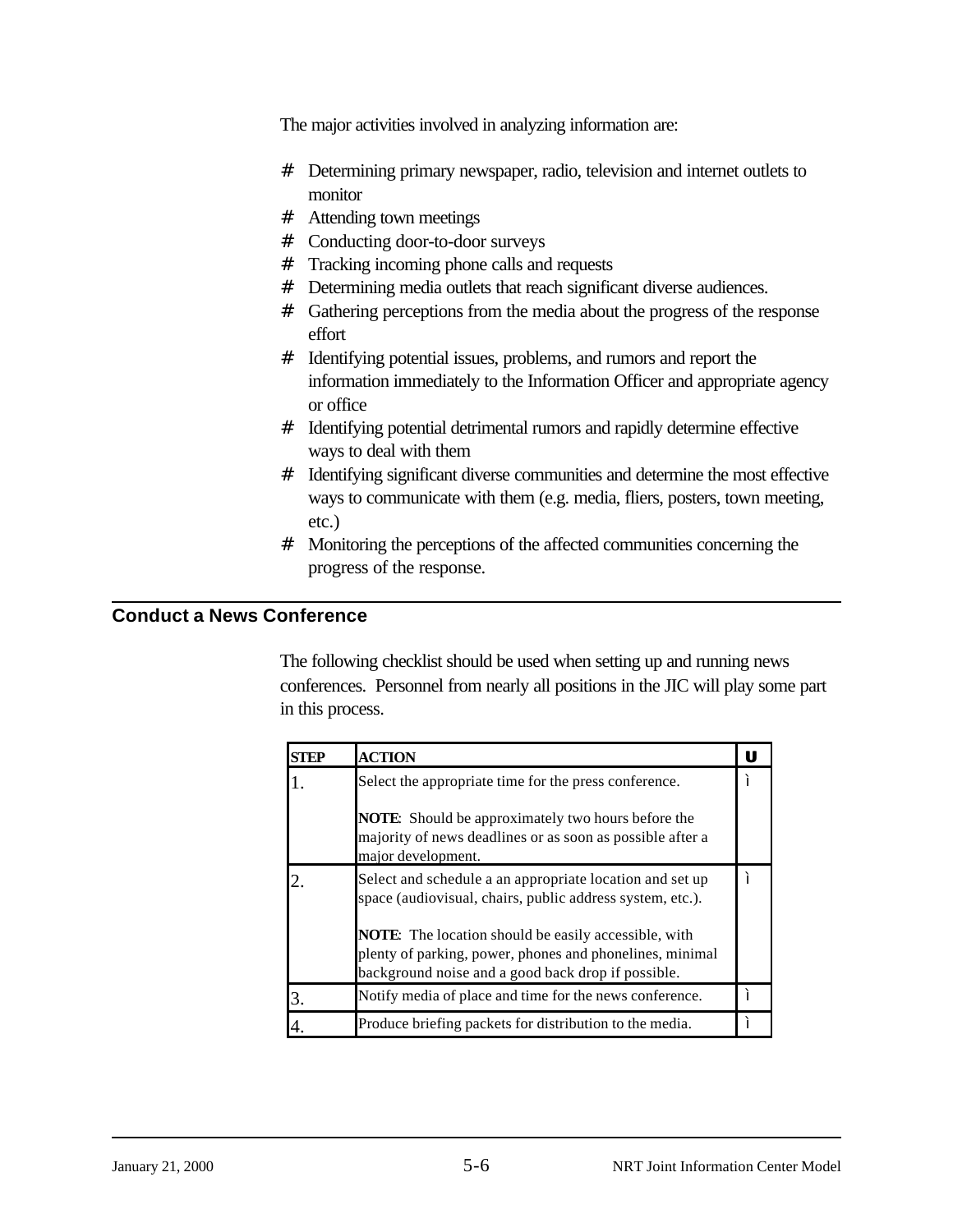| <b>STEP</b> | <b>ACTION</b>                                                                                                                                                                                                                                                                                                                                                                                      | U            |
|-------------|----------------------------------------------------------------------------------------------------------------------------------------------------------------------------------------------------------------------------------------------------------------------------------------------------------------------------------------------------------------------------------------------------|--------------|
| 5.          | Identify spokespeople, schedule and conduct speaker<br>preparation for as much time as possible before the news<br>conference starts.                                                                                                                                                                                                                                                              | $\mathbf{u}$ |
|             | <b>NOTE:</b> Speaker preparation is essential before a news<br>conference. Time spent will depend on incident<br>circumstances. Spokespeople should have a message to<br>send (see Speaker Preparation Worksheet in Appendix C)<br>and the answers to all questions that may be asked during<br>the news conference. The UC must be made aware of the<br>importance and consequences of this task. |              |
| 6.          | Appoint a news conference moderator – usually the<br>Information Officer, Assistant IO/JIC Manager or member<br>of the Asst. IO for External Affairs – who will:                                                                                                                                                                                                                                   | $\mathbf{u}$ |
|             | Set the agenda – discuss format<br>Greet the assembly<br>Explain the purpose of the news conference<br>Introduce the speakers<br>Provide sources for additional information<br>Control the amount of time spent on any given subject<br>٠<br>End the conference on time.                                                                                                                           |              |
| 7.          | Prepare to assist reporters with any additional needs<br>immediately following the news conference.                                                                                                                                                                                                                                                                                                | $\mathbf{u}$ |

## **Conduct an Editorial Board**

An editorial board is a meeting between the UC and an editor from a media organization, in which reporters may or may not be present. Usually an editorial board is not conducted until several days into an incident. The Editorial Board serves the following functions.

- # Gives the UC a chance to explain in broad terms the policies and positions of the command
- # Provides the editor with a chance to ask questions about the command's policies and positions as they pertain to the response
- # Is normally held in the offices of the editor and typically does not result in a story; it is intended to be used for background in future stories

**NOTE:** Editorial Board participants should receive as much speaker preparation as they would before a news conference.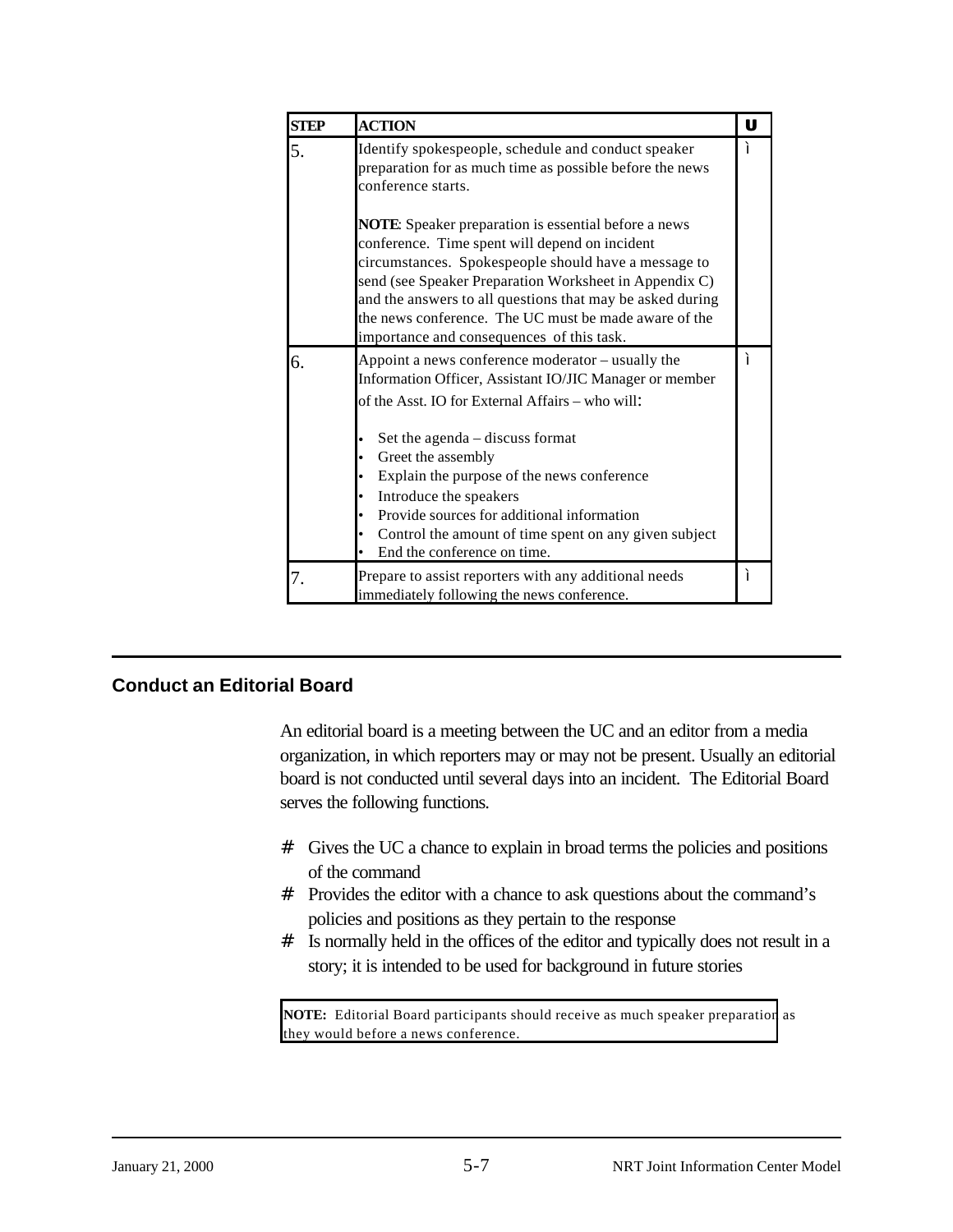## **Assistant IO for Community Outreach**

## **Assistant IO for Community Outreach Position Description**

The Asst. IO for Community Outreach is assigned by the Assistant IO/JIC Manager to monitor the communities concerns regarding the incident and advise the Information Officer about community information needs. The Asst. IO for Community Outreach reports to the Preparation Assistant. Personnel selected for this position should possess community relations, crisis response, and ICS experience, as well as have demonstrated skills in interacting with the public. Personnel should also have good interpersonal skills, risk communications experience, the ability to accomplish tasks with only initial direction, and function efficiently in a high-stress environment.

## **Major Responsibilities of the Assistant IO for Community Outreach**

The major responsibilities of the Asst. IO for Community Outreach are to:

- # Determine the information needs of the community in support of the Preparation Assistant
- # Coordinate community outreach programs
- # Establish contact with local community influentials that can provide feedback about how the response is perceived
- # Determine the need for and format of town meetings.

## **Conduct a Town Meeting**

The following checklist should be used in setting up town meetings. Personnel from several units of the JIC (e.g., Information Officer, Product Unit, Support Unit, and Preparation Unit) will play some role in conducting this activity. The Asst. IO for Community Outreach may set up a town meeting for the UC. Risk Communication principles note that exhibit hall-type town meetings are far more successful than traditional, sit-down question and answer-type sessions. The Asst. IO for Community Outreach should coordinate for displays, as well as speakers to staff them. The media should be invited to news conferences, as well as town meetings.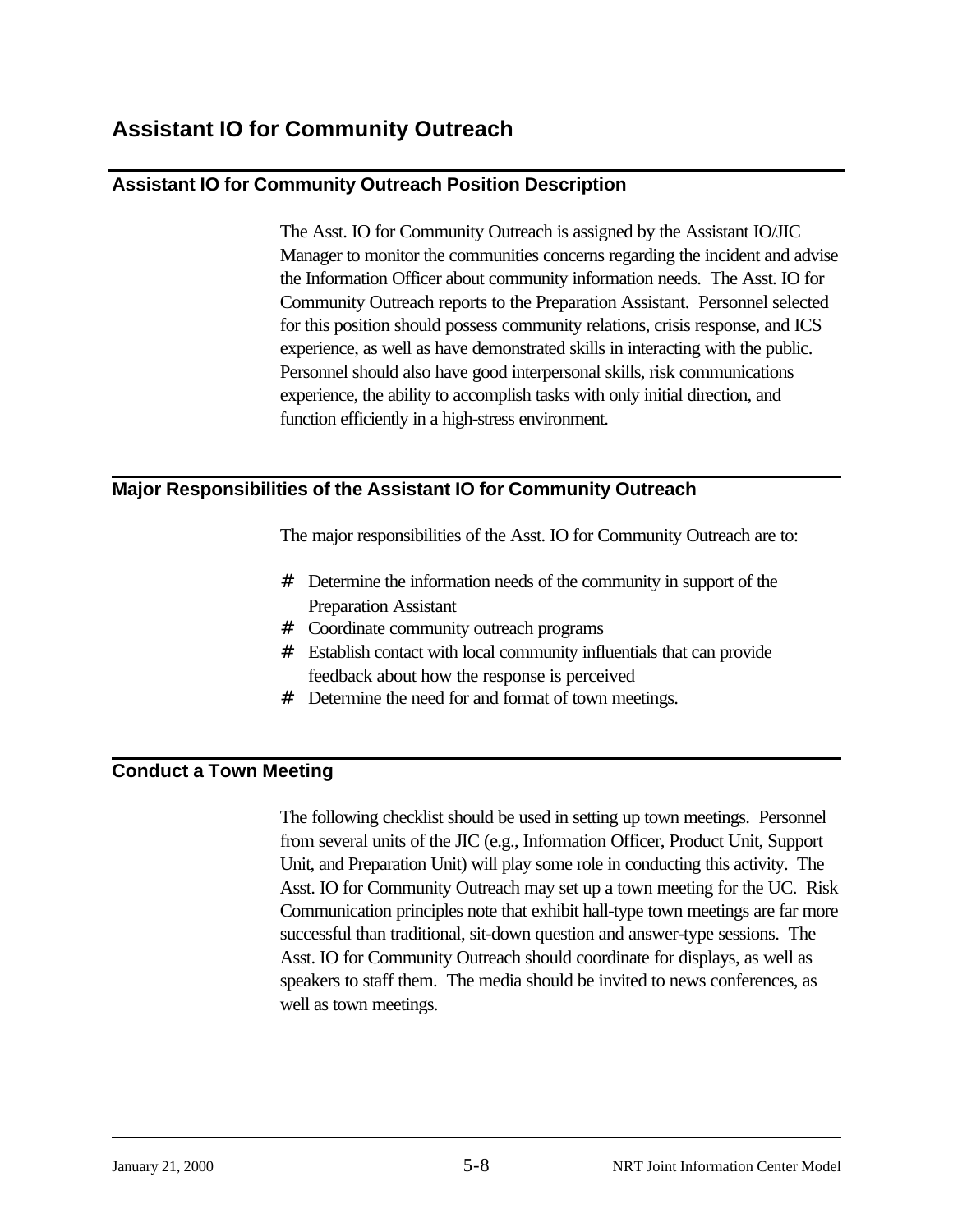| <b>STEP</b> | <b>ACTION</b>                                                                                                                                                                                  | U                         |
|-------------|------------------------------------------------------------------------------------------------------------------------------------------------------------------------------------------------|---------------------------|
| 1.          | Select the appropriate time for the exhibit/town meeting.                                                                                                                                      |                           |
|             | <b>NOTE:</b> The end of the working day is best. Tuesday and<br>Thursday have proven to generate greater attendance.                                                                           |                           |
| 2.          | Select an appropriate meeting format, i.e. open house,<br>audio/visual presentation, panel discussion.                                                                                         | $\mathbf{u}$              |
| 3.          | Select and schedule an appropriate location.                                                                                                                                                   | $\mathbf{u}$              |
|             | <b>NOTE:</b> The location should be easily accessible, with plenty of<br>parking, power and minimal background noise.                                                                          |                           |
| 4.          | Notify the community of the event.                                                                                                                                                             | $\boldsymbol{\mathit{u}}$ |
| 5.          | Identify exhibitors from the UC, schedule and conduct speaker<br>preparation and give any assistance with materials for exhibits.<br><b>NOTE:</b> Photo/Video Assistant may be able to provide | $\mathbf{u}$              |
|             | assistance with exhibits.                                                                                                                                                                      |                           |
| 6.          | Appoint a town meeting moderator, usually the Information<br>Officer, Assistant IO/JIC Manager or Asst. IO for Community<br>Outreach, who will:                                                | $\prime$                  |
|             | Assist in preparing handouts<br>Coordinate graphics needs<br>Stay on hand at exhibit hall for any exhibitor needs, or help                                                                     |                           |
|             | answer any questions                                                                                                                                                                           |                           |

## **Protocol Support Unit**

## **Protocol Support Assistant Position Description**

A Protocol Support Assistant is assigned by the Assistant IO/JIC Manager to support coordination between a Liaison Officer and the JIC. The Protocol Support Assistant reports to the Preparation Assistant. Personnel selected for this position should possess public affairs, crisis response, and ICS experience, as well as have demonstrated skills in interacting with the public and people from other agencies. Personnel should also have good interpersonal skills, risk communications experience, the ability to accomplish tasks with only initial direction, and function efficiently in a high-stress environment.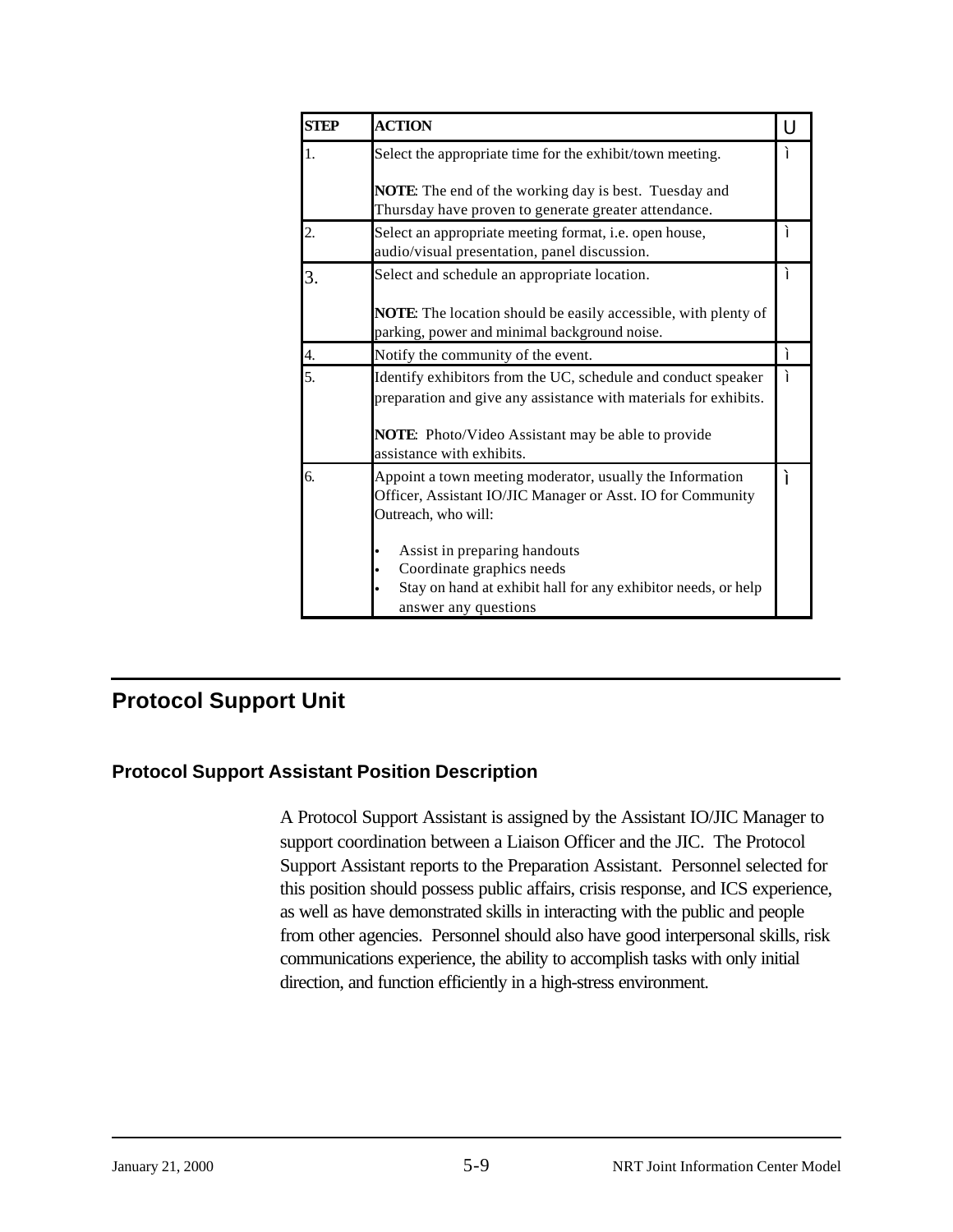## **Major Responsibilities of the Protocol Support Assistant**

The major responsibilities of the Protocol Support Assistant are to:

- # Coordinate protocol activities and concerns with the Liaison Officer
- # Ensure escorts are available and scheduled in support of the Liaison Officer
- # Ensure briefing packets are available to both escorts and the Liaison Officer for Congressional and VIP visits
- # Inform appropriate federal, state, and local stakeholders of response activity.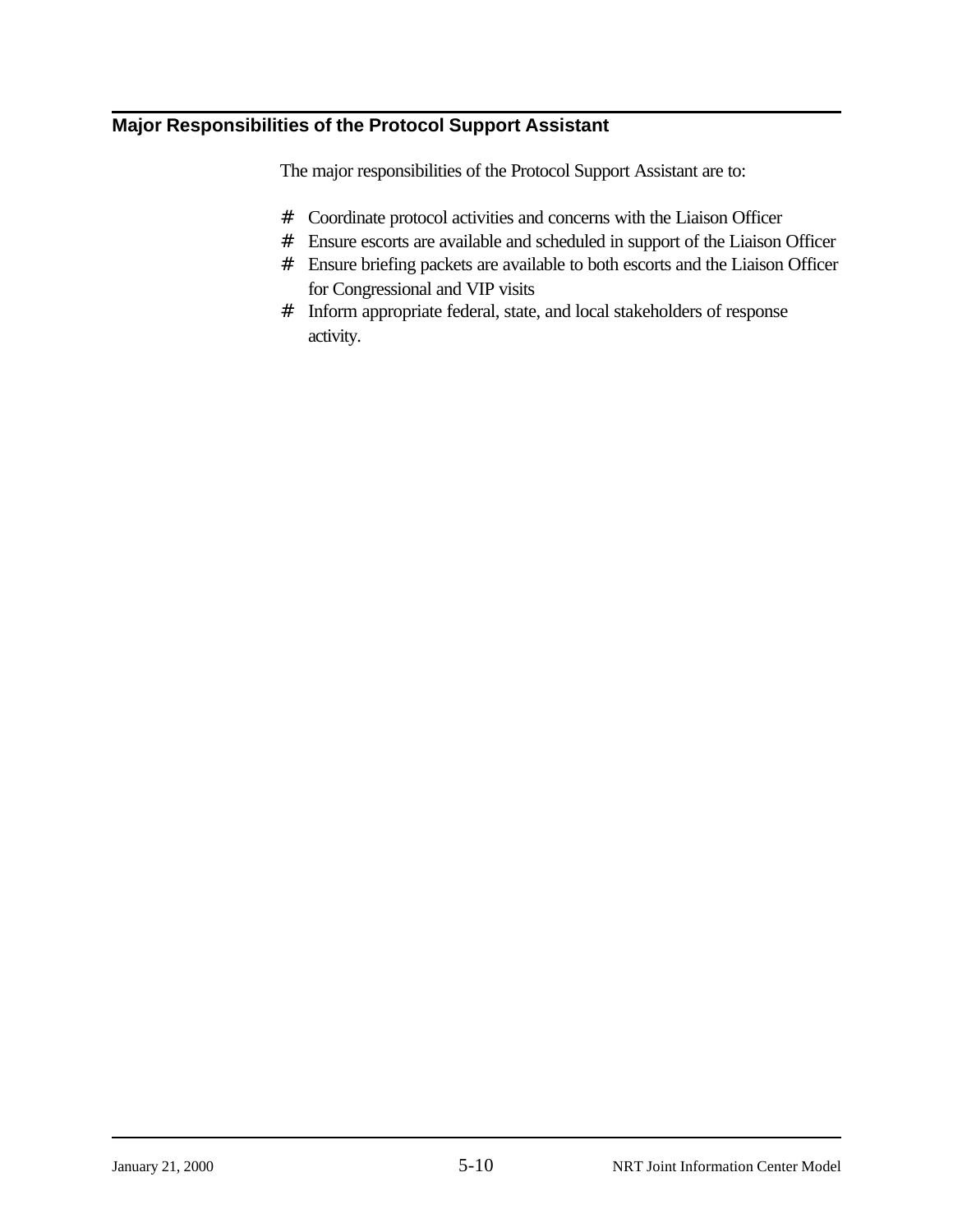# **Appendix A**

**Glossary**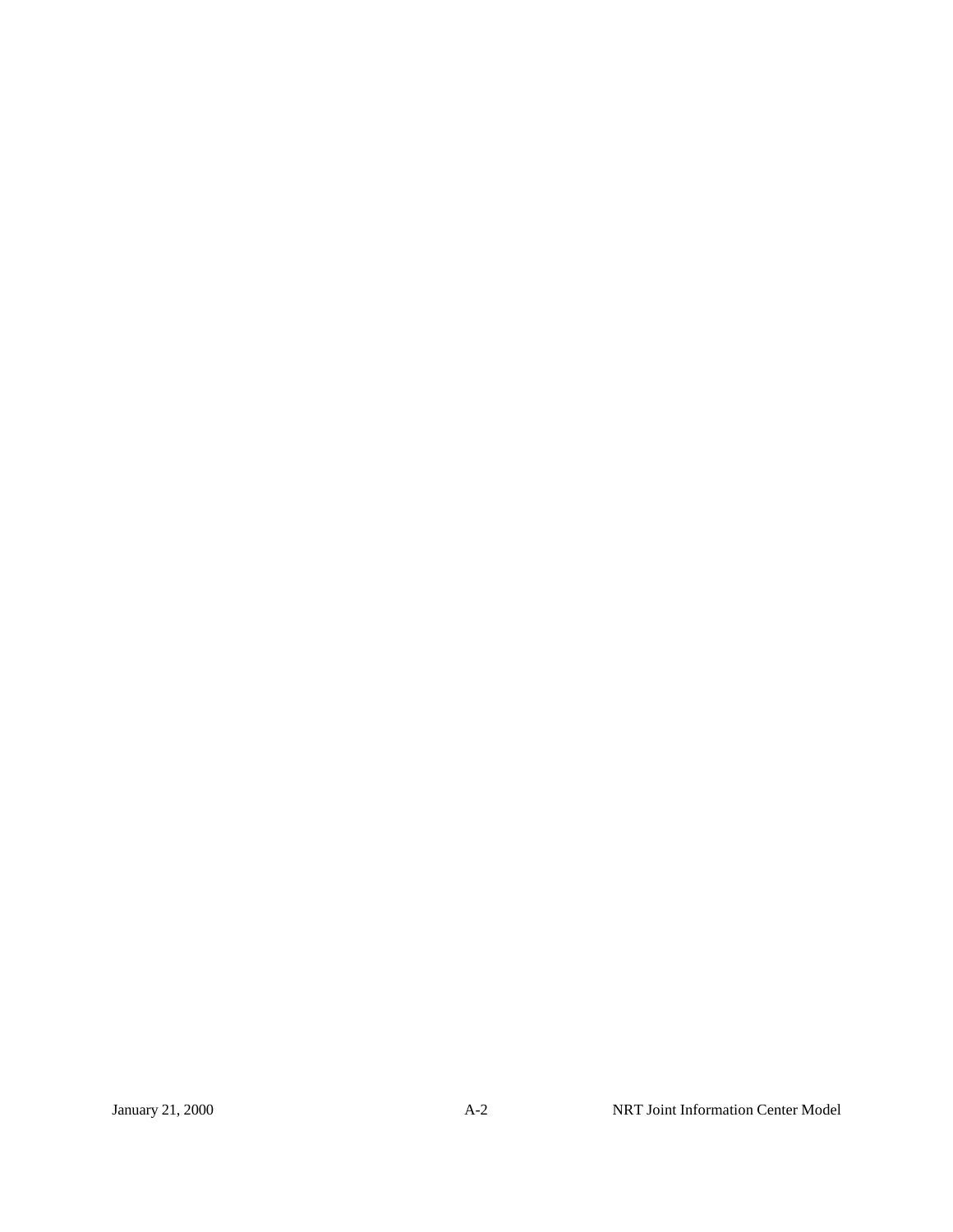The following are acronyms and abbreviations commonly used in the marine, petroleum and environmental fields.

**API:** American Petroleum Institute

**APR:** Air/Purifying Respirator

**ACP:** Area Contingency Plan

**BBL:** Abbreviation for barrel

**CAA:** Clean Air Act

**CDC:** Center for Disease Control and Prevention

**CEMP:** Comprehensive Emergency Management Plan

**CERCLA:** Comprehensive Environmental Response, Compensation, and Liability Act of 1980 (42 U.S.C. 9601 et seq); also known as Superfund

**CFR:** Code of Federal Regulations

**CHEMTREC:** Chemical Transportation Emergency Center (1-800-424-9300)

**CHRIS:** Chemical Hazard Response Information System

**COLREG:** (USCG) Collision Regulations

**COR:** (USCG) Certificates of Registry

**COTP:** (USCG) Captain of the Port

**CVM:** (NOAA) Contingent Value Methodology

**CWA:** Clean Water Act

**Decon:** Abbreviation for decontamination

**DOD:** U.S. Department of Defense

**DOE:** U.S. Department of Energy

**DHHS:** U. S. Department of Health and Human Services

**DOl:** U.S. Department of Interior

**DOJ:** U.S. Department of Justice

**DOL:** U.S. Department of Labor

**DOT:** U.S. Department of Transportation

**DWT:** Dead Weight Tonnage

**EBBS:** (USCG) Electronic Bulletin Board System

**EOC:** Emergency Operations Center **EPA:** U.S. Environmental Protection Agency

**EQ:** Environmental Quality

**ERT:** Emergency Response Team

**ESD:** Emergency Shutdown Device

**FAA:** Federal Aviation Administration

**FEMA:** Federal Emergency Management Agency

**FOG:** Field Operations Guide (for ICS/UCS)

**FOSC:** Federal On-Scene Coordinator

**FRP:** Federal Response Plan

**FRERP:** Federal Radiological Emergency Response Plan

**FWPCA:** Federal Water Pollution Control Act

**GIS:** Geographic Information System

**GSA:** General Services Administration

**HazCom:** Abbreviation for Hazard Communications Program (29 CFR 1910.1200)

**Hazwoper:** Abbreviation for Hazardous Waste Operations and Emergency Response (29 CFR 110.120)

**IBRRC:** International Bird Rescue Research Center

**IC:** Incident Command/Incident Commander

January 21, 2000 A-3 NRT Joint Information Center Model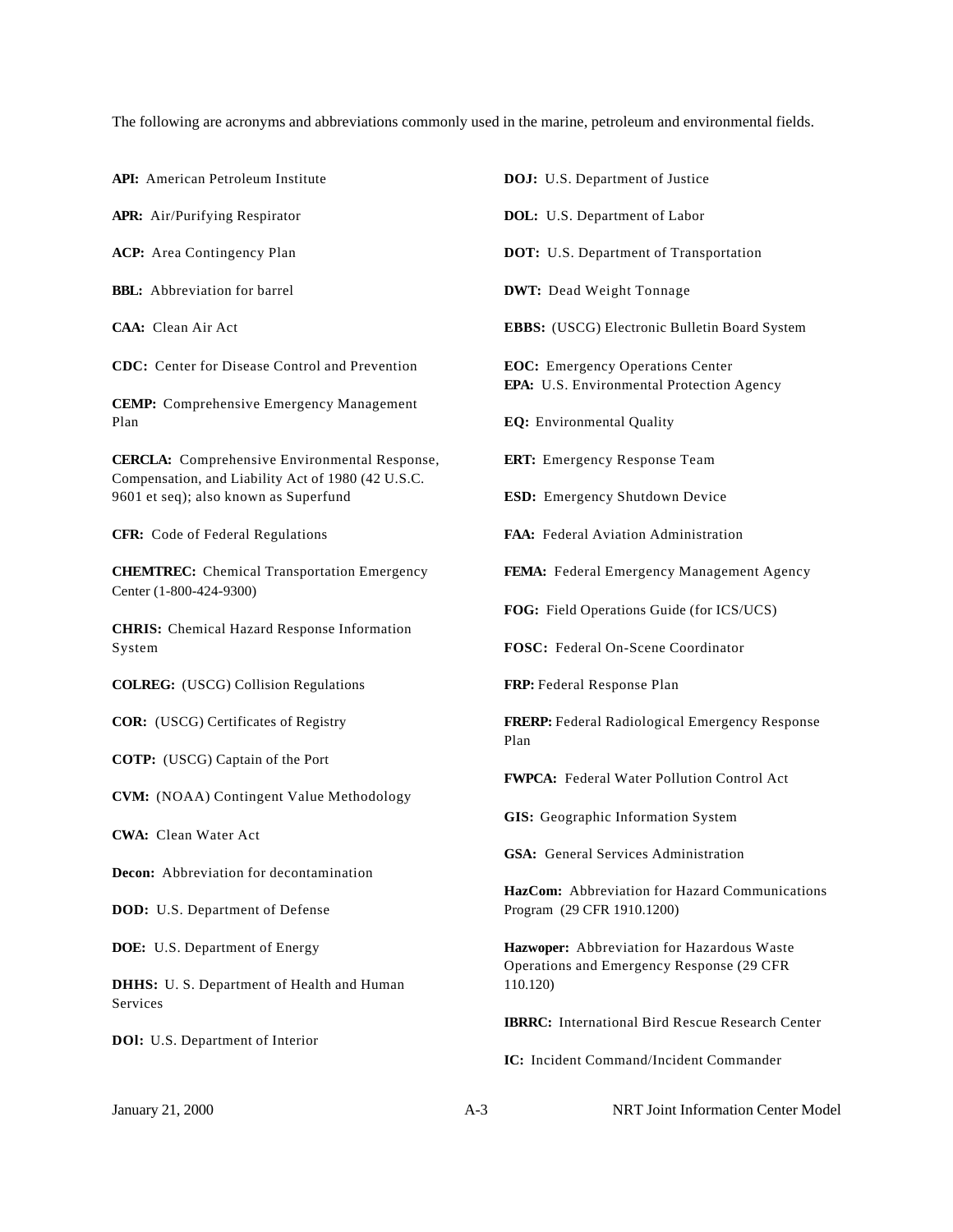**ICP:** Incident Command Post

**ICS:** Incident Command System

**IDLH:** Immediately Dangerous to Life or Health

**IO:** Information Officer

**JlC:** Joint Information Center

**LEL:** Lower Explosive Limit

**LO:** Liaison Officer

**LNG:** Liquefied Natural Gas

**LPG:** Liquefied Petroleum Gas

**LOSC:** Local On-Scene Coordinator

**MARPOL 73/78:** International convention for the Prevention of Pollution from Ships, 1973, as modified by the Protocol of 1978

**MSDS:** Material Safety Data Sheet

**MSHA:** Mine Safety and Health Administration (federal)

**MSO:** (USCG) Marine Safety Office

**NCP:** National Oil and Hazardous Substances Pollution Contingency Plan (40 CFR 300)

**NEPA:** National Environmental Policy Act

**NIIMS:** National Interagency Incident Management System

**NlOSH:** National Institute for Occupational Safety and Health

**NLS:** Noxious Liquid Substance (33 CFR 151.47 or 49)

**NMFS:** National Marine Fisheries Service

**NPRM:** Notice of Proposed Rule Making (federal)

**NOAA:** National Oceanic and Atmospheric Administration

**NRC:** National Response Center; also Nuclear Regulatory Commission

**NRDA:** National Resource Damage Assessment

**NRT:** National Response Team

**NSFCC:** National Strike Force Coordinating Center

**NVIC:** Navigation and Vessel Inspection Circular

**OPA 90:** Oil Pollution Act of 1990

**OSC:** On-Scene Coordinator

**OSHA:** Occupational Safety and Health Administration (federal)

**OSRO:** Oil Spill Response Organization

**PEL:** Permissible Exposure Limit

**P & I:** Protection and Indemnity Club

**PlO:** Public Information Office or Officer

**POC:** Point-of-Contact

**PPE:** Personal Protection Equipment

**PPM:** Parts Per Million

**PSl:** Pounds Per Square Inch.

**PSlG:** Pounds Per Square Inch Gauge

**RCRA:** Resource Conservation and Recovery Act

**RRT:** Regional Response Team

**SARA:** Superfund Amendments and Reauthorization Act of 1986

**SCBA:** Self-Contained Breathing Apparatus

**SIT:** Spontaneous Ignition Temperature (SIT); also abbreviation for Situation

**SOSC:** State On-Scene Coordinator

January 21, 2000 A-4 NRT Joint Information Center Model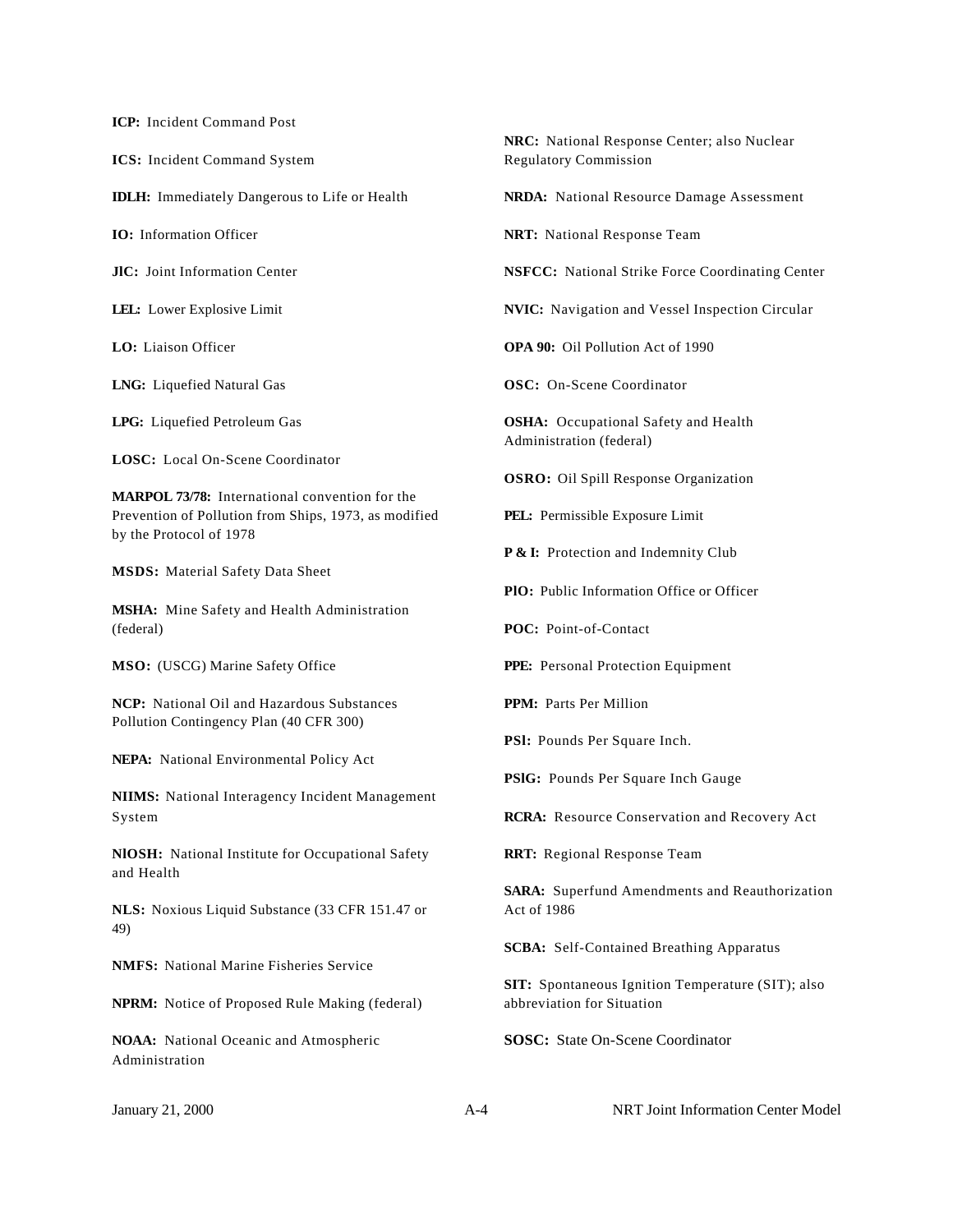| <b>SSC:</b> (NOAA) Scientific Support Coordinator               | <b>USACE:</b> U.S. Army Corps of Engineers         |
|-----------------------------------------------------------------|----------------------------------------------------|
| <b>STEL:</b> Short Term Exposure Limit                          | <b>USCG: U.S. Coast Guard</b>                      |
| <b>STORMS:</b> Standard Oil Spill Response Management<br>System | <b>USFWS:</b> U.S. Fish & Wildlife Service         |
| <b>TAT:</b> (EPA) Technical Assistance Team                     | <b>USGS:</b> U.S. Geological Survey                |
| <b>TLV:</b> Threshold Limit Value                               | USN: U.S. Navy                                     |
| <b>TSCA:</b> Toxic Substances Control Act                       | <b>VOSS:</b> Vessel of Opportunity Skimming System |
| <b>TSD:</b> Treatment, Storage and Disposal Facility            | VTS: (USCG) Vessel Traffic Service                 |
| <b>TWA:</b> Time Weighted Average                               | <b>WMD:</b> Weapons of Mass Destruction            |
| UC: Unified Command                                             |                                                    |
| <b>UCS:</b> Unified Command System                              |                                                    |

**UEL:** Upper Explosive Limit

The following are definitions of terms commonly used in the marine, petroleum and environmental fields:

**Absorption:** The process by which one substance draws into itself another substance. Example: a sponge picking up water; an oil absorbent pulling in petroleum products.

**Acute Toxic Effect:** The effect on man of a single exposure of short duration to high concentrations of poisonous compounds or vapors.

**Adsorption:** The process by which one substance is attracted to and adheres to the surface of another substance without actually penetrating its internal structure.

**Agency Representative:** Individual assigned to an incident from an assisting or cooperating agency with full authority to make decisions on all matters affecting that agency's participation. Agency representatives report to the incident liaison officer.

**Allocated Resources:** Resources dispatched to incidents that are not yet checked in and available for assignment.

**Air Purifying Respirator (APR):** A device that fits tightly to the face, covering at least the nose and mouth and removes contaminants from the air by use of a filter cartridge.

**Ambient Conditions:** Normal or typical surrounding temperature and pressure conditions.

**API Gravity:** A scale developed by the API to designate oil's specific gravity, or the ratio of the weights of equal volumes of oil and pure water. API gravity is dependent on temperature and barometric pressure, and therefore generally measures at 16 degrees C and 1 atmospheric pressure. Oils with low specific gravity have high API gravity and vice versa. API specific gravity can be calculated using the following formula: API Gravity  $= (141.5/\text{Specific gravity x } 16 \text{ degrees})$  $C$ ) - 131.5

**Assigned Tactical Resources:** Resources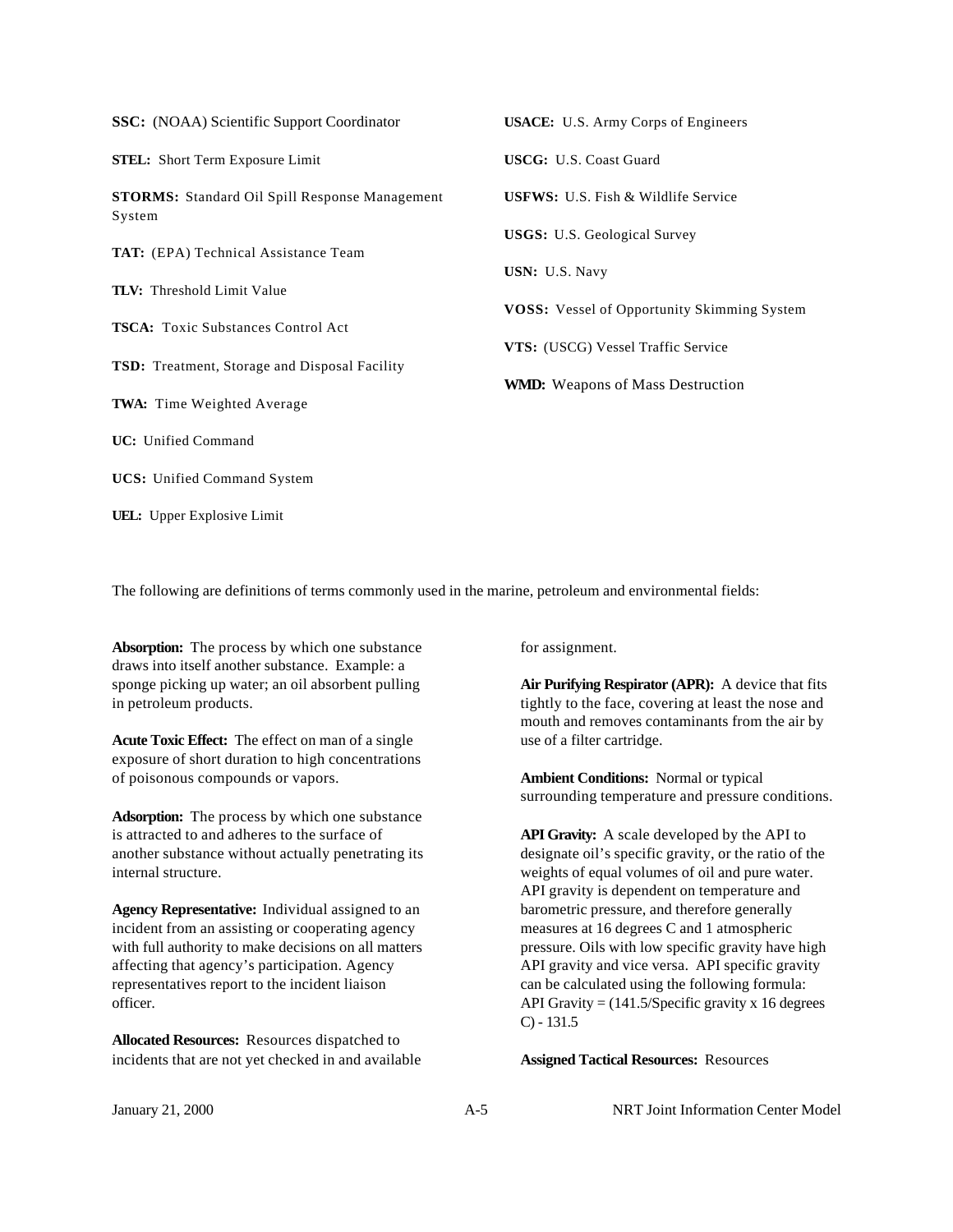performing an active assignment.

**Aromatic Hydrocarbons:** Hydrocarbons characterized by unsaturated ring structures of the carbon atoms. Commercial petroleum aromatics are benzene, toluene and xylenes. Aromatics are the heaviest, have the highest boiling points and are the most toxic of the crudes.

**Asphalts:** A black or brown hydrocarbon material that ranges in consistency from a heavy liquid to a solid. The most common source of asphalt is the residue left after the fractional distillation of crude oils. Asphalt is used primarily for surfacing roads.

**Auto Ignition Temperature:** The lowest temperature to which a solid, liquid or gas must be raised to cause self-sustained combustion.

**Available Tactical Resources:** Resources ready for assignment. All resources in staging area should be available.

**Ballast:** A substance (usually sea water) carried aboard waterborne vessels returning empty of cargo for the purpose of submerging the propeller and rudder sufficiently and/or maintaining stability.

**Barrel (bbl):** A common unit of measure of liquid (volumetric) in the petroleum industry; it equals 42 U.S. standard gallons or 0.136 tonnes at 60 degrees Fahrenheit or approximately 160 liters.

**Barrier or Containment Barrier:** With respect to oil spill cleanup, any non-floating structure which is constructed to contain or divert spilled oil. Barriers are generally improvised and, unlike booms, are usually left in place until the cleanup program is complete. Sorbent materials may be used in the barrier construction to simultaneously recover spilled oil. Barriers are most frequently used in streams or ditches too shallow for conventional floating booms, and are almost always staked downstream of the spill site.

**Berm:** (1) A raised shoulder or dike around a tank or tank farm, providing a reservoir should any oil be discharged from the tanks. (2) A low impermanent, nearly horizontal or landwardsloping beach, shelf, ledge, or narrow terrace on

the back-shore of a beach, formed of material thrown up and deposited by storm waves; it is generally bounded on one side or the other by a beach ridge or beach scarp. Some beaches have no berm, others may have one or several.

**Biodegradable:** The property of a material to decompose naturally.

**Biodegradation:** The degradation of substances resulting from their use as food energy sources by certain microorganisms including bacteria, fungi, and yeast. This process with respect to oil is slow and limited to great extent by temperature, nutrients, and oxygen availability. Although more than 10 microorganisms have the ability to utilize hydrocarbons as energy sources, no single species can degrade more than 2 or 3 of the many compounds found in oil.

**Biological Agent:** Microorganisms (primarily bacteria) added to the water column or soil to increase the rate of biodegradation of spilled oil. Alternatively, nutrients added to the water (in the form of fertilization) to increase the growth and biodegradation capacity of microorganisms already present.

**Bioremediation:** The use of biological processes to remediate contamination; typically refers to the use of microbes (usually bacteria; sometimes algae and fungi) to degrade hazardous wastes. Microbes are used to speed up the natural breakdown of oil into harmless fatty acids.

**Bitt:** Short metal columns (usually two) mounted on a base plate attached to the deck for the purpose of securing wire ropes, hawsers and the like, which are used to tie a vessel to a pier or tugboat.

**Bitumen:** Any of various mixtures of hydrocarbons (as tar) often together with their nonmetallic derivatives that occur naturally or are obtained as residues after heat-refining naturally occurring substances (as petroleum).

**Blank Flange:** A flat plate added to a piping system for the purpose of closing off the line. This is sometimes known as a blind flange.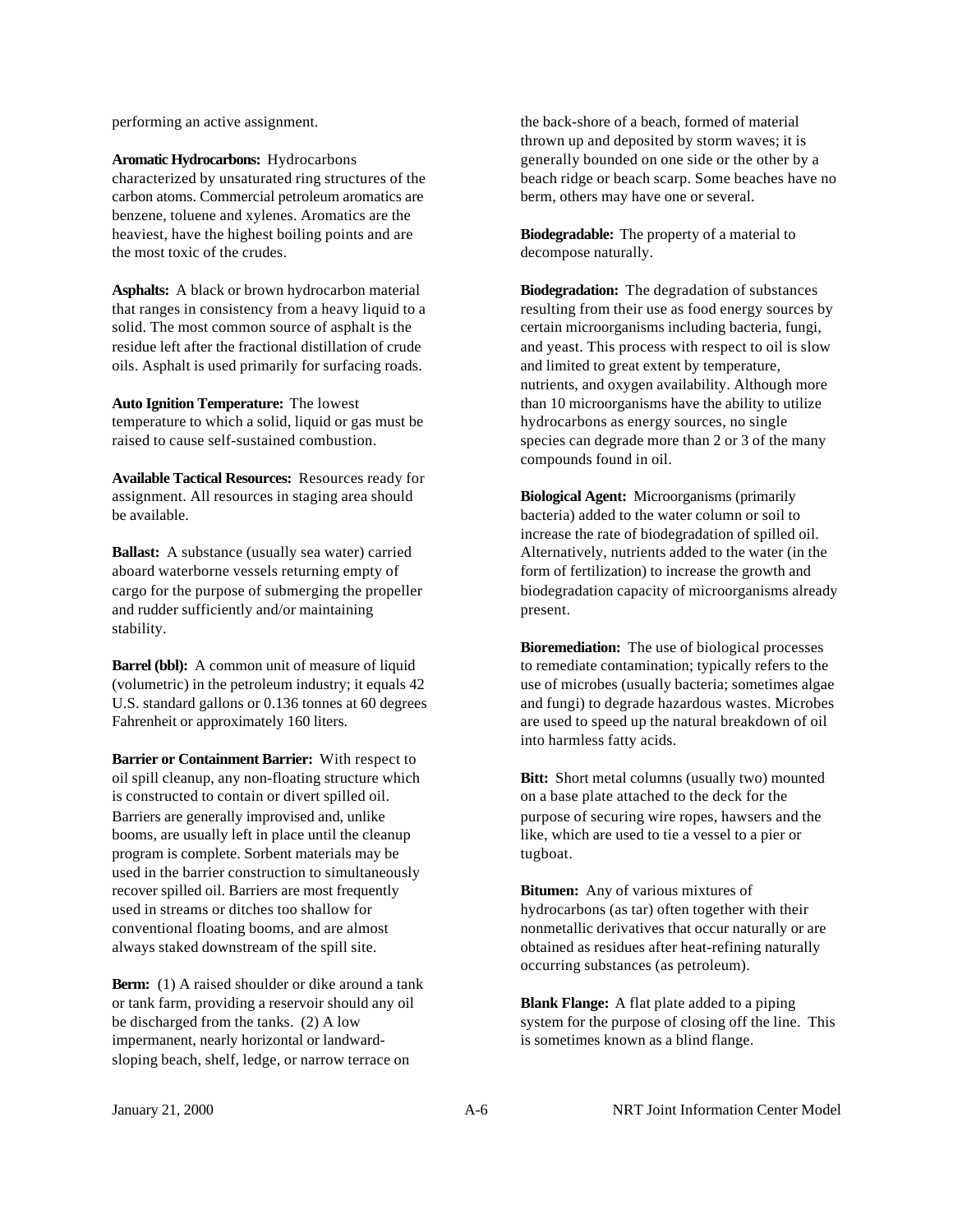**Boiling Point:** (1) temperature at which the vapor pressure of a substance is equal to atmospheric pressure. (2) The temperature which a liquid begins to boil; specifically, the temperature at which the vapor pressure of a liquid is equal to the atmospheric or an oil-in-water emulsion which is subsequently flushed from the shoreline with water hoses or through natural wave action.

**Boil Off:** The vaporization of Liquefied Natural Gas (LNG).

**Bonding (Electrical):** The connecting of metal parts to ensure electrical continuity; for instance, grounding a pipe via a wire to a dock.

**Boom (Containment):** A mechanical device used to contain and hold oil or other substances from spreading. Basic components of an oil containment boom are flotation, a skirt, ballast and tension member.

**1. Flotation–**Every oil containment boom requires a flotation section in order to keep the boom on the surface of the water. The flotation unit in the case of many booms acts as the freeboard portion of the boom.

**2. Skirt–**The skirt or fin provides the bottom barrier portion of the boom, which prevents the oil from passing by the containment boom. The skirts vary in their depth below the water depending on their particular application.

**3. Ballast–**Ballast is used along the bottom or lower edge of the skirt in order to keep the skirt in a vertical position in the water. This ballast is made in a variety of sizes and materials, from pieces of lead to continuous links of chain or cable.

**4. Tension Member–**The tension member is a cable or chain running the length of the boom and serves to carry the loads imposed on the boom. This tension member can be positioned at the water line or, in many cases, is positioned at the bottom of the boom and acts to provide the secondary function of ballast as well.

**Boom Failure:** Failure of a boom to contain oil due

to excessive winds, waves or currents, or improper deployment. Boom failure may be manifested in oil under flow, oil splash over or structural breakage. Also see **Sheet Sensitivity**.

**Bottom Tension:** Term to describe the function of a type of tension member for a containment boom. The tension member, placed at the bottom, is several inches shorter than the overall length of the boom. This causes the bottom to be under tension and take a definite "set" in the water against a current.

**Branch:** That organizational level having functional/geographic responsibility for major segments of incident operations. The branch level is organizationally between the section and division/group.

**Buddy System:** A system of organizing employees into work groups in such a manner that each member of said group is designated to observe the activities of at least one other member of the work group. Its purpose is to provide quick assistance to each member in the event of an emergency.

**Bulk:** Material that is stored or transported in a loose liquid, powder, or granular form capable of being conveyed by a pipe, bucket, chute or belt system.

**Bulk Carrier:** An ocean-going vessel specifically designed to transport large quantities of a single product such as grain or coal.

**Bunker "B" Oil:** Relatively viscous oil (No. 5 fuel) used primarily as a fuel for marine and industrial boilers.

**Bunker "C" Oil:** Very viscous oil (No. 6 fuel) used as a fuel for marine and industrial boilers.

**Bunkering:** The loading of fuel used on board. The act of filling a ship's bunker (storage tank) with coal or oil.

**Bunkers:** Fuel for a vessel's own engines or boilers.

**Burning Agent:** A compound or material, such as gasoline, that is used to ignite and sustain

January 21, 2000 A-7 NRT Joint Information Center Model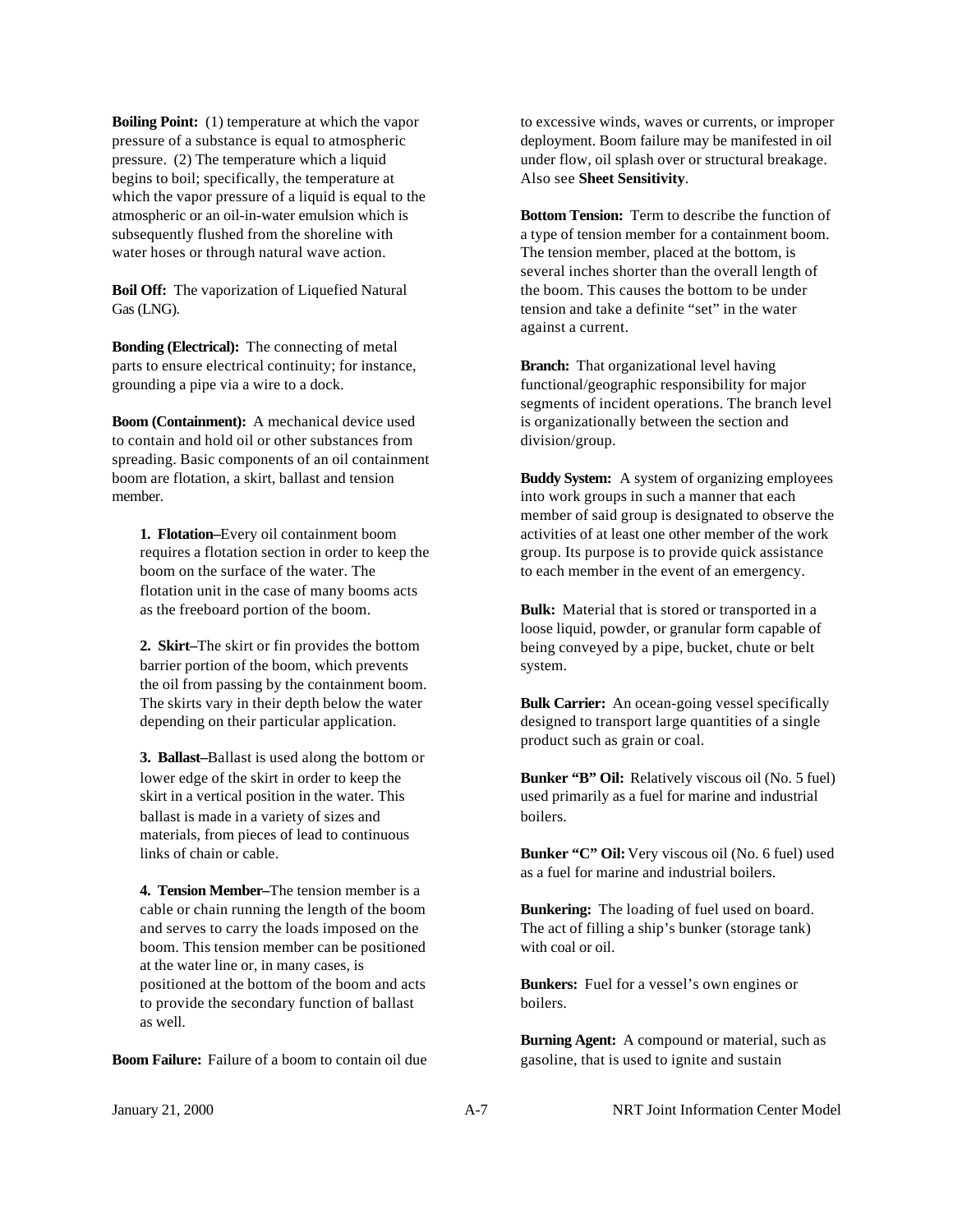combustion of spilled oil which otherwise will burn. Burning agents are generally required to burn weathered oils since volatile, low flash point hydrocarbons are rapidly lost through evaporation.

**Camp:** A geographical site within the general incident area, separate from the base, equipped and staffed to provide food, water, and sanitary services to incident personnel.

**Canister:** A container with a filter, sorbent, or catalyst that removes specific contaminants from the air drawn through it.

**Carcinogen:** A chemical substance or agent capable of causing or producing cancer.

**Cargo Handling:** The loading, discharging, and transferring of cargo.

**Catalyst:** A substance that starts or accelerates a reaction without taking part in that reaction.

**Catfeed:** Catalytic cracker unit feedstock; heavy, waxy residual petroleum product fed to catalytic cracker unit in a refinery.

**Cathodic Protection:** A method of preventing wastage of a vessel's hull plating due to a combined chemical and electrical reaction caused by the movement of the vessel through the water. The most common method of protection is the mounting of zinc anodes on the hull which waste away instead of the ship's plating.

**Caustic:** Describing an alkali solution chemical action which disintegrates most animal and vegetable matter and, for example, causes chemical burns on the skin.

**Centigrade (Celsius):** The standard Metric temperature scale based on water freezing at 0E and boiling at 100E. The Centigrade and Fahrenheit scales are related by the equation:  $F=(9/5) \times C +32$ or  $C=(5/9)$  x F-32.

**Certificated:** Applied to vessels, refers to a vessel covered by a Certificate of Inspection issued by the Coast Guard. Applied to personnel employed on a vessel, refers to a certificate of ability issued

by the Coast Guard.

**Certified Gas-Free:** Verification via a document signed by an authorized person, (usually a marine chemist from ashore) which states that a tank, compartment, or container has been tested, using an approved testing instrument and method. And has subsequently proved to be sufficiently free, at the time of the test, of toxic or explosive gases for a specific purpose, such as hot work or entry. If an authorized person is not available, a senior officer present should carry out the test, and the certificate will take the form of an entry in the vessel's log book.

**Check-in:** Location where assigned resources check in at an incident. The locations are: incident command post (resources unit), incident base, staging areas, helibases, and division supervisors (for direct line assignments).

**Chemical Absorption Indicator:** An instrument used to discover the presence of gases or vapor, which works on the principle of discoloring a chemical agent in the apparatus.

**Chemical Agents:** Those elements, compounds, or mixtures that coagulate, disperse, dissolve, emulsify, foam, neutralize, precipitate, reduce, solubilize, oxidize, concentrate, congeal, entrap, fix, make the pollution mass more rigid or viscous, or otherwise facilitate the mitigation of deleterious effects or removal of the pollutant from the water. Term includes dispersants, surface-collecting agents, biological additives, burning agents and sinking agents.

**Chemical Dispersion:** The distribution of oil into the upper portion of the water column caused by the application of a chemical. With respect to oil spills, this term refers to the creation of oil-in-water emulsions by the use of chemicals made for this purpose. In regard to shoreline cleanup, chemical dispersion is the process of spraying chemical dispersants to remove stranded oil from rocky shoreline areas which are not considered biological sensitive. Dispersants are usually sprayed on the contaminated surfaces at low tide and allowed to mix with the oil through natural wave action on the incoming tide. This forms an oil-in-water emulsion, which is subsequently flushed from the shoreline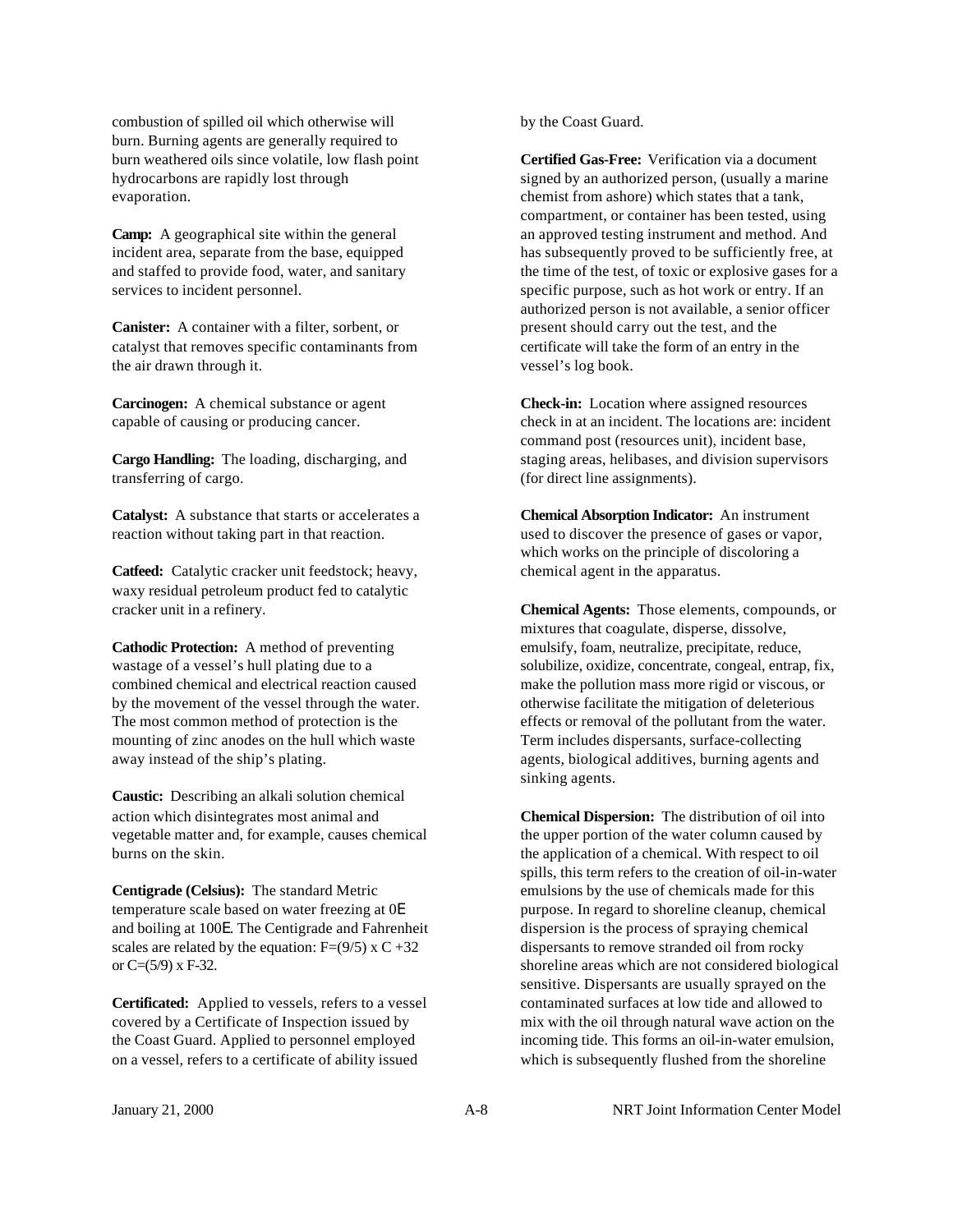with water hoses or through natural wave action.

**Chemical Treatment Agent:** Chemical treatment agent is a collective term for a class of materials used to treat oil spills. Chemical dispersants are a subset of this class.

**Chock:** A heavy smooth-surfaced fitting usually located near the edge of the weather deck: through which wire ropes or fiber hawsers may be led, usually to piers.

**Chocolate Mousse:** Name given to a water-in-oil emulsion containing 50-80% water. These emulsions are very stable, have a butter-like consistency, and are only formed with relatively viscous oil in the presence of considerable wave action. (See also: Emulsification; Water-In Oil Emulsion).

**Chronic Toxic Effect:** The cumulative effect on man of prolonged exposures to low concentration or of intermittent exposures to higher concentrations, of a poisonous compound or vapor.

**Clay:** Soil or sediment particles that are less than 0.004 mm (4 microns) in maximum dimensions. Most clay is produced as a result of the weathering of coarser rock materials. Clay particles are smaller than either sand or silt.

**Cleanup:** For the purpose of this document, cleanup refers to the removal and/or treatment of oil, hazardous substances, and/or the waste or contaminated materials generated by the incident. Cleanup includes restoration of the site and its natural resources.

**Closed Ullaging (Closed Gauging System):** A method of measuring the contents of a tank by means of a device which penetrates the tank, but which is part of a closed system to keep tank contents from being released. Examples are the float-type, electronic-probe, magnetic-probe and the protected sight-glass system.

**Coagulating Agent:** Chemical additives applied to oil to form a more cohesive mass.

**Coaming (Ecology Dam):** A raised steel enclosure

around an oil loading manifold and/or oil transfer header to contain an accidental oil spill. Vessels constructed before July 1, 1974, may use portable waterproof containers, each at least 18 inches deep and having at least a 5 U.S. gallon capacity.

**Coastal Waters:** All U.S. waters subject to the tide; U.S. waters of the Great Lakes; specified ports and harbors on the inland rivers; waters of the contiguous zone (12 nautical miles) or other waters subject to discharges in connection with activities under the Outer Continental Shelf Lands Act, or the Deepwater Port Act. These waters include those contained within the Exclusive Economic Zone (200 nautical miles).

**Cobble Beach:** A beach composed primarily of gravel having a size range from 64 to 256 mm. This type of beach is also referred to as a shingle beach. By comparison, boulder substrates are greater than 256 mm, while pebble substrates range in size from 4 to 64 mm.

**Combustible Gas Indicator:** An instrument used to detect explosive gas/air mixtures; it usually measures concentration in terms of the Lower Explosive Limit (LEL).

**Combustible Liquid:** Any liquid having a flash point above 80E F.

**Command:** The act of directing, ordering, and/or controlling resources by virtue of explicit or delegated authority.

**Command Post/Center:** Location of state, federal, local, and responsible party officials overseeing oil spill cleanup efforts. This place serves as the central location for meetings and briefings and the base for all planning, logistics and finance support activities. Also see **Emergency Operations Center**.

**Compatibility:** A measure of the degree to which structural material, contaminants, and other cargoes react with a particular chemical cargo.

**Compressed Gas:** A chemical that has a boiling point below atmospheric pressure. Such a gas may be carried either at normal temperatures in pressurized tanks or under refrigeration at atmospheric pressure.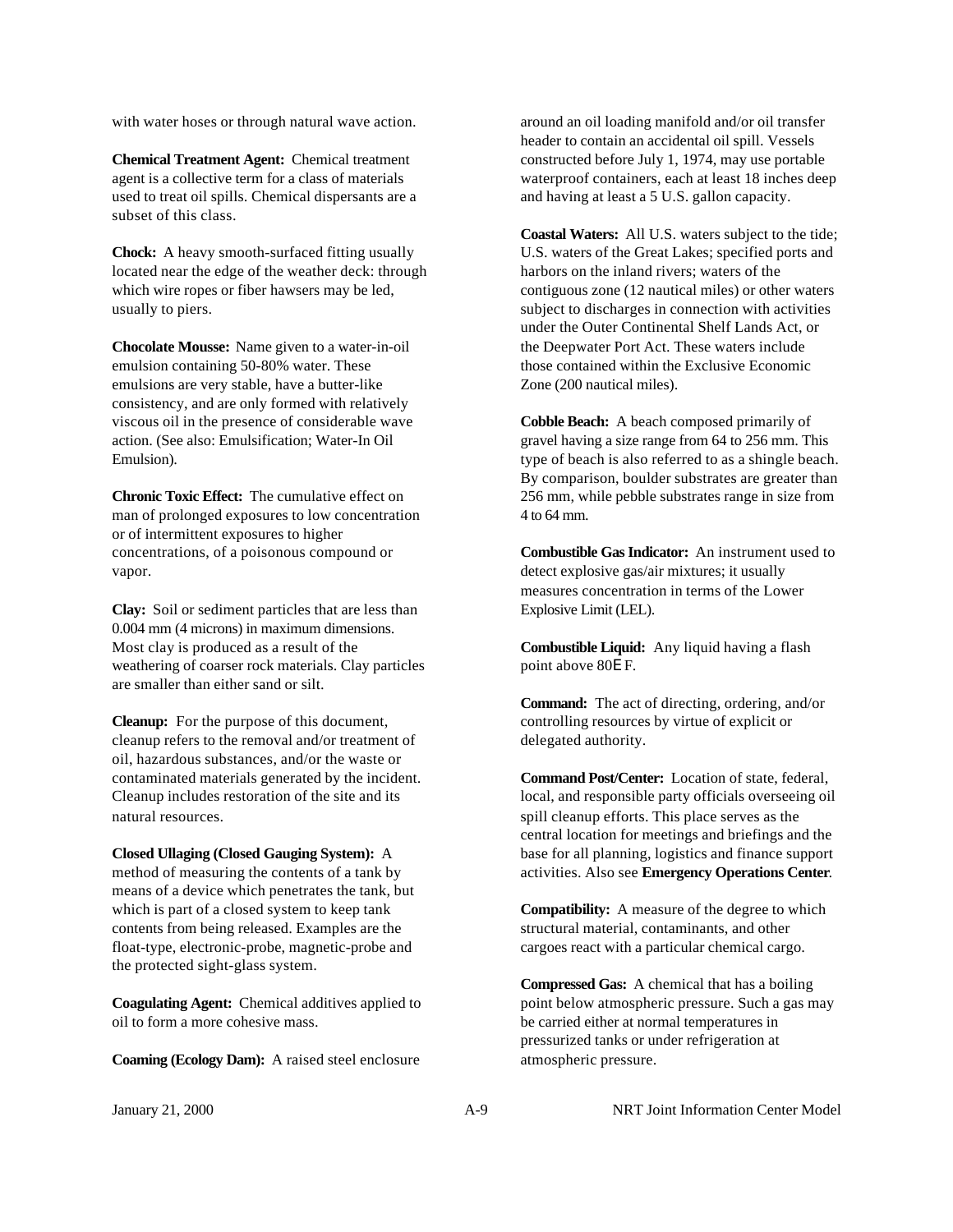**Conduction:** Transfer of heat from one body to another when both are in physical contact.

**Contact Period:** The time required to maximize the efficiency of the sorbent or chemical agent, or the time before plant and animal damage occurs.

**Containment:** The process of preventing the spread of oil beyond the area where it has been spilled in order to minimize pollution and facilitate recovery.

#### **Containment Barrier:** See **Barrier**.

**Contingency Plan:** (1) A document used by federal; state and local agencies to guide their planning and response procedures regarding spills of oil, hazardous substances, or other emergencies; (2) a document used by industry as a response plan to spills of oil, hazardous substances, or other emergencies occurring upon their vessels or at their facilities. A contingency plan usually consists of guidelines developed for a specific industrial facility or an entire region to increase the effectiveness, efficiency and speed of cleanup operations in the event of an oil spill, and simultaneously protect areas of biological, social, and economic importance.

**Contingent Value Methodology:** The attempt to define non-use values, such as the value a person may place on knowing that a pristine beach exists even if the person does not or may never have used the beach. Developed by the NOAA Damage Assessment Team. In the proposed rules, the federal government would restrict use of the methodology to large spills where it did an extensive damage assessment. It would also typically use only 50% of the CVM figure unless there are strong factors pointing to use of a higher percentage.

**Convection:** Transfer of heat from one place to another by moving gas or liquid.

**Coordination:** The process of systematically analyzing a situation, developing relevant information and informing appropriate command authority (for its decision) of viable alternatives for selection of the most effective combination of available resources to meet specific objectives.

The coordination process does not in and of itself involve command dispatch actions. However, personnel responsible for coordination may perform command or dispatch functions within limits as established by specific delegations, procedures, legal authority, etc.

**Captain of the Port (COTP):** Broadly responsible within respective area for port safety and security, including enforcement of marine environmental protection regulations. Jurisdiction includes all vessels and waterfront facilities.

**Countermeasure:** An action taken to prevent oil spillage, to clean up a spill, or to otherwise mitigate spill impacts.

**Critical Velocity:** The lowest water current velocity that will cause loss of oil under the skirt of a containment boom. Critical velocity varies with specific gravity, viscosity and thickness of the oil slick contained by the boom, as well as the depth of the skirt and position of the boom with respect to the current direction. Critical velocity for most oils in situations where the boom is at right angles to the current is about 0.5/sec. (1 knot). Also see **Boom Failure**

**Crude Oil:** A naturally occurring mixture, consisting predominantly of hydrocarbons and/or of sulfur, nitrogen, and/or oxygen derivatives of hydrocarbons, which is capable of being removed from the earth in a liquid state. Basic types of crudes are aromatics, napthenics or paraffinics, depending on the relative proportion of these types of hydrocarbons present. Commercial gasoline, kerosene, heating oils, diesel oils, lubricating oils, waxes, and asphalts are all obtained by refining crude oil.

**Decomposition:** Breakdown of a material or substance by heat, chemical reaction, electrolysis, decay, or other processes.

**Decontamination (Decon):** The removal of hazardous substances from personnel and their equipment necessary to prevent adverse health effects.

**Demobilization:** The deactivation of equipment, personnel, and other resources involved in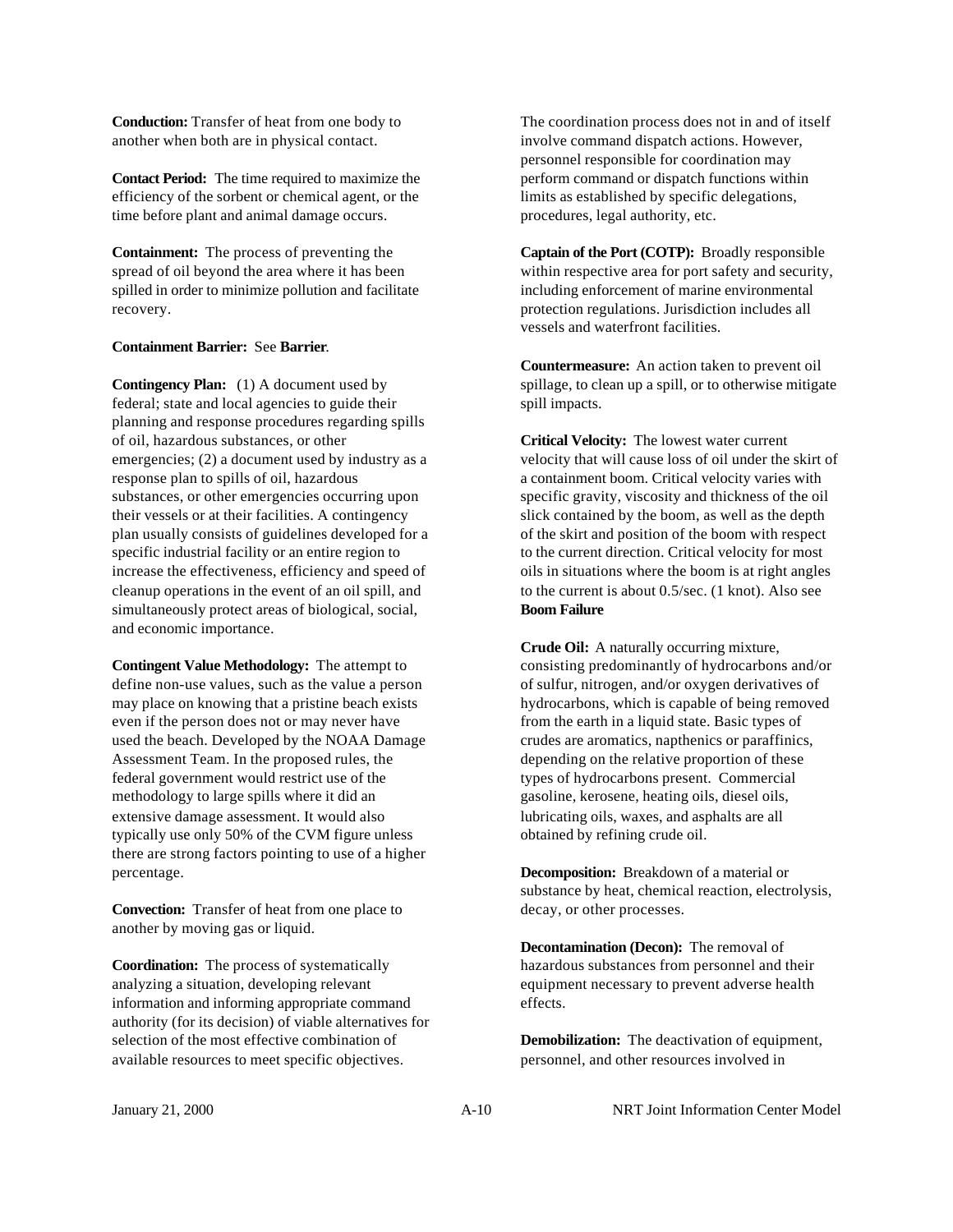response operations.

**Demulsibility:** The resistance of oil to emulsification, or the ability of oil to separate from any water with which it is mixed. The better the demulsibilty rating, the more quickly the oil separates from water.

**Density:** Density is the term meaning the mass of a unit volume. Its numerical expression varies with the units selected.

**Discharge:** Includes but is not limited to any spilling, leaking, pumping, pouring, emitting, emptying or dumping.

**Dispersant(s):** The term used to describe chemical or other agents which, when agitated with oil, break the oil into small droplets/particles, which then disperse into the water column. A dispersant is a chemical that lowers the interfacial tension between floating oil and water, ideally to near zero. These conditions facilitate the formation of oil droplets with little mixing energy. Once formed, these droplets can be dispersed and degraded in the environment at a faster rate than would occur as a surface slick. Use of dispersants is subject to OSC approval, with approval of the EPA representative to the RRT and the concurrence of the state with jurisdiction over the navigable waters polluted by the spill.

**Dispersion:** The distribution of oil in the upper portion of the water column, either mechanically or chemically.

**Dissolution:** The act or process of dissolving one substance in another. Specifically, a process contributing to the weathering of spilled oil whereby certain "slightly" soluble hydrocarbons and various mineral salts present in oil are dissolved in the surrounding water.

**Distillate:** A refined hydrocarbon that is obtained by collection and condensation of a known vapor fraction of the crude oil.

**Distillate Fuel Oils:** A general classification, for one of the overhead fractions produced from crude oil in conventional distillation operations. The socalled light heating oil, diesel fuels and gas oils

come from this fraction.

**Diurnal Tide:** Having only one high water and one low water each tidal day.

**Division:** An organizational level established to divide response operations into geographic areas.

**Droplet Breakaway:** A type of boom failure resulting from excessive current velocity. In this type of boom failure, the head wave formed upstream of the oil mass contained within a boom becomes unstable and oil droplets are torn off and become entrained in the water flow beneath the boom. Also see **Critical Velocity**; **Heat Wave**; **Sheet Sensitivity**.

**Dunnage:** The addition of timber, boards, or panels in a shipping container or a vessel's hull to protect contents against damage,

**Ebb Tide:** The stage of the tide when the water recedes to what is commonly called low tide.

**Ecology Dam:** See Coaming.

**Effective Substitute:** Used or reused as an effective substitute refers to one-to-one replacement of standard ingredients by petroleum contaminated material. An example is the substitution of petroleum contaminated soil/sand in asphalt production to replace the use of soil/sand.

**Emergency Operations Center (EOC):** A facility that could house and support the activity of an emergency entity operating at local, state, regional, or Federal. Also see **Command Post/Center**; **Incident Command Post**.

**Emulsion:** A mechanical mixture of two liquids, which do not naturally mix, as oil and water. Waterin-oil emulsions have the water as the internal phase and the oil as the external. Oil-in-water emulsions have water as the external phase and the internal phase is oil.

**Emulsification:** The process by which one liquid is dispersed into another in the form of small droplets. Emulsification can occur through mechanical mixing or through application of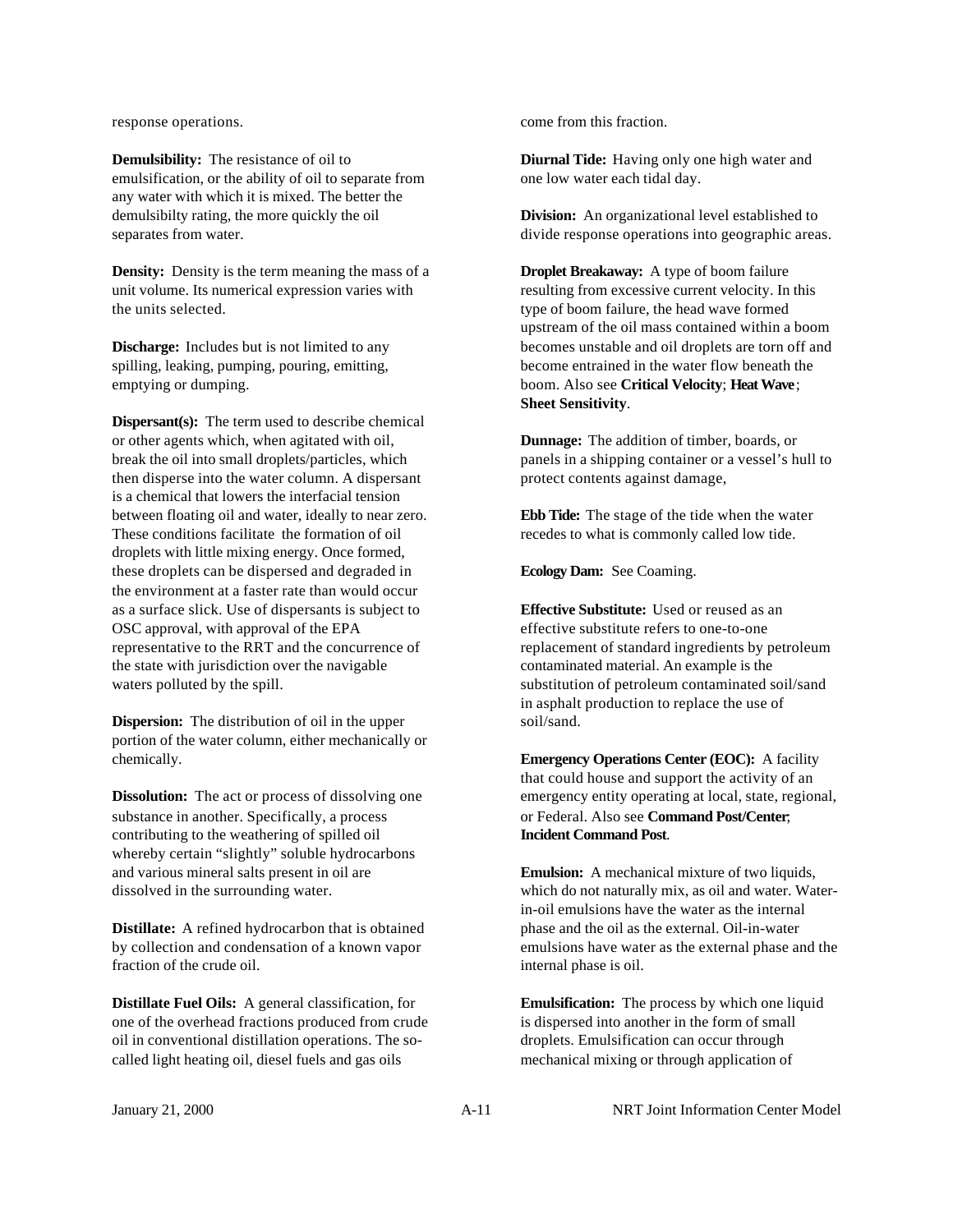chemical dispersants.

**Entrain:** To incorporate with and carry along.

**Entrainment:** To carry along with or under. Mechanically, as in fine drops of oil being carried along with water underneath an oil containment boom.

**Environmental Sensitivity:** The susceptibility of a local environment or area to any disturbance, which might decrease its stability or result in either short or long-term adverse impact. Environmental sensitivity generally includes physical, biological, and socio-economic parameters.

**Evaporation:** The process whereby any substance is converted from a liquid state to become part of the surrounding atmosphere in the form of a vapor. In the case of oil, the rate of evaporation depends on the volatility of various hydrocarbon constituents, temperature, wind and water turbulence, and the spreading rate of the slick. Evaporation is the most important process in the weathering of most oils.

**Evaporation Rate:** A term used to express the relative rate of evaporation for a chemical when compared to the known evaporation rate of standard liquid.

**Exclusion Booming:** The deployment of floating booms to prevent spilled oil from entering a sensitive area.

**Explosion-Proof:** Unable to sustain instantaneous combustion.

**Facility:** Any source of an oil spill as defined by the Federal Water Quality Act. May be anything from a drilling platform to a gasoline can, boat, pickup truck or storage tank.

**Facility Response Plan:** Site specific oil spill response plans that address natural resource protection, response strategies and logistical support. The response strategies are designed around the physical features, (such as environmentally sensitive areas) and the natural cultural, economic resources of the region. The plans are to be used during the first 12 to 24 hours of a spill response.

**Fairlead:** A fitting or device used to preserve or to change the direction of a rope so that it will be delivered on a straight lead to a sheave drum.

**Federal Radiological Emergency Response Plan (FRERP):** The plan establishing an organized and integrated capability for timely, coordinated response by federal agencies to peacetime radiological emergencies.

**Federal Response Plan (FRP):** Outlines how the Federal Government implements the Robert T. Stafford Disaster Relief and Emergency Assistance Act, as amended, to assist state and local governments when a major disaster or emergency overwhelms their ability to respond effectively to save lives; protect public health, safety , and property; and restore their communities.

**Financial Responsibility:** Section of the Oil Pollution Act of 1990 (OPA 90) which requires vessel owners and operators to demonstrate and maintain evidence of financial responsibility meeting the limits of liability established by OPA 90 Sec. 10 4 (a).

Fire Boom: Oil spill boom designed for use with in-situ burning.

**Fire Point:** The lowest temperature at which oil vaporizes rapidly enough to burn for at least 5 seconds after ignition, under standard conditions.

**Flame Proof:** Unable to sustain combustion.

**Flame Screen:** A portable or fitted device incorporating one or more corrosion-resistant wire woven fabrics of a very small mesh used for preventing sparks from entering a tank opening or for a short period of time preventing the passage of a flame, yet permitting the passage of gas. According to regulation, fitted single screen's mesh is at least 30 by 30; for two fitted screens, the mesh is a least 20 by 20, spaced not less than ½ inch or more than 1-1/2 inches apart.

**Flammable:** Capable of being ignited and burning in air.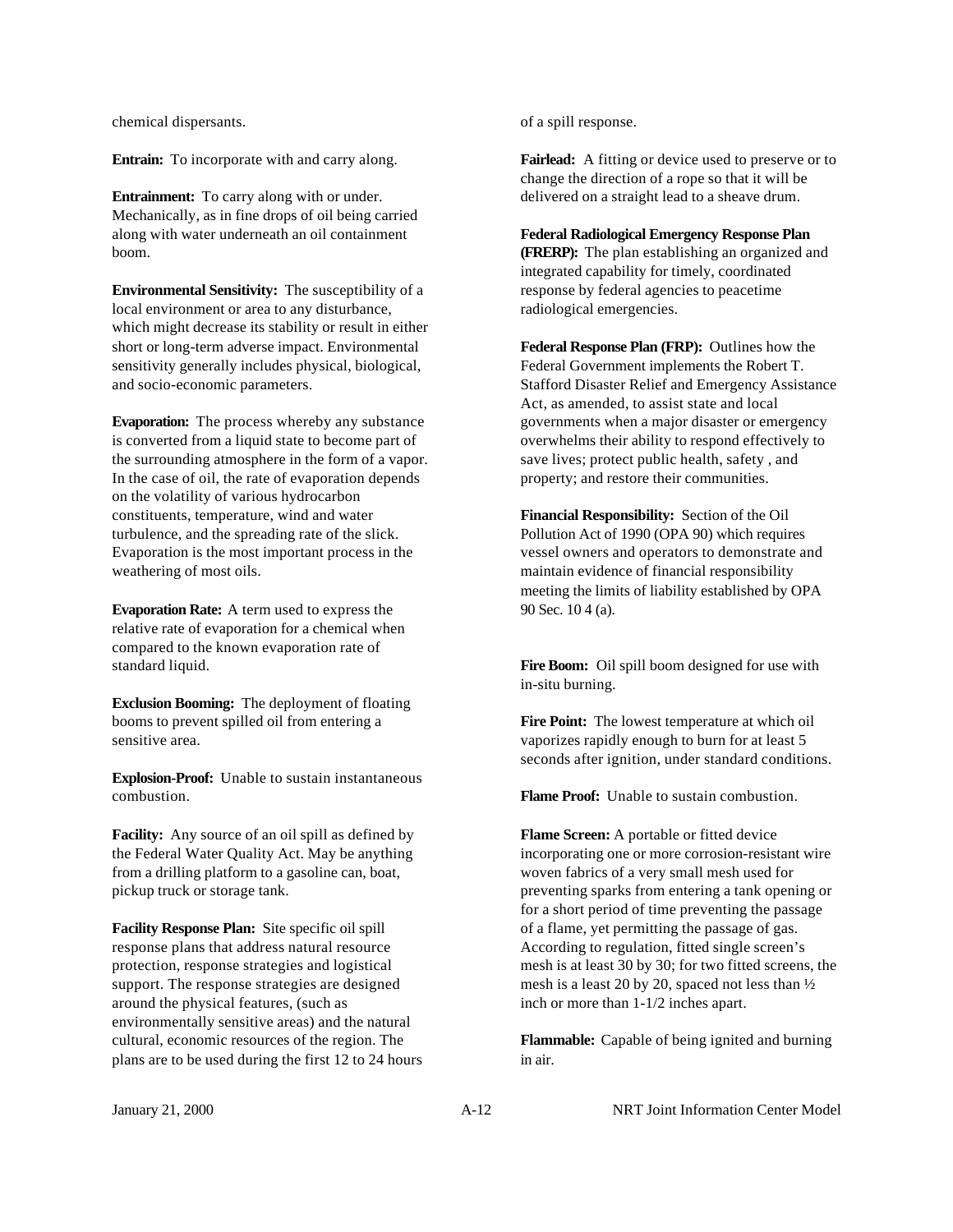#### **Flammable Limits:** See **Flammable Range**.

**Flammable Liquid:** Any liquid which gives off flammable vapors at or below a temperature of  $80^E$ F. A flammable liquid easily ignites and burns with extreme rapidity.

**Flammable Range:** The limits between the minimum and maximum concentrations of vapor in air, which form explosive or burnable mixtures. Usually abbreviated LEL (Lower Explosive Limit) and UEL (Upper Explosive Limit).

**Flashpoint:** The lowest temperature at which oil gives off sufficient vapor to form a mixture which will ignite, under standard conditions. (See also Boiling Point).

**Flood Tide:** Opposite of ebb tide, commonly called high tide.

**Flushing:** Use of a water stream to make oil flow to a desired location or recovery device.

**Field Operations Guide (FOG):** A pocket guide to the Incident Command System structure.

**Fouling:** Accumulation of oil or other materials, such as debris, that makes a device inoperative.

**Fractions:** Refiner's term for the portions of oils containing a number of hydrocarbon compounds but within certain boiling ranges, separated from pure compounds which have specified boiling temperatures, not a range.

**Freeboard:** The art of a floating boom designed to prevent waves from washing oil over the top. Freeboard is also used to describe the distance from the water surface to the top of the boom. Freeboard is generally also applied to the distance from the deck of a vessel (ship, barge, etc.) to the water line.

**Freezing Point/Melting Point:** The temperatures at which the liquid state of a substance is in equilibrium with the solid state. At a higher temperature the solid will melt, and at a lower temperature, the liquid will solidify.

**Fuel Oil Grade:** Numerical ratings ranging from 1

to 6. The lower the grade number, the thinner the oil is and the more easily it evaporates. A high number indicates a relatively thick, heavy oil. No. 1 and 2 fuel oils are solids, which must be liquefied by heating. Kerosene, coal oil and range oil are all No. 1 oils. No. 3 oil is no longer used as a standard term.

**Fuel Oils:** Refined petroleum products having specific gravity in the range from 0.85 to 0.98 and flash points greater than 55 degrees C. This group of products includes furnace, auto diesel and stove oils (No. 2 fuels); plant to industrial heating fuels (No. 4 fuels oils); and various bunker fuels (No. 5 and No. 6 fuel oils).

**Gas Absorption Detector:** An instrument used for finding the presence of gases, which works on the principle of discoloring a chemical agent in the apparatus.

**Gas Free:** The condition of a tank, compartment or container that has been tested using an appropriate gas detector and found to be sufficiently free, at the time of the test, of toxic or explosive gases for a specified purpose.

**Gasoline:** A mixture of volatile, flammable liquid hydrocarbons used primarily for internal combustion engines, and characterized b a flash

point of approximately - 40 degrees C and a specific gravity from 0.65 to 0.75.

**Gelling Agents:** Chemical which increase the viscosity of oil and, in theory, can be applied to an oil slick to reduce its rate of spreading over the water surface; however, gelling agents are rarely used due to their expense, the large volume required, and their slow action.

**General Staff:** The group of incident management personnel comprised of: Incident Commander, Operations Section Chief, Planning Section Chief, Logistics Section Chief, and Finance Section Chief.

**Group:** The organizational level established to divide response operations into functional areas.

**Harmful Quantity:** The amount of oil as defined by the Federal Water Pollution Control Act which

January 21, 2000 A-13 NRT Joint Information Center Model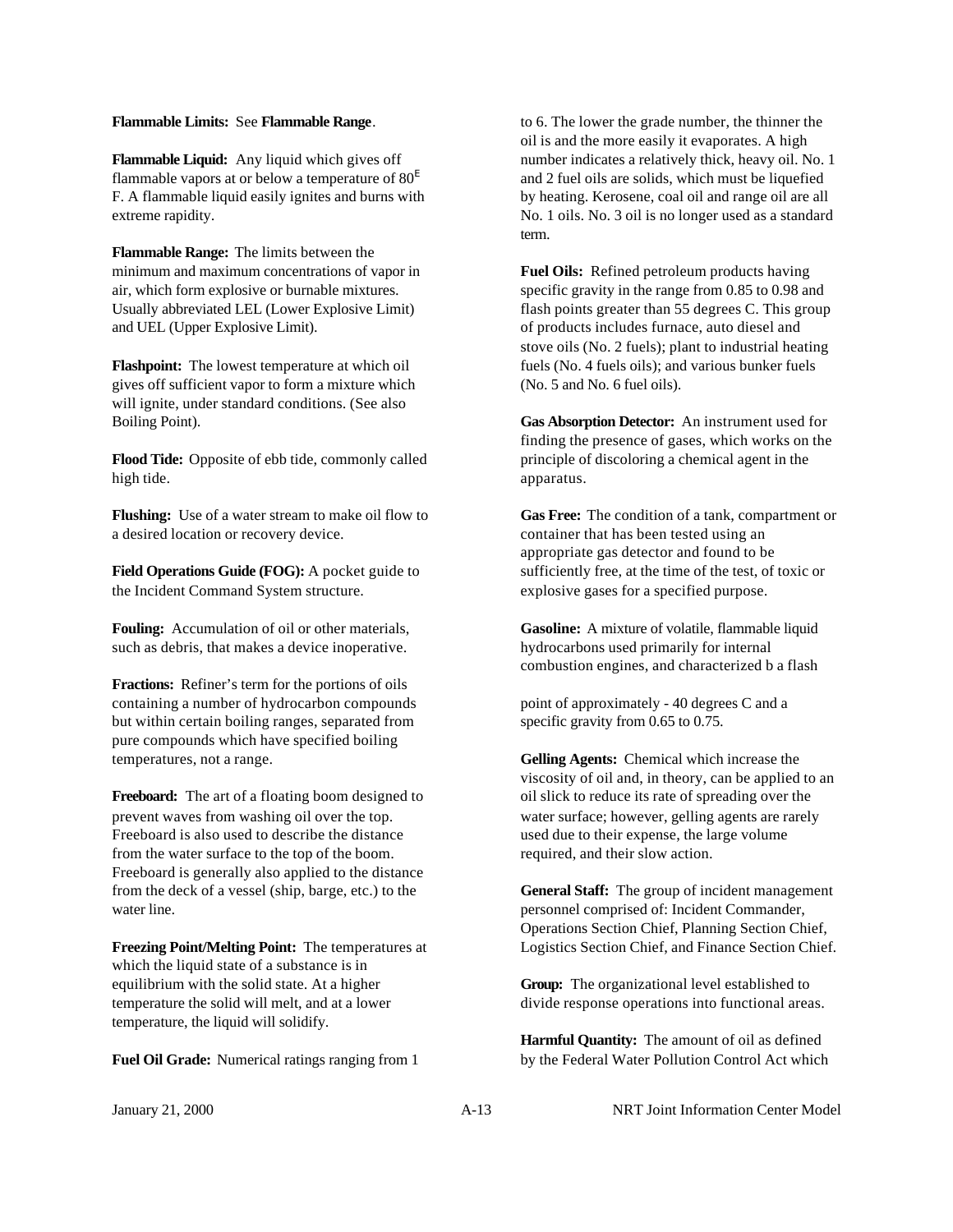will cause a sheen or discoloration on the surface of the water or deposit a sludge or emulsion beneath the surface of the water or adjoining shorelines or causes a sludge or emulsion to be deposited beneath the surface of the water or upon adjoining surfaces.

**Hazardous Area:** An area in which vapor may be present continuously or intermittently in sufficient concentrations to create a dangerous flammable (and/or toxic) atmosphere.

**Hazardous Substances:** Substances designated by the Environmental Protection Agency (EPA) in 40 CFR 116.4.

**Hazardous Waste:** A waste or combination of wastes as defined in 40 CFR 261.3, or those substances defined as hazardous waste in 49 CFR 171.8.

**Hazard Communications Program (HazCom ):** The name given to the federal regulations found in 29 CFR 1910.1200.

**Hazardous Waste Operations and Emergency Response (Hazwoper):** Regulations (29 CFR 110.120) developed by OSHA that cover the health and safety of workers at hazardous waste sites, including emergency response operations at oil spills.

**Header:** A pipe that connects to another pipe or header, by means of a hose, permitting the flow of oil through them.

**Headwave:** As oil builds up behind an oil containment barrier, three areas of turbulence are formed. The area closest to the containment boom remains relatively quiet and stable. The second section behind the stable area is an unstable area 50 to 100 times the film thickness in width. The remaining area behind this unstable area is the leading edge of the oil slick and is called the headwave. As the headwave builds up, in mass, it extends down into the moving water; the drag caused by the current begins to pull the oil droplets away from the headwave and then pulls them under the oil containment barrier.

**Heat Wave:** An area of oil concentration that

occurs behind and at some distance from containment booms. This area of oil thickening is important to the positioning of mechanical recovery devices (e.g. skimmers), and is the region where the droplet breakaway boom-failure phenomenon is initiated when current flow exceeds critical velocity. Also see **Droplet Breakaway**.

**Heavy Ends:** The higher boiling components of a mixture of hydrocarbons.

**Heel:** A small amount of liquid left in a tank.

**Herding Agent:** Chemical agent that confines or controls the spread of a floating oil film.

**Hog:** The upward deflection of a vessel's midbody above its bow and stern caused by excessive loading fore and aft.

**Hot Work:** An activity producing flames or temperatures likely to be sufficiently high to cause ignition of flammable gas. This includes any work involving the use of welding, burning or soldering equipment, blow torches; some power-driven tools; equipment with internal and external combustion engines, and like fire-producing operations.

**Hot Work Permit:** A document issued by an authorized person permitting specific work for a specific time to be done in a defined area employing tools and equipment which could cause ignition of flammable gas. Also see **Hot Work**..

**Hydraulic Dispersion:** One of various shoreline cleanup techniques which utilizes a water stream at either low or high pressure to remove stranded oil. These techniques are most suited to removal of oil from coarse sediments, rocks and man-made structures, although care must be taken to avoid damage to intertidal flora and fauna.

**Hydrocarbons:** Compounds containing carbon and hydrocarbons are gases at room temperature, but with increasing molecular weight, they change to liquid and finally solid form. One of a very large and diverse group of chemical compounds composed only of carbon and hydrogen; the largest source of hydrocarbons is petroleum crude oil.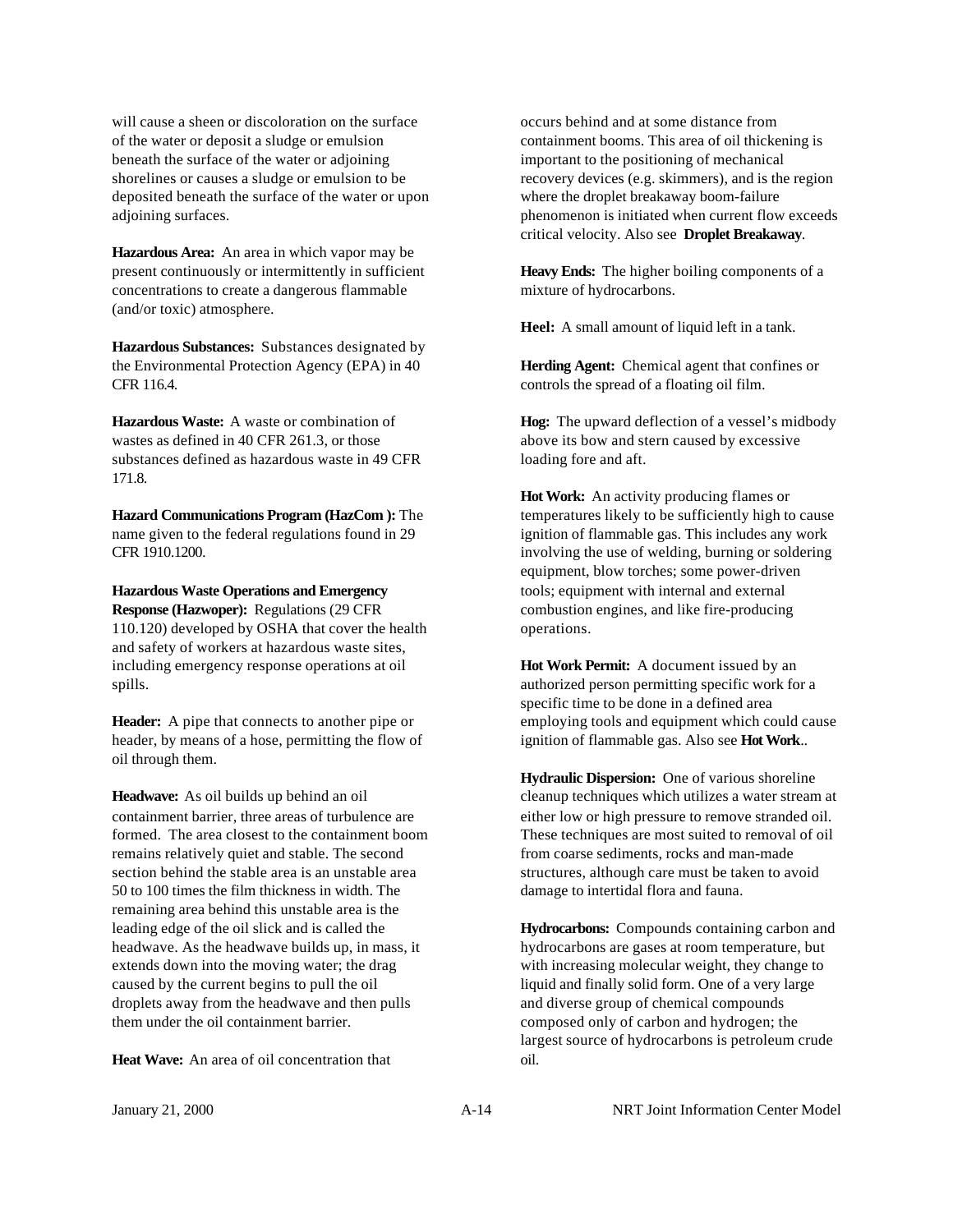**Hydrolysis:** The decomposition of a compound by water into two parts, one part then combining with the hydrogen ion from the water and the other part with the hydroxyl ion.

**Hydrophobic:** Lacking an affinity for water.

**Hydrometer:** A device used to measure the specific gravity of a liquid.

**Hydroscopic Tendency:** The readiness of a substance to absorb moisture from the air.

**Hypothermia:** A potentially life threatening condition which occurs when the body loses the ability to maintain a minimum core temperature.

**Ignitable:** Capable of being set afire.

**Immediately Dangerous to Life & Health (IDLH):**

An airborne concentration that poses an immediate threat to life or would cause irreversible or delayed adverse health effects or would interfere with an individual's ability to escape from a dangerous atmosphere.

**Impinging:** Releasing a liquid or vapor under pressure in the form of a spray or stream that is directed against a surface.

**lncendiary Spark:** A spark of sufficient temperature to ignite a flammable vapor.

**Incident:** An occurrence or event, either humancaused or natural phenomena, that requires action by emergency service personnel to prevent or minimize loss of life or damage to property and/or natural resources.

**Incident Action Plan:** The incident action plan, which is initially prepared at the first meeting, contains general control objectives reflecting the overall incident strategy, and specific action plans for the next operational period. When complete, the incident action plan will have a number of attachments.

**Incident Base:** The location at which the primary logistics functions are coordinated and administered. The incident base may be collocated with the command post. There is only one base per incident.

**Incident Commander (IC):** The person responsible for coordinating and directing all phases and functional components of a spill response.

**Incident Command System (lCS):** A method by which the response to an extraordinary event, including a spill, is categorized into functional components and responsibilities for each component assigned to the appropriate individual or agency.

**Incompatible:** Materials that could cause dangerous reactions from direct contact with one another.

**Industrial Hygiene:** The study and control of occupational factors that may cause sickness, impaired health, or significant discomfort of employees.

**Inert Gas:** A gas, which will not support combustion and will not react with the cargo.

**Inerting:** Filling and maintaining the cargo tanks and associated piping systems with an inert gas.

**Information Officer (IO):** The member of the Command Staff responsible for interfacing with the public. There is only one Information Officer per incident.

**Ingestion:** The act of introducing a substance into the body via the digestive system.

**Inhalation:** The process of drawing air into the lungs; breathing.

**Inhibiting Chemical:** A chemical to which an inhibitor has been added.

**Inhibitor:** Substance used to prevent any chemical reaction.

**Initial Attack:** Resources initially committed to an incident.

**Initial Cleanup:** Remedial action at a site to eliminate acute hazards associated with a spill. An Initial Cleanup action is implemented at a site when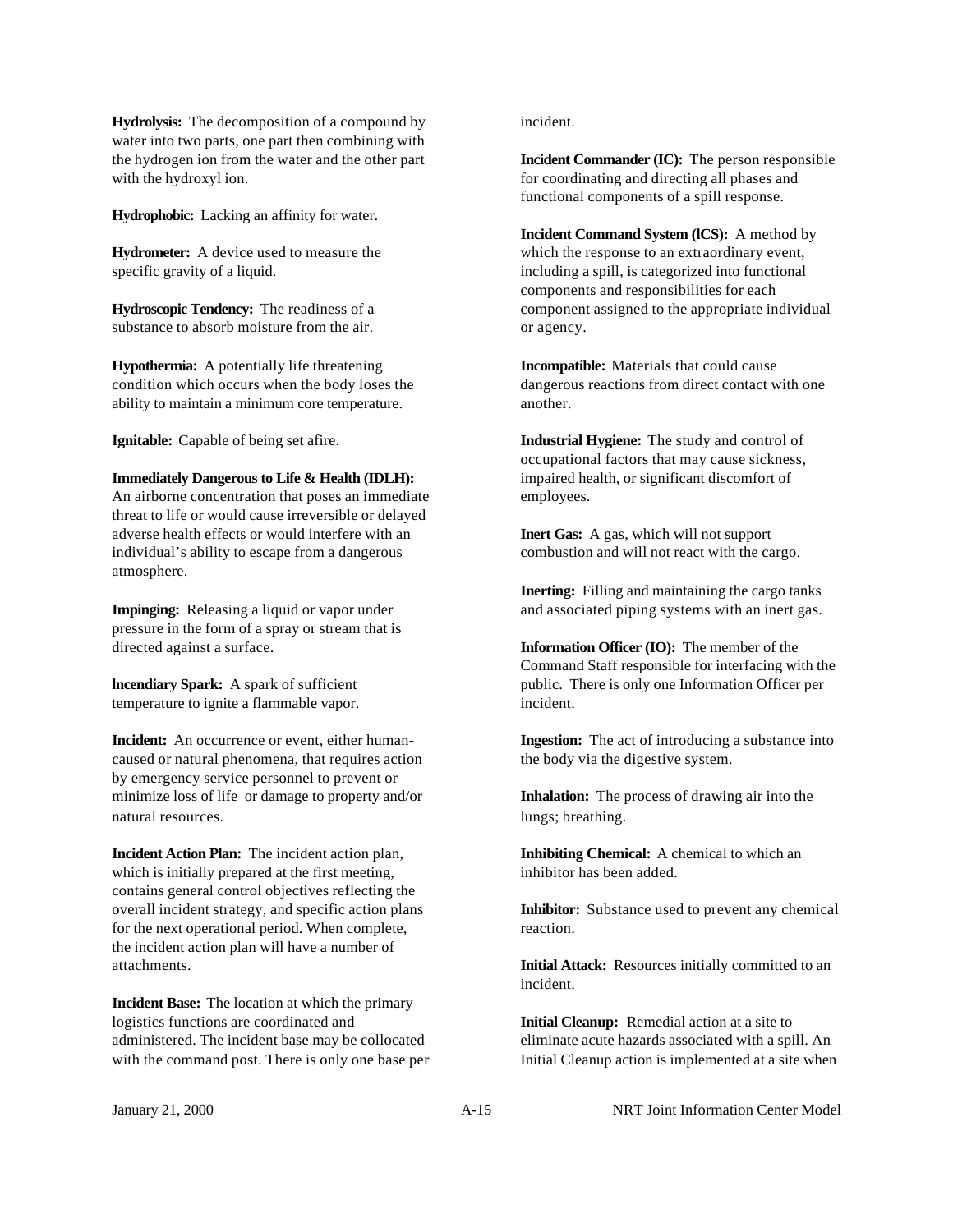a spill of material is an actual or potentially imminent threat to public health or the environment, or difficulty of cleanup increases significantly without timely remedial action. All sites must be evaluated to determine whether Initial Cleanup is needed. The goal of Initial Cleanup is total cleanup, however, this will not be possible in all cases due to site conditions (e.g. a site where overland transport or flooding may occur).

**lnnage:** Space occupied in a product container.

**Inorganic:** Pertaining to, or composed of, chemical compounds that are not organic, that is contain no carbon-hydrogen bonds. Examples include chemicals with no carbon and those with carbon in non-hydrogen-linked forms.

**lrritants:** Chemical substances that may cause inflammatory responses or reactions of the eyes, skin, or respiratory system.

**ln-Situ Burning:** One of four oil spill response options in an offshore environment, the others being mechanical cleanup, chemical dispersants, and bioremediation. Controlled on-site burning, with the aid of a specially designed fire containment boom and/or mechanical source. Factors influencing combustion include thickness reduction, vapor loss and dispersion, emulsion formation, oil submersion, wind, waves, air and water temperature, rain or snow, etc. Requires federal and state approval.

**Insulating Flange:** An insulating device placed between metallic flanges, bolts and washers to prevent electrical continuity between pipelines, sections of pipelines, hose strings and loading arms or equipment or apparatus.

**Interceptor Tank:** An on-line tank used to remove undesirable solids or liquids from the normal fluid in the system.

**Interim Storage Site:** A site used to temporarily store recovered oil or oily waste until the recovered oil or oily waste is disposed of at a permanent disposal site. Interim storage sites include trucks, barges, and other vehicles used to store waste until the transport begins.

**International Bird Rescue Research Center**

**(IBRRC):** California-based organization with experts in the field of oiled bird rehabilitation. Typically, hired by the responsible party to operate a wildlife rehabilitation effort when there are large numbers of oiled birds during a spill. These rehabilitation efforts are coordinated with the U.S. Fish and Wildlife Service and the State Parks and Wildlife Department.

**International Convention for the Prevention of Pollution from Ships, 1973, as modified by the Protocol of 1978 (MARPOL 73/78):** MARPOL

Regulation 26 requires certain oil tankers and other ships to carry an approved oil pollution emergency response plan on-board. In response to this requirement, the USCG issued informal guidance to the industry March 5,1993 in the form of NVlC 2-93.

**Jet Fuel:** A kerosene or kerosene-based fuel used to power jet aircraft combustion engines (See also Kerosene).

**Joint Information Center (JIC):** A media and public information center established and staffed by the agencies of the unified commanders (responsible party, USCG or EPA state and local government). The location for media to receive upto-date information regarding an incident.

**Jurisdictional Agency:** The agency having jurisdiction and responsibility for a specific geographic area and/or resource.

**Kerosene:** A flammable oil characterized by a relatively low viscosity, specific gravity of approximately 0.8 and a flash point near 55 degrees C. Kerosene lies between the gasolines and fuel oils in terms of major physical properties and is separated from these products during the fractional distillation of crude oils. Uses for kerosenes include fuels for wick lamps, domestic heaters and furnaces; fuel or fuel components for jet aircraft engines; and thinner in paints and insecticide emulsions.

**Knot:** Nautical measure of speed, equal to approximately 1.2 mph.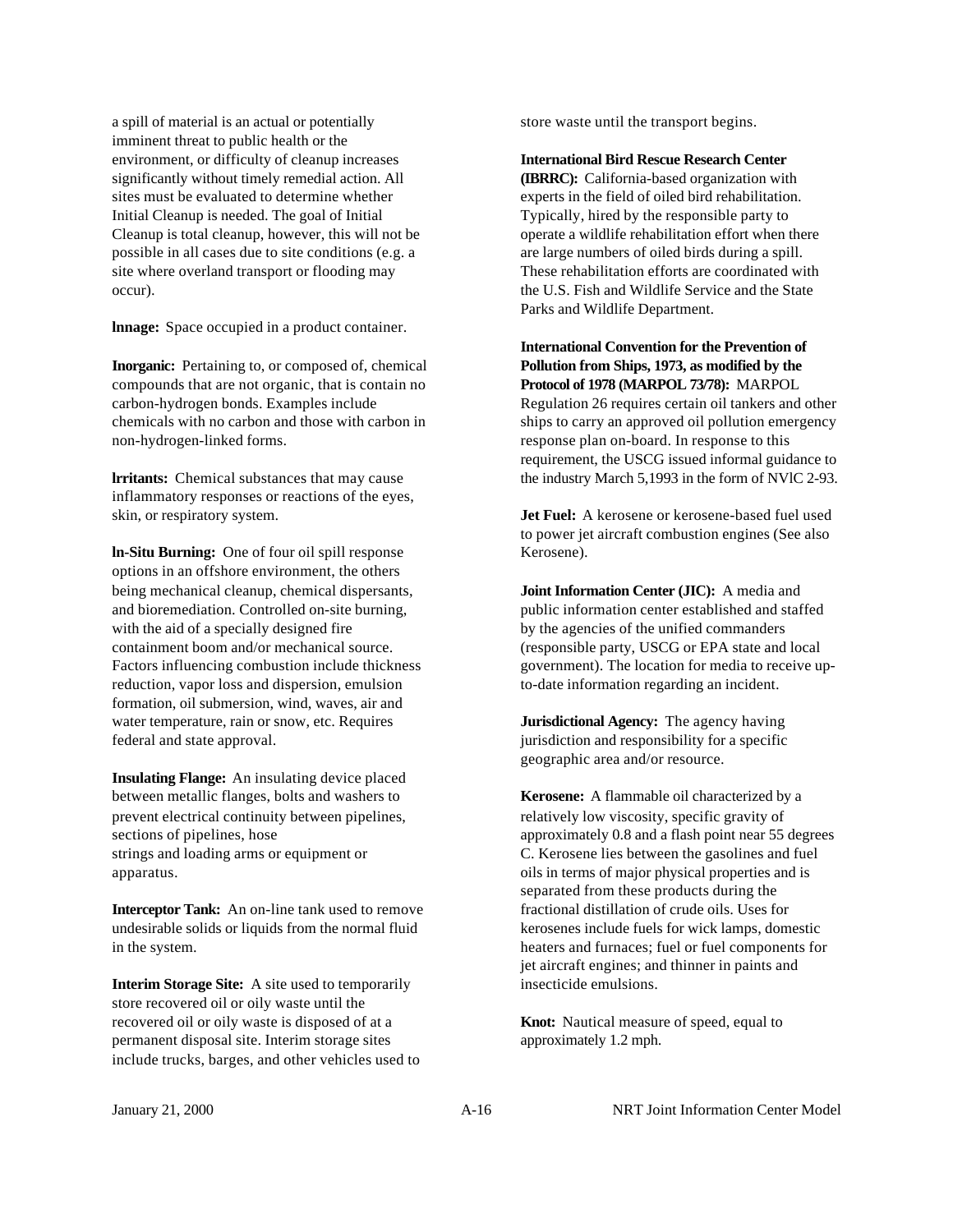**Landfill:** A dump that has progressive layers of waste matter and earth.

**Light Ends:** A term used to describe the low molecular weight and volatile hydrocarbons in crude oil and petroleum products. The light ends are the first compounds recovered from crude oil during the fractional distillation process, and are also the first fractions of spilled oil to be lost through evaporation. The lower-boiling components of a mixture of hydrocarbons.

**Lightering:** The pumping or transferring of oil from cargo compartments of a tank vessel to another vessel and/or barge.

**Liquefied Gas:** A chemical which, being a vapor at all normal ambient temperatures and pressures, is liquefied for transportation either by cooling and refrigeration to a temperature below its boiling point or by pressurization at ambient temperatures.

**Liquefied Natural Gas (LNG):** Liquefied C1 and C2 hydrocarbons that can be only liquefied either by refrigeration or by pressurization at ambient temperatures.

**Liquefied Petroleum Gas (LPG):** C3 and C4 are hydrocarbons that can be liquefied at moderate pressure.

**List:** The tilt of a vessel to port or starboard, usually measured in degrees from the vertical.

**Longshore Current:** The wave-generated current in the nearshore zone flowing parallel with the shore.

**Lower Explosive Level (LEL):** The minimum concentration of a vapor in air that forms an explosive mixture.

**Manifold Valves:** In a tanker's plumbing system, the valves immediately adjacent to the ship/shore connecting flanges. Generally, a convenient grouping of valves in a piping system or common pipe.

**Marine Facility:** Any facility used for tank vessel wharfage or anchorage, including any equipment used for the purpose of handling or transferring oil in bulk to or from a tank vessel.

**Marine Safety Office (MSO):** USCG Marine Safety Office located in or near most U.S. ports.

**Material Safety Data Sheet (MSDS):** Data sheet required by law that describes the characteristics, properties and hazards associated with a specific material.

**Mechanical Removal:** Includes the use of pumps, skimmers, booms, earth-moving equipment, and other mechanical devices to contain the discharge of oil and to recover the discharge from the water or adjoining shorelines.

#### **Melting Point:** See **Freezing Point**.

**Message Center:** The message center is part of the communications center and is collocated or placed adjacent to it. It receives, records, and routes information about resources reporting to the incident, resource status, and administration and tactical traffic.

**Metric Ton (Tonne):** A unit of mass and weight equal to 1,000 kilograms or 2,205 pounds avoirdupois (1 lb.  $= 16$  oz). In Canada, the metric ton is the most widely used measure of oil quantity by weight. There are roughly 7 to 9 barrels (245 to 315 Imperial gallons) of oil per metric ton, depending on the specific gravity of the crude oil or petroleum product.

**Microorganisms:** Plant or animal life of microscopic or ultramicroscopic size (i.e., not visible to the human eye without the aid of a microscope). Microorganisms are found in the air, water and soil, and generally include the bacteria, yeast and fungi. Some microorganisms are capable of metabolizing hydrocarbons and play a role in the natural degradation of spilled oil.

**Mineral Spirits:** Flammable petroleum distillates that boil at temperatures lower than kerosene, and are used as solvents and thinners, especially in paints and varnishes. Mineral spirits is the common term for some naphthas. Mineral spirits were used extensively in chemical dispersants made before 1970, but are not used in modern dispersants due to their toxicity. Also see **Naphtha**.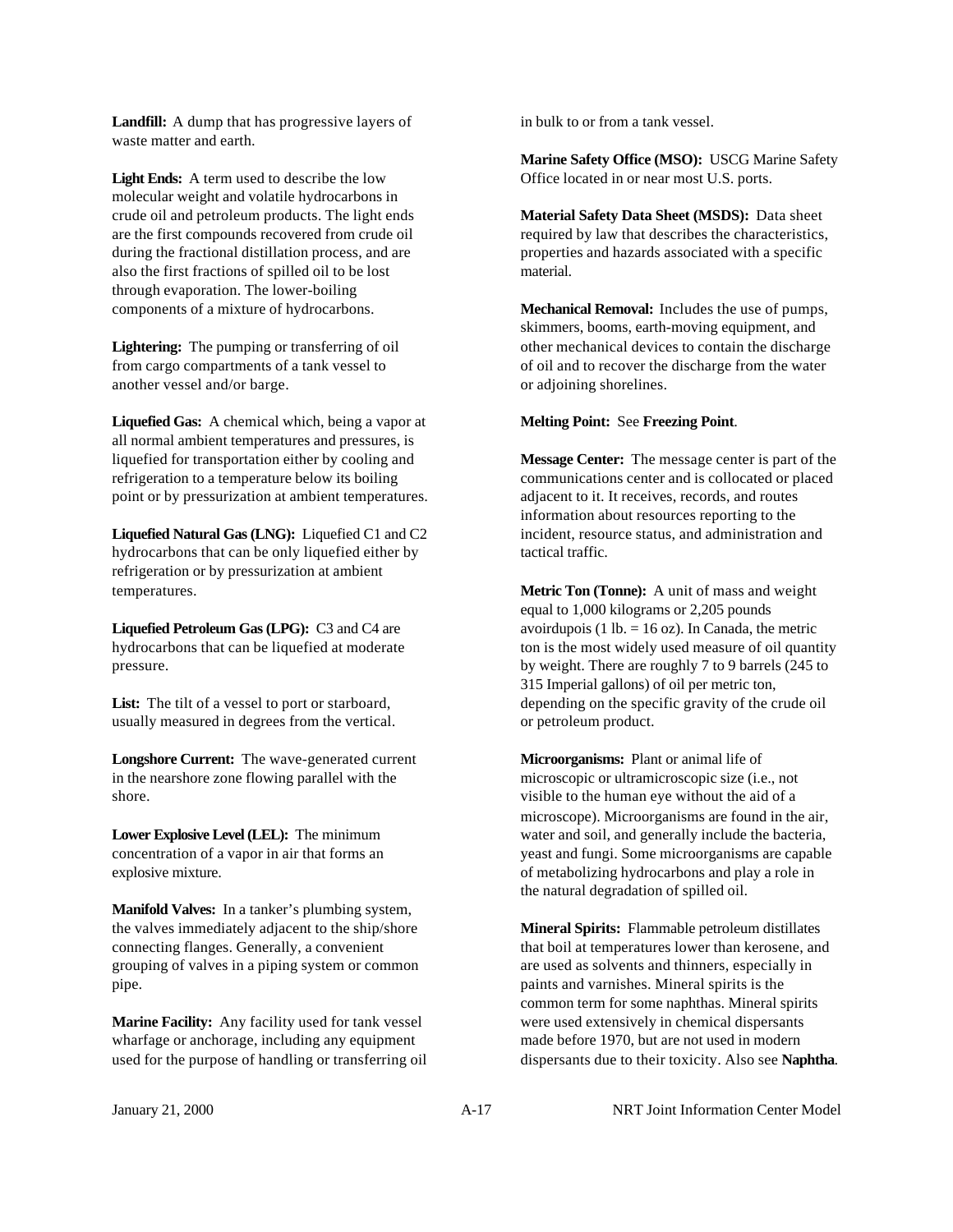**Mobilization:** Movement of oil caused by physical forces such as gravity, tides, or wind. Mobility of oil is limited by its viscosity.

**Mousse:** A type of oil/water emulsion, often referred to as "chocolate mousse" in oil spill cleanup terminology.

**Mucous Membranes:** Lining surfaces of the body; for example, the inside of the nose, throat, windpipe, lungs and eyes.

**Mutagen:** Substance capable of reacting with genes and chromosomes to produce mutations or inheritable genetic alterations in future generations.

**Naked Lights:** Open flames or fires, exposed incandescent materials or any other unconfined source of ignition.

**Naphtha:** Any various volatile and flammable liquid hydrocarbon mixtures used specifically as solvents and dilutents.

**Narcosis:** A condition of profound insensibility, sometimes resembling sleep, in which the unconscious person can only be roused with great difficulty but is not entirely indifferent to sensory stimuli. Sometimes manifested by laughter, giddiness or dizziness.

**Narcotics:** Substances that produce narcosis.

#### **Natural Resource Damage Assessment Trustees**

**(NRDA):** Comprised of representatives from various state agencies that advise state and federal oil spill cleanup officials regarding the protection and restoration of natural resources threatened or damaged by an oil spill.

**Non-Impinging:** The outflow at atmosphere of a liquid or vapor to form a puddle.

**Non-Persistent:** Decomposed rapidly by environmental action.

**Noxious Liquid Substance** (**NLS):** Each substance listed in 33 CFR 151.47 or 151.49; each substance having an "A", "B", "C", or "D" beside its name in the column headed "Pollution Category"' in Table

1 of 46 CFR Part 153; and each substance that is identified as an NLS in a written permission issued under 46 CFR 153.900 (d).

**Odor Threshold:** The smallest concentration of gas or vapor, generally expressed in parts per million (ppm) by volume in air, that can be detected by smell.

**Oil:** Petroleum, in any form, including crude oil, fuel oil, sludge, oil refuse, and refined products. "Oil" for the purposes herein does not include animal or vegetable based oil.

**Oil-in-Water Emulsion:** A type of emulsion where droplets of oil are dispersed through a water matrix. These types of emulsions can occur naturally with their formation and persistence facilitated by addition of chemical dispersants.

**Oil Snares:** See **Pom-Poms**.

**Oil/Water Separator:** A device for separating oil from water.

**Oil Films:** A slick thinner than .0001 inch and may be classified as follows:

| Term                   | Gal/psq Mile | <b>Appearance</b> |
|------------------------|--------------|-------------------|
| "barely visible"       | 25           | barely visible    |
| "silvery"              | 50           | silvery sheen     |
| "slightly colored"     | 100          | trace of color    |
| "brightly colored" 200 |              | bright bands of   |
| color                  |              |                   |
| "dull"                 | 666          | turns dull brown  |
| "dark"                 | 1.332        | much darker brown |

*Note: Each 1" thickness of oil equals 5.61 gallons per square yard or 17,378,709 gallons per square mile.*

**Oil Spill Response Organization (OSRO):** An exclusive term referring to all internal and external manpower resources involved in response operations and response support activities.

**Oil Trajectory:** The expected spread of an oil slick which is based on weather conditions, visual observations and computer models.

**Oily Debris:** Includes sorbent pads/boom, protective clothing/gear, soil, sand, rocks, logs, kelp, plastics, mousse, oil/water mixture and animal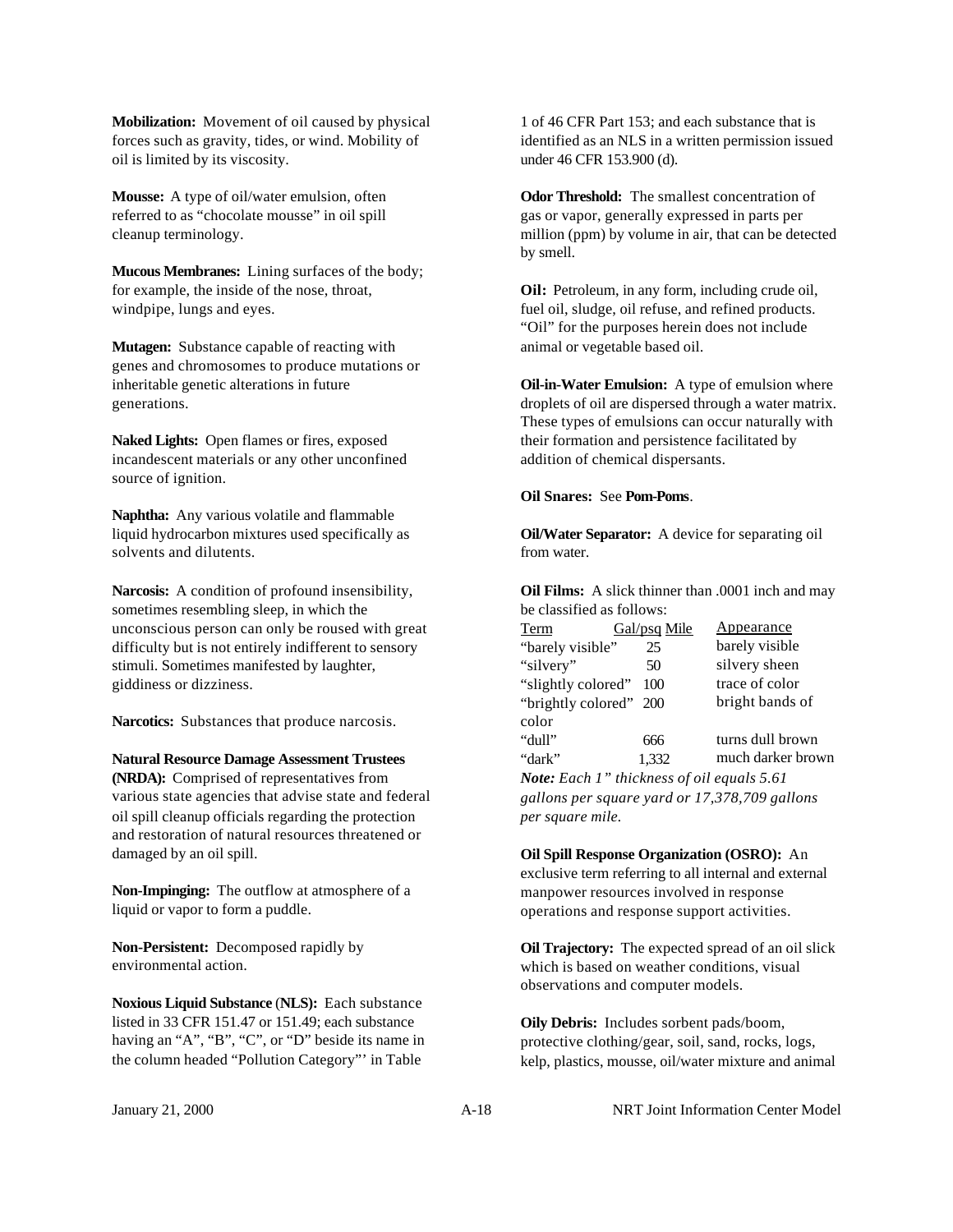carcasses.

**Oily Waste:** Oil contaminated waste resulting from an oil spill or oil spill response operations.

**Oleophilic:** Substance having an affinity for oil.

**Oleophilic Agent:** A material or chemical that has the tendency to attract oil. Chemicals of this type may be used to treat sorbent materials in order to increase their oil recovery capacity.

**On-Scene Coordinator (OSC):** The person responsible for the spill response activities of a single or group of agencies. This person is responsible for coordinating that agency's or group's activities with those of the other OSC's through the ICS and the IC. There may be more than one OSC at a spill (e.g., federal OSC, state OSC, and responsible party OSC) but only one IC.

**Federal On-Scene Coordinator (FOSC)–**USCG for coastal waters; EPA for inland waters and lands.

**State On-Scene Coordinator (SOSC)–**Spill responder responsible for spills of oil and hazardous substances occurring in state.

**Local On-Scene Coordinator (LOSC)–**The person responsible for spill response activities for the involved city, county or tribal government(s).

**OPA 90 Update:** Publication published monthly, by the USCG, which provides an overview of USCG actions taken to implement the Oil Pollution Act of 1990 (OPA 90).

**Open Gauging:** A system that does nothing to minimize or prevent the escape of vapor from tanks when the contents are being measured.

**Operational Period:** The period of time scheduled for execution of a given set of operation actions as specified in the Incident Action Plan.

**Organic:** A chemical term indicating almost all compounds that contain one or more carbon atoms. Certain materials that contain carbons are considered organic compounds.

**OSRO Rating:** Rating granted by the USCG to classify and certify the capability(s) of an oil spill response organization. Classification categories are assigned according to the organization's recovery capacity. Level E represents the highest recovery capacity and Level A the lowest. Organizations are rated in four areas: R/C: Rivers/Canals; I/N: lnland/Nearshore; 0/00: Offshore/Open Ocean; GL: Great Lakes.

**Outage:** Space left in a product container to allow for expansion during temperature changes it may undergo during shipment and use. Measurement of space not occupied.

**Out-of-Service Tactical Resources:** Not ready for assignment.

**Owner or Operator:** (1) in the case of a vessel, any person owning, operating, or chartering by demise, the vessel; (2) in the case of an onshore or offshore facility, any person owning or operating the facility; and, (3) in the case of an abandoned vessel or onshore or offshore facility, the person who owned or operated the vessel or facility immediately before its abandonment. Note: "Operator" does not include any person who owns land underlying the facility if the person is not involved in the facility's operation.

**Oxidation 0r Atmospheric Oxidation:** The chemical combination of compounds, such as hydrocarbons, with oxygen. Oxidation is a process, which contributes to the weathering of oil. However, in comparison to other weathering processes, oxidation is slow since the reaction occurs primarily at the surface, and only a limited amount of oxygen is capable of penetrating the slick or surface oil.

**Oxidizing Agent:** An element or compound that is capable of adding oxygen or removing hydrogen, or one that is capable of removing one or more electrons from an atom or group of atoms.

**Padding:** Filling and maintaining the cargo tank and associated piping system with an inert gas, other gas or liquid, which separates the cargo from the air.

**Pancakes:** Large tar balls that become flattened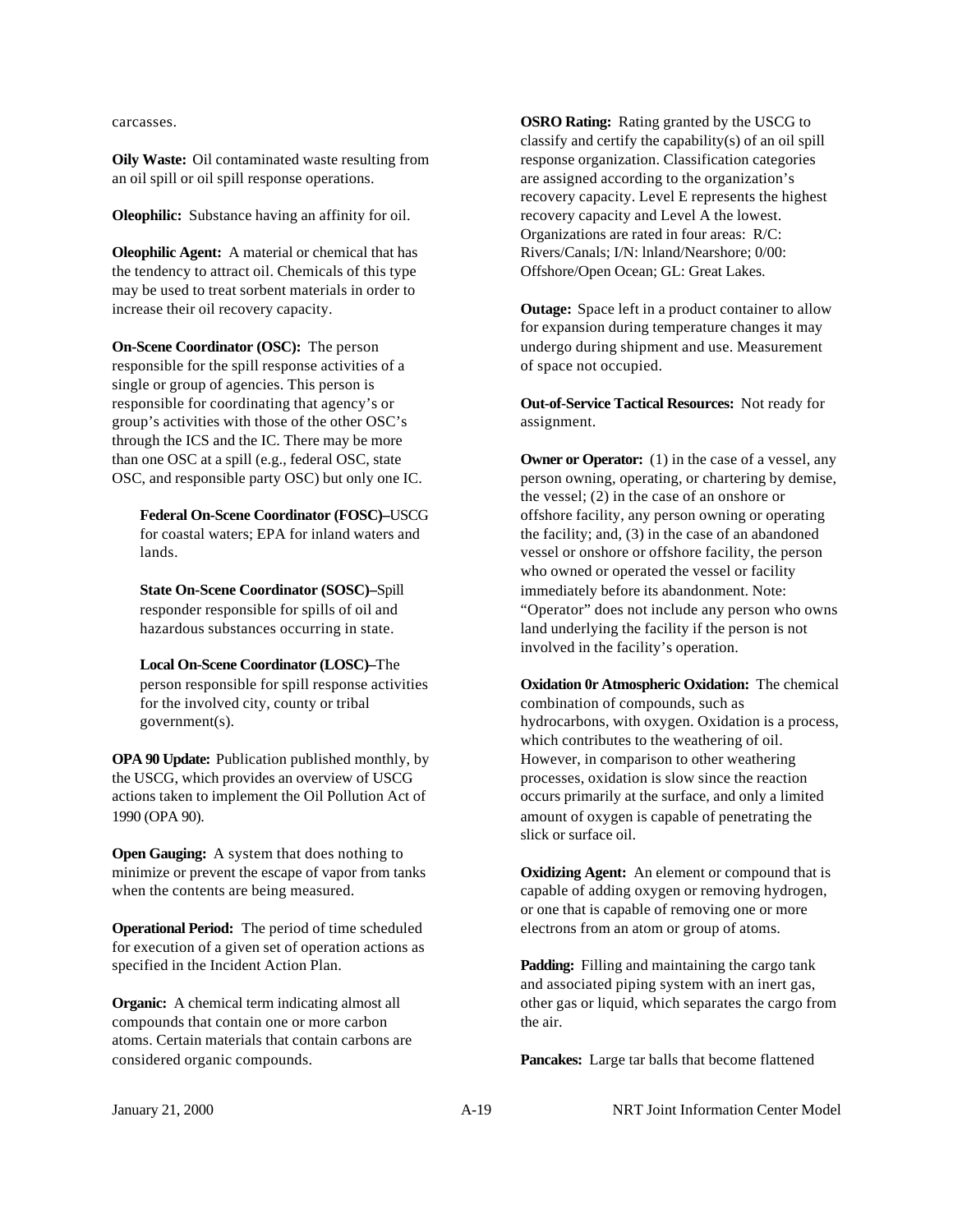when heat is absorbed as they are exposed to sunlight or some other source of heat.

**Paraffins:** Hydrocarbons containing mostly saturated straight and branch chained carbon groups. They are the lightest and perhaps least toxic of all crudes. The bulk of natural or straight run gasoline is composed of paraffins.

**Pebble Beach:** A beach substrate composed primarily of gravel having a size range from 4 to 64 mm. Pebble substrates are finer than cobble and coarser than sand, and can allow stranded oil to penetrate to a considerable depth.

**Permissible Exposure Limit (PEL):** The legal, exposure limit established by OSHA for regulated chemicals. PELs are published by OSHA in 29 CFR 1910.1000. When exposures are maintained at or below the PELs, OSHA believes that nearly all workers may be repeatedly exposed day after day with no adverse effects

**Penetration:** Downward extent of oil (into the sediments) for each distribution.

**Permafrost:** Permanently frozen subsoil.

**Permeation:** Chemical movement of a contaminant through protective clothing on the molecular level.

**Personal Protective Equipment (PPE):** Any gear, clothing, or other equipment used to protect personnel from known and or suspected hazards.

**pH:** Term used to express the apparent acidity or alkalinity of aqueous solutions; values below 7 indicate acid solutions and values above 7 indicates alkaline solutions.

**Protection and Indemnity Club (P&I):** An insurance organization for marine business.

**Pilot:** A licensed person hired to guide a ship in and/or out of port through dangerous waters.

**Planning Meetings:** Held to identify the organizational, equipment, manpower and support resources needed to achieve the strategic objectives for an operational period.

**Poison:** A toxic substance which, when absorbed into the human body, such as by ingestion, skin absorption, or inhalation, can kill, injure or impair an organism. Notwithstanding the above, corrosive liquids, such as acids which, due solely to their corrosive nature can be fatal if ingested, should not be classed as poisons:

#### **1. Class A - Extremely dangerous**

- **2. Class B Less dangerous**
- **3. Class C -Tear gases or irritating substances**
- **4. Class D Radioactive materials**

**PoisonControl Center:** Usually a hospital that can be telephoned for emergency remedy advice for poison victims.

**Pollutant:** Any material entering the water which is not a normal part of the local environment, or which is in a concentration that is not normal to the local environment.

**Polyethylene:** A polymer (substance composed of very large molecules that are multiples of simpler chemical units) of the alkene, ethylene, which takes the form of a lightweight thermoplastic. Polyethylene has high resistance to chemicals, low water absorption and good insulating properties, and can be manufactured in a number of forms. Polyethylene also has high oleophilic properties and has been used with considerable success as a sorbent for oil spill clean-up.

**Polymerization:** The phenomenon whereby the molecules of a particular compound link together to form extended chains containing from two to thousands of molecules, the new unit called a polymer. A compound may change from a freeflowing liquid to a viscous one or even to a solid thereby giving off a great deal of heat. Polymerization may occur automatically with no external influence; it may occur if the compound is heated or if a catalyst or impurity is added. In some circumstances, it may be dangerous.

**Polyurethane:** Any of a class of synthetic resinous, fibrous or elastomeric compounds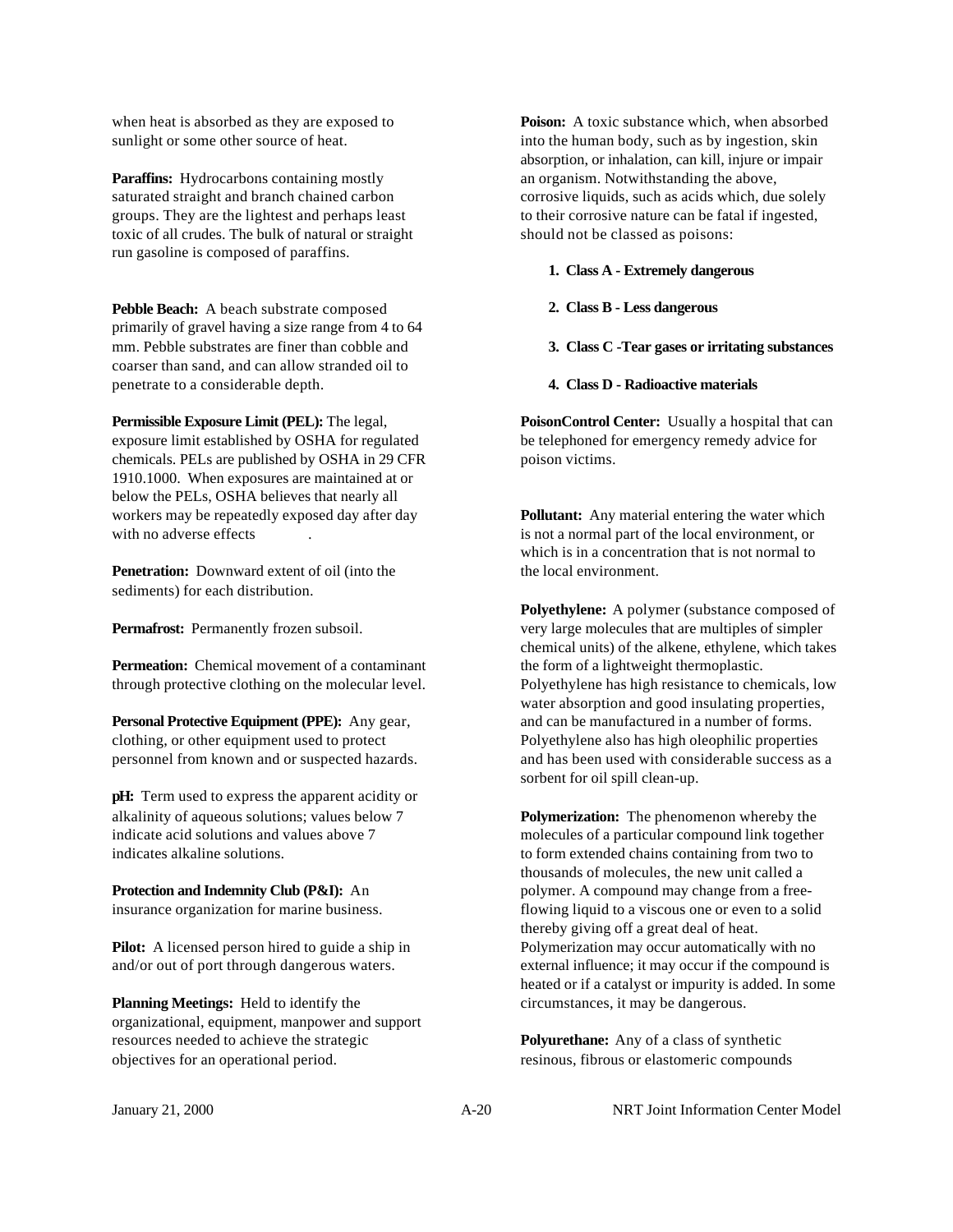belonging to the family of organic polymers, consisting of large molecules formed by the chemical combination of successive smaller molecules into chains or networks. The best known polyurethanes are the flexible foams used as upholstery material and mattresses, and the rigid forms used as Iightweight structural elements including cores for airplane wings. Polyurethane is also the most effective sorbent that can be used for oil spill cleanup and, unlike most synthetic sorbents, efficiently recovers a wide range of different viscosity oils.

**Pom-Poms:** Pom-pom shaped absorbents made of synthetic fibers that "attract' oil. Pom-poms are used individually or tied on long ropes and used to catch oil as it leaches from beaches and rocky areas. Strings of pom-poms are effective in collecting oil in rock or difficult to reach areas where the tide rises and falls. Also **Oil Snares**.

**Pooled Oil:** Oil thickness exceeds 1 cm. This need not be uniform.

**Pour Point:** The lowest temperature at which a substance, such as oil, will flow under specific conditions. The pour point of crude oils generally varies from -57 degrees C to 32 degrees C; lighter viscosity's have lower pour points. The pour point of an oil is important in terms of impact to the shoreline and subsequent cleanup since free flowing oils rapidly penetrate most beach substrates, whereas semi-solids tend to be deposited on the surface and will only penetrate if the beach material is coarse or the ambient temperature is high.

**Parts Per Million (PPM):** Units used for expressing concentrations of gas and vapors in air. PPM indicates the number of molecules of gas or vapor contained in a million molecules of air. It may also be used to express the concentration of a substance in liquid or solid.

Pressure-Vacuum Relief Valve (PV Valve): A dual purpose valve incorporated in the cargo tank venting system of tank vessels, the operation of which, when appropriately set, automatically prevents excessive pressure or vacuum in the tank or tanks concerned.

**Prevention Plan:** A plan that outlines the measures taken by a ship or oil handling facility to prevent oil spills from occurring.

**Prime:** To physically displace the air within a pump with liquid to prevent loss of suction.

**Prime Mover:** Drive machinery including the diesel engine, electric motor, steam turbine and the like.

**Pounds Per Square Inch Gauge (PSIG):** A gauge for reading pressure in which 0 psig indicates an atmospheric pressure, which is approximately 14.7 psi.

**Public:** Those in need of information. The public can be the media, a community or groups within a community, government entities or any other identifiable group.

**Public Information:** Knowledge of an event needed by the various stakeholders. Stakeholders may have ties that are economic, political, environmental or general.

**Rake:** Inclination from the vertical of the mast, smokestack, stem post or the like.

**Rake Tank:** A tank at the extreme, shaped portion of the bow or stern of a barge.

**Reclaimed:** Reclaimed refers to any process that must be utilized to return the product to its prespill state and the process for which it was destined.

**Recontamination:** Contamination by oil of an area that was previously cleaned.

**Recovery:** In oil spill cleanup, the entire process of any operation contributing to the physical removal of spilled oil from land, water or shoreline environments. General methods of recovery of oil from water are the use of mechanical skimmers, sorbents, and manual recovery by the cleanup work force. The main method of recovery of oil spilled on land or shorelines is excavation of oiled materials.

**Reforming:** The mild thermal cracking of naphthas to obtain more volatile products, such as olefins,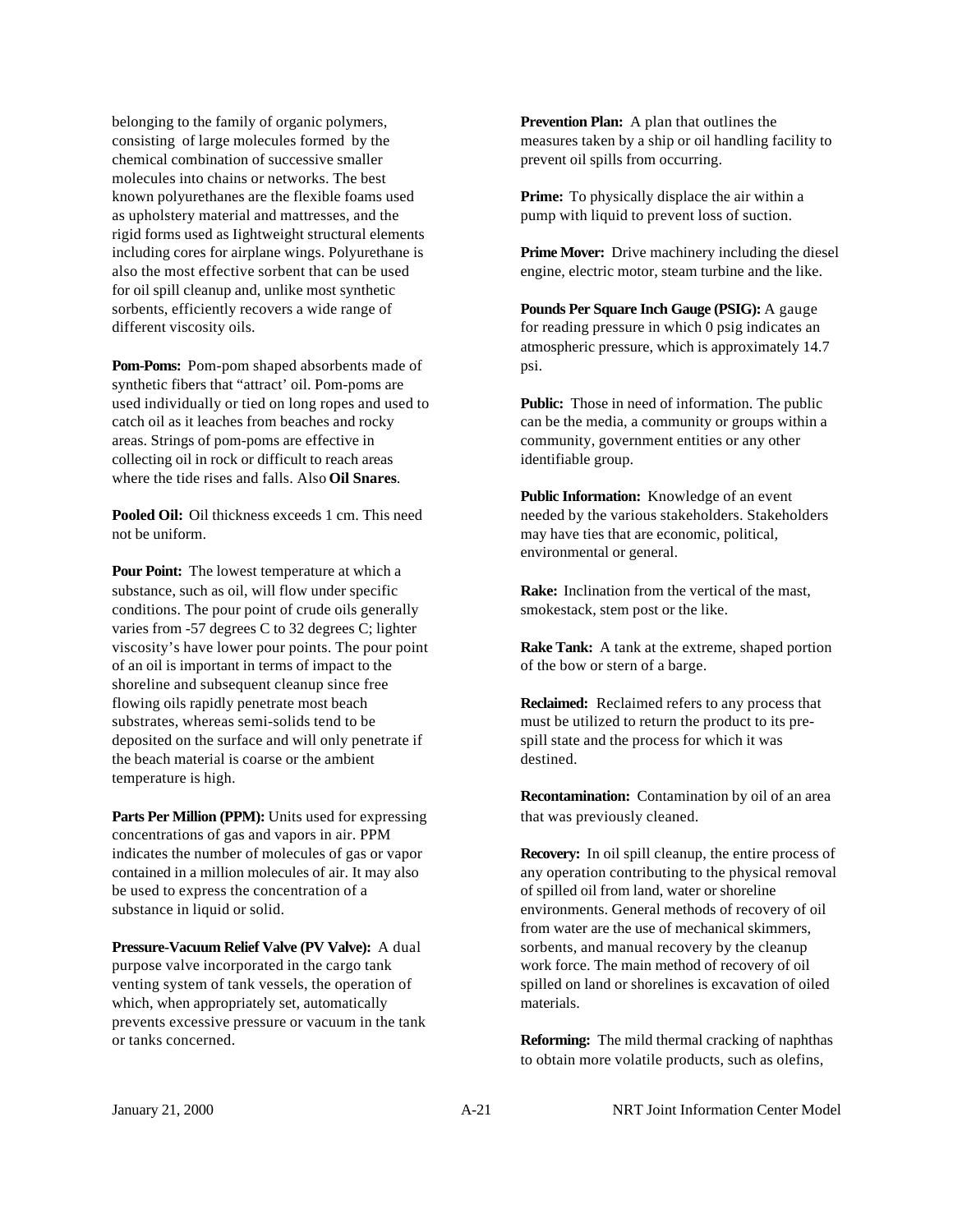of higher octane values or catalytic conversion of naphtha components to produce higher octane aromatic compounds.

**Regional Response Team (RRT):** The Federal response organization (consisting of representatives from selected federal and state agencies) which acts as a regional body responsible for planning and preparedness for oil spills and provides advice to the FOSC in the event of a spill.

**Reid Vapor Pressure (RVP):** The vapor pressure of a liquid determined by laboratory testing in the Reid Apparatus at a standard temperature of 100 degrees F (37.7 degrees C), expressed in pounds per square inch absolute and commonly written "RVP...psi".

**Remote Sensing:** The aerial sensing of oil on the water surface. The primary applications of remote sensing are the location of an oil spill prior to its detection by any other means and the monitoring of the movement of an oil slick under adverse climatic conditions and during the night.

**Remove or Removal:** Refers to removal of oil or hazardous substances from the waters and shorelines or the taking of such other actions as may be necessary to minimize or mitigate damage to the public health or welfare, including, but not limited to, fish, shellfish, wildlife, and public and private property, shorelines, and beaches.

**Reservoir Tank:** A tank that stores liquid until needed.

**Residual Fuel Oils:** Product remaining after the removal, by distillation or other artificial means, of an appreciable quantity of the more volatile components of crude petroleum. Commercial grades of burner fuel oils No. 5 and 6 are residual oils and include bunker fuels and Navy special.

**Residual Oils:** The oil remaining after fractional distillation during petroleum refining; generally includes the bunker fuel oils.

**Resource Damage Assessment:** The monetary damage caused by an oil spill that the spiller must pay. The damage assessment is developed by a

committee comprised of the NRDA Trustees and federal agency and tribal representatives.

**Resources:** All personnel and major items of equipment available, or potentially available for assignment to incident tasks on which status is maintained.

**Response Contractor:** Individual organization, association, or cooperative that provides or intends to provide equipment or personnel for oil spill containment, cleanup, and/or removal activities.

**Respirator:** A device designed to protect the wearer from the inhalation of harmful atmospheres.

**Respiratory Tract:** The air passage from nose to lungs, inclusive.

**Riprap:** A layer of large, durable fragments of broken rock especially selected and graded, thrown together irregularly or fitted together. Its purpose is to prevent erosion by waves or currents and thereby preserve the shape of a surface, slope, or underlying structure. It is used for irrigation channels, river-improvements works, spillways at the dams, and sea walls for shore protection. (2) The stone used for riprap.

**Rookery:** A wildlife nursery or breeding ground.

**Sacrificial Anode:** A piece of metal, usually an alloy or zinc or aluminum, several of which may be installed either to the interior surface of a cargo tank or to the exterior hull surface for the purpose of reducing their deterioration through electricalchemical reaction.

**Sag:** The downward deflection of a vessel's midbody below its bow and stern caused by excessive loading of the midbody.

**Scuppers:** Openings around the deck of a vessel, which allow water, falling onto the deck to flow overboard. Should be plugged during fuel transfer.

**Section:** That organizational level having functional responsibility for primary segment of incident operations such as: operations, planning, logistics, finance. The section level is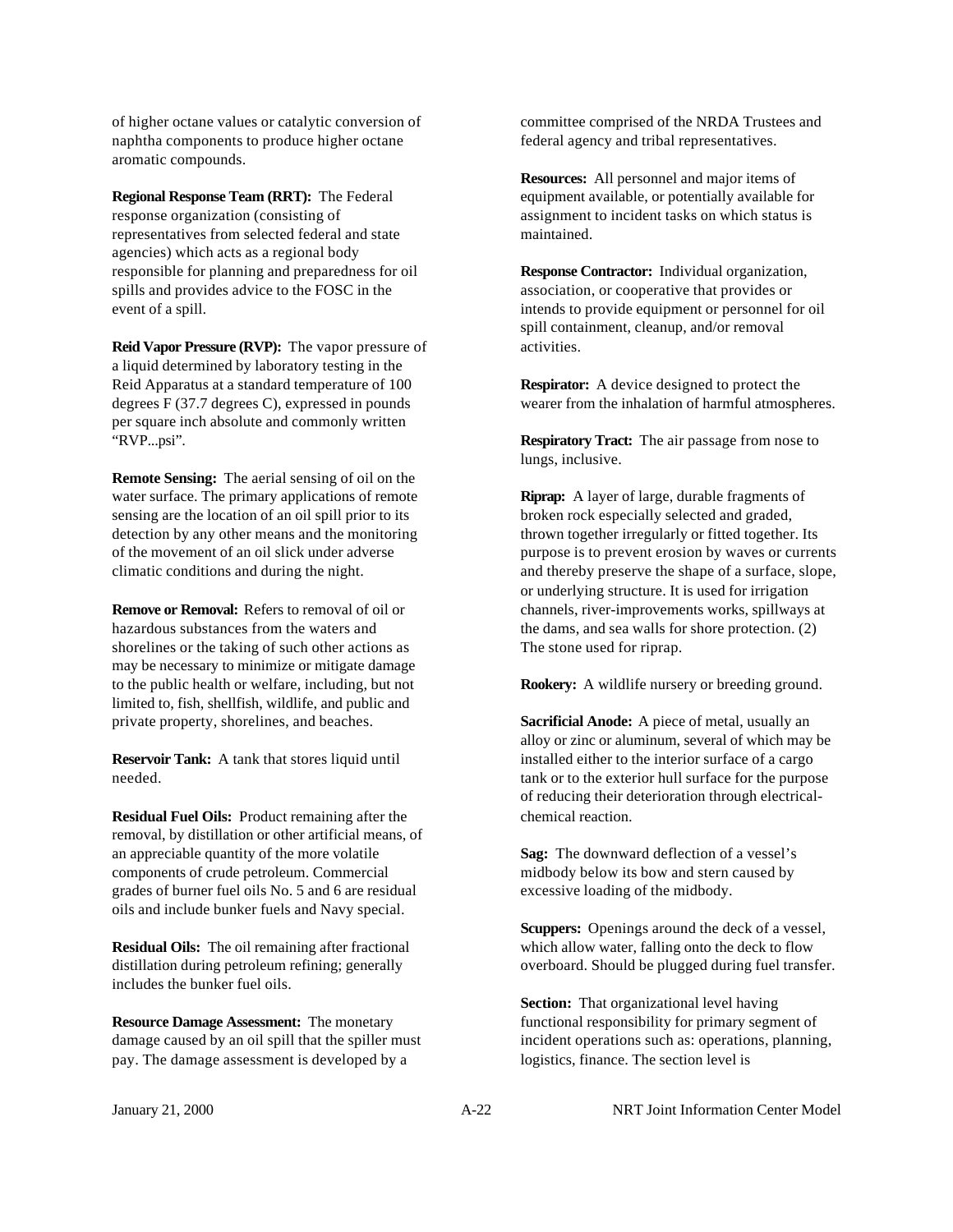organizationally between branch and incident commander.

**Sedimentation:** Due to weathering the density of some heavy spilled oils may increase and become higher than that of the sea water, so that they sink. Oil may also be absorbed by heavy mineral particles (sand, silt, etc.) and thus sink.

**Sediment:** A general term used to describe or refer to: material in suspension in air or water; the total dissolved and suspended material transported by a stream or river; the unconsolidated sand and gravel deposits of river valleys and coastlines; and materials deposited on the floor of lakes and oceans.

**Seiche:** An oscillation, or sloshing back and forth, of the surface water on an enclosed or semienclosed basin.

**Self-Priming:** To automatically expel the air from a pump and replace it with liquid via a Venturi or vacuum pump.

**Semi-Diurnal Tide:** Having two high waters and two low waters each tidal day.

**Sensitivity Maps:** Maps used by the On-Scene Commander and oil spill response team which designate areas of biological, social and economic importance in a given region. These maps often prioritize sensitive areas so that in the event of an extensive spill these areas can be protected or cleaned up first. Sensitivity maps usually contain other information useful to the response team such as the location of shoreline access areas, landing strips, roads, communities, and the composition and steepness of shoreline areas. Maps of this type often form an integral part of local or regional contingency plans.

**Separator Tank:** A tank used to statically separate dissimilar cargo.

**Sheen:** An iridescent appearance on the surface of the water.

**Sheet Sensitivity:** A type of current-induced boom failure resulting from the fact that a boom laced in moving water tends to act like a dam. The surface water being held back by the boom is diverted downwards and accelerates in an attempt to keep up with the water flowing directly under the boom skirts, and in so doing simultaneously draws oil from the surface under the boom. As a general rule, sheet breakaway will occur when current velocity exceeds 36 cm/sec although skirt depth, oil viscosity, specific gravity, slick thickness, and angle or placement of the boom relative to the current direction have a bearing on this form of boom failure.

#### **Shingle Beach:** See **Cobble Beach**.

**Shoreline Sensitivity:** The susceptibility of environment to any disturbance that might decrease its stability or result in short or long-term adverse impacts. Shorelines that are most susceptible to damage from stranded oil are usually equally sensitive to cleanup activities that may alter physical habitat or disturb associated flora and fauna. The most sensitive shoreline environments are marshes and lagoons, while exposed coastline, subject to heavy wave action, is generally

least affected by oil and/or cleanup activities.

**Silt:** Soil or sediment particles that range in size from 4 to 64 microns. Silt particles are larger than clays (4 microns) but smaller than sand (64 microns to 2 mm).

**Single Resource:** Individual piece of equipment plus the required number of individuals to properly use it.

**Site Specific Health & Safety Plan:** A written plan that addresses the safety and health hazards for each phase of site operations and includes the requirements and procedures for employee protection at a remediation site.

**Skag:** A heavy chain used when necessary in close waters as a drag for steadying a barge under tow.

**Skeg:** A fixed underwater fin used to promote directional stability.

**Skimmer:** A skimmer is an oil recovery device designed to "skim" floating oil from the oil/water

January 21, 2000 A-23 NRT Joint Information Center Model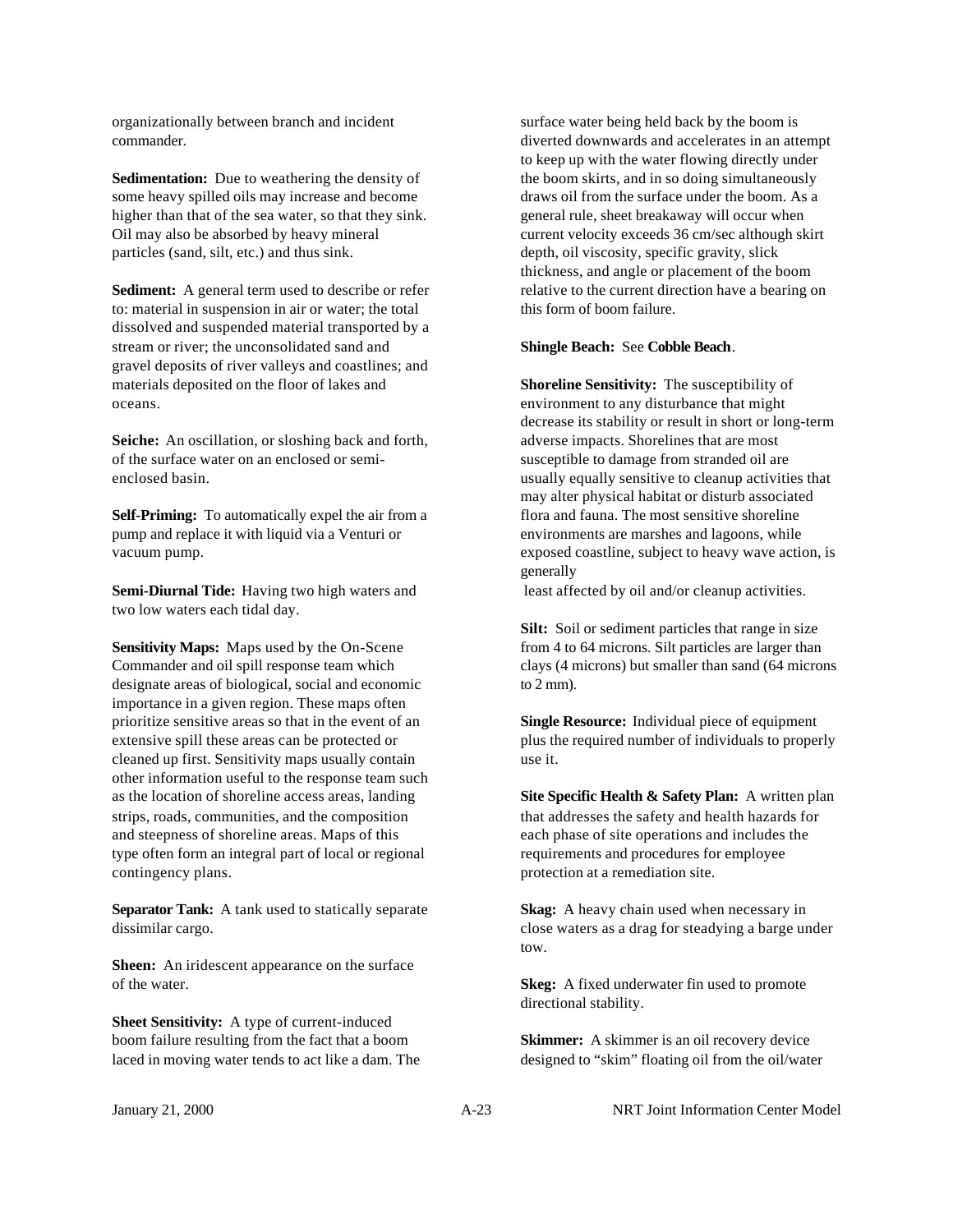interface. Skimmers employ a variety of mechanical methods to maximize the amount of oil extracted from the water's surface while attempting to minimize the intake of water into recovery systems and hoses. Various types of skimmers are designed to perform under specific conditions, such as heavy, moderate, or light seas, and to recover certain grades of oil, such as high, medium or low viscosity oils. Stationary and portable skimmers, usually deployed with an oil containment boom, are designed solely to recover oil; while advancing skimmers can perform the dual functions of oil containment and oil recovery in a single operation. Skimmers come in a wide range of shapes and sizes. Skimmers generally have a higher recovery rate than sorbents, providing enough oil is present for operation. Skimmers are usually equipped with storage for collected oil.

**Slick:** The common term used to describe a film of oil (usually less than 2 microns thick) on the water surface.

**Slop Tank:** A tank designated to store oily waste for subsequent ecologically approved disposal.

**Sludge Oil:** Muddy impurities and acids that have settled from a mineral oil.

**Solvent:** A chemical agent that will dissolve or disperse other substances.

**Sorbent:** A sorbent is any material that absorbs oil or to which oil adheres. A sorbent should be oleophilic and hydrophobic (i.e., absorbs petroleum or products from 0 to 25 times its weight and repels water). Sorbents are available in many forms—sheets, booms, sweeps, blankets, and loose material—and may be made of polymer beads, synthetic hydrocarbon polymers, cellulose, plastic fiber, and straw.

**Sorbent Barrier:** A barrier which is constructed of or includes sorbent materials to simultaneously recover spilled oil during the containment process. Sorbent booms and barriers are used only when the oil slick is relatively thin since their recovery efficiency rapidly decreases once the sorbent is saturated with oil.

**Sour Crude Oil:** Crude oil containing at least 0.05

cubic feet of dissolved hydrogen sulfide per 100 gallons with dangerously toxic vapors.

**Source Control:** Any number of procedures that may be employed to stop, curtail, and/or inhibit the source of a spill.

**Span-of-Control:** The supervisory ratio of from three to seven individuals with five being established as a general rule of thumb.

**Spark Arrestor:** Any device, assembly or method of a mechanical, centrifugal, cooling or other type and size suitable for the retrenching or quenching of sparks in exhaust pipes from internal combustion engines.

**Specific Gravity:** The ratio of the weight of a substance, such as oil to the weight of an equal volume of water. Buoyancy is intimately related to specific gravity; if a substance has a specific gravity less than that of a fluid, it will float on that fluid. The specific gravity of most crude oils and refined petroleum products is less than 1.0 and therefore, these substances generally float on water. Also see **Surface Tension**.

**Spill**: An unauthorized discharge of oil or hazardous substance.

**Spill Response:** All actions taken in carrying out responsibilities to spills of oil and hazardous materials, e.g., receiving and making notifications; information gathering and technical advisory phone calls; preparation for and travel to and from spill sites; direction of cleanup activities; damage assessments; report writing, enforcement investigations and actions; cost recovery; and program development.

**Spontaneous Ignition Temperature (SIT):** The temperature at which oil ignites of its own accord in the presence of air oxygen under standard conditions.

**Spreading:** When crude oil or refined petroleum product is poured onto clear water surfaces, it tends to spread out to a thin film. Most crude oils spread to a thickness of some tenths of millimeter after one hour, and to only a few microns after two or three hours. In reality, oil, when spilled onto the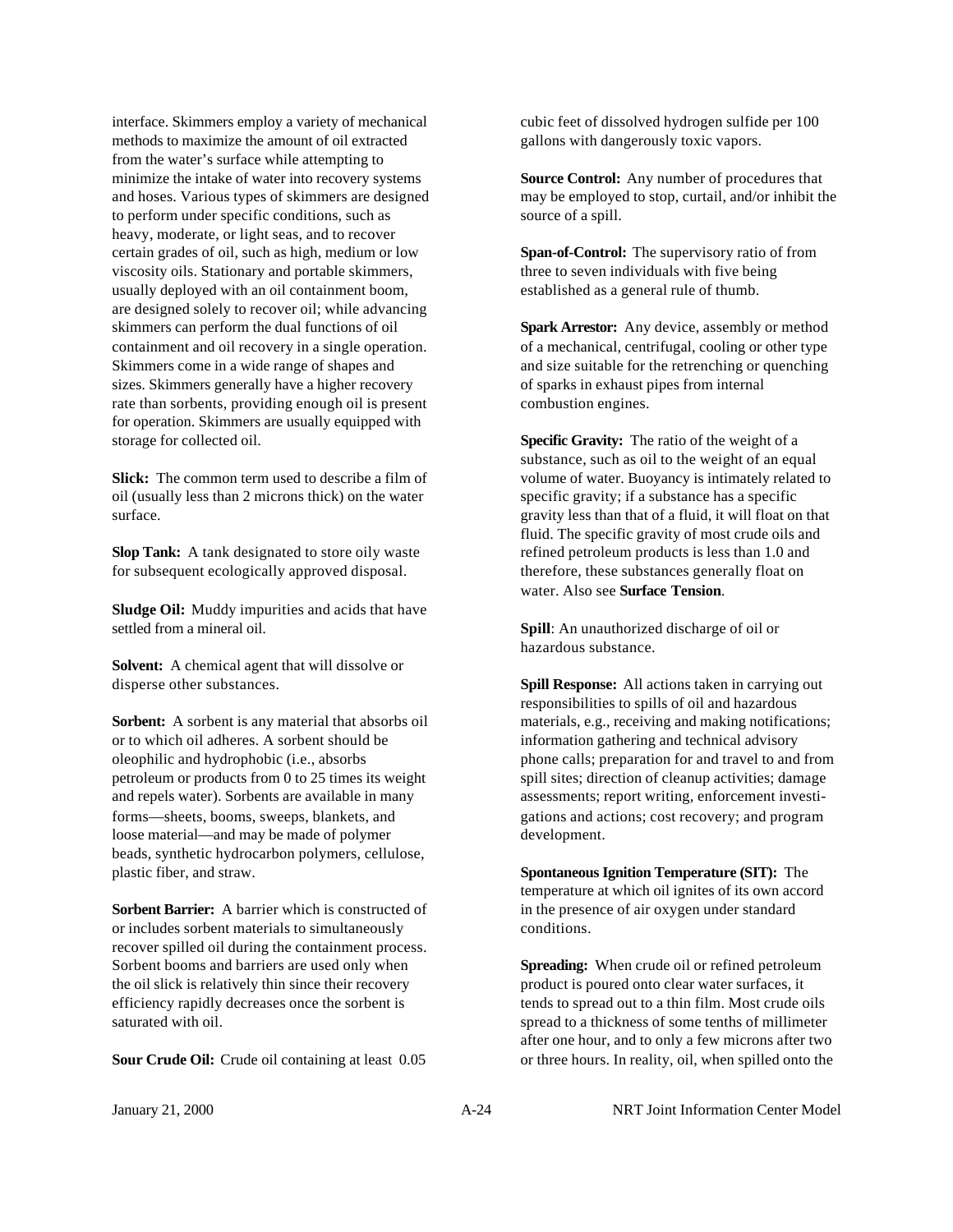sea, will form windrows which are elongated thick patches of oil separated by areas of clear water or water covered by a thin film of oil. The spreading rate will be affected by many factors, such as oil thickness near the source of the spill; type of oil (boiling range, wax content, viscosity, presence of natural surface active compounds); sea state; weather conditions; unimpeded surface area water availability, contamination in the vicinity of the spill, by floating debris; the limitation of free water surface due to seaweed or the presence of natural or man made structures (rock, jetties, etc.); and the modification of the pollutant composition (emulsion build up) may also interfere with the phenomena.

**Stabilized Site:** A site where the immediate dangers have been eliminated; a condition in which a contaminant is no longer migrating off site; the source has been identified; the release has been stopped and the released material has been contained; no further immediate hazards exist; public and environmental health is not at risk of acute exposure.

**Staging Area:** That location where incident personnel and equipment are assigned on a time available basis.

**Short Term Exposure Limit (STEL):** The airborne concentration of a substance to which workers can be exposed to continuously for a short period of time without suffering adverse health effects.

**Stoke:** The unit of kinematic viscosity.

**Strategic Objectives:** Short, concise statements that define broad scale objectives to be achieved or addressed during an operational period.

**Strike Team:** Set number of resources of the same kind and type that can be assembled for a specific mission.

**Stripping:** The removal of the last few gallons of liquid from the bottom of the tank.

**Stuffing Box:** A mechanical seal to prevent fluid leaks around pump shafts or reach rods.

**Sump:** A pit or reservoir that serves as a drain

from which oil can be collected.

**Supratidal:** Above the normal high tide line.

**Surface Tension:** Force of attraction between the surface molecules of liquid. Surface tension affects the rate at which spilled oil will spread over a land or water surface, or into the ground. Oils with low specific gravities are often characterized by low surface tensions and therefore faster spreading rates.

**Surge:** Unsteady fore-and-aft motion of a ship in a seaway, caused by waves and/or weather conditions.

**Sweet Crude Oil:** Crude oil having less than 0.05 cubic feet of dissolved hydrogen sulfide per 100 gallons.

**Tactical Operations Planning Meeting:** Held to develop the tactics that will be used to achieve or address the strategic objectives for an operational period.

**Tank Barge:** Any tank vessel not equipped with means of self-propulsion, generally used for transporting petroleum products.

**Tank Ship:** Any tank vessel that is self-propelled.

**Tank Vessel:** Any vessel specially constructed or converted to carry liquid bulk cargo in tanks.

**Tankerman:** Any person holding a certificate issued by the Coast Guard attesting to his/her competency in the handling of flammable or combustible liquid cargo in bulk. **Tar:** A black or brown hydrocarbon material that ranges in consistency from a heavy liquid to a solid. The most common source of tar is the residue left after fractional distillation of crude oil.

**Tar Balls:** Compact semi-solid or solid masses of highly weathered oil formed through the aggregation of viscous, high carbon number hydrocarbons with debris that is present in the water column. Tar balls generally sink to the sea bottom, but may be deposited on shorelines where they tend to resist further weathering.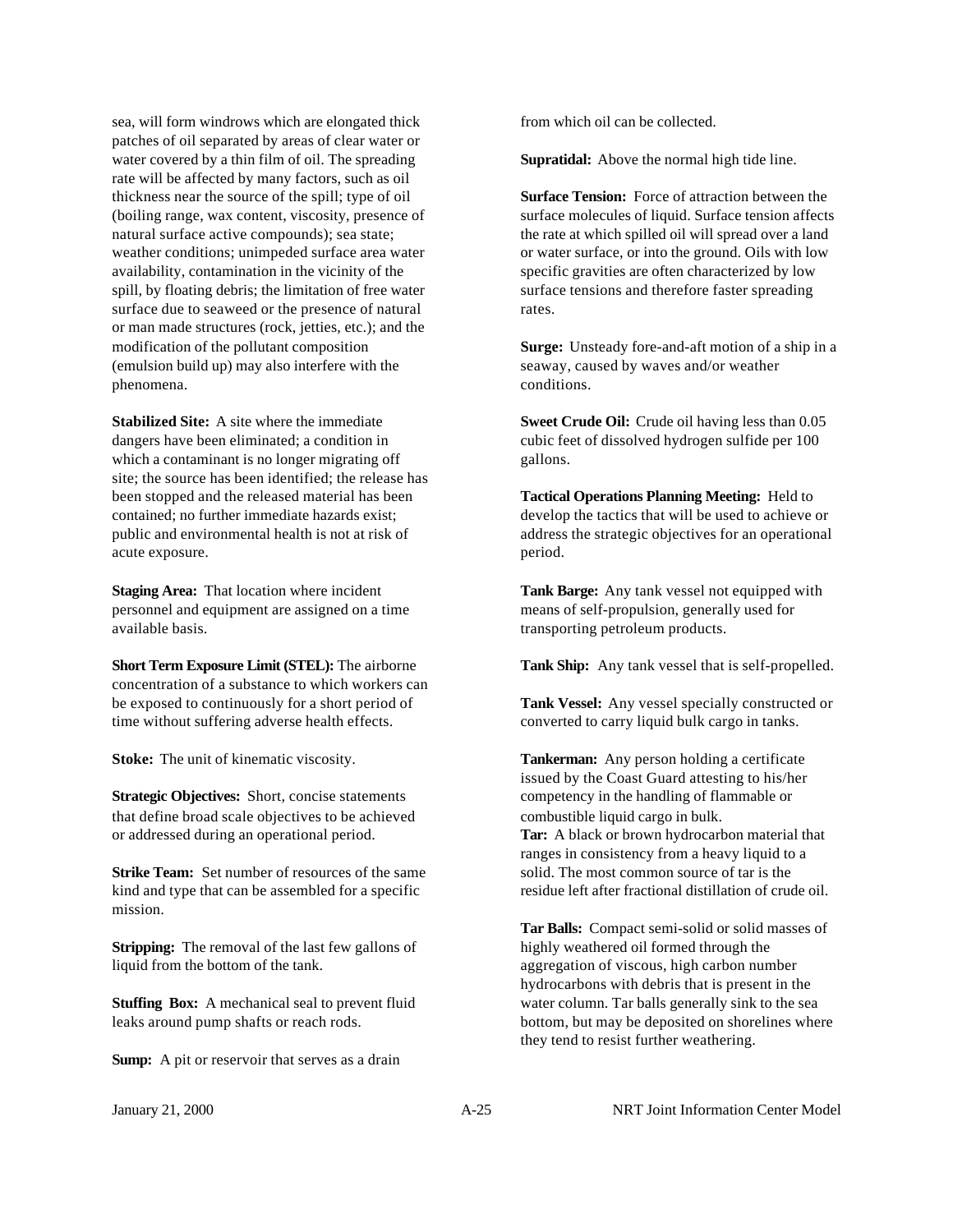**Target Organ:** Organ or organ system which seems to have the most severe reaction to a particular chemical.

**Task Force:** Any combination of resources that can be assembled for a specific mission.

**Technical Feasibility:** Given available technology, a restoration or enhancement project that can be successfully completed at a cost that is not disproportionate to the value of the resource prior to the injury.

**Technical Specialists:** Personnel with special skills who are activated only when needed.

**Tension Member:** The part of a floating containment boom, which carries the load, placed on the barrier by wind, wave and current forces. Tension members are commonly constructed from wire cable due to its strength and stretch resistance.

**Thief:** A standard device that permits taking a sample from a pre-determined location in the body of oil to be sampled.

**Threshold Limit Value (TLV):** The highest concentration of a harmful substance in air to which it is believed a person may be exposed for eight hours per day for an indefinite period without danger to health.

**Tidal Flats:** Marshy or muddy areas of the seabed, which are covered and uncovered by the rise and fall of tidal water.

**Tidal Variation:** The vertical range between high and low tides.

**Tide Pools:** Permanent depressions in the substrate of intertidal zones, which always contain water but are periodically flushed with successive incoming tides. Tide pools are more frequently located near the high tide mark and often contain abundant flora and fauna that can be adversely affected when spilled oil becomes stranded in these areas.

**Tonnage:** There are various tonnages applied to merchant ships. The one commonly implied is

gross tonnage although tankers and other bulk carriers are often referred to in terms of deadweight.

**1. Gross Tonnage–**100 cubic feet of permanently enclosed space is equal to one gross ton -nothing whatever to do with weight. This is usually the registered tonnage although it may vary somewhat according to the classifying authority or nationality.

**2. Net Tonnage–**The earning capacity of a ship. The gross tonnage after deduction of certain spaces, such as engine and boiler rooms, crew accommodations, stores, equipment, etc. Port and harbor dues are based on this tonnage.

**3. Displacement Tonnage–**The actual weight in tons, varying according to whether a vessel is in light or loaded condition. Warships are always spoke of by this form of measurement.

**4. Deadweight Tonnage–**The actual weight in tons of cargo, stores, etc. required to bring a vessel down to her load line, from the light condition. Cargo deadweight is, as its name implies, the actual weight in tons of the cargo when loaded, as distinct from stores, ballast, etc.

**Toxicity:** The degree to which a particular oil is deemed to be harmful or deadly. May be acute (sudden) or chronic (long-term).

**Trim:** The difference between the draft forward and the draft aft.

**Tsunami:** Long-period water waves generated in the ocean by fault displacements or other abrupt ground movements on the sea floor; waves may reach tens of feet in height.

**Tundra:** A treeless area of Arctic regions having permanently frozen subsoil and low-growing vegetation. It is a fragile environment; trampled plants take much longer to recover than in temperate climates.

**Turbid:** Having sediment or foreign particles stirred up or suspended.

January 21, 2000 A-26 NRT Joint Information Center Model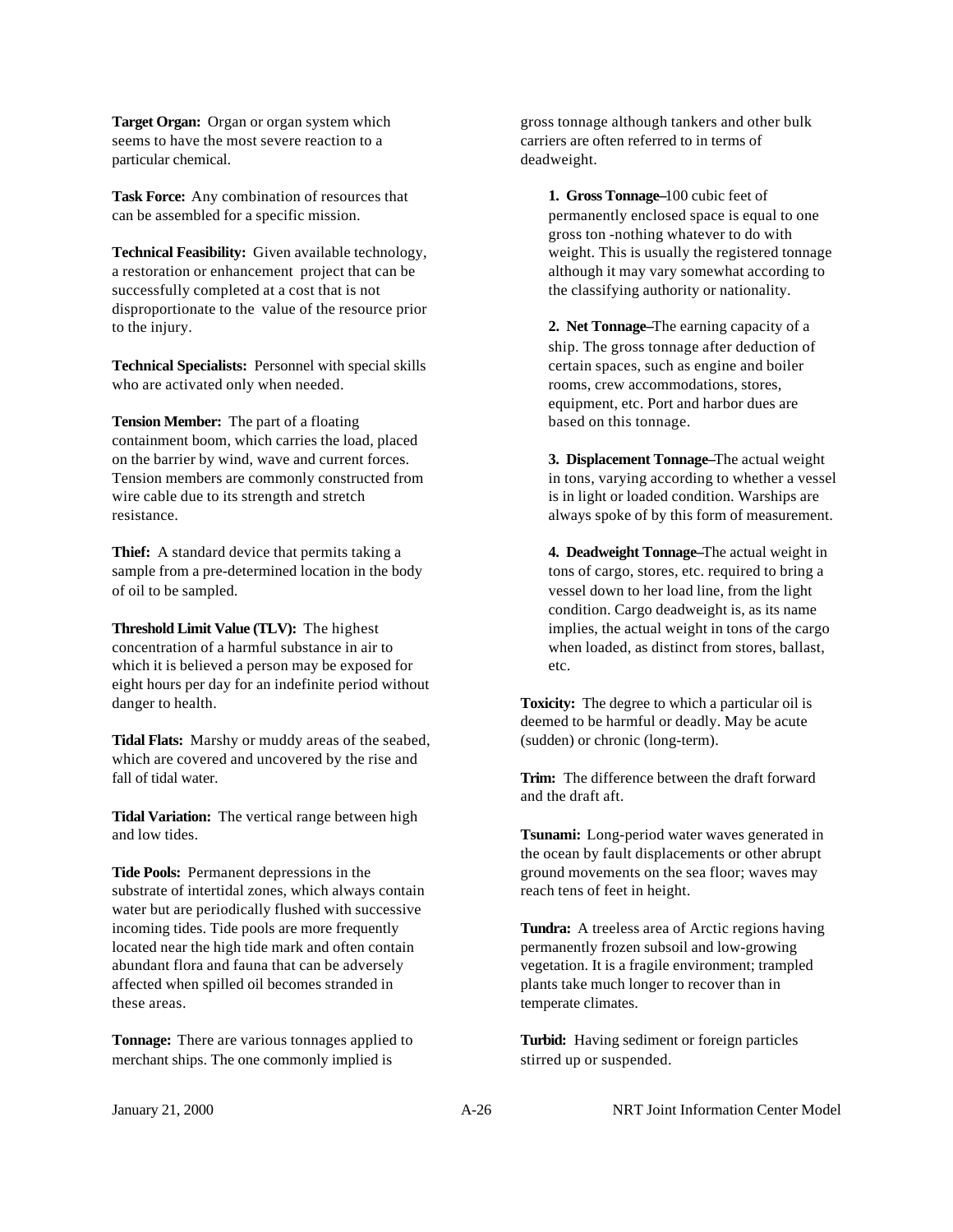**Time Weighted Average (TWA):** An exposure limit TLV (i.e. TLV-TWA 3 ppm-per 8 hour day).

**Ullage:** The amount by which a tank or vessel lacks being filled. Also see **Outage**.

**Unified Command (UC)**: The method by which local, state and federal agencies who have jurisdictional responsibility, and the responsible party at the incident contribute to determining the overall objectives for the incident and select a strategy to achieve the objectives. The UC will:

(1) Determine their roles and responsibilities for a given incident.

(2) Determine their overall objectives for management of an incident.

(3) Select a strategy to achieve agreed upon objectives.

(4) Deploy resources to achieve agreed upon objectives.

**Unit:** those organizational elements having functional responsibility for a specific incident planning, logistic, or finance activity.

**Upper Explosure Limit (UEL):** The maximum concentration of vapor in air that forms an explosive mixture.

**Vacuum Pump:** A pump that evacuates the air from equipment or tanks.

**Vapor:** The gaseous form of a substance, which is normally a liquid or solid when it is at atmospheric pressure and room temperature.

**Vapor Pressure:** The force exerted when a solid or liquid is in equilibrium with its own vapor, depending on its composition and temperature.

**Vector Analysis:** Analysis of the combined force and direction of wind and current at a given location.

**Ventilation:** The replacement of air in an enclosed space by natural or forced means, particularly the replenishment of oxygen for breathing purposes.

**Venting:** The process of air release to and from cargo tanks.

**Vessel Traffic System (VTS):** USCG electronic vessel traffic monitoring system.

**Viscosity:** Property of a fluid (gas or liquid) by which it resists a change in shape or movement. Viscosity notes opposition to flow, and may be thought of as internal friction between the molecules of a fluid. Tar, for example, is very viscous as compared to gasoline. The viscosity of liquid decreases rapidly with an increase in temperature. In oil spill cleanup, the viscosity of oil is important in oil's ability to penetrate shoreline substrate as well as its ability to be handled by most conventional pumps. Viscosity increases as oil weathers since low molecular weight, volatile fractions (light ends) are lost most rapidly. Viscosity of oils is usually expressed as the number of seconds at a definite temperature required for a standard quantity of oil to flow through a standard apparatus.

**Viscous:** Thick, resistant to flow, having a high viscosity.

**Volatile Liquid:** A liquid that vaporizes readily at ambient temperatures.

**Volatility:** The tendency of a solid or liquid substance to pass into a vapor state. Many low carbon number hydrocarbons are extremely volatile and readily pass into a vapor state when spilled. For example, gasolines contain a high proportion of volatile constituents that pose considerable short-term risk of fire or explosion when spilled. On the other hand, bunker fuels contain few volatile hydrocarbons since these have been removed during the fractional distillation refining process.

**Vessel of Opportunity Skimming System (VOSS):** A portable, side-skimming oil recovery system which can be deployed from most work vessels more than 65 feet in length.

**Water Fog:** Very fine droplets of water generally delivered at a high pressure through a fog nozzle on the end of a hose.

**Water-In-Oil-Emulsion:** Type of emulsion where droplets of water are dispersed throughout oil, formed when water is mixed with a relatively viscous oil by wave action. In contrast to oil-in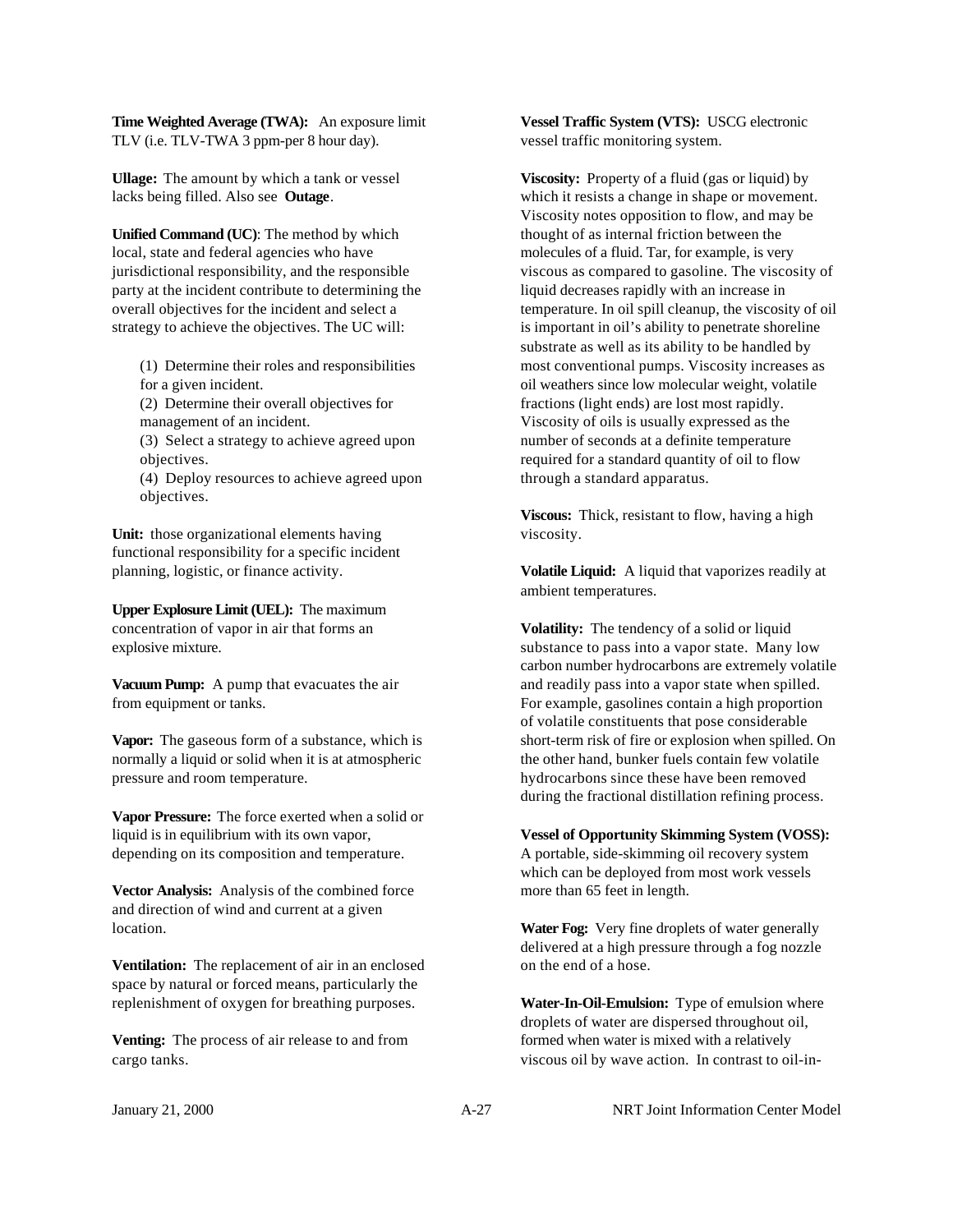water emulsions, this type of emulsion is extremely stable and may persist for months or years after a spill, particularly when deposited in shoreline areas. Water-in-oil emulsions containing 50 - 80% water are most common, have grease-like consistency, and are generally referred to as "chocolate mousse."

**Water Spray:** Water divided into coarse drops by delivery through a special nozzle.

**Water Table:** The fluctuating upper level of the water saturated zone (ground water) located below the soil surface.

**Weapons of Mass Destruction (WMD):** (1) Any destructive device as defined in section 921 of Title 18, U.S.C 2332a, [which reads] any explosive, incendiary, or poison gas, bomb, grenade, rocket having a propellent charge of more than four ounces, missile having an explosive or incendiary charge of more than one-quarter ounce, mine or device similar to the above; (2) poison gas; (3) any weapon involving a disease organism; or (4) any weapon designed to release radiation at a level dangerous to human life.

**Weathering:** The exposure of crude oils or light oils to the weather, with subsequent evaporation of the light volatile constituents resulting in loss; in some cases oxidation and polymerizing effects are noted also, particularly with cracked and asphaltic oils. Major processes that contribute to weathering include: evaporation, dissolution, oxidation, emulsification, and microbial degradation.

**Weir:** A vertical barrier placed just below the surface of the water (at the oil-water interface) so that a floating slick can flow over the top into a recovery area while minimizing the amount of water recovered.

**Worst Case Spill**: A term used by USCG to indicate the largest foreseeable discharge in adverse weather conditions meeting the following requirements:

Loss of the entire capacity of all in-line and breakout storage tank(s) needed for the continuous operation of the pipeline(s) used for the purposes of handling or transporting

oil, in bulk, to or from a vessel regardless of the presence of secondary containment: plus

The discharge from all piping carrying oil between the marine transfer manifold and the non-transportation related portion of the facility. The discharge from each pipe is calculated as follows: The maximum time to discover the release from the pipe in hours, plus the maximum time to shut down flow from the pipe in hours (based on historic discharge data or the best estimate in the absence of historic discharge data for the facility), multiplied by the maximum flow rate expressed in barrels/hour (based on the maximum relief valve setting or maximum system pressure when relief valves are not provided, whichever is greater) plus the total line drainage volume expressed in barrels for the pipe between the marine manifold and the non transportationrelated portion of the facility.

**Worst Case Discharge:** A term used by U.S. EPA indicating,, depending on risk parameters:

(1) the total above ground oil storage capacity (plus production capacity if applicable); (2) the total above ground capacity of tanks without adequate secondary containment plus an additional volume based on risk parameters;

(3) 110% of the capacity of the largest single tank within a secondary containment area or 110% of the combined capacity of a group of tanks served by the same secondary containment area, whichever is greater; or (4) a combination of the above.

**Yaw:** The rotational motion about a vertical axis.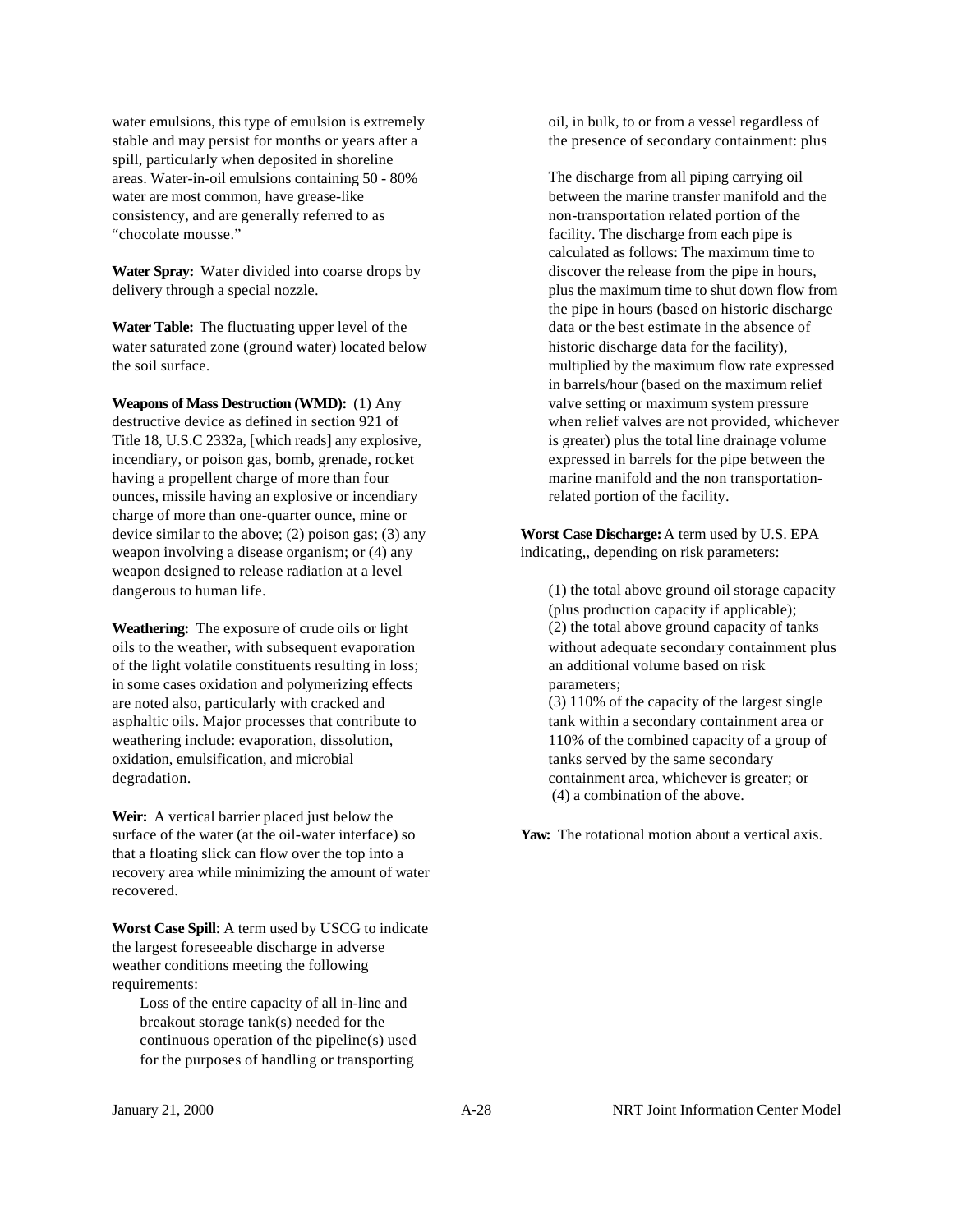### **Appendix B**

### Support Materials for the Information Officer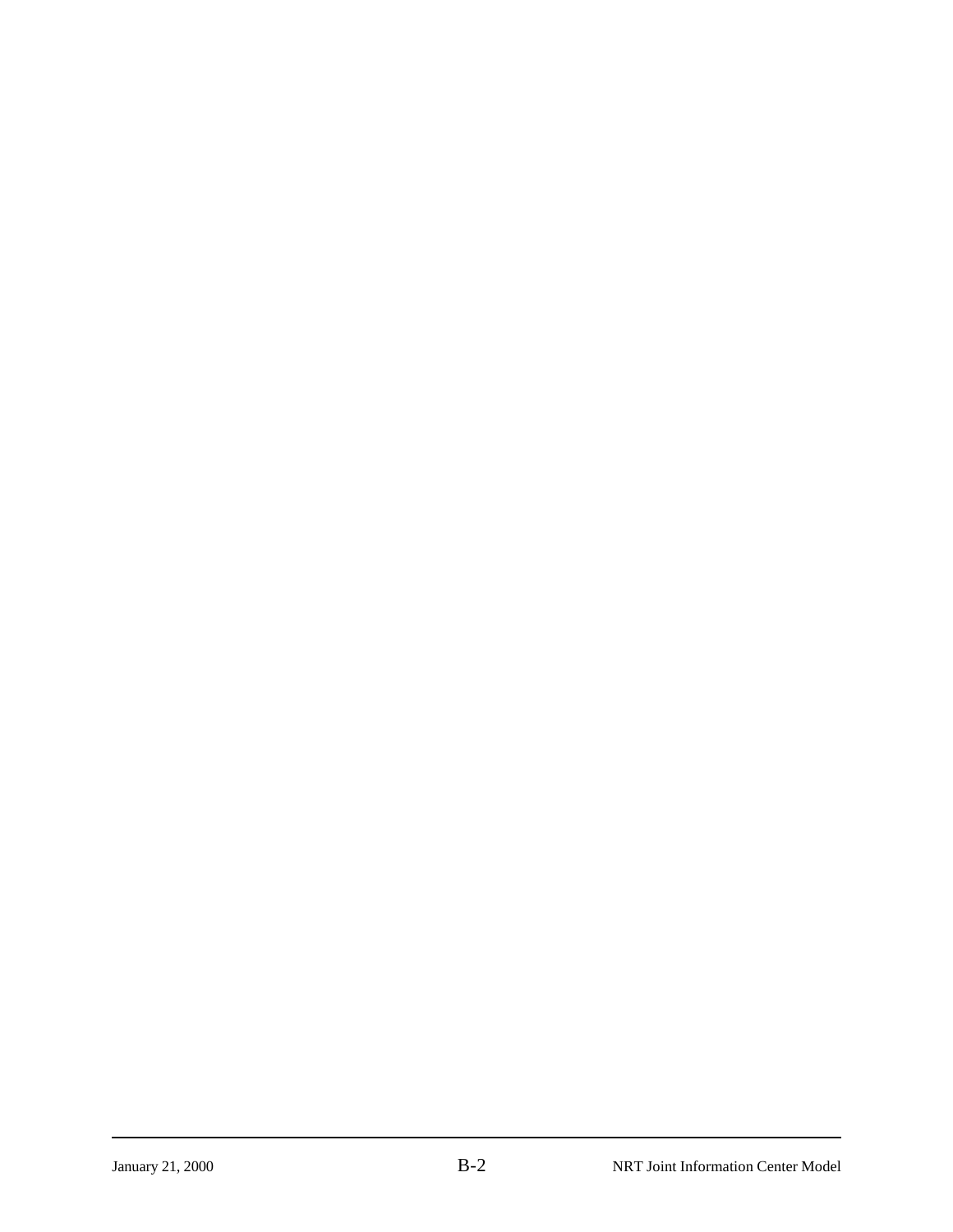The Information Officer may need access to the following materials and should ensure their availability during an incident. Be advised that these materials may be provided as part of a unit or section specific support kit.

- # Support material (e.g., USCG ICS Field Operations Guide, FEMA Emergency Information Field Guide)
- # Local telephone directory
- # Pens/pencils/note paper/stapler, etc.
- # Blank roster for assisting/cooperating agency and agency representative information
- # Blank roster for stakeholder group and point of contact information
- # Local Area Contingency Plan (ACP) or access to it
- # Portable computer, loaded with database of area stakeholder/political entities
- # Internet capabilities
- # Computer printer
- # Two fax machines with broadcast capability to multiple preprogrammed stations
- # Power strips with surge protector
- # Associated Press stylebook
- # Eight phones/phonelines
- # Dictionary
- # Dry erase boards or three flip charts
- # Poster printer or access to one
- # AM/FM Radio
- # Audio tape recorders
- # Audio cassette tapes (5)
- # Batteries
- # Camera 35 mm camera and Polaroid cameras
- # Clocks
- # Computers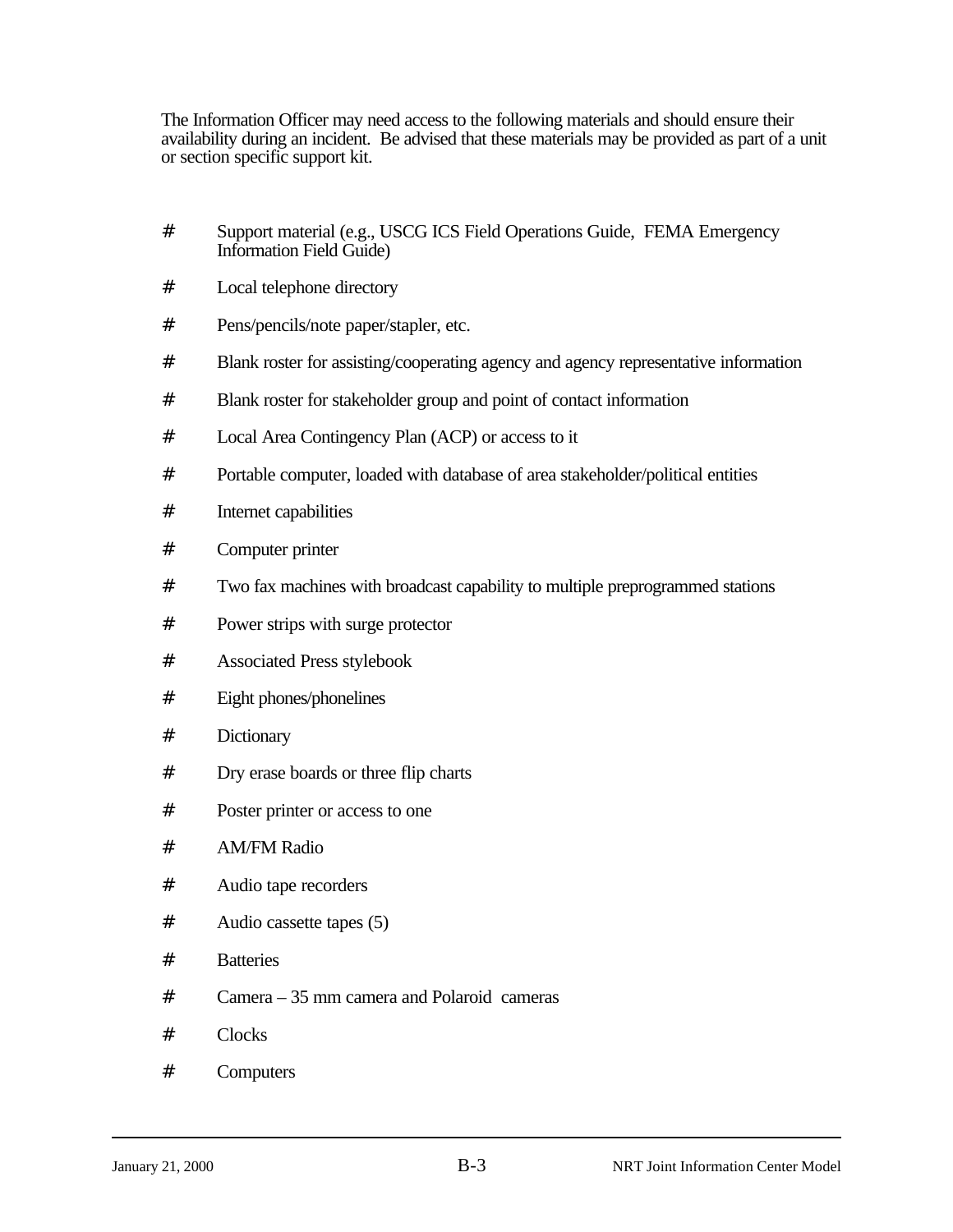- # Film fresh color and black and white 35mm and Polaroid
- # Photocopiers
- # Software for wordprocessing (e.g., Microsoft Word), preparing presentation materials (e.g., Power Point), databases, e-mail, and communication systems
- # Telephone answering machine to answer dedicated lines
- # Telephone/cell phones, pagers
- # Televisions/monitors
- $#$  V.H.S. tapes  $(15)$
- # Video camera
- # Video players/recorders to record broadcast and cable channels
- # Weather radio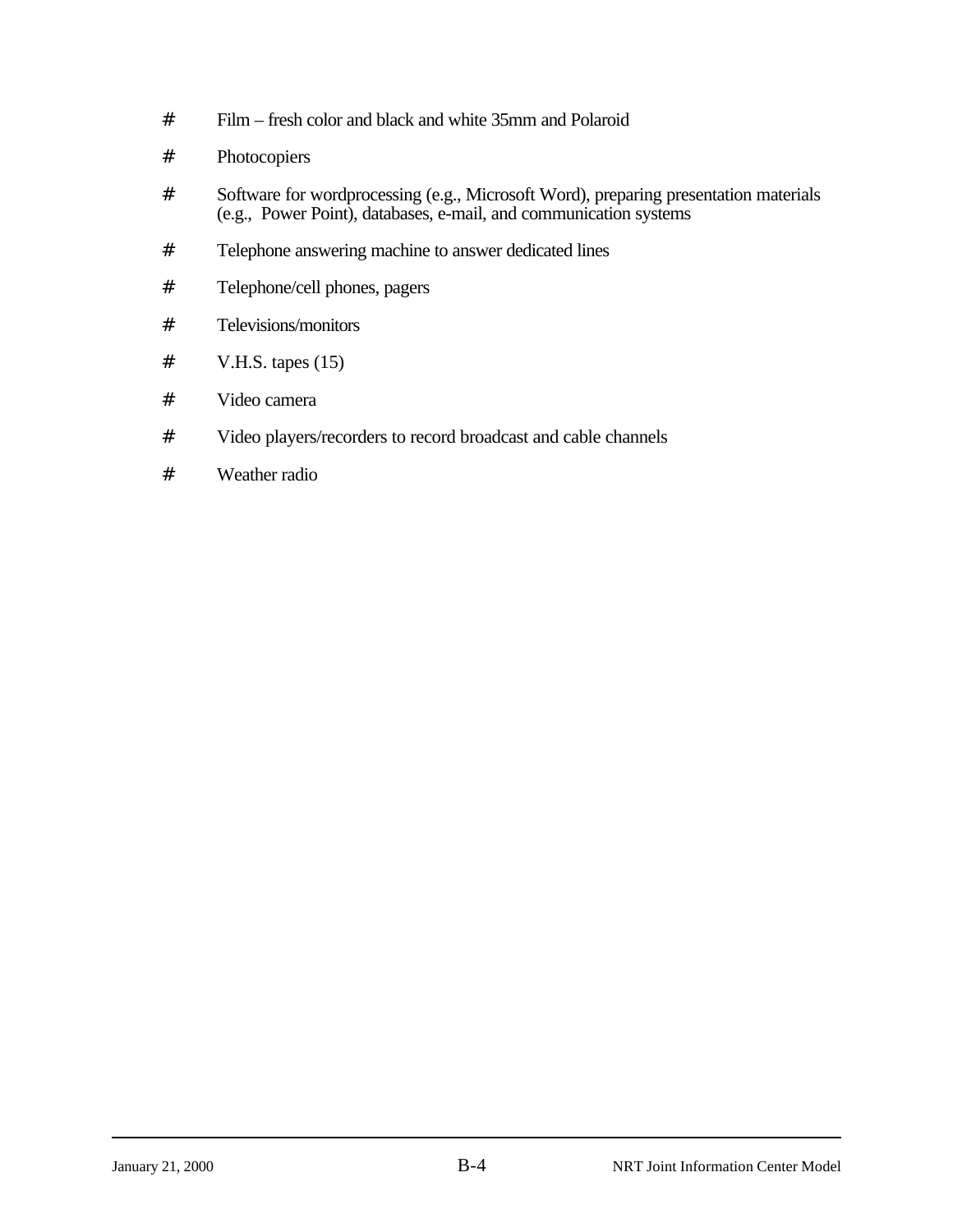**Appendix C**

### **Sample Worksheets, Checklists, and Forms**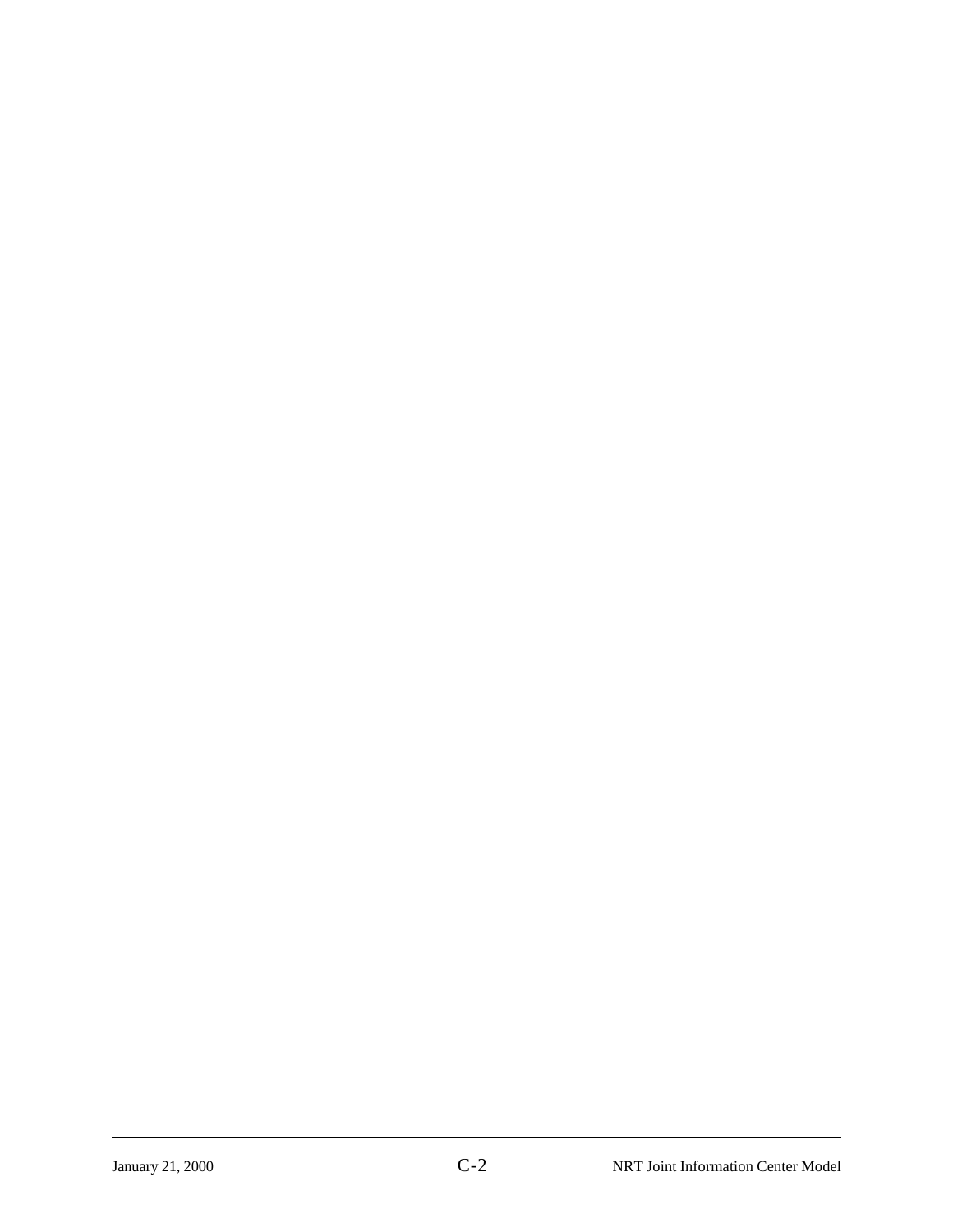# **Joint Information Center Query Record**

| Person Calling: 2008. Calling: 2008. Calling: 2008. Calling: 2008. Calling: 2008. Calling: 2008. Calling: 2008. Calling: 2008. Calling: 2008. Calling: 2008. Calling: 2008. Calling: 2008. Calling: 2008. Calling: 2008. Calli       |  |
|--------------------------------------------------------------------------------------------------------------------------------------------------------------------------------------------------------------------------------------|--|
| Date/Time of call:                                                                                                                                                                                                                   |  |
|                                                                                                                                                                                                                                      |  |
| Phone Number:                                                                                                                                                                                                                        |  |
|                                                                                                                                                                                                                                      |  |
|                                                                                                                                                                                                                                      |  |
| <u> 1989 - Andrea Santa Andrea Santa Andrea Santa Andrea Santa Andrea Santa Andrea Santa Andrea Santa Andrea San</u>                                                                                                                 |  |
| Inquiry: <u>contract the contract of the contract of the contract of the contract of the contract of the contract of the contract of the contract of the contract of the contract of the contract of the contract of the contrac</u> |  |
|                                                                                                                                                                                                                                      |  |
|                                                                                                                                                                                                                                      |  |
|                                                                                                                                                                                                                                      |  |
|                                                                                                                                                                                                                                      |  |
|                                                                                                                                                                                                                                      |  |
|                                                                                                                                                                                                                                      |  |
|                                                                                                                                                                                                                                      |  |
|                                                                                                                                                                                                                                      |  |
| Reply made by:                                                                                                                                                                                                                       |  |
|                                                                                                                                                                                                                                      |  |
| Date/Time:                                                                                                                                                                                                                           |  |
|                                                                                                                                                                                                                                      |  |
|                                                                                                                                                                                                                                      |  |
| Reply:                                                                                                                                                                                                                               |  |
|                                                                                                                                                                                                                                      |  |
|                                                                                                                                                                                                                                      |  |
|                                                                                                                                                                                                                                      |  |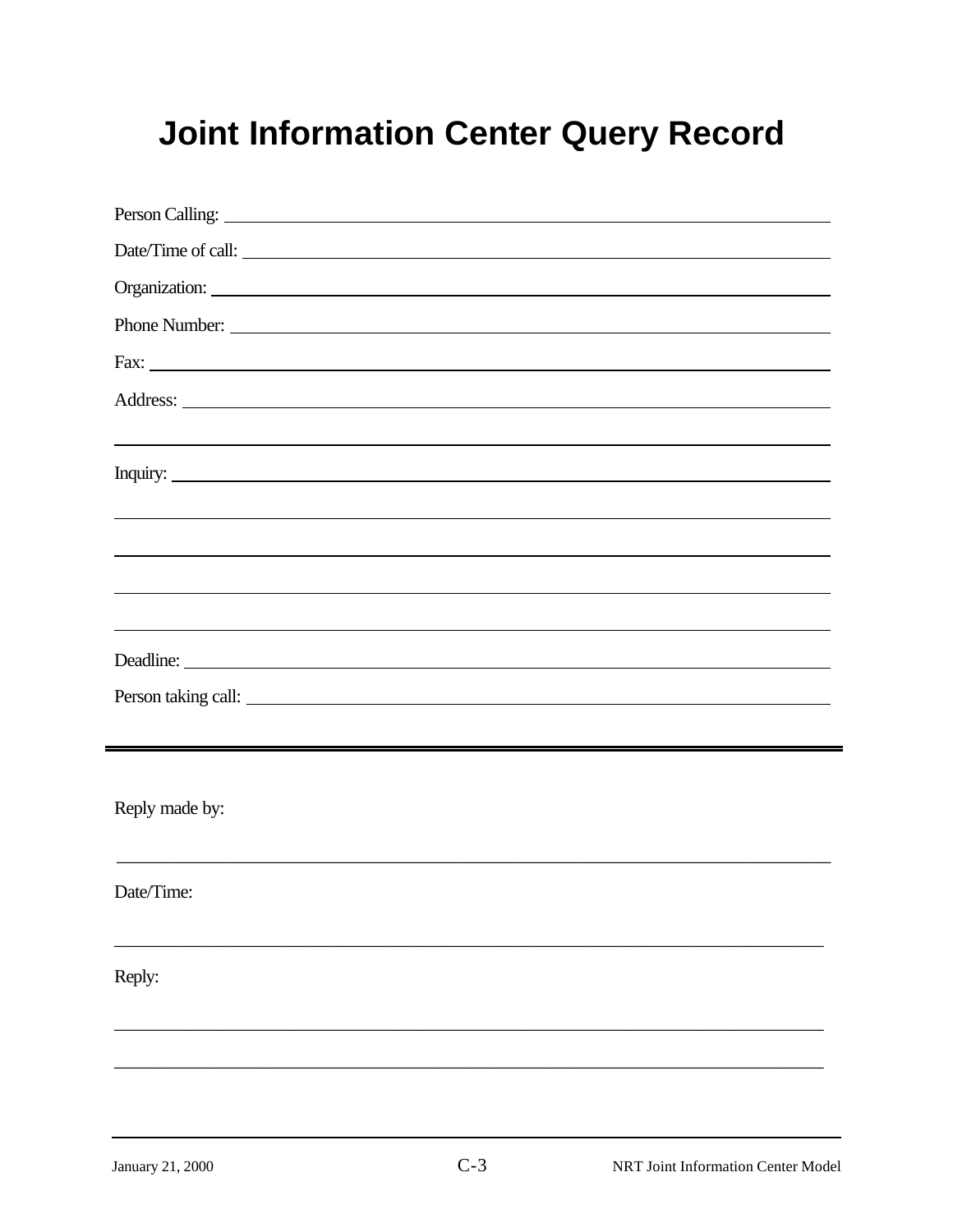# **Joint Information Center Rumor Query**

\_\_\_\_\_\_\_\_\_\_\_\_\_\_\_\_\_\_\_\_\_\_\_\_\_\_\_\_\_\_\_\_\_\_\_\_\_\_\_\_\_\_\_\_\_\_\_\_\_\_\_\_\_\_\_\_\_\_\_\_\_\_\_\_\_\_\_\_\_\_\_\_\_\_\_\_

| Date/Time of call:                                                               |
|----------------------------------------------------------------------------------|
|                                                                                  |
| Phone Number:                                                                    |
|                                                                                  |
|                                                                                  |
| ,我们也不会有什么。""我们的人,我们也不会有什么?""我们的人,我们也不会有什么?""我们的人,我们也不会有什么?""我们的人,我们也不会有什么?""我们的人 |
|                                                                                  |
| ,我们也不会有什么。""我们的人,我们也不会有什么?""我们的人,我们也不会有什么?""我们的人,我们也不会有什么?""我们的人,我们也不会有什么?""我们的人 |
| ,我们也不会有什么。""我们的人,我们也不会有什么?""我们的人,我们也不会有什么?""我们的人,我们也不会有什么?""我们的人,我们也不会有什么?""我们的人 |
| ,我们也不会有什么。""我们的人,我们也不会有什么?""我们的人,我们也不会有什么?""我们的人,我们也不会有什么?""我们的人,我们也不会有什么?""我们的人 |
| ,我们也不会有什么。""我们的人,我们也不会有什么?""我们的人,我们也不会有什么?""我们的人,我们也不会有什么?""我们的人,我们也不会有什么?""我们的人 |
| ,我们也不会有什么。""我们的人,我们也不会有什么?""我们的人,我们也不会有什么?""我们的人,我们也不会有什么?""我们的人,我们也不会有什么?""我们的人 |
|                                                                                  |
|                                                                                  |
|                                                                                  |
| Reply made by:                                                                   |
|                                                                                  |
| Date/Time:                                                                       |
|                                                                                  |
|                                                                                  |
| Reply:                                                                           |
|                                                                                  |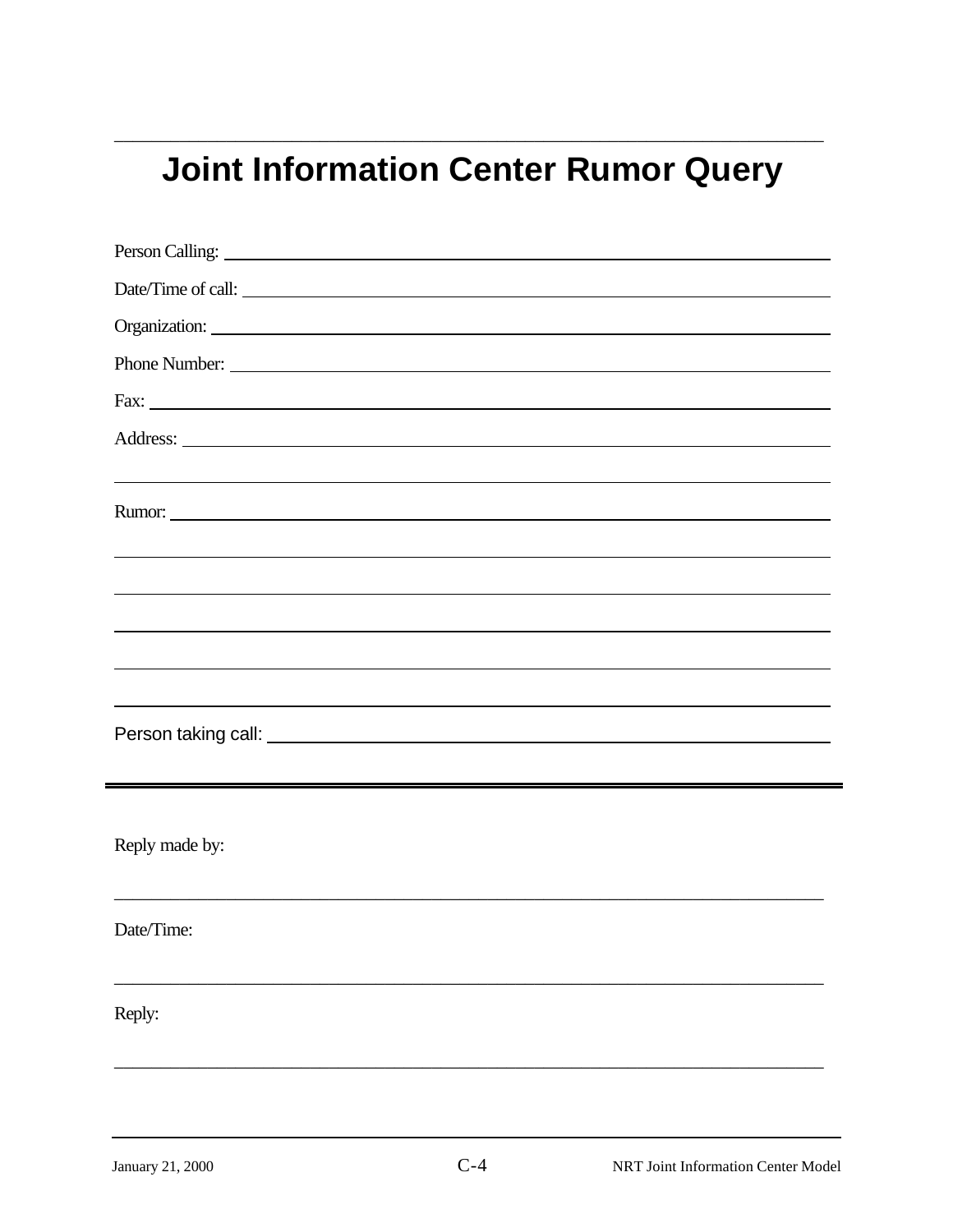# **IO Daily Brief Checklist**

Time:  $\frac{\cdot}{\cdot}$ 

|                                                  | <b>Protocol:</b>                                                                 |  |  |  |
|--------------------------------------------------|----------------------------------------------------------------------------------|--|--|--|
|                                                  | Distinguished Visitor Support: ________________                                  |  |  |  |
|                                                  |                                                                                  |  |  |  |
|                                                  |                                                                                  |  |  |  |
|                                                  |                                                                                  |  |  |  |
| <b>News</b>                                      |                                                                                  |  |  |  |
|                                                  |                                                                                  |  |  |  |
|                                                  |                                                                                  |  |  |  |
|                                                  | <b>Production</b>                                                                |  |  |  |
|                                                  |                                                                                  |  |  |  |
| <b>Field Ops</b>                                 |                                                                                  |  |  |  |
|                                                  | _________________________________                                                |  |  |  |
|                                                  |                                                                                  |  |  |  |
| <b>Support</b>                                   |                                                                                  |  |  |  |
|                                                  |                                                                                  |  |  |  |
|                                                  |                                                                                  |  |  |  |
|                                                  |                                                                                  |  |  |  |
|                                                  |                                                                                  |  |  |  |
|                                                  |                                                                                  |  |  |  |
|                                                  | <b>Support</b>                                                                   |  |  |  |
|                                                  |                                                                                  |  |  |  |
|                                                  |                                                                                  |  |  |  |
| Community Analysis: _________________________    |                                                                                  |  |  |  |
| Volunteer Organizations: _______________________ | ______________________________<br>Audio/Visual Support: ________________________ |  |  |  |
|                                                  |                                                                                  |  |  |  |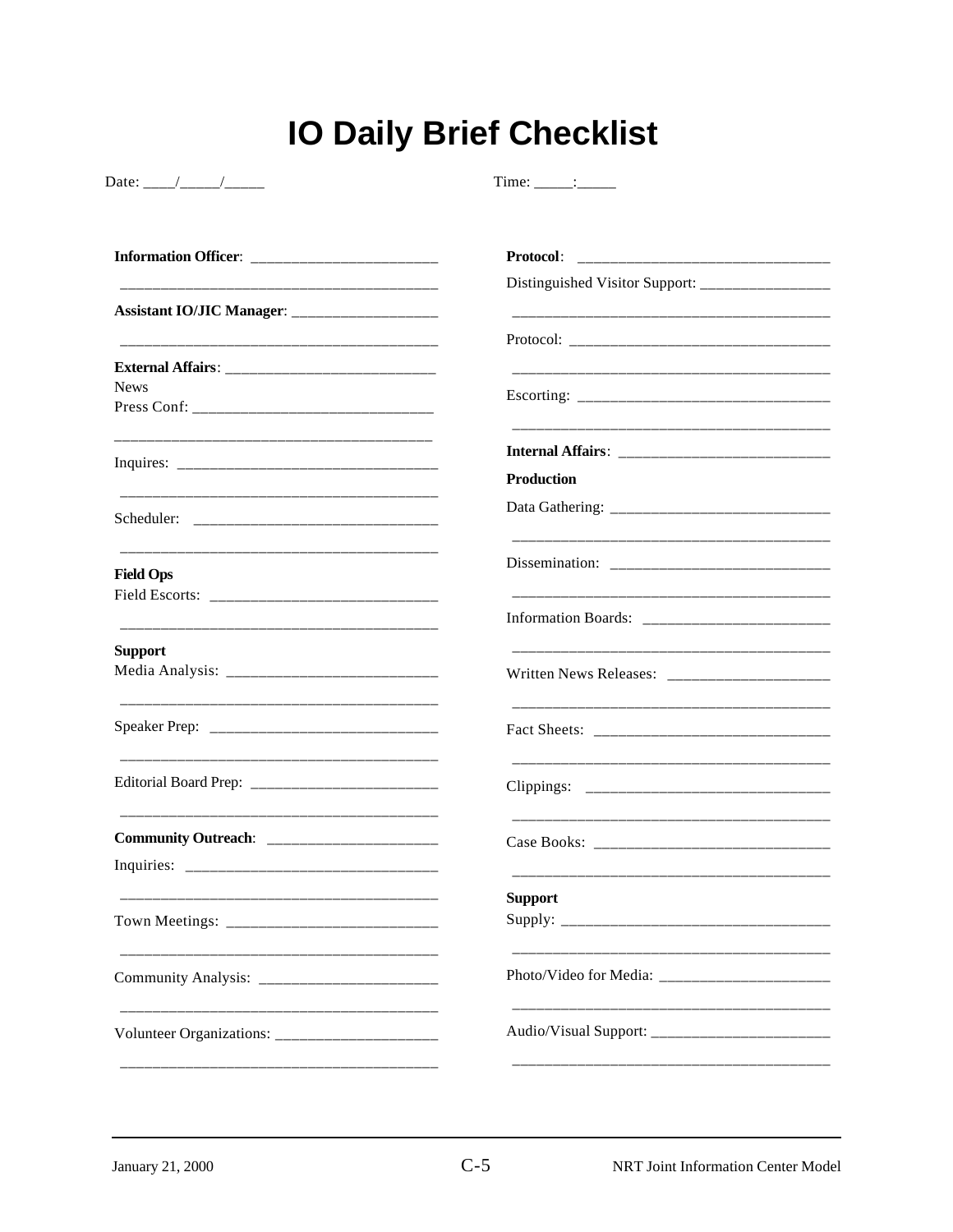# Daily Checklist

- " Brief from off-going shift
- " Develop and monitor information strategies in support of overall response efforts
- " Monitor Joint Information Center's activities to ensure information strategies are being followed
- " Ensure public affairs people in field are given assignments
- " Ensure necessary work space, materials, equipment and personnel are available or requested
- " Receive approval from unified command on all information released from the JIC
- " Maintain high level of understanding of current situation and response operations by attending incident command post briefings
- " Ensure that people in JIC work with the Situation Unit to obtain the most current information
- " Ensure information is being provided to the "Public." This includes internal and external publics
- " Monitor any request identified by either the unified command of JIC as "special." VIPs, special interest, local issues, etc.
- " Provide unified command with timely information about external perceptions, concerns and needs regarding the incident and response
- " Ensure the speakers for the news conferences are prepared by the JIC well before the conferences
- " Represent the unified command during all public functions where the actual members of the unified command are not in attendance
- " Ensure appropriate and timely communications are maintained by the JIC with government, community and media publics throughout the response
- " Ensure all the hard work done by yourself and the members of the JIC is well documented and delivered ti the appropriate places
- " Complete Daily Log (ICS-Form 214)
- " Turn in Time Sheets (SF 261)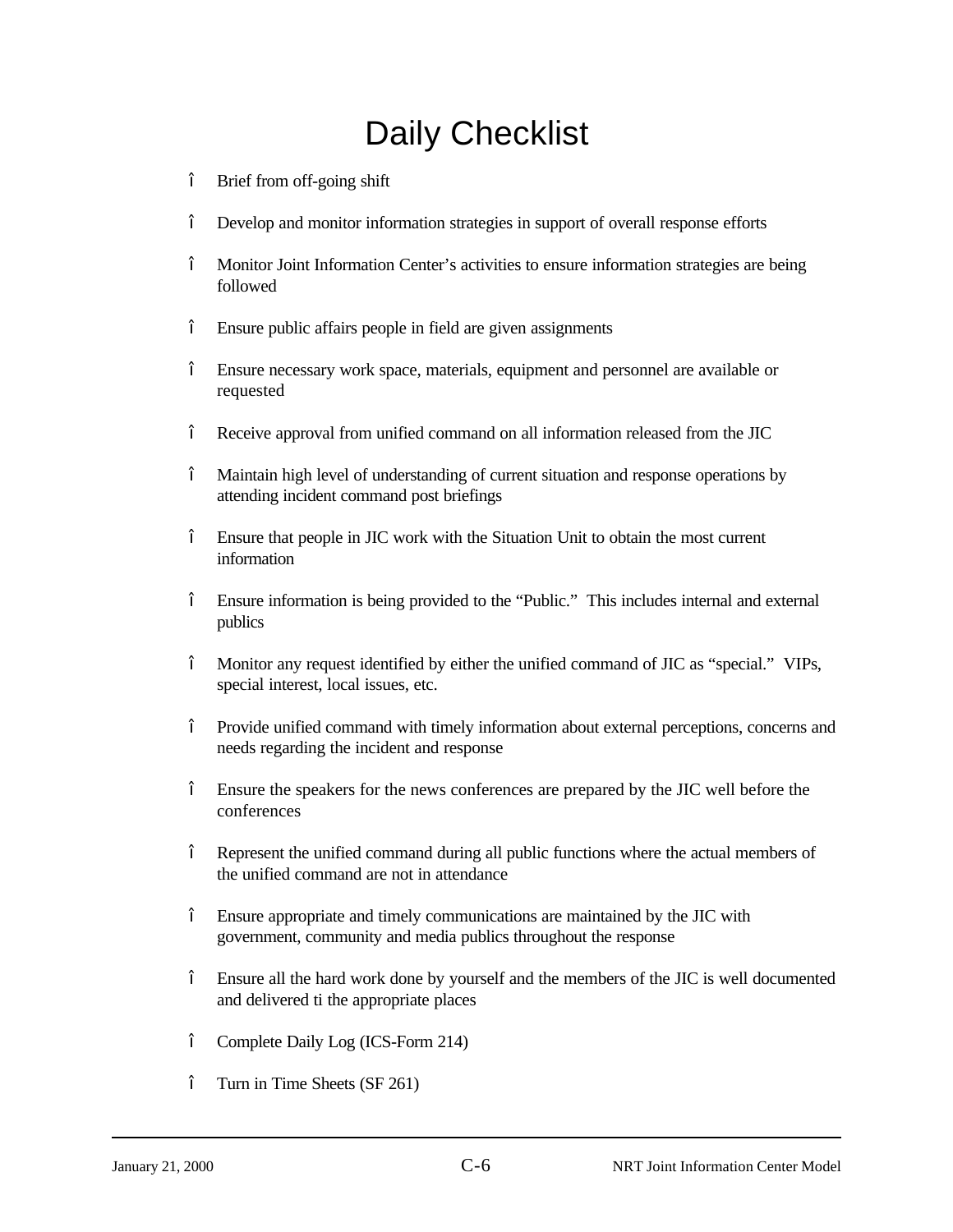# **Joint Information Center Media Analysis Worksheet**

| Date: $\frac{1}{\sqrt{1-\frac{1}{2}}}$                                           |
|----------------------------------------------------------------------------------|
|                                                                                  |
| Current release #:                                                               |
|                                                                                  |
| (If recorded please mark Y or N after time)                                      |
|                                                                                  |
|                                                                                  |
|                                                                                  |
| Issues:                                                                          |
| <u> 1999 - Johann Stoff, amerikansk politiker (d. 1989)</u>                      |
|                                                                                  |
|                                                                                  |
| ,我们也不会有什么。""我们的人,我们也不会有什么?""我们的人,我们也不会有什么?""我们的人,我们也不会有什么?""我们的人,我们也不会有什么?""我们的人 |
| View points:                                                                     |
|                                                                                  |
|                                                                                  |
| Who replied to:                                                                  |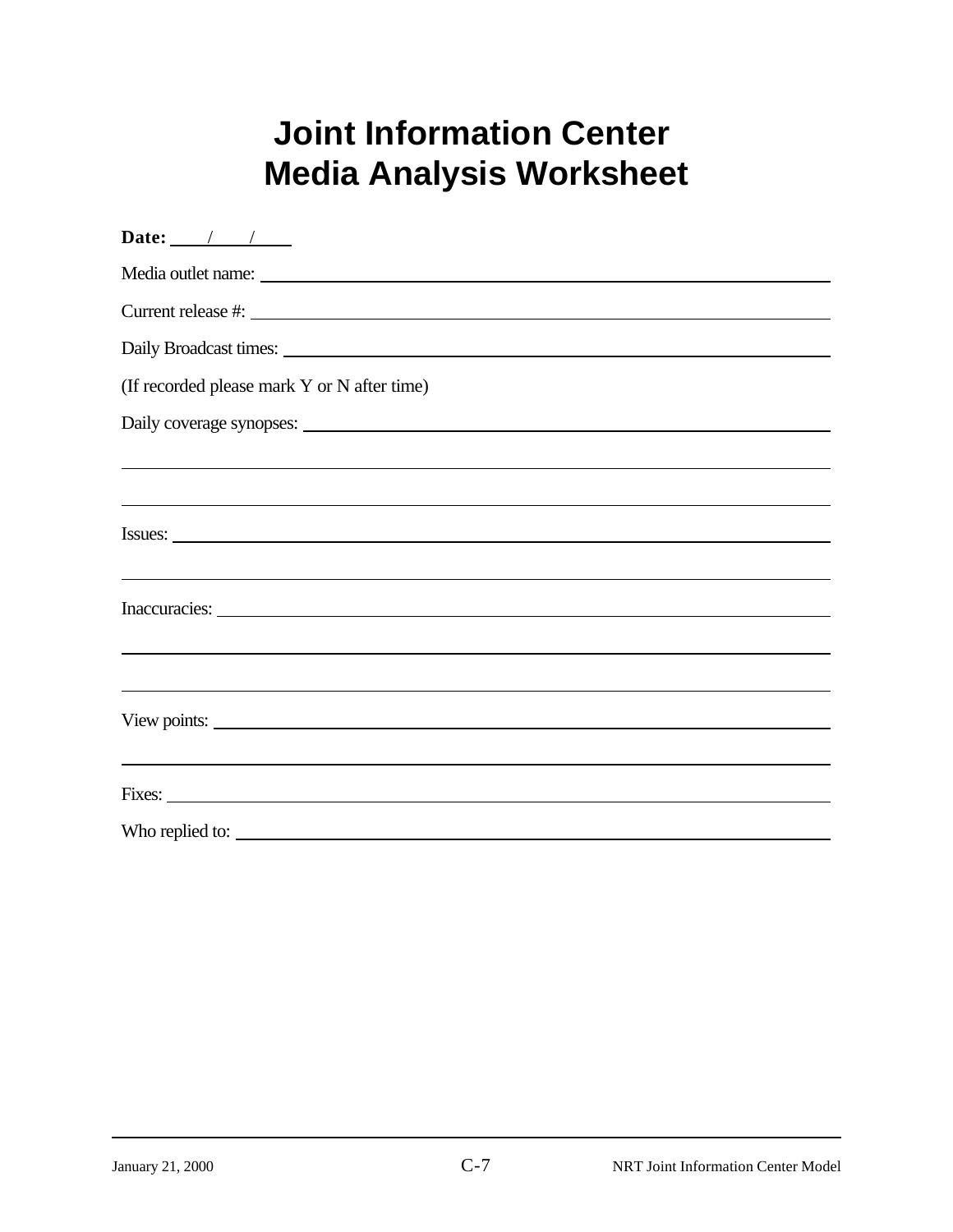# **Joint Information Center Field Escort Equipment and Communications Checklist**

| <b>Personal Protective Equipment</b>                   | Notes: |
|--------------------------------------------------------|--------|
| Hard Hat<br>$\boldsymbol{\mu}$                         |        |
| Goggles<br>$\boldsymbol{\mu}$                          |        |
| $\boldsymbol{\mu}$<br>Gloves                           |        |
| $\boldsymbol{\mu}$<br><b>Tyvek</b>                     |        |
| <b>Rubber Boots</b><br>$\boldsymbol{\mu}$              |        |
| Life Jacket<br>$\boldsymbol{\mu}$                      |        |
| Respirator<br>$\boldsymbol{\mu}$                       |        |
| Level A suit<br>$\boldsymbol{\mu}$                     |        |
| $\boldsymbol{u}$<br>Self-contained Breathing Apparatus |        |
|                                                        |        |
| <b>Communications</b>                                  |        |
| VHF radio<br>$\boldsymbol{\mu}$                        |        |
| Cell Phone<br>$\boldsymbol{\mu}$                       |        |
|                                                        |        |
| <b>Information</b>                                     |        |
| " ICS 204                                              |        |
| Latest situation status<br>$\boldsymbol{\mu}$          |        |
| Latest news release<br>$\boldsymbol{\mu}$              |        |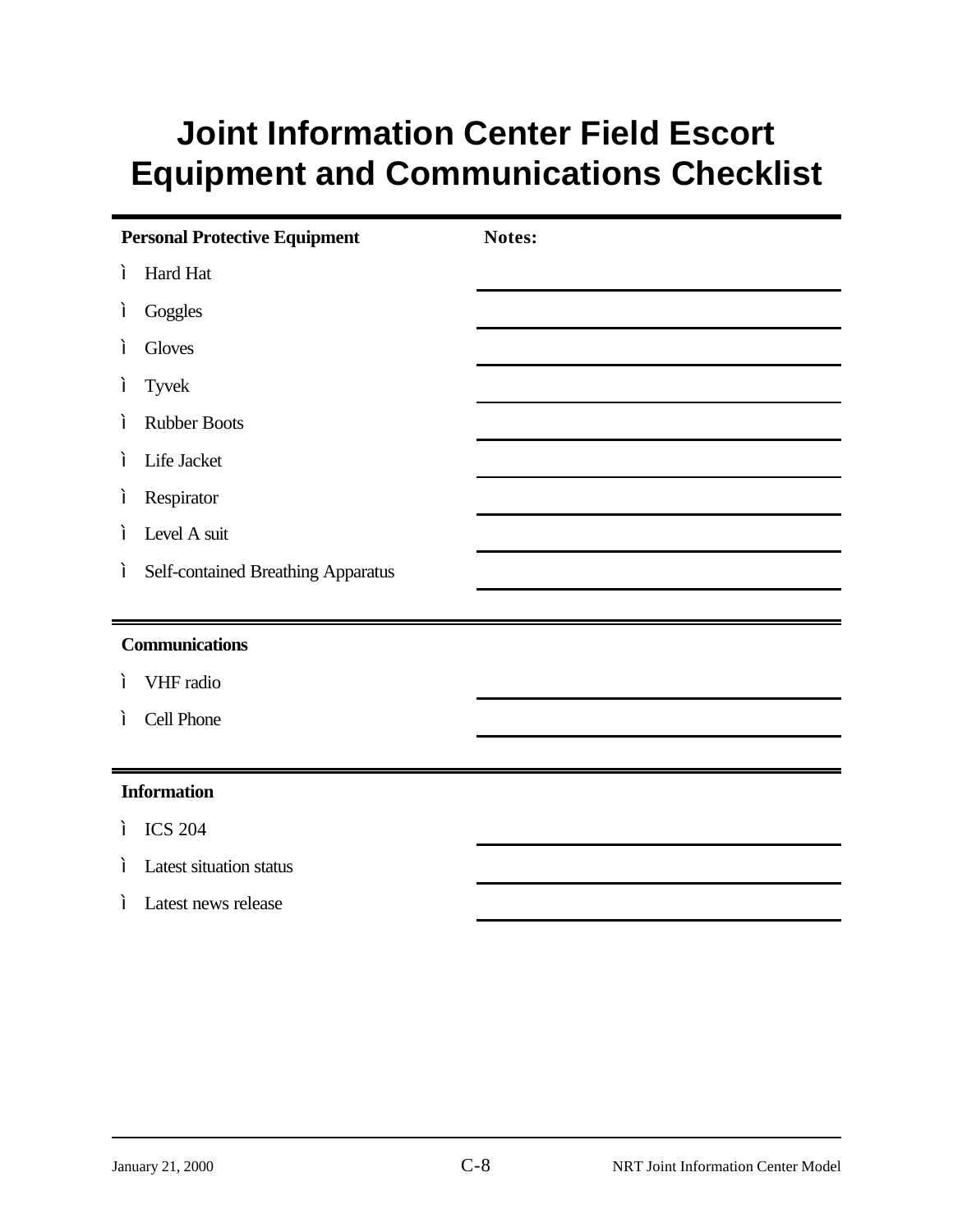## **Speaker Preparation Worksheet**

All written responses for steps  $1 - 6$  from previous page should be put on this sheet.

1. Statement

2. Key Message(s)

3 - 4. Key Message(s) with Supporting Facts

5. Repeat Key Message(s)

6. Future Action(s)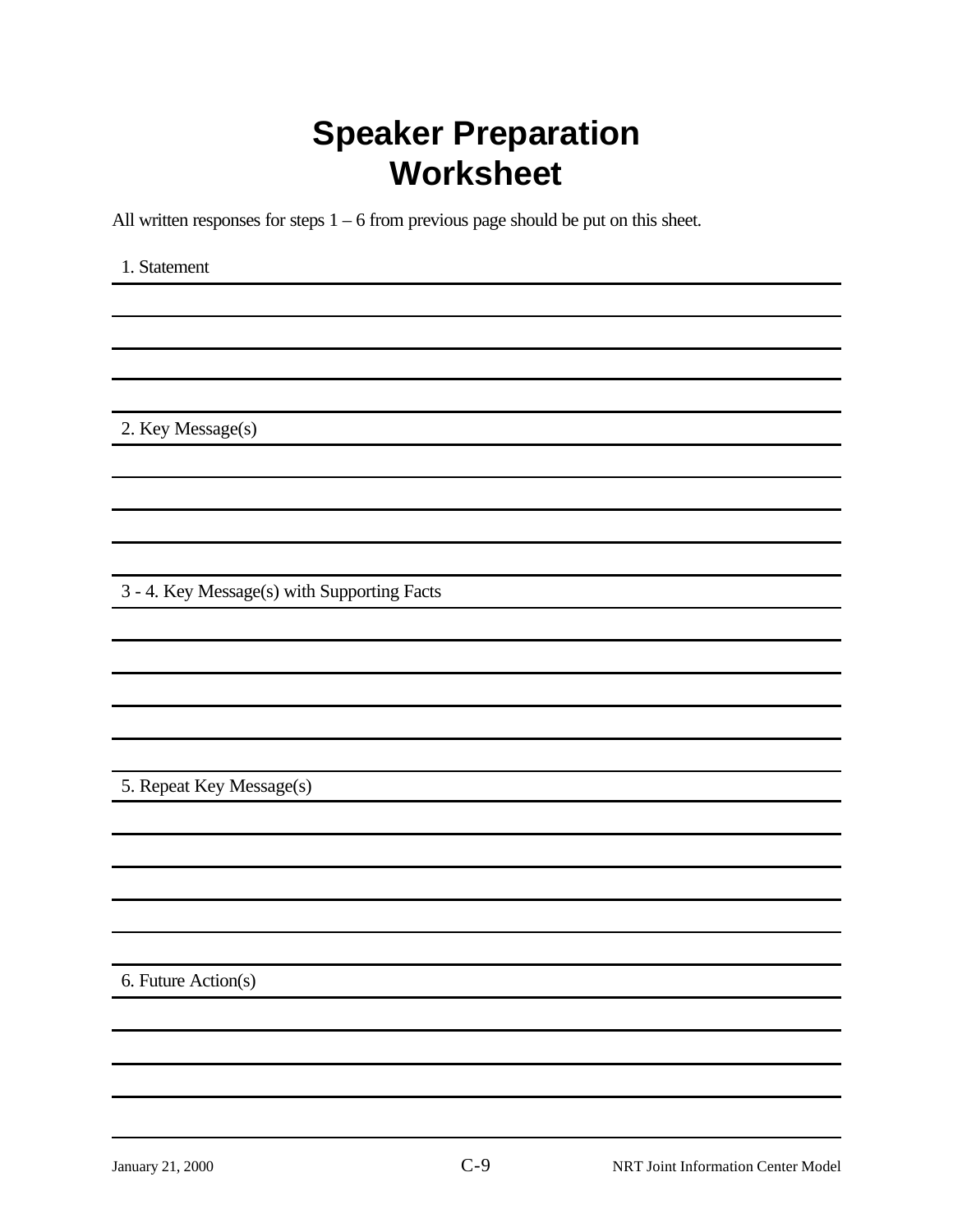# **Joint Information Center Spokesperson Request Worksheet**

| Speaker's event:              |
|-------------------------------|
| Contact & phone number:       |
| Date:                         |
| Time:                         |
| Location:                     |
| Subject of event:             |
|                               |
| Speaker requested: (if known) |
| Speaker assigned:             |
|                               |
| Speaker's event:              |
| Contact & phone number:       |
|                               |
| Date:                         |
| Time:                         |
| Location:                     |
| Subject of event:             |
|                               |
| Speaker requested: (if known) |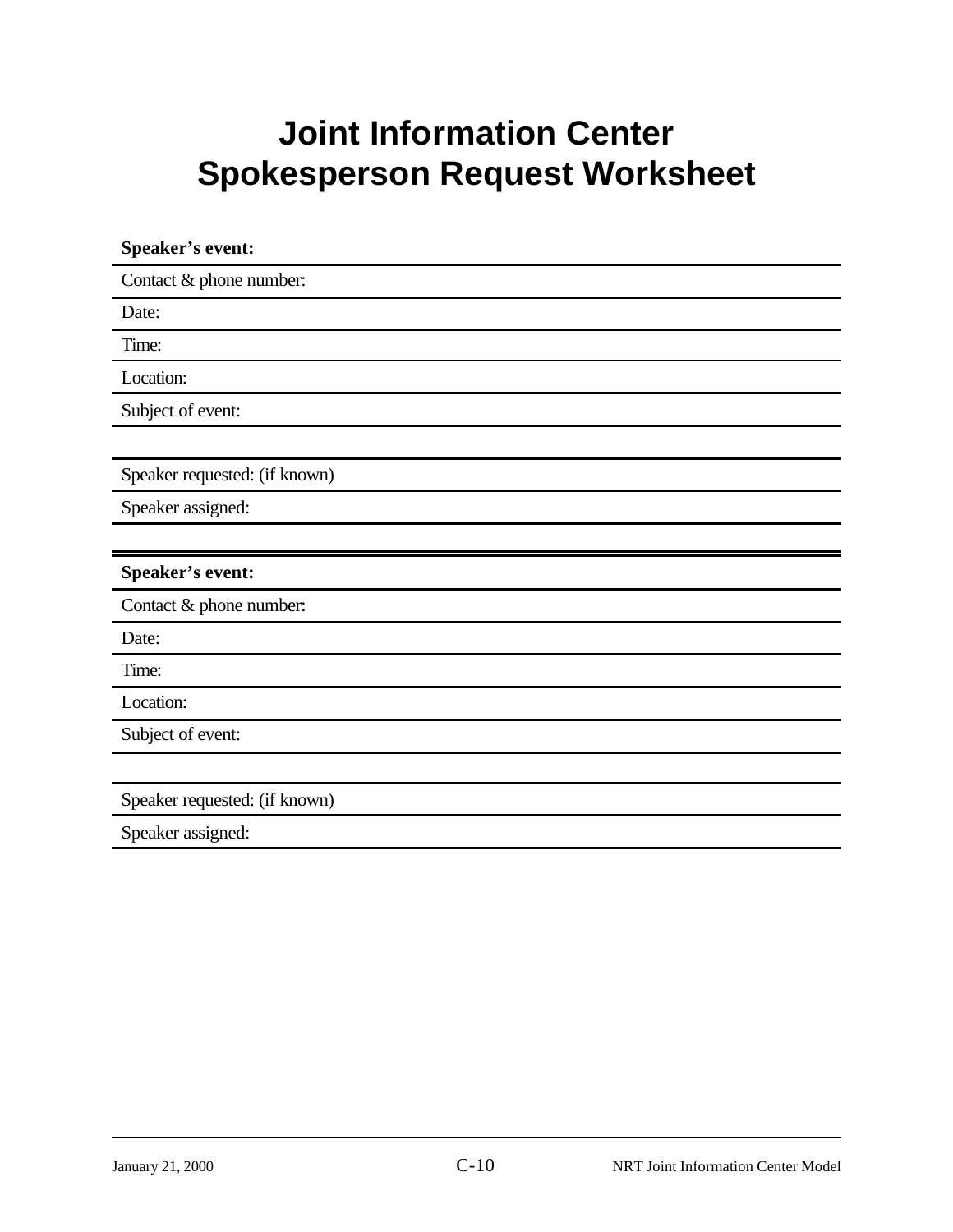### **Joint Information Center News Conference/Town Meeting Worksheet**

| Event:                             |          |  |
|------------------------------------|----------|--|
| Date:                              |          |  |
| Time:                              |          |  |
| Location:                          |          |  |
|                                    |          |  |
| Moderator:                         |          |  |
| Speakers:                          |          |  |
|                                    |          |  |
| Length of conference or meeting:   |          |  |
| <b>Exhibits:</b>                   |          |  |
| 1.                                 |          |  |
| Presenter:                         | Handout: |  |
| 2.                                 |          |  |
| Presenter:                         | Handout: |  |
| 3.                                 |          |  |
| Presenter:                         | Handout: |  |
| $\overline{4}$ .                   |          |  |
| Presenter:                         | Handout: |  |
| 5.                                 |          |  |
| Presenter:                         | Handout: |  |
| Refreshments:                      |          |  |
|                                    |          |  |
| <b>Special needs arrangements:</b> |          |  |
|                                    |          |  |
| Notes:                             |          |  |
|                                    |          |  |
|                                    |          |  |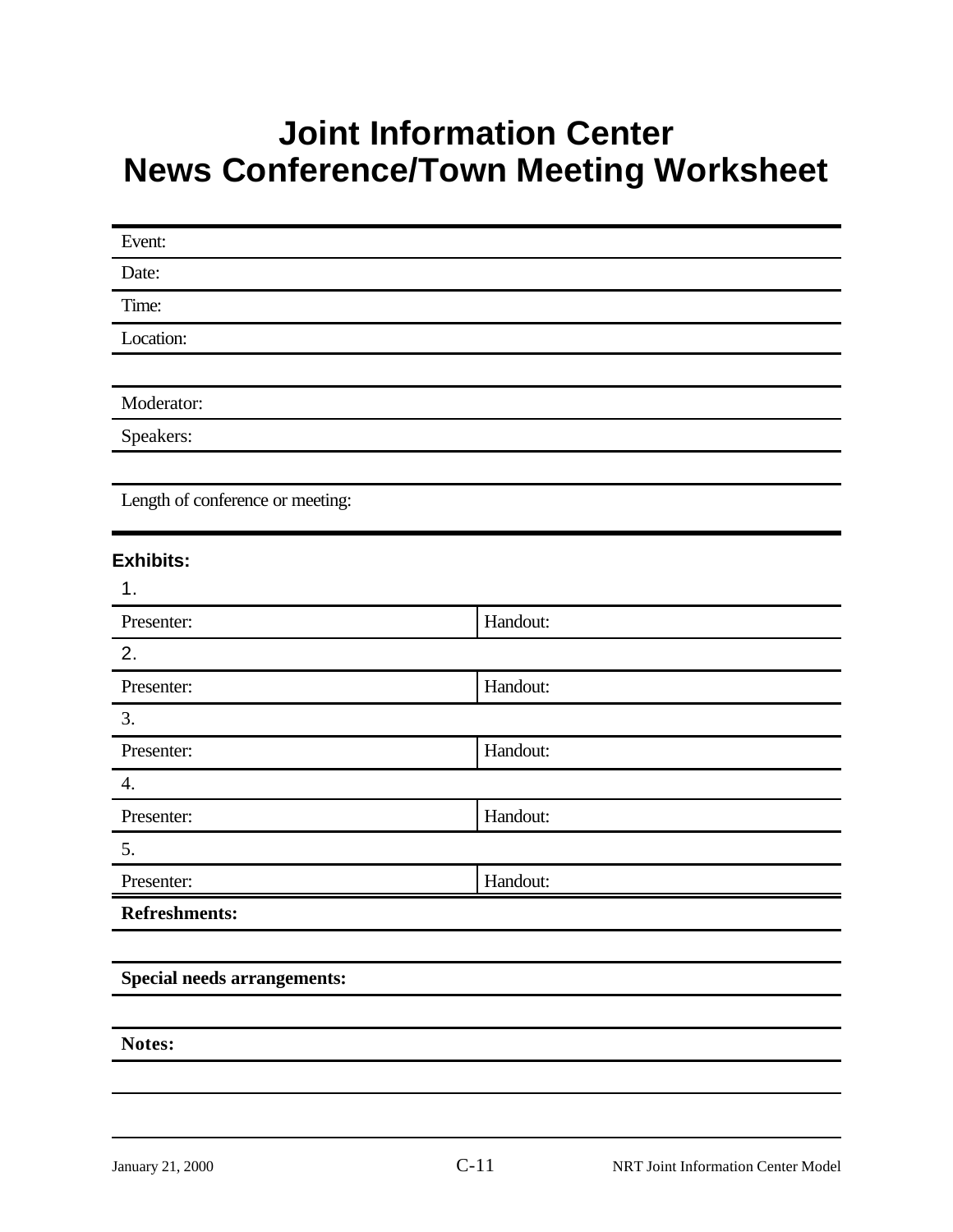| <b>Incident Status Summary</b>           |                              |                        |       | 1. Incident                  |        | 2. Date                               |        | 3. Time |
|------------------------------------------|------------------------------|------------------------|-------|------------------------------|--------|---------------------------------------|--------|---------|
| 5. Spill Status (Estimated)              |                              |                        |       |                              |        |                                       |        |         |
| • Secured<br>Source Status:<br>Remaining |                              |                        |       | <b>4. Operational Period</b> |        |                                       |        |         |
| • Unsecured                              | Rate of                      |                        |       | From                         |        | To                                    |        |         |
|                                          | Last 24 HRS                  | Total                  |       | 10. Onshore Equipment        |        |                                       |        |         |
| Volume Spilled                           |                              |                        |       | Type                         |        | Number                                | Number | Number  |
|                                          | Mass Balance/Oil Budget      |                        |       |                              |        |                                       |        |         |
| Recovered Liquids                        |                              |                        |       | Heavy Equipment              |        |                                       |        |         |
| Evaporation                              |                              |                        |       | <b>Pressure Washers</b>      |        |                                       |        |         |
| Dispersion                               |                              |                        |       | Vacuum Trucks                |        |                                       |        |         |
| <b>Burned</b>                            |                              |                        |       | <b>Bioremediation Units</b>  |        |                                       |        |         |
| Floating, Contained                      |                              |                        |       | Containment Boom (ft.)       |        |                                       |        |         |
| Floating, Uncontained                    |                              |                        |       | Sorbent/Snare Boom (ft.)     |        |                                       |        |         |
| Onshore                                  |                              |                        |       | <b>Stationary Skimmer</b>    |        |                                       |        |         |
| Total spilled product accounted for      |                              |                        |       | Vessels                      |        |                                       |        |         |
| 6. Waste Management                      |                              |                        |       |                              |        |                                       |        |         |
| Type                                     | Stored<br>Recovered          | Disposed of            |       | 11. Offshore Equipment       |        |                                       |        |         |
| Oil (bbl)                                |                              |                        |       | Type                         |        | Number                                | Number | Number  |
| Oily Liquids (bbl)                       |                              |                        |       |                              |        |                                       |        |         |
| Liquids (bbl)                            |                              |                        |       | Oil Spill Resp. Vessels      |        |                                       |        |         |
| Oily Solids (tons)                       |                              |                        |       | <b>Fishing Vessels</b>       |        |                                       |        |         |
| Solids (tons)                            |                              |                        |       | Other Vessels                |        |                                       |        |         |
|                                          |                              |                        |       | Landing Craft                |        |                                       |        |         |
|                                          |                              |                        |       | <b>Barges</b>                |        |                                       |        |         |
|                                          |                              |                        |       | Tugs                         |        |                                       |        |         |
| 7. Shoreline                             |                              |                        |       | Helicopters                  |        |                                       |        |         |
| Degree of Oiling<br>Miles Affected       | Miles Cleaned                | <b>Miles Remaining</b> |       | Fixed Wing                   |        |                                       |        |         |
| Light                                    |                              |                        |       | <b>Stationary Skimmers</b>   |        |                                       |        |         |
| Medium                                   |                              |                        |       | Containment Boom (ft.)       |        |                                       |        |         |
| Heavy                                    |                              |                        |       | Sorbents (ft.)               |        |                                       |        |         |
| Total                                    |                              |                        |       | Others                       |        |                                       |        |         |
| 8. Wildlife                              |                              |                        |       |                              |        |                                       |        |         |
|                                          |                              | Died in Facility       |       | 12. Personnel                |        |                                       |        |         |
| Type<br>Captured<br>Cleaned              | <b>DOA</b><br>Released       | Euthanized             | Other | Organization                 | Number | Organization                          |        | Number  |
| <b>Birds</b>                             |                              |                        |       |                              |        |                                       |        |         |
| Mammals                                  |                              |                        |       |                              |        |                                       |        |         |
| Reptiles                                 |                              |                        |       |                              |        |                                       |        |         |
| Fish                                     |                              |                        |       |                              |        |                                       |        |         |
|                                          |                              |                        |       |                              |        | Total response from all organizations |        |         |
|                                          |                              |                        |       | 13. Comments                 |        |                                       |        |         |
| Total                                    |                              |                        |       |                              |        |                                       |        |         |
| 9. Safety                                |                              |                        |       |                              |        |                                       |        |         |
| Type                                     | Last 24 HRS                  | Total                  |       |                              |        |                                       |        |         |
| Responder                                |                              |                        |       |                              |        |                                       |        |         |
| Public Injury                            |                              |                        |       |                              |        |                                       |        |         |
|                                          |                              |                        |       |                              |        |                                       |        |         |
|                                          |                              |                        |       |                              |        |                                       |        |         |
| ICS-OS-209 4/96                          | 14. Prepared by: (Resources) |                        |       |                              |        |                                       |        |         |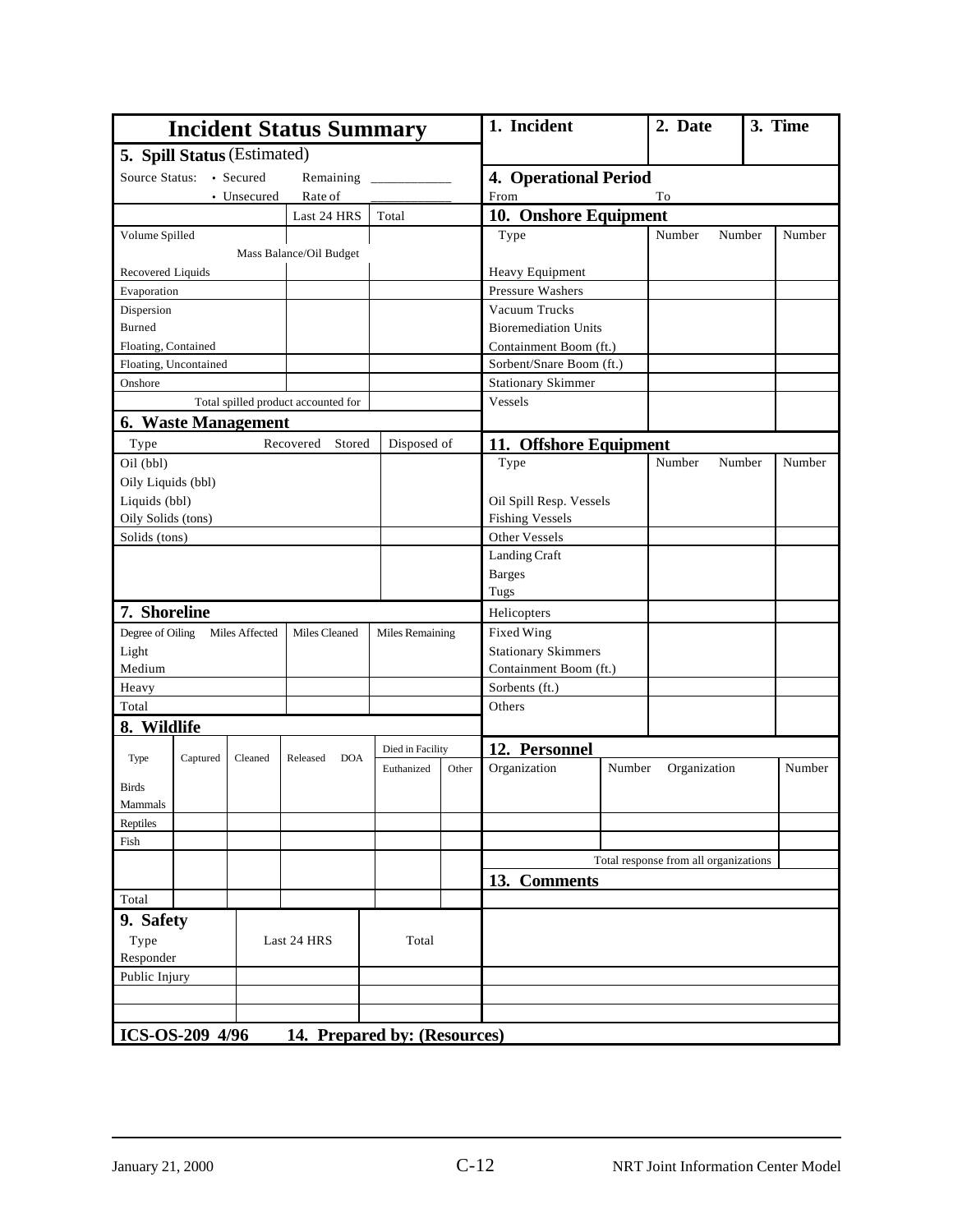| <b>Incident Information</b>                                                    | Incident Name                                            | Information as of:                             |      |  |
|--------------------------------------------------------------------------------|----------------------------------------------------------|------------------------------------------------|------|--|
|                                                                                |                                                          | Date                                           | Time |  |
| Name of Person Reporting the Incident:                                         |                                                          |                                                |      |  |
| Call Back Number(s) of person reporting the incident:                          |                                                          |                                                |      |  |
|                                                                                | <b>Vessel Facility Information and Points-of-Contact</b> |                                                |      |  |
| Vessel/Facility Name                                                           | Number of people onboard/on-site:                        |                                                |      |  |
| Location                                                                       |                                                          |                                                |      |  |
| Type of Vessel/Facility:                                                       |                                                          |                                                |      |  |
| Contact/Agent:                                                                 | Phone:                                                   |                                                |      |  |
| Owner:                                                                         | Phone:                                                   |                                                |      |  |
| Operator/Charterer:                                                            | Phone:                                                   |                                                |      |  |
| Vessel Specific Information                                                    |                                                          |                                                |      |  |
| Last Port of Call                                                              | Destination:                                             | Flag:                                          |      |  |
| ft.<br>Particulars: Length:<br>Tonnage (Gross/Net/DWT):                        | Draft Fwd:                                               | Year Built:<br>Aft:                            |      |  |
| Type of Hull: () Single () Double () Double Bottom () Double Sided             |                                                          |                                                |      |  |
| Hull Material:                                                                 |                                                          |                                                |      |  |
| Type of Propulsion: ( ) Diesel ( ) Steam ( ) Gas Turbine ( ) Nuclear ( ) Other |                                                          |                                                |      |  |
| Petroleum Products Onboard: () Yes () No                                       |                                                          |                                                |      |  |
| Type of Cargo:                                                                 | Total Number of Tanks on Vessel:                         |                                                |      |  |
| Total Quantity:<br>Barrels x42=                                                | Gallons Total Capacity:                                  | <b>Barrels</b>                                 |      |  |
| Type of Fuel:                                                                  | Quantity Onboard:                                        | <b>Barrels</b>                                 |      |  |
|                                                                                | <b>Incident Information</b>                              |                                                |      |  |
| Location:                                                                      | Lat/Long                                                 |                                                |      |  |
| Type of Casualty: () Grounding () Collision () Allision () Explosion           |                                                          | $( )$ Fire $( )$ Other                         |      |  |
|                                                                                |                                                          |                                                |      |  |
| Number of Tanks Impacted:                                                      |                                                          | Total Capacity of Affected Tanks:              |      |  |
| Material(s) Spilled:                                                           | Viscosity:                                               |                                                |      |  |
| <b>Estimated Quantity Spilled:</b><br>(Gallons/Barrels)                        |                                                          | Classification: ( ) Minor ( ) Medium ( ) Major |      |  |
| Source Secured?: () Yes () No                                                  | If not, estimated spill rate:                            | Barrels(Gallons)/Hour                          |      |  |
| Notes:                                                                         |                                                          |                                                |      |  |
|                                                                                | <b>Incident Status</b>                                   |                                                |      |  |
| Injuries/Casualties:                                                           |                                                          | () SAR Underway                                |      |  |
| Vessel Status: ( ) Sunk ( ) Aground ( ) Dead in Water                          |                                                          | Set and Drift:                                 |      |  |
| () Anchored () Berthed () Under Tow                                            |                                                          | Estimated time to dock/anchor:                 |      |  |
| () Enroute to Anchorage/Berth Under Own Power                                  |                                                          | Estimated time of arrival:                     |      |  |
| () Holed: () Above Waterline () Below Waterline () At Waterline                |                                                          | Approximate Size of Hole:                      |      |  |
| () Fire: () Extinguished () Burning                                            |                                                          | () Assistance: Enroute/On-scene                |      |  |
| () Flooding () Dewatering () Lightening                                        |                                                          | () Assistance: Enroute/On-scene                |      |  |
| () List: () Port () Starboard Degrees:                                         |                                                          | () Trim: () Bow () Stern                       |      |  |
|                                                                                |                                                          |                                                |      |  |
|                                                                                | <b>Environmental Information</b>                         |                                                |      |  |
| Wind Speed:<br>Wind Direction:<br>Knots                                        | Air Temperature:                                         | Water Temperature:                             |      |  |
| Wave Height:<br>Wave Direction:<br>Feet                                        | Conditions:                                              | Tide: () Slack () Flood () Ebb                 |      |  |
| Current:<br><b>Current Direction:</b><br>Knots                                 |                                                          | High Tide at:                                  |      |  |
| Swell Height:<br><b>Swell Direction:</b><br>Feet                               |                                                          | Low Tide at:                                   |      |  |
|                                                                                |                                                          |                                                |      |  |
|                                                                                |                                                          |                                                |      |  |
| ACP, Annex 1, Tab A 8/95                                                       |                                                          |                                                |      |  |
|                                                                                |                                                          |                                                |      |  |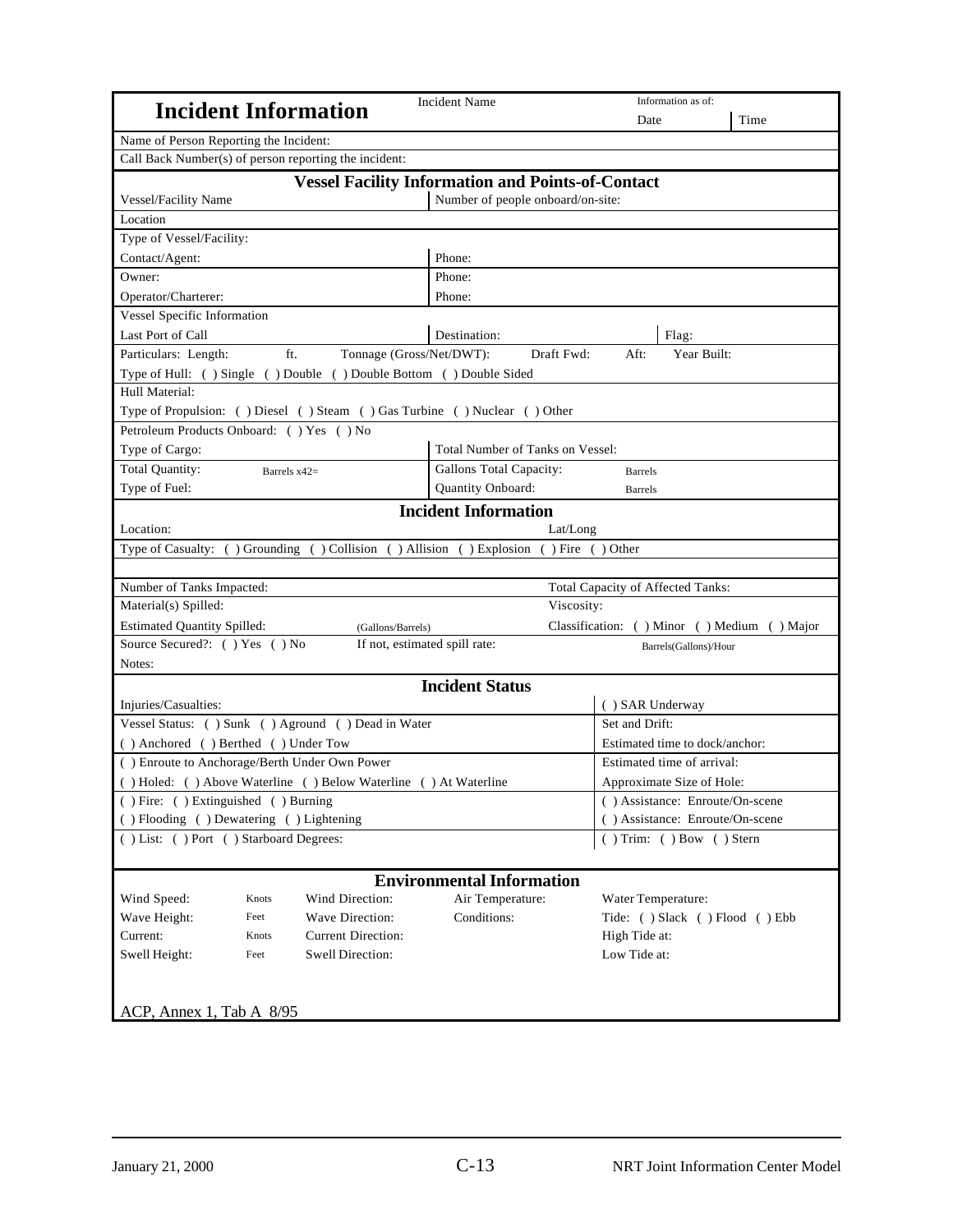|            | <b>General Message</b> |           |                     |
|------------|------------------------|-----------|---------------------|
| To:        |                        | Position  |                     |
| From:      |                        | Position: |                     |
| Message    | Date:                  |           | Time:               |
| Message:   |                        |           |                     |
|            |                        |           |                     |
|            |                        |           |                     |
|            |                        |           |                     |
|            |                        |           |                     |
|            |                        |           |                     |
|            |                        |           |                     |
|            |                        | Position: |                     |
| Signature: |                        |           |                     |
| Reply:     |                        |           |                     |
|            |                        |           |                     |
|            |                        |           |                     |
|            |                        |           |                     |
|            |                        |           |                     |
|            |                        |           |                     |
|            |                        |           |                     |
|            |                        |           |                     |
|            |                        |           |                     |
| Date:      | Time:                  |           | Signature/Position: |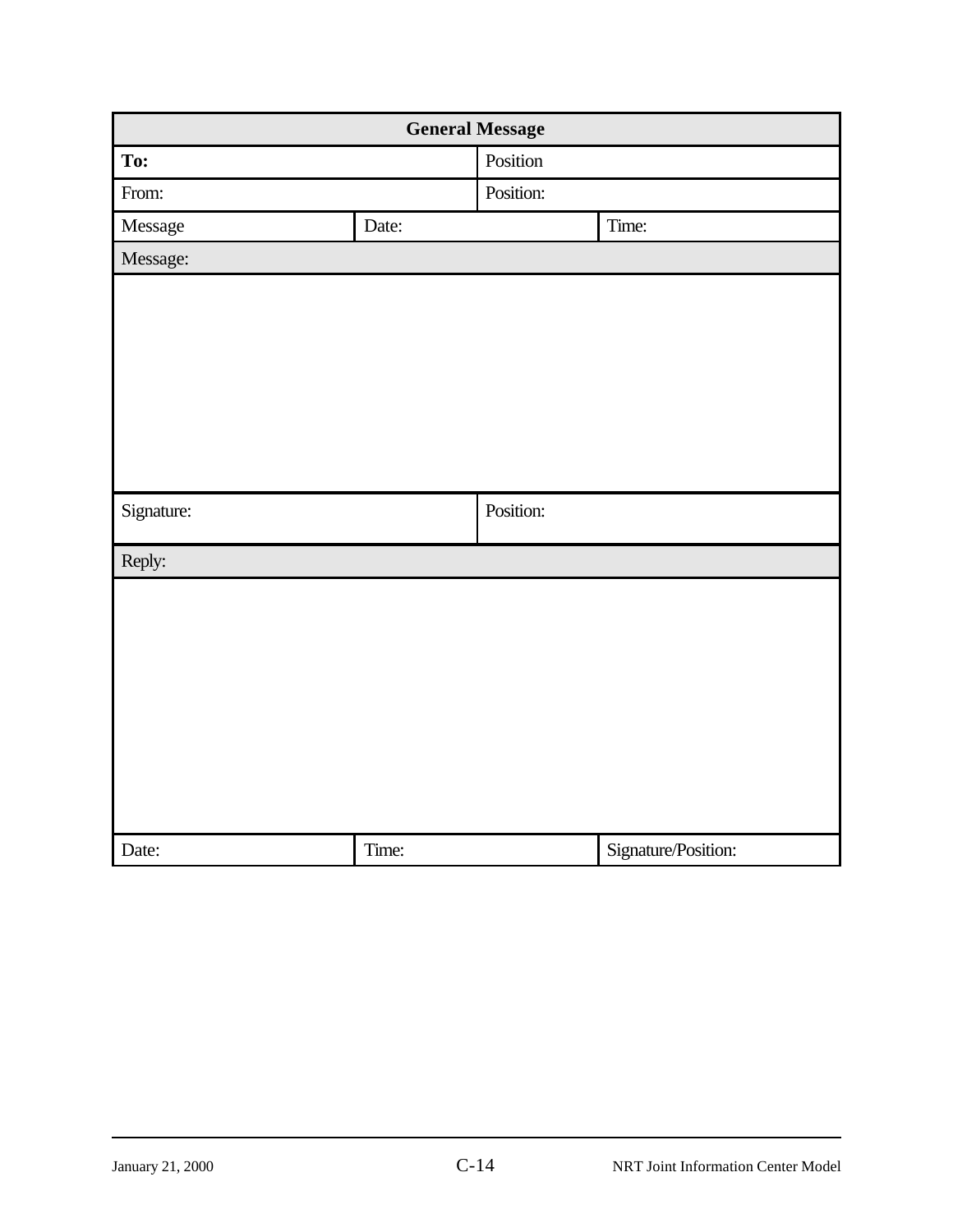# **ICS Form 214 – Unit Log**

| <b>UNIT LOG</b>    |  | 1. INCIDENT NAME                      | 2. DATE             |               | 3. TIME          |
|--------------------|--|---------------------------------------|---------------------|---------------|------------------|
|                    |  |                                       |                     |               |                  |
| 4.NAME/            |  | <b>5. UNIT LEADER</b>                 |                     |               | 6. OPERATIONAL   |
| <b>DESIGNATORS</b> |  | (NAME AND POSITION)                   |                     | <b>PERIOD</b> |                  |
|                    |  |                                       |                     |               |                  |
|                    |  |                                       |                     |               |                  |
|                    |  | 7. PERSONNEL ROSTER ASSIGNED          |                     |               |                  |
| <b>NAME</b>        |  |                                       | <b>ICS POSITION</b> |               | <b>HOME BASE</b> |
|                    |  |                                       |                     |               |                  |
|                    |  |                                       |                     |               |                  |
|                    |  |                                       |                     |               |                  |
|                    |  |                                       |                     |               |                  |
|                    |  |                                       |                     |               |                  |
|                    |  |                                       |                     |               |                  |
|                    |  |                                       |                     |               |                  |
|                    |  |                                       |                     |               |                  |
|                    |  |                                       |                     |               |                  |
|                    |  |                                       |                     |               |                  |
|                    |  |                                       |                     |               |                  |
|                    |  |                                       |                     |               |                  |
|                    |  |                                       |                     |               |                  |
|                    |  |                                       |                     |               |                  |
|                    |  |                                       |                     |               |                  |
|                    |  |                                       |                     |               |                  |
|                    |  |                                       |                     |               |                  |
|                    |  |                                       |                     |               |                  |
|                    |  |                                       |                     |               |                  |
|                    |  | 8. ACTIVITY LOG (CONTINUE ON REVERSE) |                     |               |                  |
| <b>TIME</b>        |  | <b>MAJOR EVENTS</b>                   |                     |               |                  |
|                    |  |                                       |                     |               |                  |
|                    |  |                                       |                     |               |                  |
|                    |  |                                       |                     |               |                  |
|                    |  |                                       |                     |               |                  |
|                    |  |                                       |                     |               |                  |
|                    |  |                                       |                     |               |                  |
|                    |  |                                       |                     |               |                  |
|                    |  |                                       |                     |               |                  |
| <b>ICS 214</b>     |  | 9. PREPARED BY                        |                     |               |                  |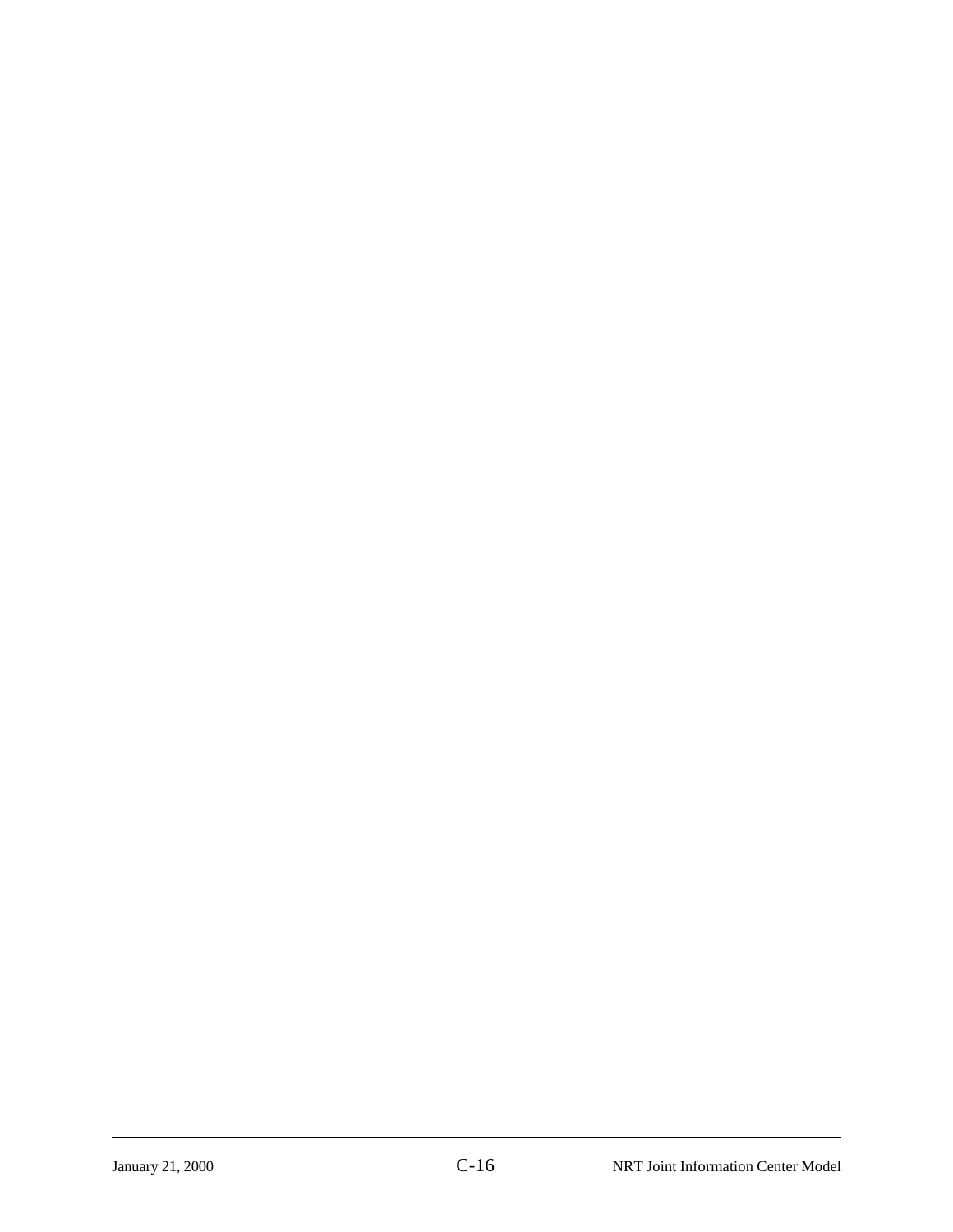## **Appendix D**

### **Sample Documents**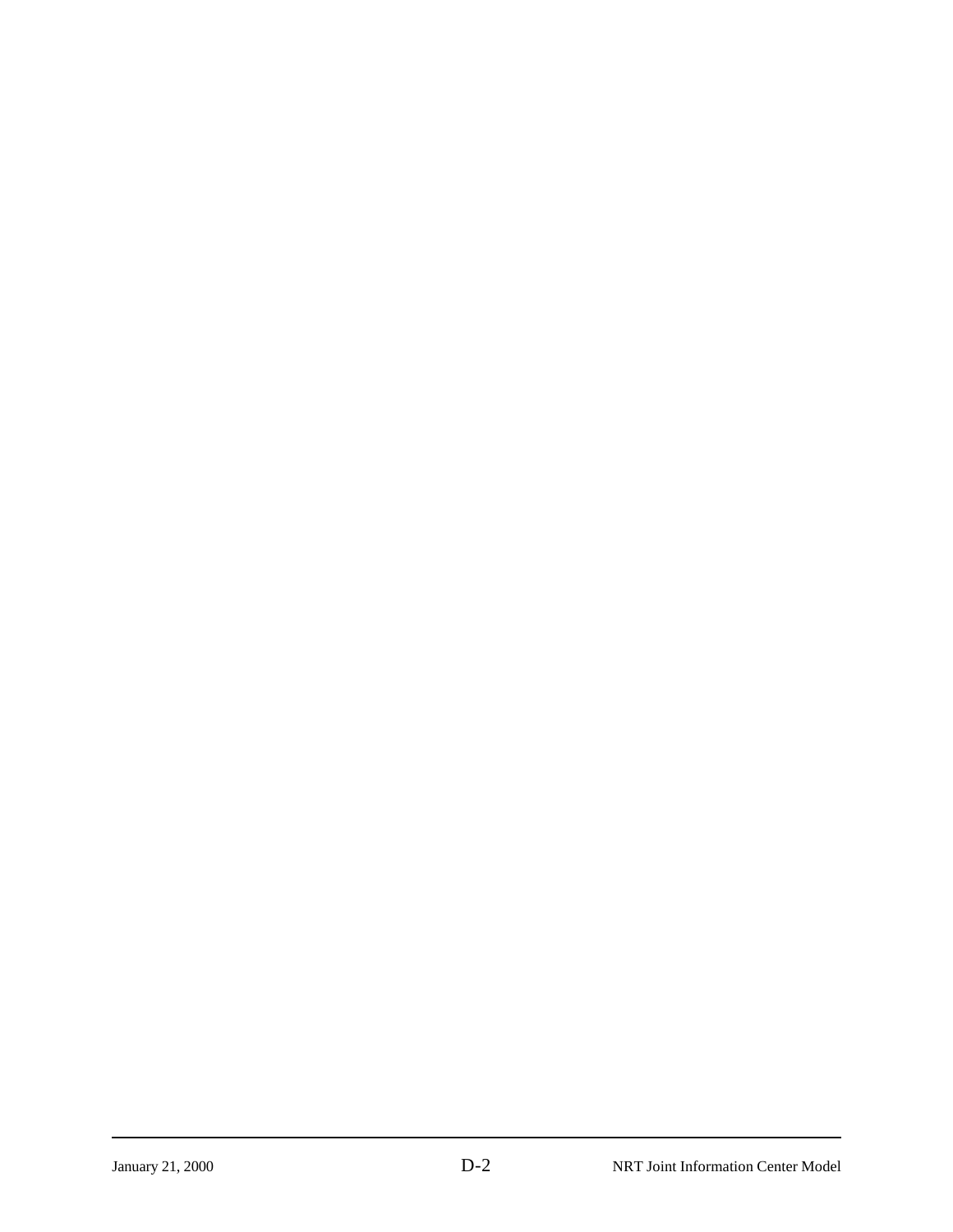# Unified Command Unified Command News Release *Type unified command entities here*

For more information contact: *POC name and telephone number*

Release #: Date: \_\_\_\_\_/\_\_\_\_\_/\_\_\_\_\_

*Type News Release headline and text here*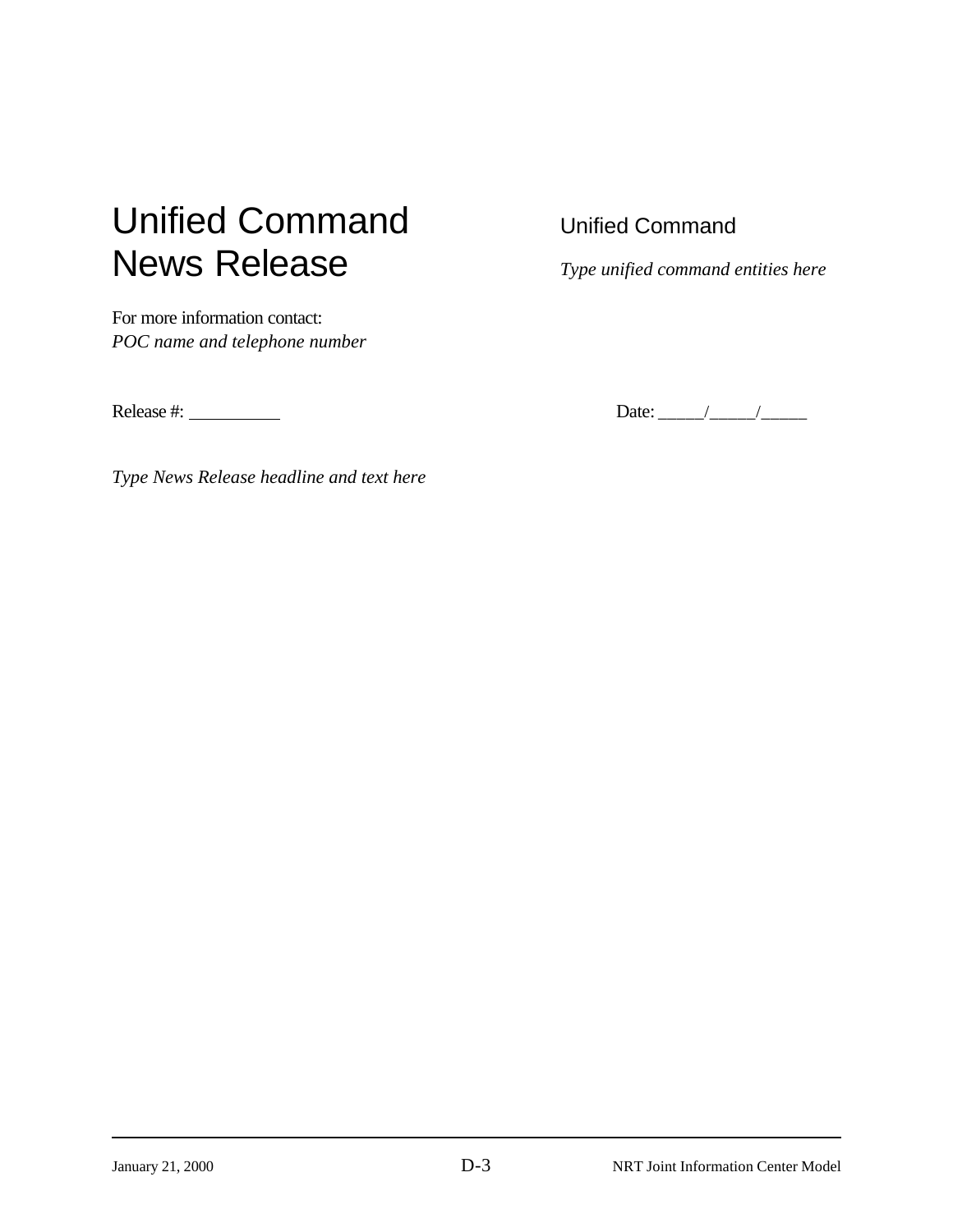### **News Conference**

#### **General Guidelines**:

As the moderator it is your responsibility to set the tone for the news conference

Have a predetermined message for each news conference. If you do not have a message, you do not need a news conference.

Provide correct spellings for any of the names with peculiar spellings. Ensure you state the person's position in the Unified Command.

Set a time with the your speakers prior to starting the news conference. Stick to that time. Do not let any one person dominate the time during the news conference. Take charge and use time as your authority.

Make yourself available at the end of the news conference. This will build relationships and your trust and credibility with the members of the media attending your news conference.

#### **Moderator Script:**

*Welcome, Ladies and Gentlemen to today's (this morning's, tonight's) NEWS*

#### *CONFERENCE.*

We will be presenting information on *We will be presenting information on* 

*With us today is \_\_\_\_\_\_\_\_\_\_\_\_\_\_\_\_\_\_\_\_\_\_\_\_\_\_\_\_\_\_\_.*

*We will begin today with some brief statements from the representatives of the Unified*

*Command. Then we will open the floor to your questions. Because of the on-going*

*operations we will be available for \_\_\_\_\_\_\_\_\_minutes today. Please allow time for*

*everyone here to ask questions.*

*Following the news conference, the Joint Information Center staff and myself will be*

*available to help you with any further needs.*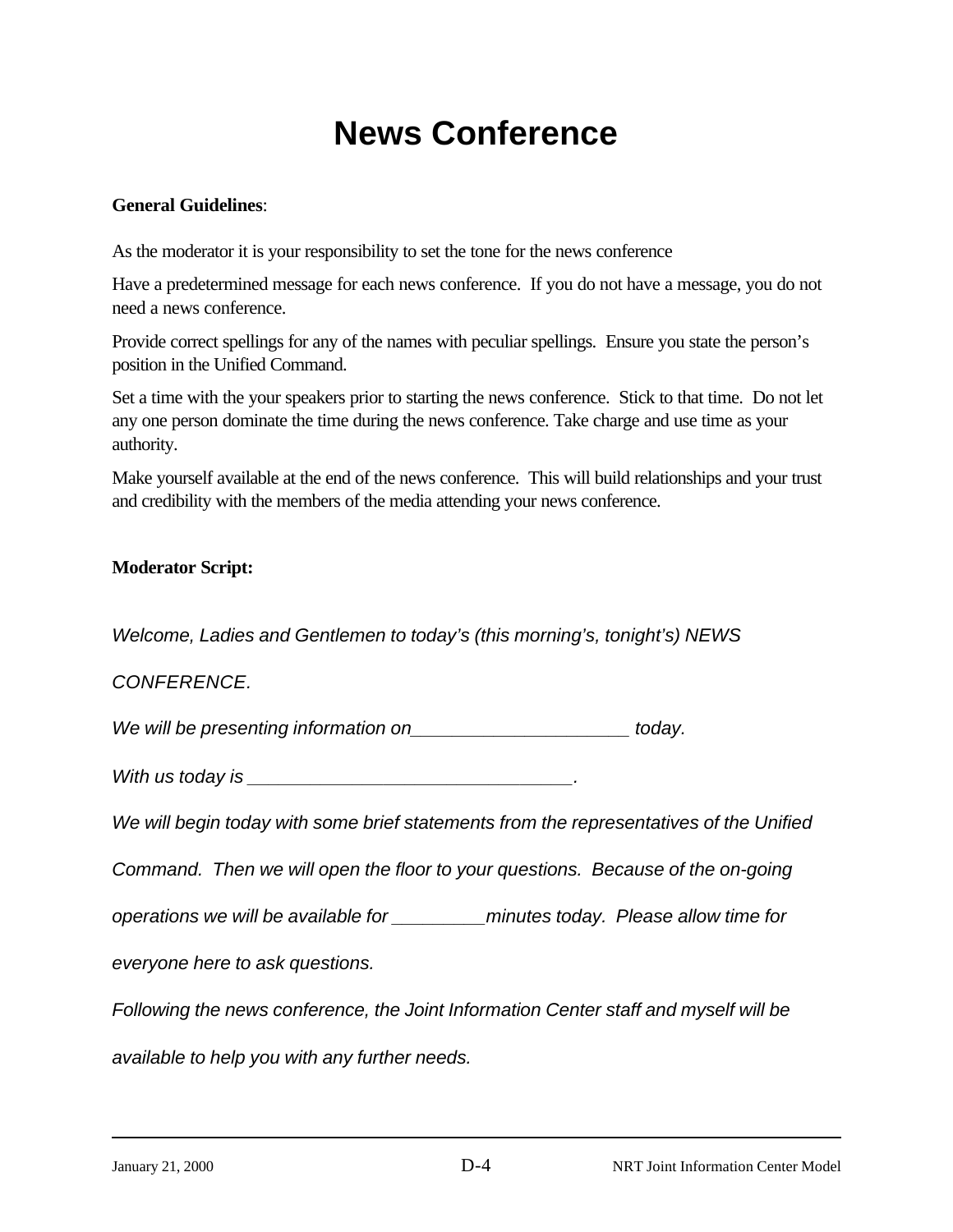### **Sample Advisory**

 (DR-##)-DR-(STATE)-(ADV#) (DATE)

#### **DISASTER INFORMATION FROM:**

(Organization) (Street Address) (City, State, Zip)

#### **MEDIA ADVISORY – NOT FOR PUBLICATION OR BROADCAST**

#### **JIC AND (STATE) SET UP DISASTER FIELD OFFICE IN (CITY, STATE)**

(CITY, STATE) A JIC/State Disaster Field Office (DFO) is being established in (CITY, STATE) to administer assistance programs available as a result of the President's disaster declaration, (DAY). The Presidential declaration is in response to the damages and losses resulting from (DISASTER).

The address of the DFO is: (LOCATION)

Public affairs officers are available to help with facts about recovery programs and any assistance you may need in providing information to the public about disaster response and recovery programs. (LIST PAO NAMES AND PHONE NUMBERS).

A toll-free disaster registration line is in operation. The number is **1-800-XXX-XXXX**. People with speech or hearing impairments may apply by calling the TTY registration line at **1- 800-XXX-XXXX**.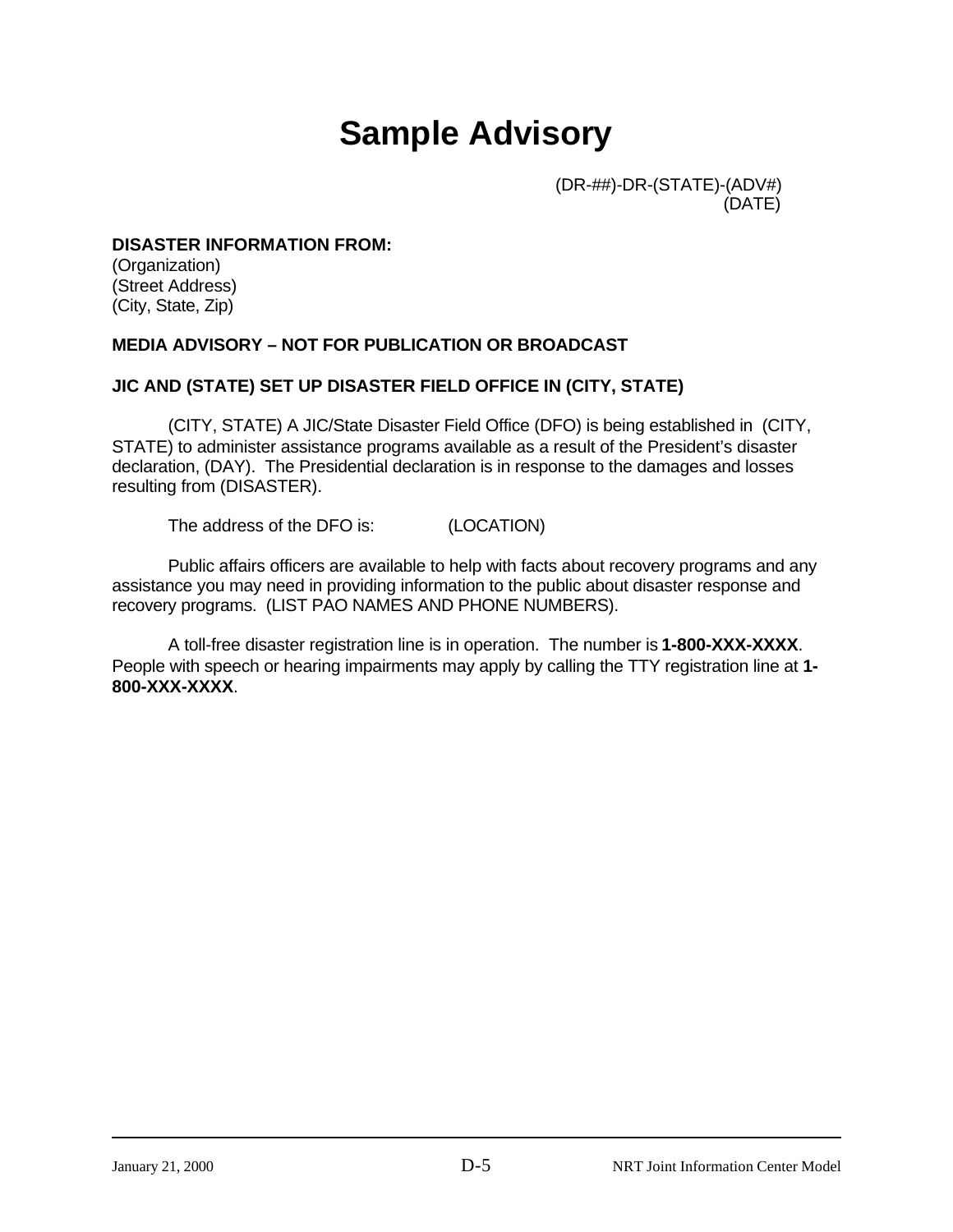### **Sample Advisory**

 (DR##)-DR-(STATE)-(PR#) (DATE)

#### **DISASTER INFORMATION FROM:**

(Organization) (STATE Emergency Operations Center) (Street Address) (City, State, Zip)

| <b>MEDIA CONTACTS:</b> | JIC            | (PAO name) | (phone) |
|------------------------|----------------|------------|---------|
|                        | (State Agency) | (PIO name) | (phone) |

#### **MEDIA ADVISORY – NOT FOR PUBLICATION OR BROADCAST**

#### **JIC, (STATE) EMERGENCY MANAGEMENT AGENCY TO HOLD NEWS CONFERENCE ON FEDERAL/STATE DISASTER RESPONSE**

- **WHAT:** Officials from the Joint Information Center (JIC) and the (STATE) Emergency Management Agency will hold a news conference to discuss the federal/state response to the (DISASTER) and answer questions about the response and recovery effort following President (NAME)'s major disaster declaration for (NUMBER) counties in (STATE).
- **WHEN:** (TIME), (DAY) (DATE)
- **WHERE:** (BUILDING NAME) (ROOM NUMBER, FLOOR, EXACT LOCATION) (STREET ADDRESS) (CITY, STATE) (ON-SITE TELEPHONE NUMBER)
- **PARTICIPANTS:** (FCO NAME), JIC Federal Coordinating Officer (SCO NAME), (STATE) EMA State Coordinating Officer

**BACKGROUND:** President (NAME)'s designation of (NUMBER) counties in (STATE) opens the way for a wide range of disaster assistance for (DISASTER) victims affected by the disaster as well as emergency protective measures and assistance to repair and replace public facilities. Federal Coordinating Officer (FCO NAME) will provide information on the response and recover process now under way and specifics regarding the kinds of assistance available to the residents of (STATE). The (NUMBER) counties designated disaster areas include (LIST COUNTIES).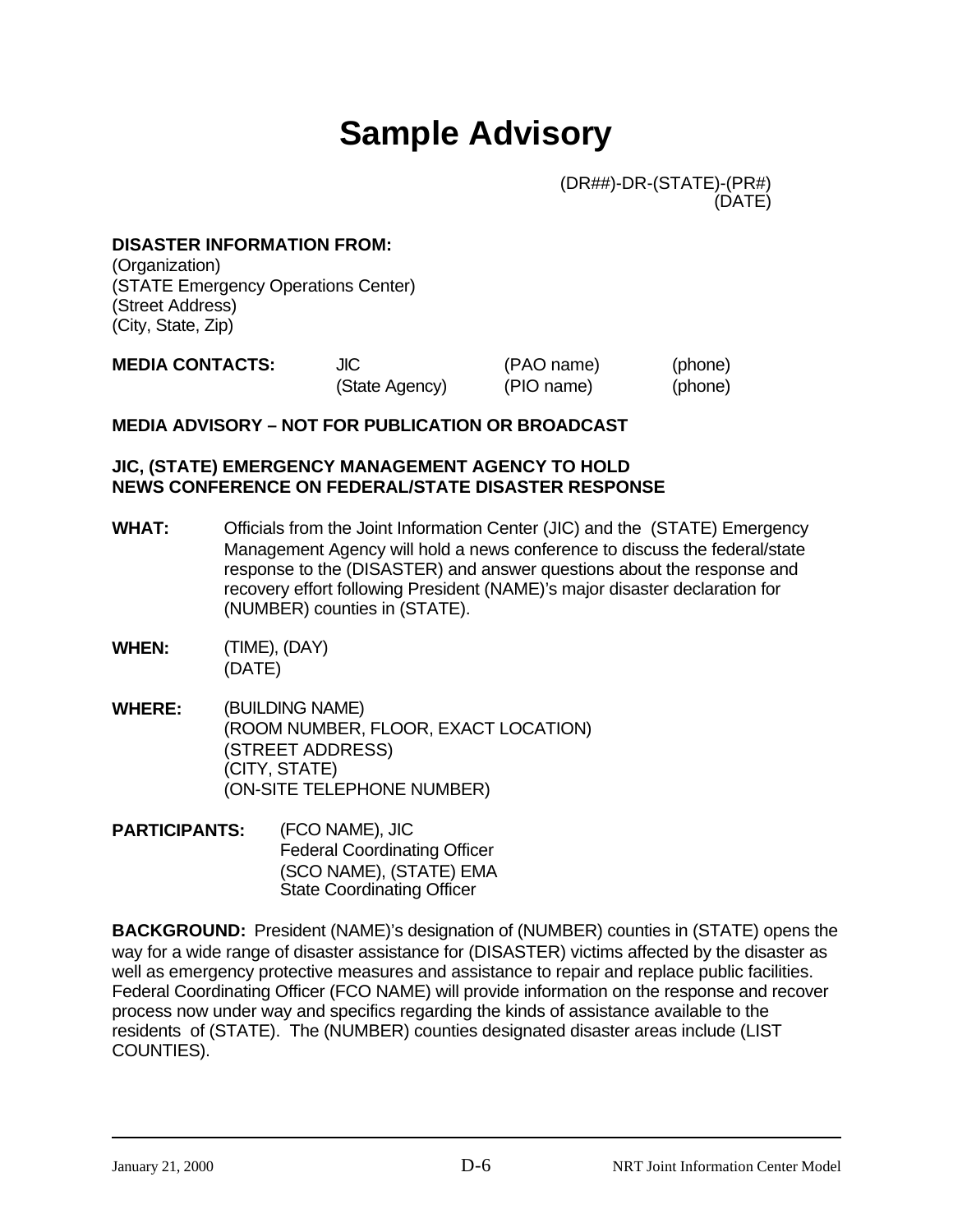### **Sample Press Release**

(DR###)-DR-(STATE)-(PR#)

(DATE)

#### **DISASTER INFORMATION FROM:**

(Organization) (Street Address) (City, State, Zip)

| <b>MEDIA CONTACTS:</b> | JIC            | (PAO name) | (phone) |
|------------------------|----------------|------------|---------|
|                        | (State Agency) | (PIO name) | (phone) |

#### **INSPECTORS VISITING DAMAGED PROPERTIES**

(CITY, STATE)—Damage inspectors are now in the field visiting people who have filed applications for assistance, (FCO NAME), an official with Joint Information Center (JIC), said in a joint statement with the State Coordinating Officer (SCO NAME).

Residents who have applied for disaster assistance can expect to hear from one or more inspectors who will schedule a visit to look at damaged property, according to the federal and state disaster recovery officials.

One or more different inspectors may come to look at damaged property. FEMA schedules inspections within 7 to 10 days to verify losses. The U.S. Small Business Administration sends loss verifiers to inspect damaged property of those who have submitted completed loan applications. And the Red Cross also sends inspectors to meet with disaster victims and local building and safety inspectors may come to see if damaged structures are safe, (FCO NAME) said.

"We are advising applicants to ask for identification from everyone saying they are damage inspector," (FCO NAME), serving as federal coordinating officer for disaster recovery operations, said. All inspectors and verifiers carry official photo identification. "If an inspector is not wearing an identification card or badge, ask to see it."

Almost (NUMBER) (STATE) residents have applied for aid by calling the toll-free registration number at **1-800-XXX-XXXX**. And assistance is still available. Persons who are speech- or hearing-impaired can call **TTY 1-800-XXX-XXXX**.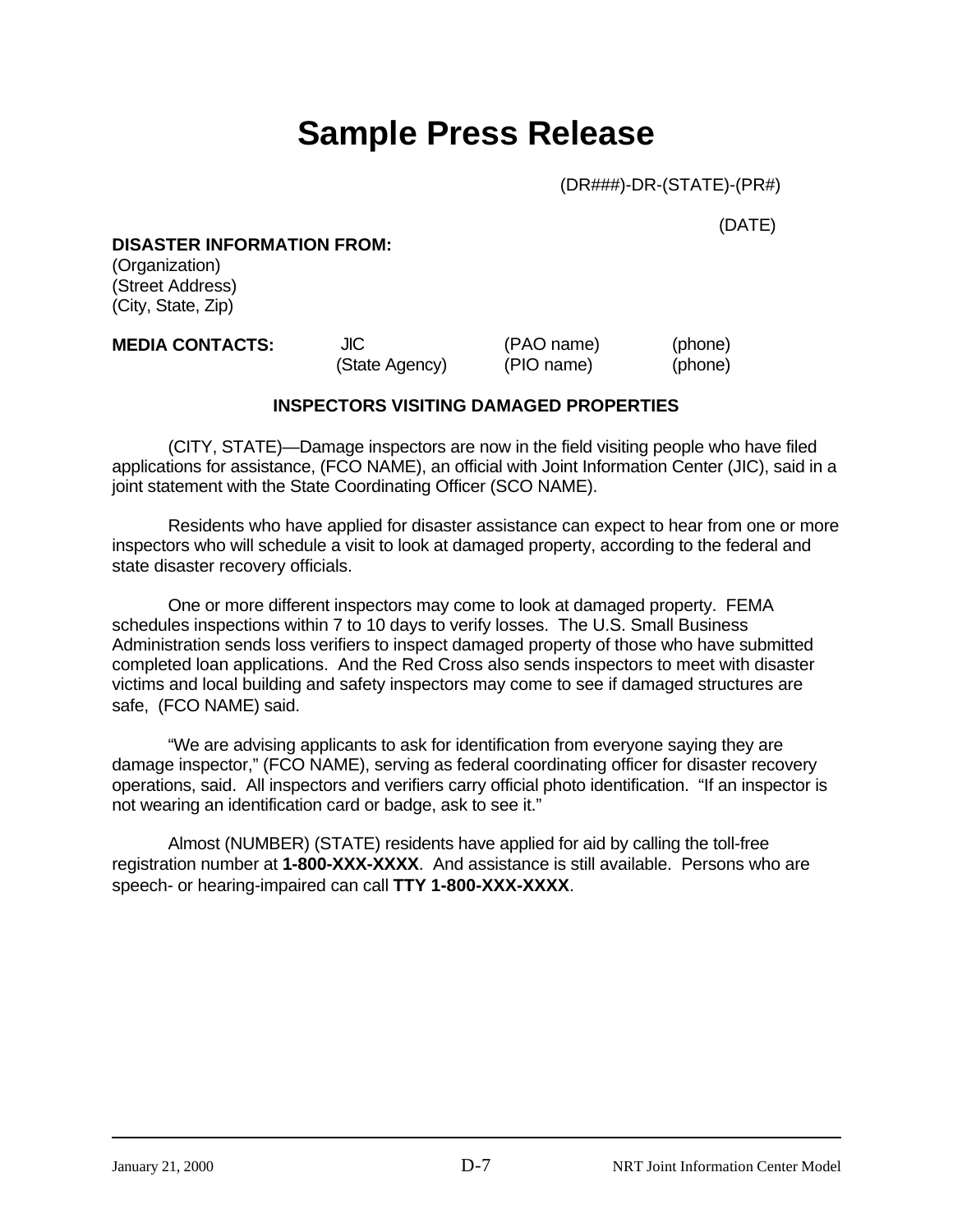### **Sample Public Service Announcement**

 (DR##)-DR-(STATE)-(PSA##) (DATE)

DISASTER INFORMATION FROM: (Organization) (Street Address) (City, State, Zip)

#### **MEDIA CONTACTS:**

| JIC            | (PAO name) | (phone) |
|----------------|------------|---------|
| (State Agency) | (PIO name) | (phone) |

### **PSA: APPLY FOR DISASTER ASSISTANCE BY PHONE kill date: until further notice**

#### **:20 SEC**

(STATE) (Pennsylvanians, Marylanders) WHOSE HOMES AND PROPERTY WERE DAMAGED BY THE RECENT (DISASTER) CAN APPLY FOR DISASTER ASSISTANCE BY PHONE. CALL JIC TOLL-FREE AT **1-800-XXX-XXXX**. IF YOUR HOME OR BUSINESS WAS DAMAGED BY THE (DISASTER)… AND IF YOU LIVE OR DO BUSINESS IN (COUNTY) OR (COUNTY)… YOU COULD BE ELIGIBLE FOR DISASTER ASSISTANCE… BUT YOU HAVE TO APPLY… CALL **1-800- XXX-XXXX**. APPLY NOW.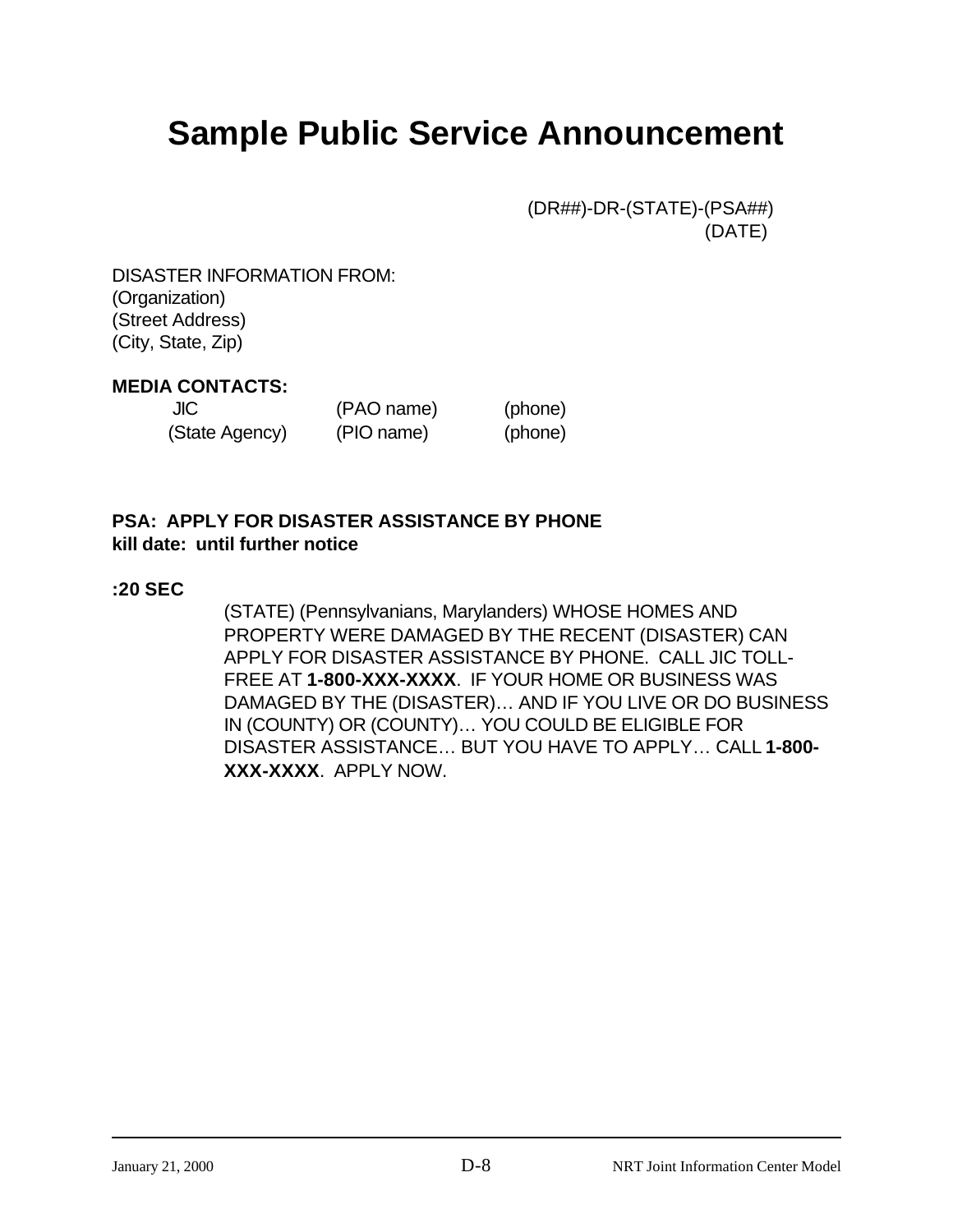**Appendix E**

**JIC Experts List**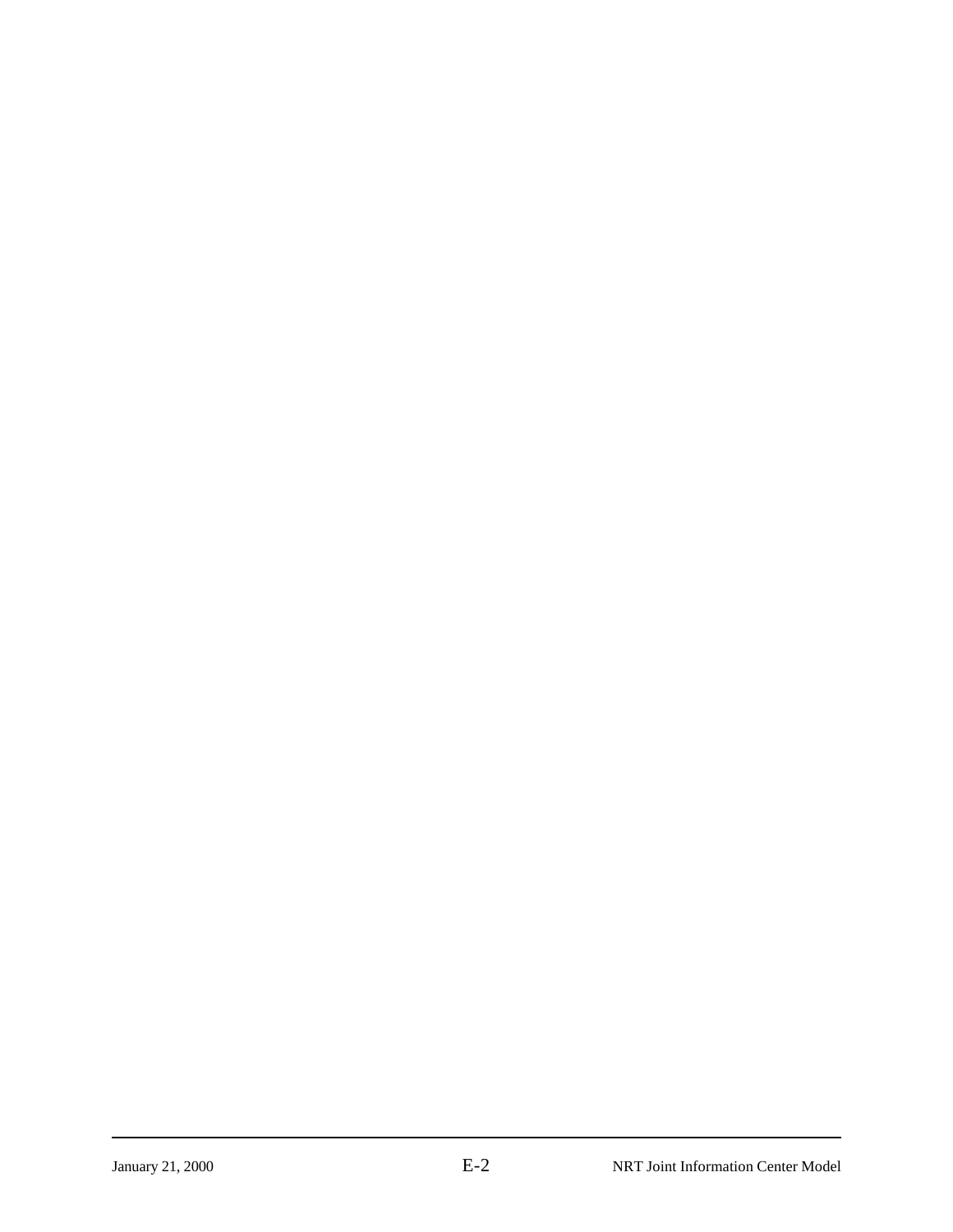# **JIC Expert List**

### *Who to call for assistance on establishing and staffing a JIC*

| Agency |                                                                                                                            | <b>Phone Number</b> |  |  |
|--------|----------------------------------------------------------------------------------------------------------------------------|---------------------|--|--|
|        | USCG Public Information Assist Team (PIAT) provides:                                                                       | $(252)$ 331-6000    |  |  |
| ļ      | In-depth knowledge of the JIC.<br>A 24-hour, seven days a week deployable team,<br>comprised of four people and equipment. |                     |  |  |
|        | Pacific Northwest Public Affairs Group provides:                                                                           | $(360)$ 407-6373    |  |  |
|        | In-depth knowledge of the JIC.                                                                                             |                     |  |  |
|        | Federal Emergency Management Agency (FEMA) provides:                                                                       | $(202)$ 646-4600    |  |  |
|        | In-depth knowledge of the JIC.<br>A deployable public affairs team and equipment.                                          |                     |  |  |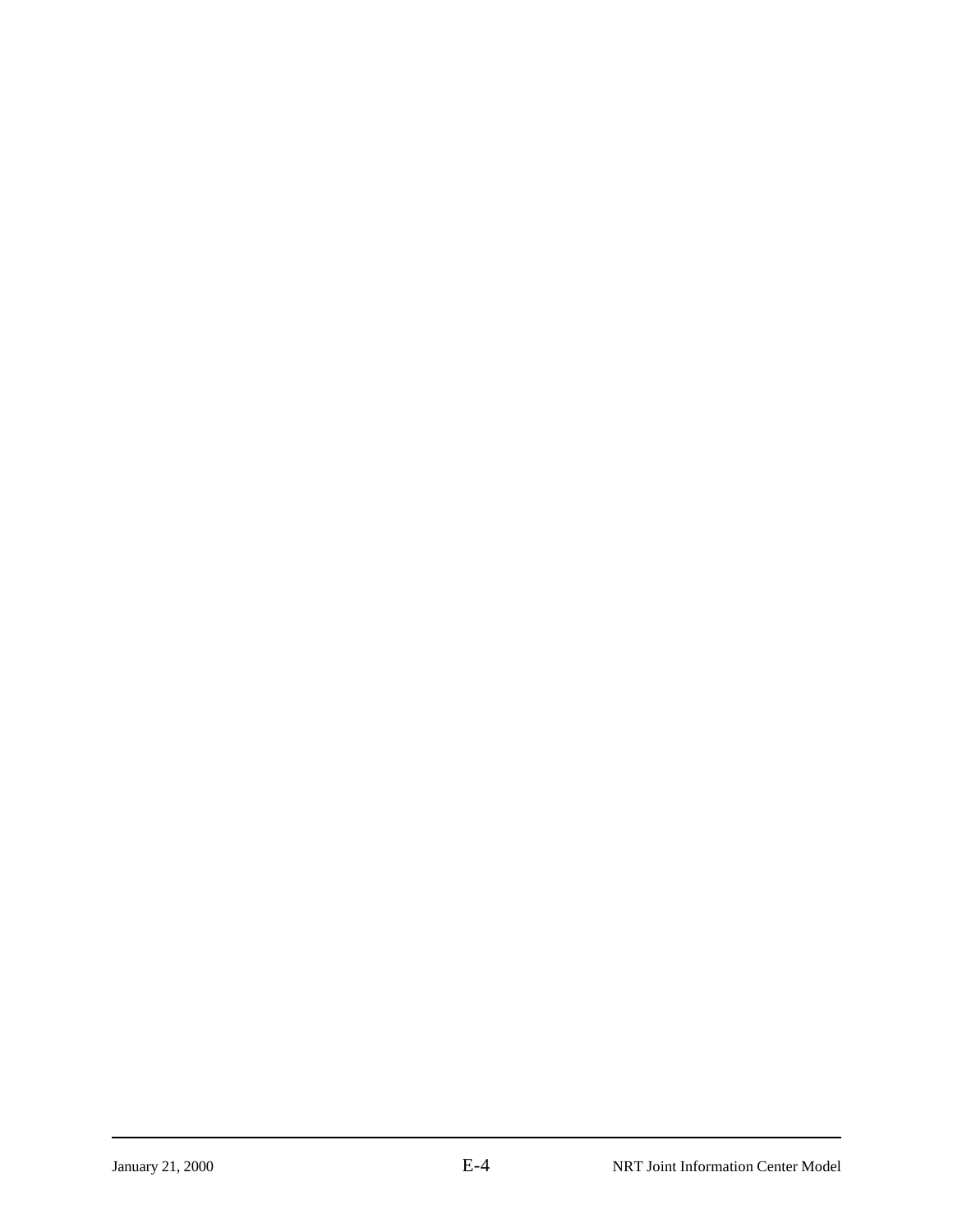**Appendix F**

# **Community Feedback Supplement**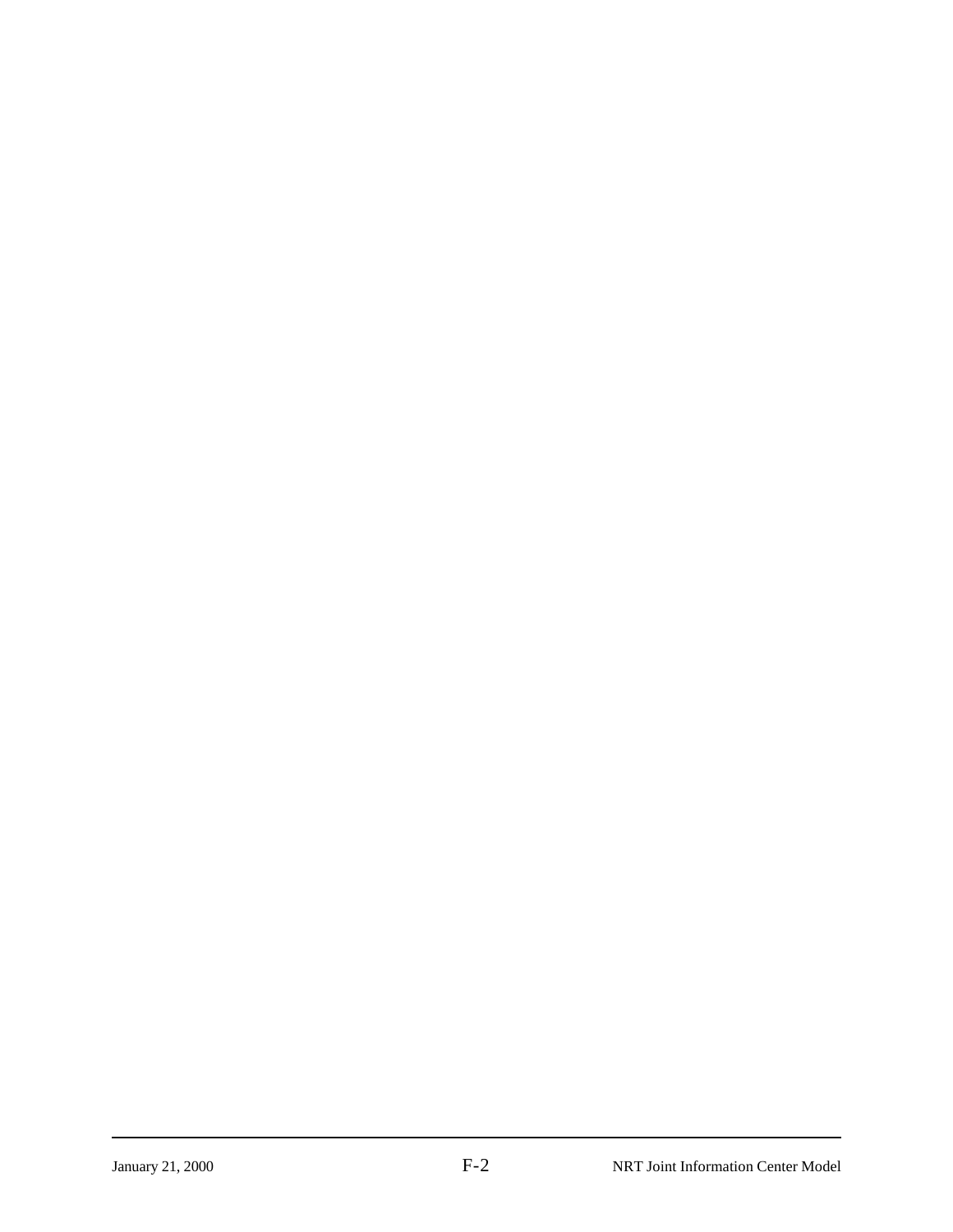# **Joint Information Center Model**

# (Community Feedback Supplement)

**DRAFT: January, 1999**

Developed for the Public Information Assist Team National Strike Force Coordination Center United States Coast Guard by Environmental Programs Directorate Navy Environmental Health Center 2510 Walmer Avenue Norfolk, VA 23513-2617 (757) 363-5548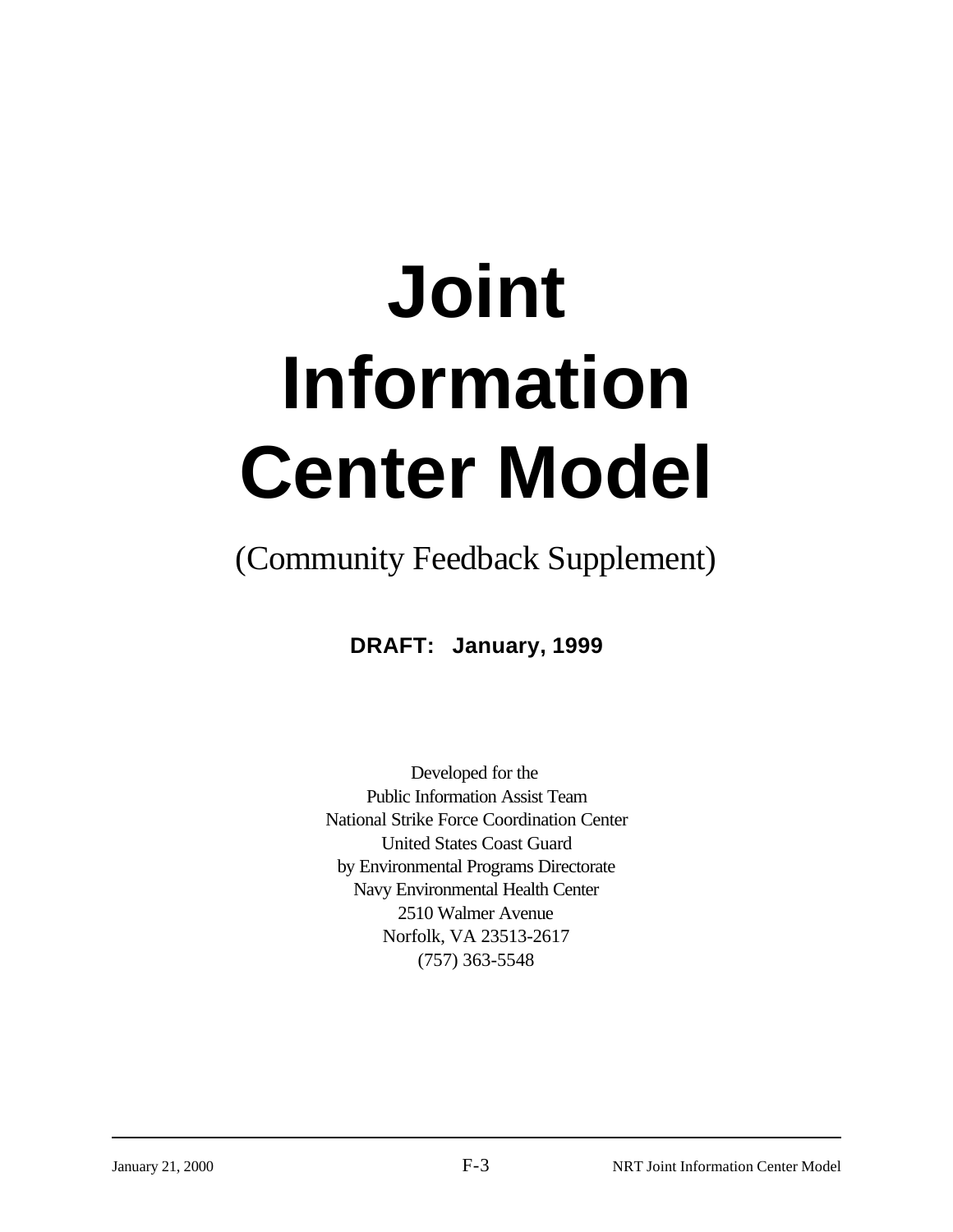#### **Introduction**

The Community Feedback Supplement provides community feedback techniques to help achieve Incident Command System goals and objectives related to community information.

The "Job Aid: Community Feedback Techniques" table on the following page lists action steps to take. The use of the action steps is based on the supplement which has brief descriptions of related information in a question and answer format, has appendices with potential questions, and has four worksheets to record the content of community feedback.

Information obtained from community feedback should help either the Joint Information Center (JIC) staff or Liaison Officer (IO) staff to respond to community perceptions about the response effort and identify community information needs.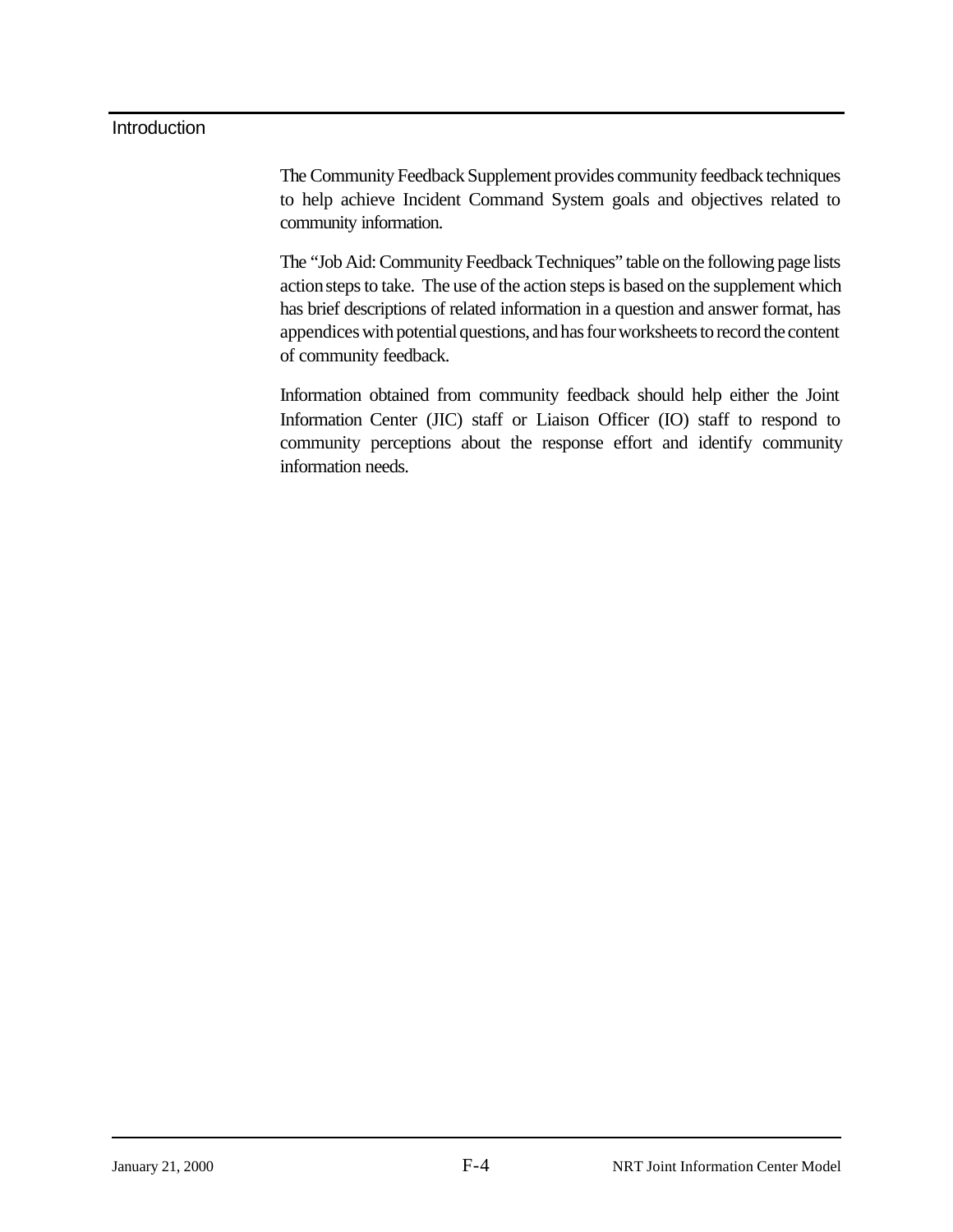# **Using Community Feedback Techniques**

| <b>Step</b>             | <b>Action</b>                                                              |  |  |  |
|-------------------------|----------------------------------------------------------------------------|--|--|--|
| $\mathbf{1}$            | Determine current JIC structure/staffing/resources                         |  |  |  |
|                         |                                                                            |  |  |  |
|                         | What JIC positions/units are established?<br>#                             |  |  |  |
|                         | Does the JIC include staff with local knowledge?<br>#                      |  |  |  |
|                         | What media outlets are monitored by the JIC?<br>#                          |  |  |  |
| $\boldsymbol{2}$        | Identify currently available information related to feedback               |  |  |  |
|                         | Does the JIC have community publics identified?<br>#                       |  |  |  |
|                         | Does the JIC have media contacts identified?<br>#                          |  |  |  |
|                         | Does the JIC have incident information including press releases?<br>#      |  |  |  |
| $\mathbf{3}$            | Establish relative priorities for JIC support?                             |  |  |  |
|                         |                                                                            |  |  |  |
|                         | What is the most important current priority for the JIC?<br>#              |  |  |  |
|                         | Does the JIC require feedback type information?<br>#                       |  |  |  |
| $\overline{\mathbf{4}}$ | Evaluate staff availability to assist with feedback                        |  |  |  |
|                         |                                                                            |  |  |  |
|                         | Can JIC staff be dedicated to feedback efforts?<br>#                       |  |  |  |
|                         | Can JIC staff help with feedback efforts while assigned to JIC units?<br># |  |  |  |
|                         | Does the JIC staff require training in feedback techniques?<br>#           |  |  |  |
| 5                       | Select potential feedback techniques for use                               |  |  |  |
|                         | Does the JIC need feedback from community members?<br>#                    |  |  |  |
|                         | Does the JIC need assessment of media reports?<br>#                        |  |  |  |
|                         | Does the JIC require triangulation of conflicting information?<br>#        |  |  |  |
| 6                       | Prepare plan (actions and milestones) to obtain feedback                   |  |  |  |
|                         |                                                                            |  |  |  |
|                         | Is collected feedback time urgent?<br>#                                    |  |  |  |
|                         | Is JIC staff available for continuing feedback efforts?<br>#               |  |  |  |
| 7                       | Incorporate feedback results into JIC operations                           |  |  |  |
|                         |                                                                            |  |  |  |
|                         | Does the feedback indicate the need for more community information?<br>#   |  |  |  |
|                         | Should specific issues be clarified for community members or media?        |  |  |  |
|                         | Should the JIC re-focus efforts to address community perceptions?<br>#     |  |  |  |
| 8                       | Review/evaluate feedback results                                           |  |  |  |
|                         | What are the "lessons learned"?<br>#                                       |  |  |  |
|                         | What is the overall community feedback for the incident?<br>#              |  |  |  |
|                         |                                                                            |  |  |  |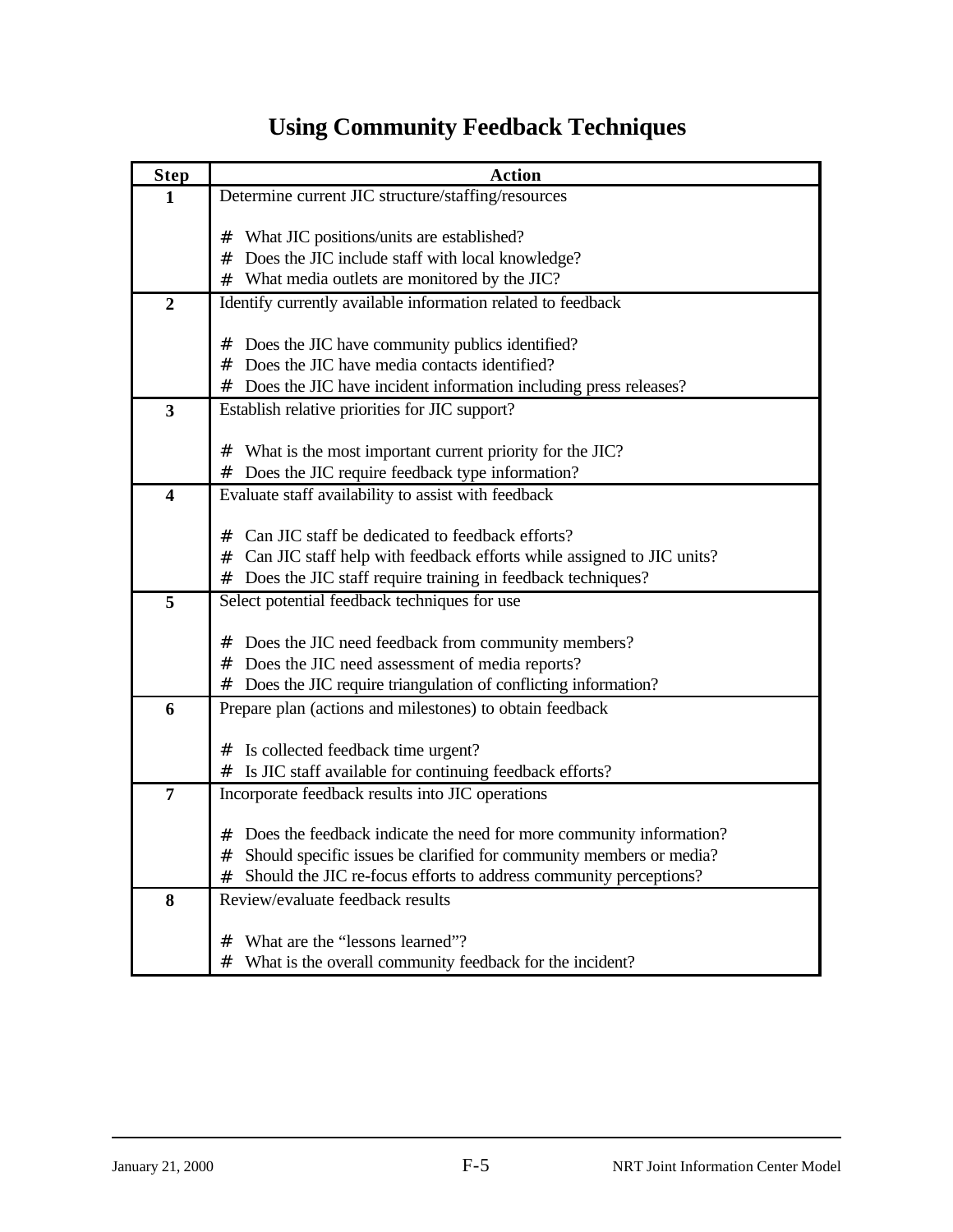## **Section 1 Role of Community Feedback to Support the JIC**

#### What is the role of the Joint Information Center?

Multiple public and private agencies often collaborate in responding to emergent environmental, health, and safety incidents. The timely, effective, and efficient flow of information to and from the community and media is integral to a successful incident response.

The Joint Information Center or JIC is the organizational structure used to facilitate the necessary information flow or interchange. The JIC is normally headed by the designated Information Officer. Among the general objections established for the JIC and Information Officer are the following:

- ! Establishing and maintaining community trust and confidence.
- ! Providing timely and accurate information, both written and visual.
- ! Evaluating and responding to community information needs.

The Joint Information Center Model outlines a flexible organizational structure that can range from an initial response effort with an Information Officer and three assistants to the establishment of a much more elaborate JIC. The model specifies "major responsibilities" or objectives for the different units, branches and managers which might be established depending on the breadth of the JIC deemed necessary for a specific incident. Many of the "major responsibilities" are largely impacted by community information needs and the results of community feedback.

Three JIC Assistants or their staffs (Units) are primarily involved with community interaction. The Dissemination Unit has the "major responsibilities" to receive community and media input and to have information on community stakeholders, stakeholders, influentials, and other interested individuals.

The Preparation Unit has the "major responsibilities" to prepare spokespersons, to analyze information, and to evaluate potential issues. Finally, the Asst. IO for Community Outreach has the "major responsibilities" to determine community information needs and to obtain community feedback.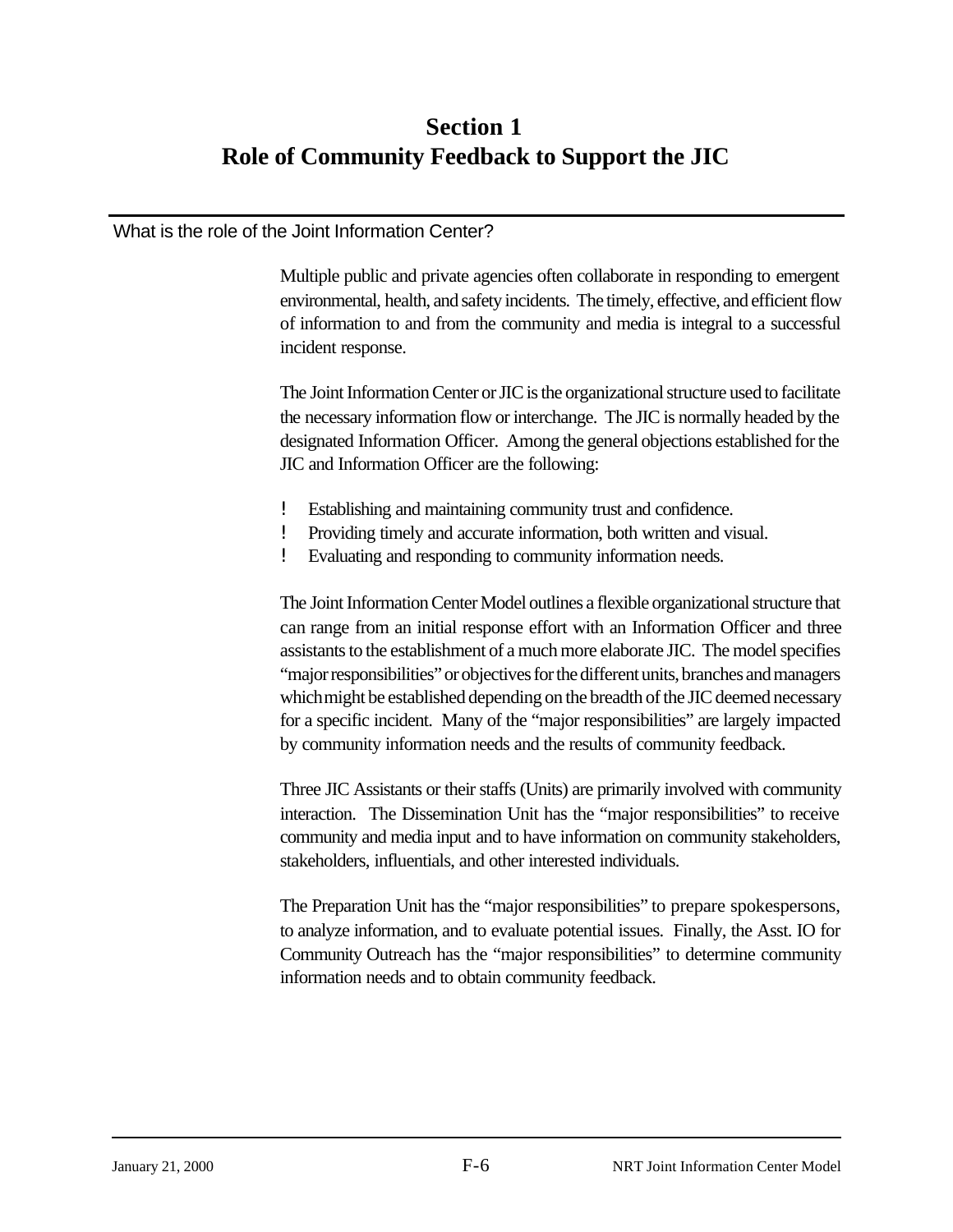What is the role for community feedback in support of the Joint Information Center?

The role for community feedback is primarily to support JIC objectives for information interchange with the community. The need for community feedback is common to all emergency response agencies. Without feedback, response agencies have limited insight into community information needs, their expectations for the role to be played by the response agencies, and the lessons to be learned from specific response efforts. The Joint Information Center Model establishes specific objectives for JIC assistants and units as "goals" or "major responsibilities."

In general, the objectives normally established for a crisis information center are of two types. The first, and more traditional objective, is the output objective where the crisis information center (e.g., JIC and Information Officer) seek to share information with the community about the incident. The crisis information center produces and distributes press releases, answers questions from community members, and attempts to keep the community updated on the status of the incident.

The second type of objectives is termed impact objectives. Impact objectives represent the potential end result or impact from how the JIC and the response agencies engage in information interchanges with the community

The three most commonly discussed impact objectives are informational, attitudinal, and behavioral.

- ! Informational objectives include issues related to whether the community is exposed to the JIC messages, how well the community comprehends the messages, and the extent to which the community might retain the message over time. As an example, media or JIC messages might create visual images or general picture representations of an issue that are held in a community member's mind. The JIC informational objective should be to create an image that is appropriate to the incident situation. Community feedback helps to evaluate the actual images held with the community or presented by the news media.
- ! Attitudinal objectives include issues related to the knowledge or feelings community members might have toward the response agencies and whether the response effort meets their community expectations. As an example, feedback from the community is important to incorporate into "lessons learned." Community members might have a specific attitude about the issue, the response agencies, or the messengers who represent the response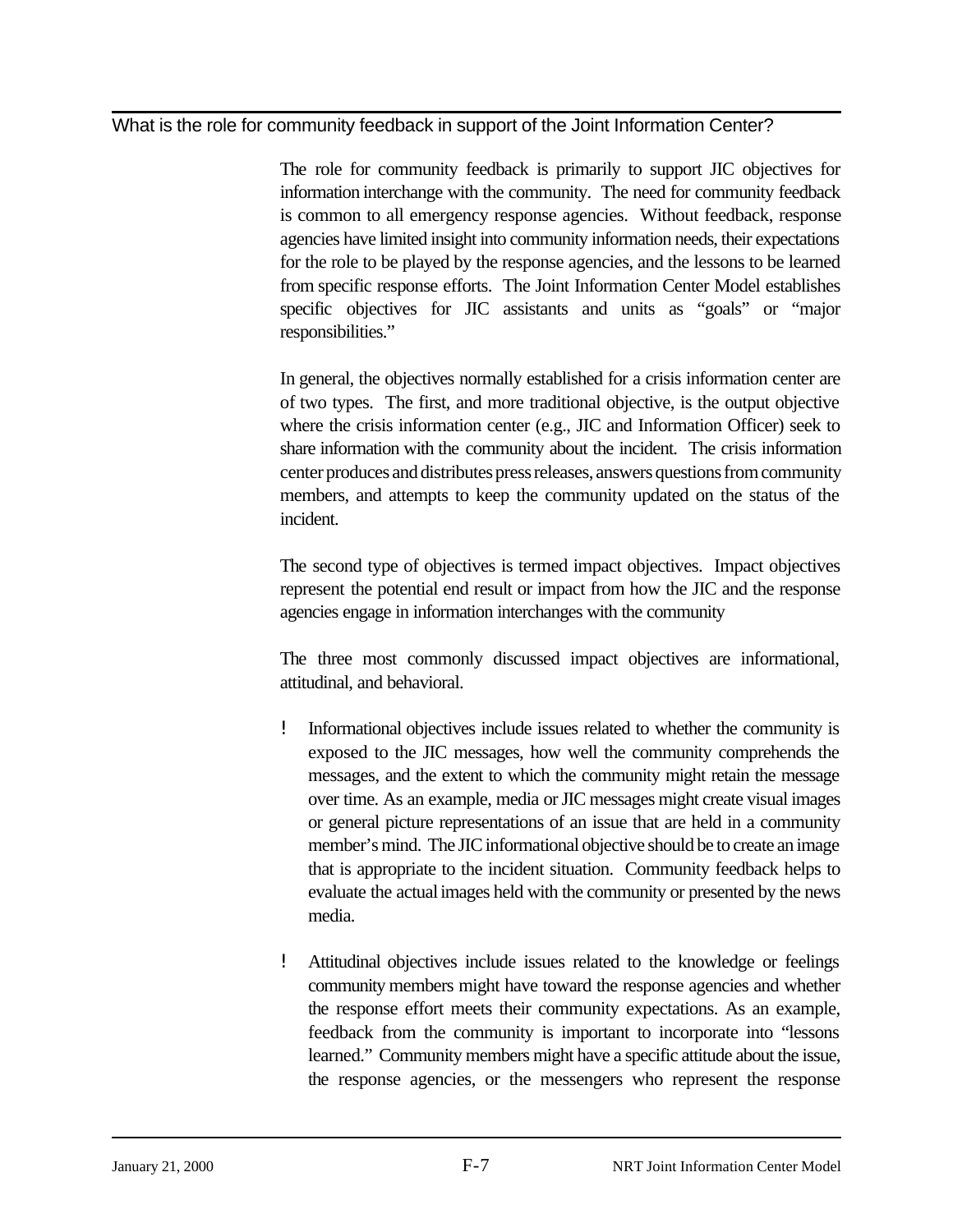agencies. Since attitudes often impact behavior, an understanding of attitudes might help response agencies be better prepared to support the community information needs.

! Behavioral objectives include issues related to actions that might be taken by community members based on the incident situation. As an example, the JIC might assist with communicating messages related to protective or corrective actions (or behaviors) required of community members. These behavioral decisions are the results of a community member's evaluations, judgments, and choices among various alternatives.

Community feedback helps to evaluate whether the JIC impact objectives (i.e., informational, attitudinal, and behavioral) have been reached. As an example, the informational objective might be deemed reached based on the ability of the JIC to disseminate specific information about an issue. Alternatively, the behavioral objective might be deemed reached based an ability to persuade community members to take some protective actions during the incident.

As feasible during the emergent situation, response agencies might obtain community feedback to help in decision-making or information interchanges with the community. Most response agencies prepare an after action report to address "lessons learned." Areas for improvement or "lessons learned" provide a basis for making changes in the response agency's future communication efforts.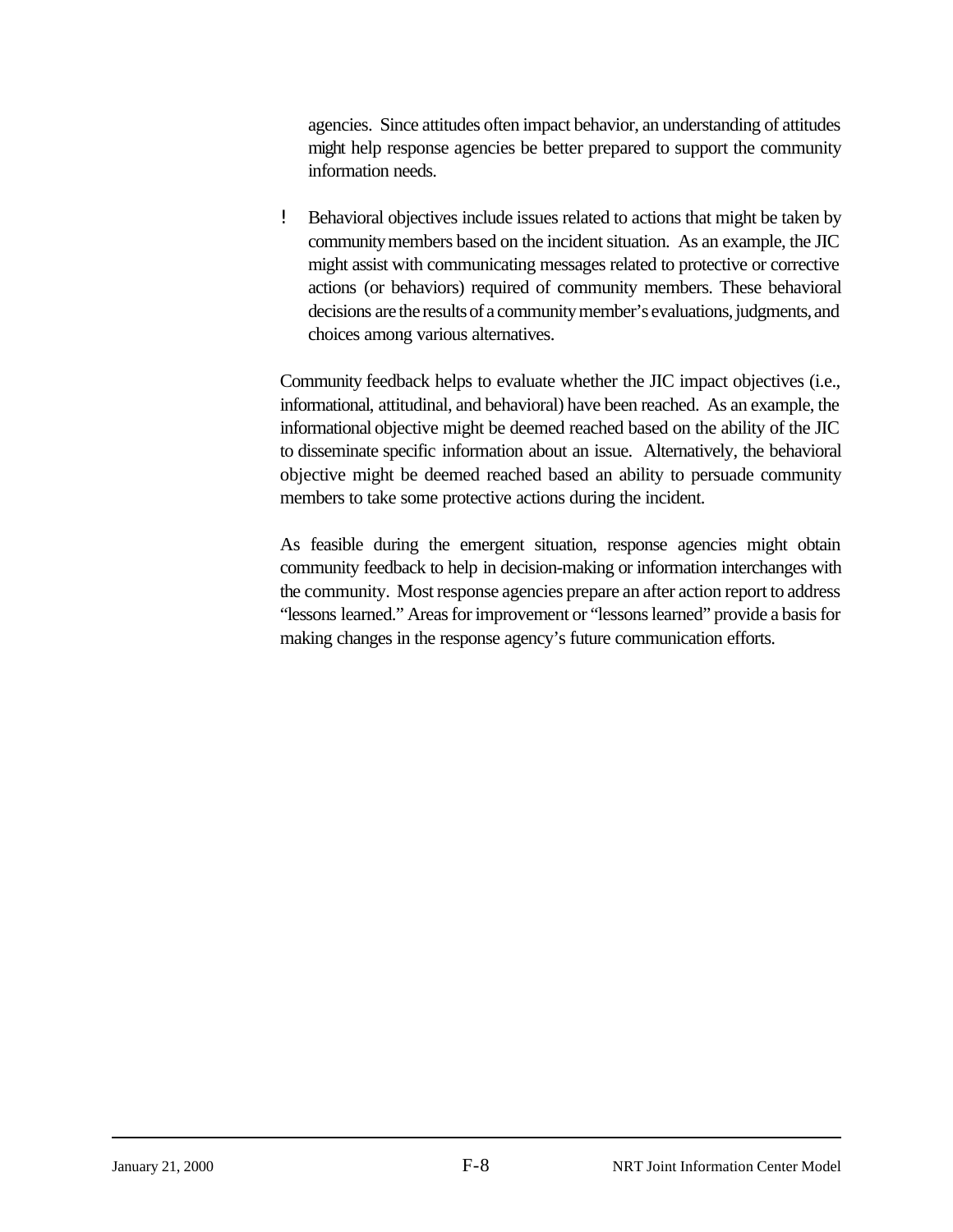## **Section 2 Using the Community Feedback Techniques to Support the JIC**

Using the community feedback techniques to support the JIC

The "Using Community Feedback Techniques" table lists eight action steps. Step 1 is to determine current JIC structure, staffing, and resources. In many emergent situations, the initial JIC operation has limited staff and resources. The sections or units tasked in the JIC model to help with community information interchange might not yet be established. JIC staff might not have local area knowledge or experience.

Step 2 is to identify currently available information related to feedback. Of primary importance is identification of community publics and media contacts. JIC staff might not be available to initiate content analysis of community feedback or news media reports or to interview influentials; however, the initial staff can begin to collect such information for later analysis.

Step 3 is to establish the relative priorities for JIC support. The primary JIC effort at this time might be to disseminate basic crisis information. As the situation develops, the JIC might identify a need for community feedback related to whether or not JIC Information is being disseminated to certain community publics.

Step 4 is to evaluate staff availability to assist with community feedback. Even if specific sections or units are not yet established, JIC staff can be designated to initiate selected community publics.

Step 5 is to select potential feedback techniques to use. As an example, additional information on community members might be needed. Section 3 in the supplement describes community points of contact and Appendix 1 has a generic list of community publics to consider. These can be reviewed to begin developing a comprehensive list of points of contact. As a second example, the JIC might want to evaluate community understanding of crisis messages. Section 5 in the supplement describes questions that might be asked and Appendices 2 through 6 list specific questions. Also, Appendix 7 provides an opening statement to preface interviews or discussions with community members.

Step 6 is to prepare and plan (actions and milestones) to obtain feedback. The plan might include assigned JIC staff to evaluate news media reports. Section 6 describes the general approach to media content analysis and Worksheets 1 and 2 provide specific worksheets to document the analysis. Other JIC staff might be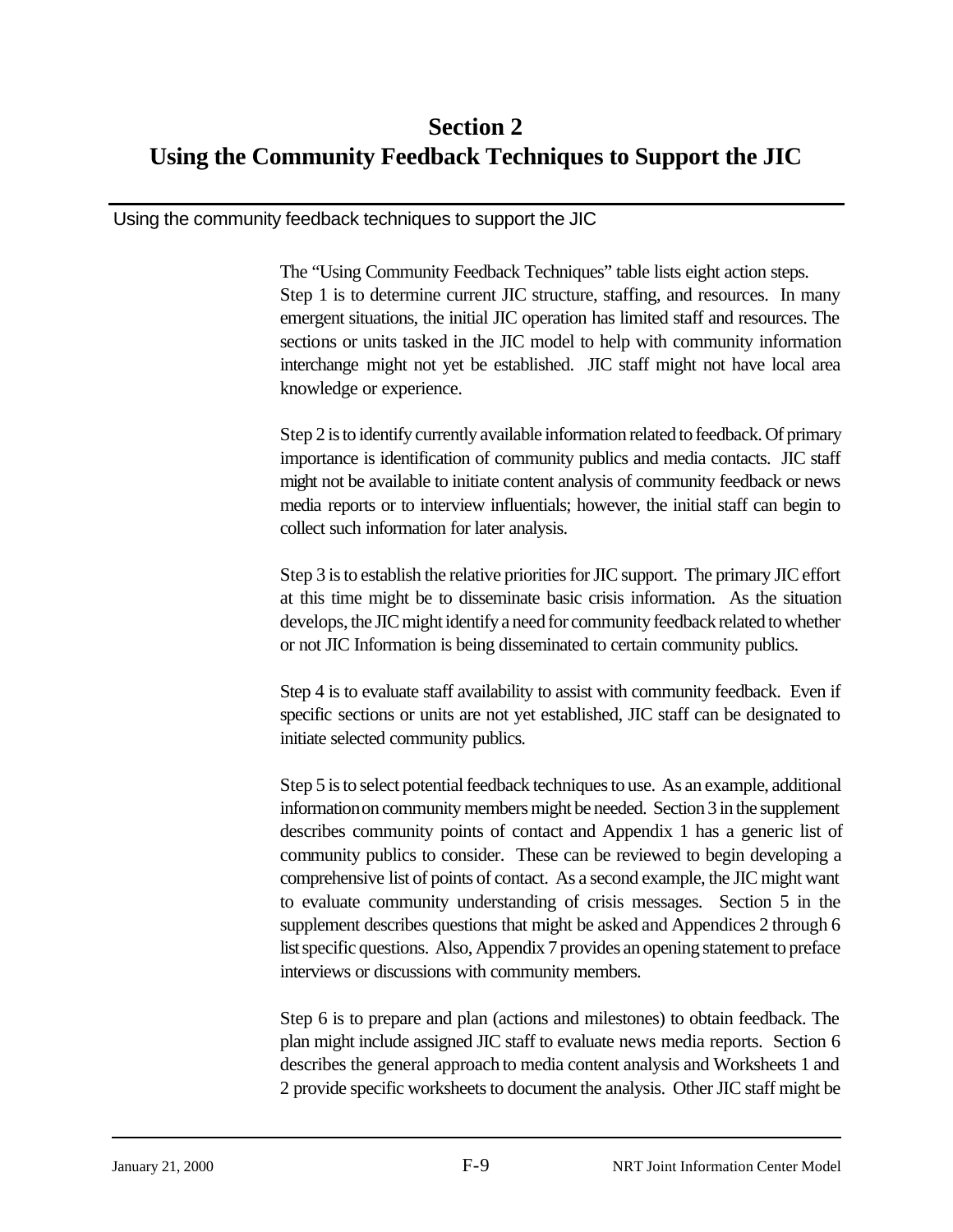assigned to contact influentials for telephone interviews. Appendices 2 through 6 list specific questions. Appendix 7 provides an opening statement to preface interviews. Worksheets 3 and 4 provide specific worksheets to document a summary of the discussions. These worksheets are suitable to document summaries of other community feedback results such as incoming calls, observations of community interactions, and one-on-one interviews.

Step 7 is to incorporate feedback results into JIC operations. The community feedback as documented on the worksheets should be used to help prepare updated or revised crisis messages, to evaluate community perceptions or concerns, and to identify new community information needs. The results from media content analysis might identify requirements to correct factual misstatements.

Step 8 is to review and evaluate feedback results. Community feedback results from influentials and other community members can help evaluate the overall success of the JIC effort for specific incidents. The community feedback results can be incorporated into the after action report for the incident.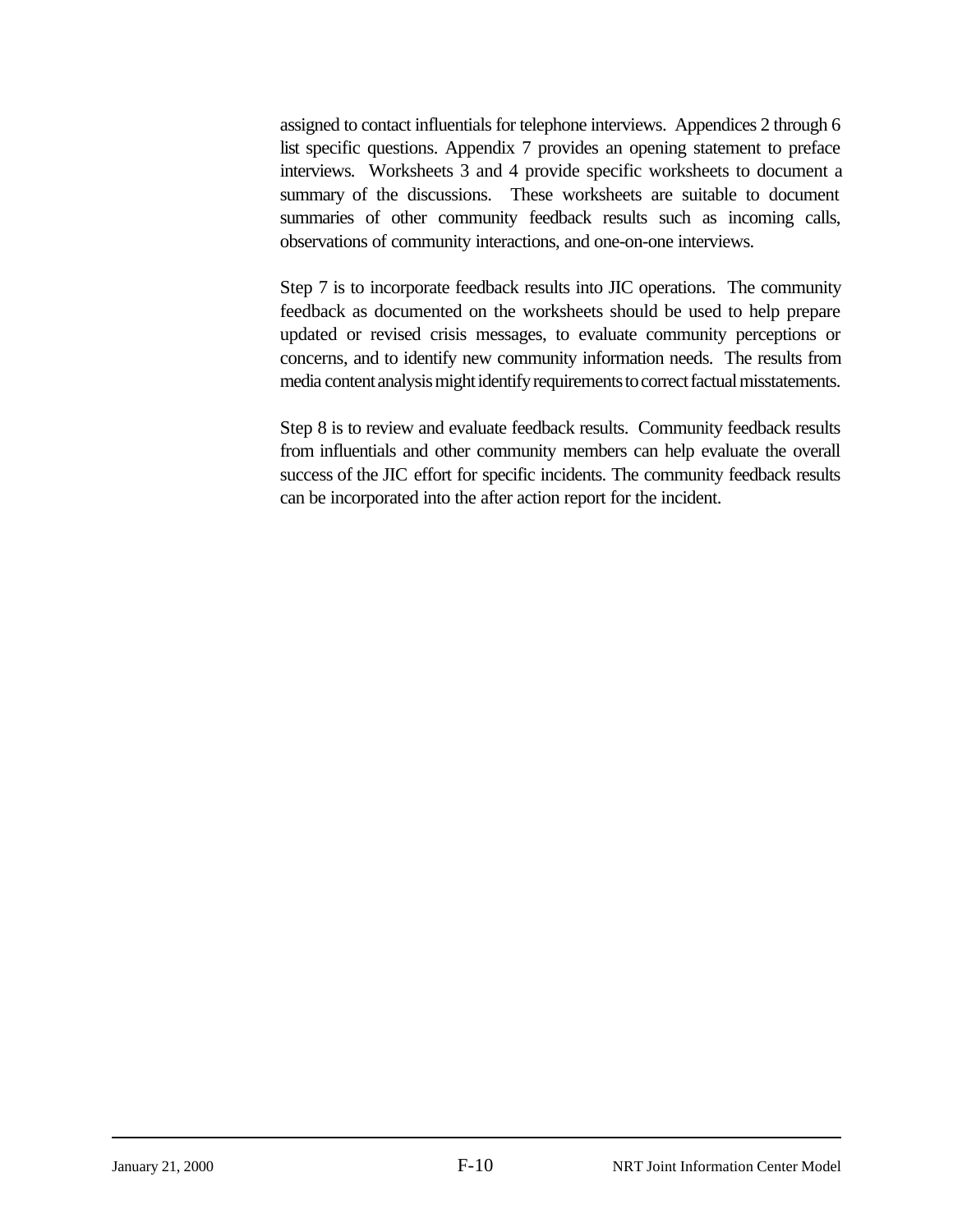## **Section 3 Community Points of Contact**

#### When should community points of contact be identified?

Some response agencies pre-plan the actions that might be taken during an emergent situation. The pre-planning should involve identifying community points of contact and determining baseline evaluation of community information needs.

#### Who are the usual community points of contact?

The community points of contact are also known as community members, community publics, community stakeholders, or the affected community. The community points of contact include the persons who live, work, or have an interest in events occurring at a specific location. Often these persons reside in the proximity of the location.

In addition, the points of contact can include those persons who evaluate the issue or situation as having an impact on their values. An example might be environmental activists who respond to all oil spills, irrespective of their geographic location.

Community points of contact include, but are not limited to, the following: local, state, and federal elected and appointed officials; civic, business, and economic group representatives; neighbors, social groups, social agencies, and public health groups, interest groups for environmental, economic, and business issues; local, regional, and national media.

Appendix 1 provides a general list of potential community publics that should be considered during any specific emergent situation.

#### Who are the influentials?

Influentials or opinion leaders are the small group of community members who make or have important impact on community decisions, attitudes, or behaviors.

A community member might exert influence by virtue of their position or rank within an important organization. Some community members exert influence based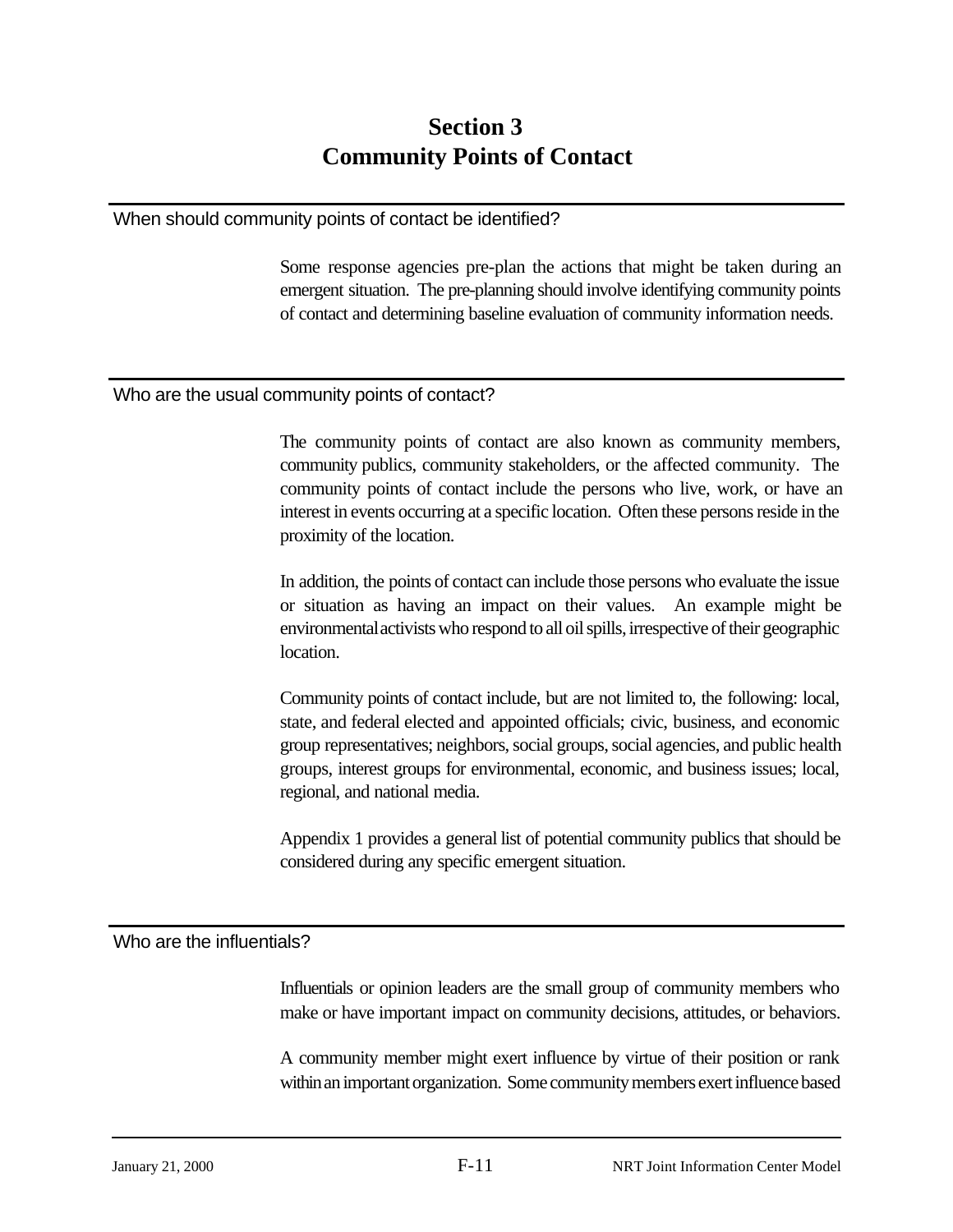on their perceived power or their extensive network of community contacts. Some community members have organizational authority to make decisions and so are influential.

Finally, some community members have an established reputation for participation in community issues. Their influential effect is based on their knowledge of issues, their ability to be involved, and their actual participation and interaction. In some situations, an influential can be identified with specific demographic parameters.

#### What is self-identification?

Self-identification involves the community members becoming involved in environmental, health, or safety issues by participating in public meetings, being impacted by ongoing issues, or submitting comments or requesting assistance.

Their involvement helps to identify them as important community members.

#### What is third party identification?

Third party identification involves obtaining feedback from other response agencies, other affected community members, or opinion leaders.

JIC or Liaison Officer staff who have worked with the local community previously usually have work experience or knowledge about community points of contact.

#### What are other methods to identify community points of contact?

Lists of groups or individual community members can be obtained from the yellow pages, chambers of commerce, city directories, direct mailing lists, and contract researchers.

Maps provide a basis for geographic definition of the affected community. Historical analysis considers lists of prior participants, correspondence files, media content analysis, and library files on past issues.

Most yellow pages list numerous categories of potential community contacts. The listing for "mailing lists" includes contract researchers who have or can prepare lists for specific community groups or issues.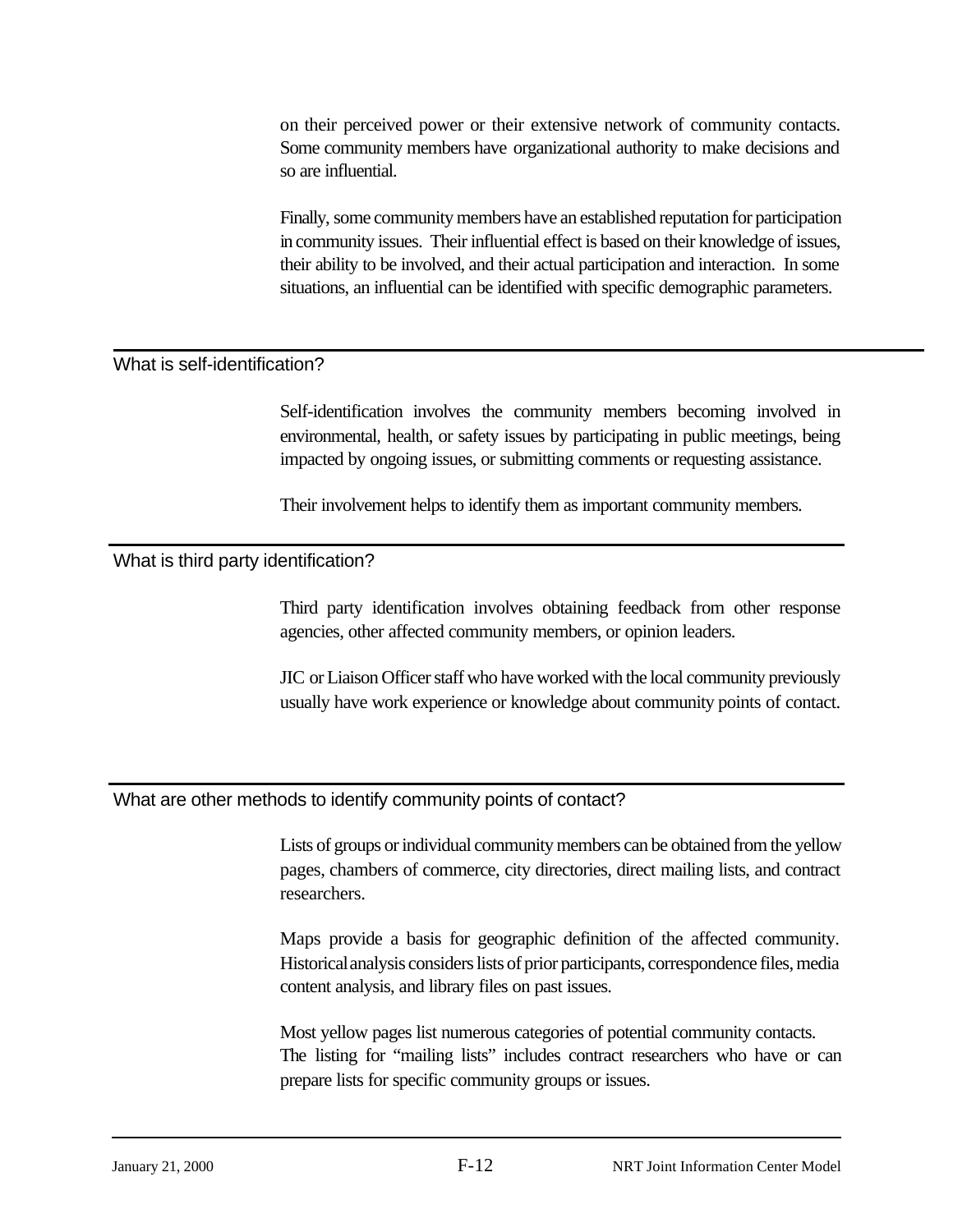## **Section 4 Community Feedback Techniques**

#### What are recommended community feedback techniques?

Community feedback techniques include the following:

- ! Interviews with community members such as influentials, public officials, community members affected by the incident, or other stakeholders
- ! Content analysis of media reports or community feedback
- ! Observations of community members
- ! Questionnaires to help obtain community perspective on specific issues
- ! Triangulation techniques to further refine the community perspective on issues

What is the distinction between quantitative and qualitative feedback techniques?

Quantitative techniques are designed to obtain data in a form that can be represented by numbers. This type of community feedback technique has a research design that results in quantities and magnitudes that can be measured, assessed, and interpreted with the use of mathematical or statistical manipulation.

Qualitative techniques are defined as techniques designed to obtain data in the form of words or other indications that do not lend themselves to quantitative analysis. This type of community feedback technique has a research design that requires analysis and interpretation which depends on subjective judgment.

The community feedback techniques used by the JIC are usually qualitative techniques. The subjective judgment or evaluation of the feedback is made by the JIC staff.

What are the types of community interviews typically used for community feedback?

The interview is one technique of collecting community feedback. Types include:

The intercept interview is a feedback technique in which the interviewer stops persons on the street, in a mall, or some other public location to conduct face-toface interviews or multi-person interviews.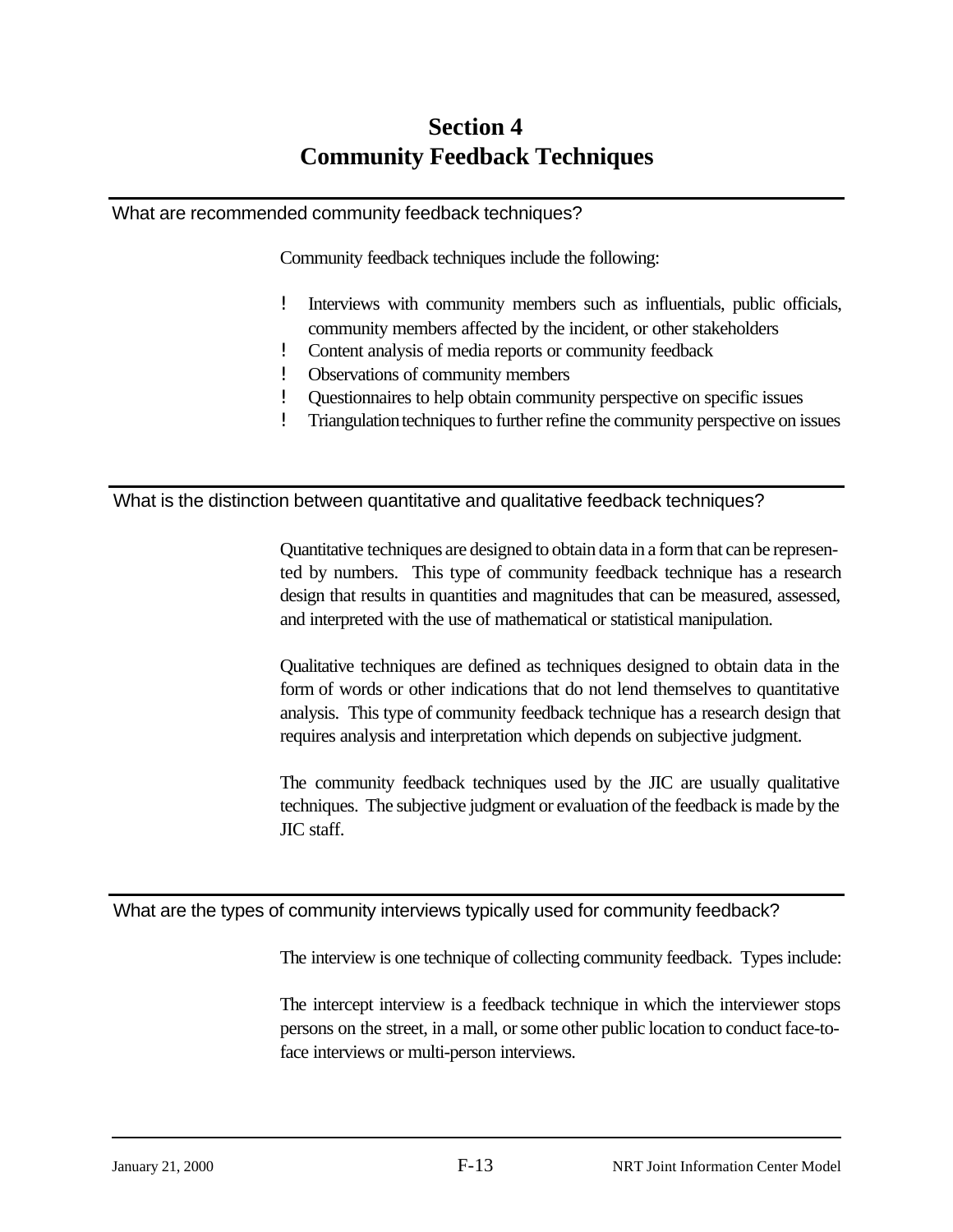The one-on-one interview is a less structured feedback method conducted in person by an interviewer with one person from the community at a time. The telephone interview is a technique that involves telephoning community members such as influentials to obtain their response to questions about the incident.

#### What is content analysis?

Content analysis is the review of media reports or community comments to determine the type of information being reported in the media or the type of comments being offered back to the response agency by the community. Areas for evaluation include visual images, information sources, factual statements, and key messages.

#### How do community observations help with community feedback?

Observations involve watching or observing community members in situations where the community member is faced with or is responding to the environmental, health, or safety situation.

An example is observing community members who report to a relocation center or attend a public information meeting. The JIC or Liaison Officer staff who are also at the same relocation center or meeting should observe and listen to community members. Community feedback in an informal situation might help identify community concerns or information needs.

#### What is the role of questions in community feedback?

The role of questions is to help obtain community feedback. The focus of questions can be to information, attitudes, behaviors, or other issues.

 Every question should focus directly to a single, specific issue or topic. Questions should be as brief as possible because longer questions are more difficult for community members. Shorter questions are less likely to be misinterpreted.

The meaning of the question should be completely clear to all community members. Clarity requires that virtually all community members interpret the question in the same way.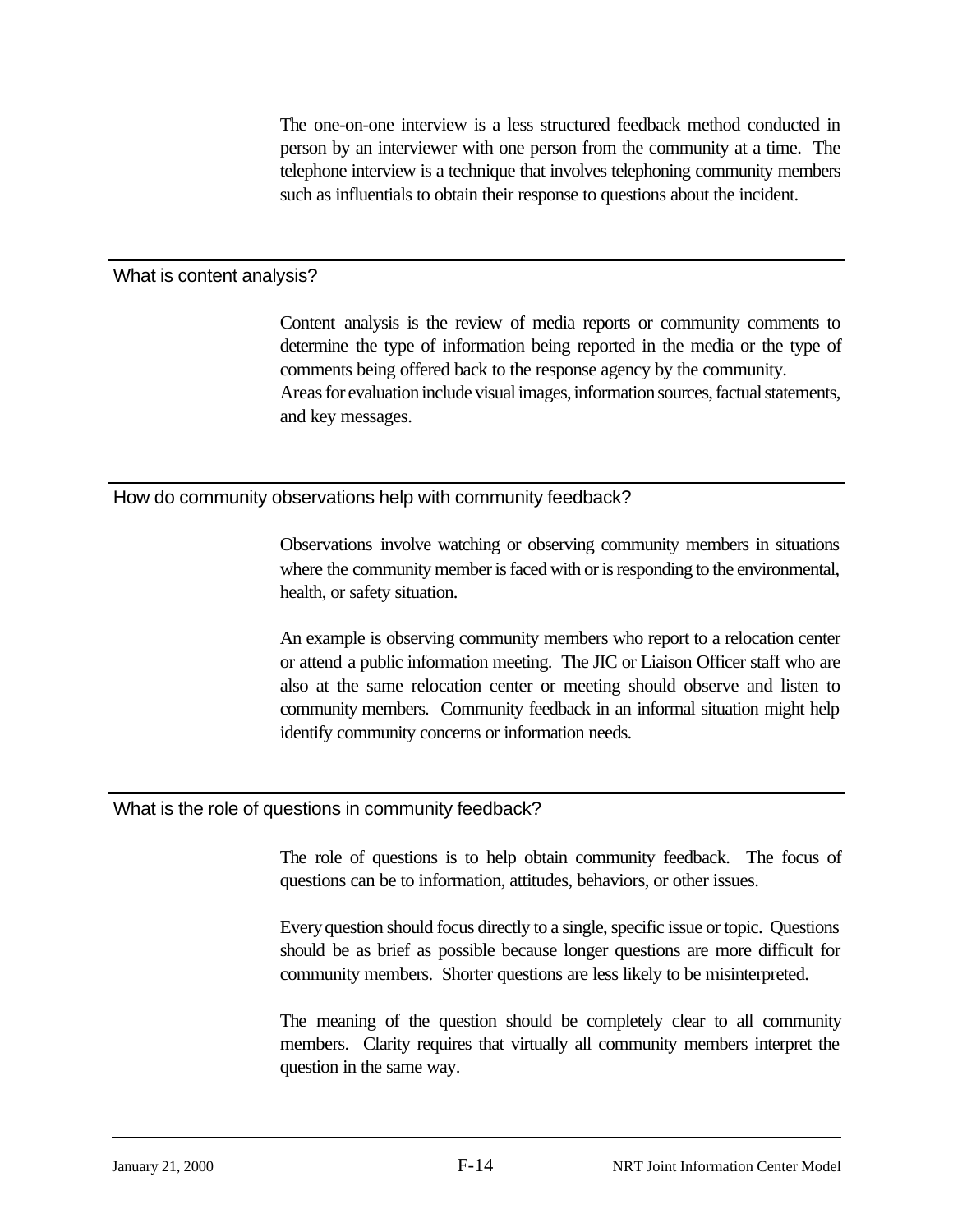The questions should be in the "core" vocabulary used by most community members. Grammar and sentences should be understandable to community members.

#### What is triangulation?

Triangulation is an attempt to continually update and revise the JIC or Liaison Officer staff's understanding of the community perspective using a variety of community feedback techniques.

Various community feedback techniques are used at different times to evaluate current community positions. The most recent feedback results are compared to prior results. A new perspective on community positions is formulated.

Other community feedback techniques are used to reevaluate community positions. Often, the follow-up techniques approach the issues from a slightly different perspective and at a different point in time.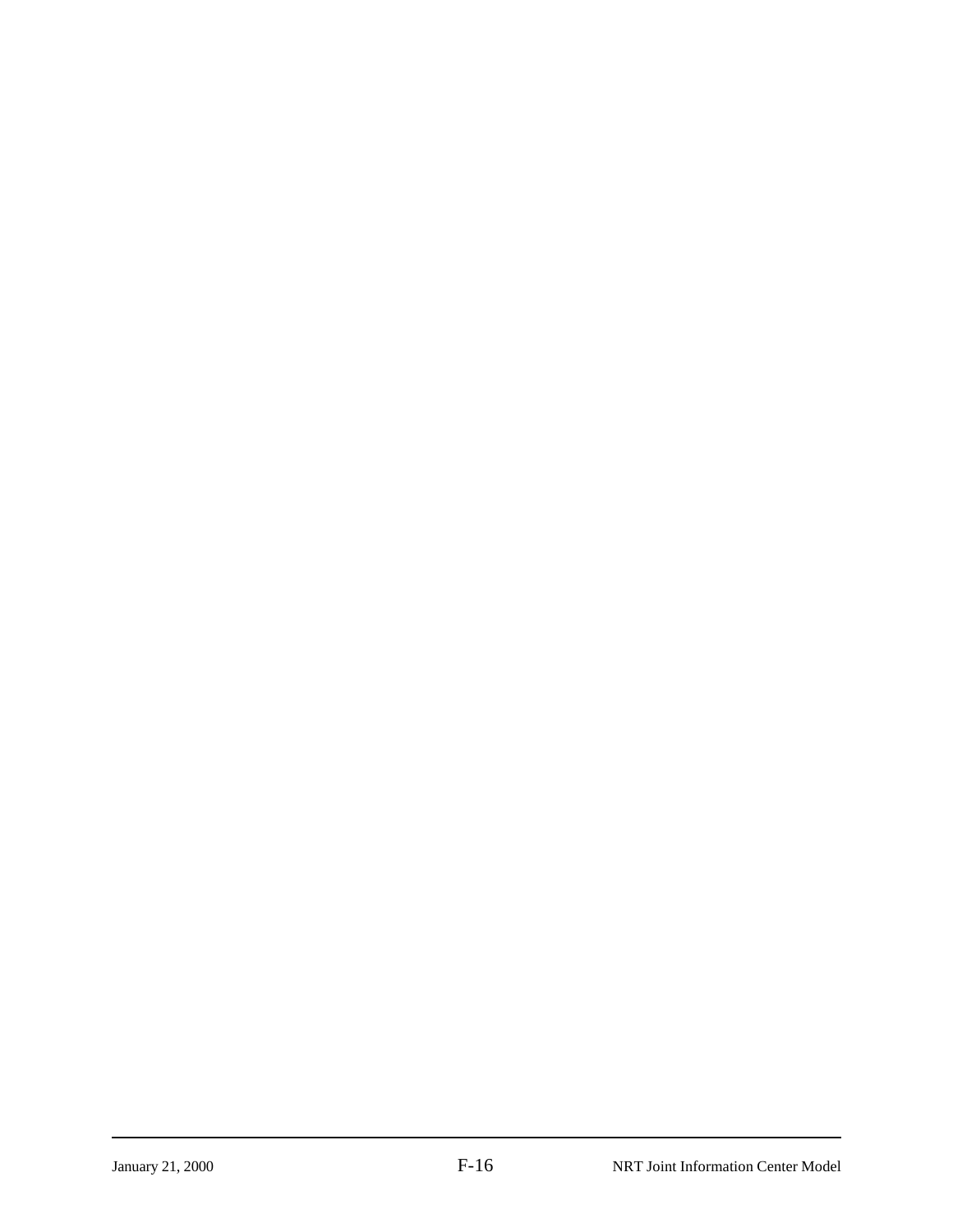## **Section 5 Questions for Community Feedback**

#### What is the purpose of questions?

The purpose of questions is to help obtain community feedback on information, attitude, and behavior issues by asking community members to respond to specific questions. The questions should be specific to ICS/UCS, IO/JIC, or Liaison Officer efforts to have an information interchange with the community either as a pre-planning effort or during an actual emergent situation

#### What is the difference between open-ended questions and close-ended questions?

An open-ended question is defined as an unstructured question that does not include a list of alternative answers, so that community members can answer in their own words. Open-ended questions are questions that allow community members to provide detailed answers. They encourage detailed responses, which can be later evaluated using content analysis techniques and combined into an overall community response.

A close-ended question is defined as a structured survey question where the alternative answers are listed so that community members must ordinarily pick only from among those answers.

#### Why do community members sometimes give answers different from their actual opinions?

Some community members might respond to questions with answers that do not reflect their actual opinions.

Some of the reasons are listed below:

- ! *Social desirability*: response based on what's perceived as being socially acceptable or respectable.
- ! *Acquiescence*: response based on respondent's perception of what would be desirable to the sponsor.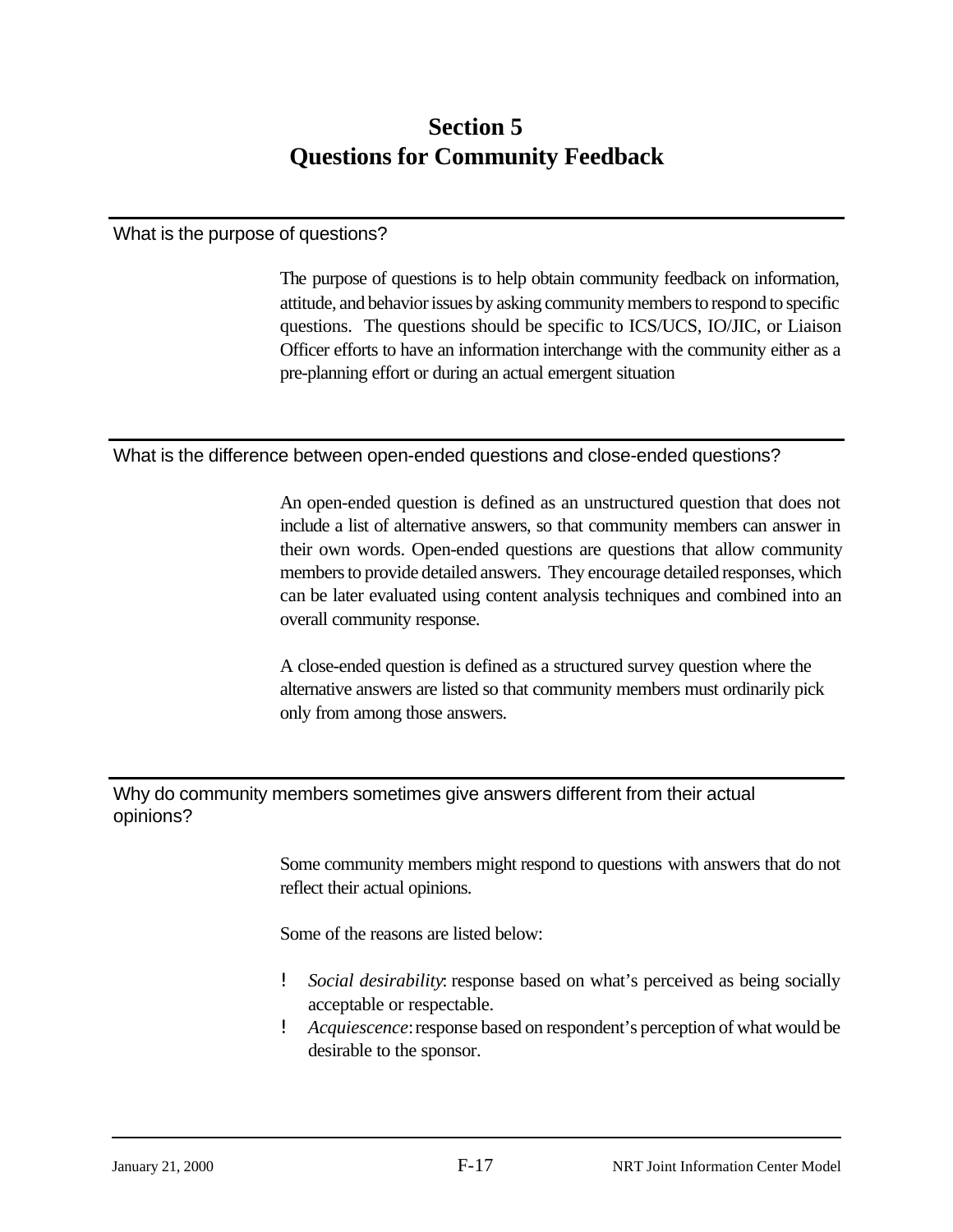- ! *Yea- and nay-saying*: response influenced by the global tendency toward positive or negative answers.
- ! *Prestige*: response intended to enhance the image of the respondent in the eyes of others.
- ! *Threat*: response influenced by anxiety or fear instilled by the nature of the question.
- ! *Hostility*: response arising from feelings of anger or resentment engendered by the response task.
- ! *Auspices*: response dictated by the image or opinion of the sponsor rather than the actual question.
- ! *Mental set*: cognitions, thoughts, or perceptions based on previous items influence response to later ones.
- ! *Order*: the sequence in which a series is listed affects the responses to the items.
- ! *Extremity*: clarity of extremes and ambiguity of mid-range options encourage extreme responses

#### What are probing techniques in asking questions?

Probing techniques are used to help draw out the community member's response. Probing techniques include the following:

- ! Echo probe: Restate the respondent's exact answer (e.g., "I think it's a good plan."), while raising your voice at the end to form a question (i.e., "You think it's a good plan?").
- ! Reprobe: Repeat part of the question.
- ! Silent probe: Remain silent momentarily.
- ! Restate probe: Request the respondent to rephrase his or her previous answer.
- ! Specification probe: Ask a question to get a more specific comment.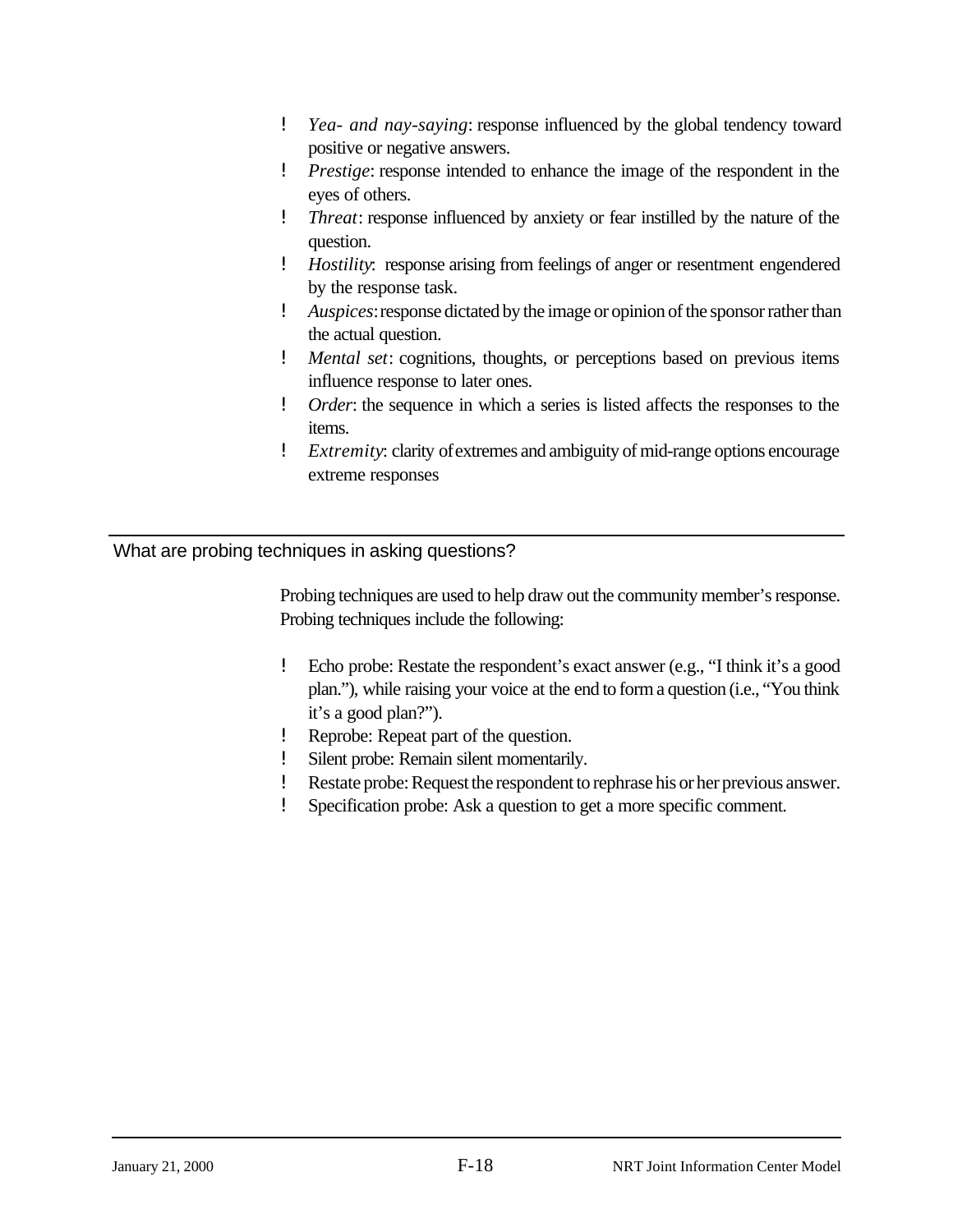## **Section 6 Content Analysis**

#### What is content analysis?

Content analysis can be defined as any technique for making judgments about communications, reports, comments, or messages by using a systematic approach to evaluate the content variables of the messages.

Content analysis usually includes the review of media reports or community member comments to determine the type of information being reported in the media or the type of comments being offered back to the response agencies by the community.

Content variable or areas for systematic evaluation might include the following:

- ! Overall themes or key messages in media reports or comments by community members, with emphasis on negative information, possible misperceptions, or rumors
- ! Statements of information needs or requirements, such as a when community member indicates a lack of information interchange with the response agencies
- ! Visual images reported by the media or described by community members, including metaphors, analogies, or stories
- ! Information sources quoted by media reports or community members, with emphasis on credible sources, influentials, and opinion leaders
- ! Factual statements, with emphasis on technical accuracy

#### What is media content analysis?

Media content analysis is the application of content analysis to news media reports. The news media reports can be from radio broadcasts, television reports, or newspaper articles.

The content variables or areas for systematic evaluation of news media reports might include the following:

! Length of the report, either as length of broadcast or number of newspaper columns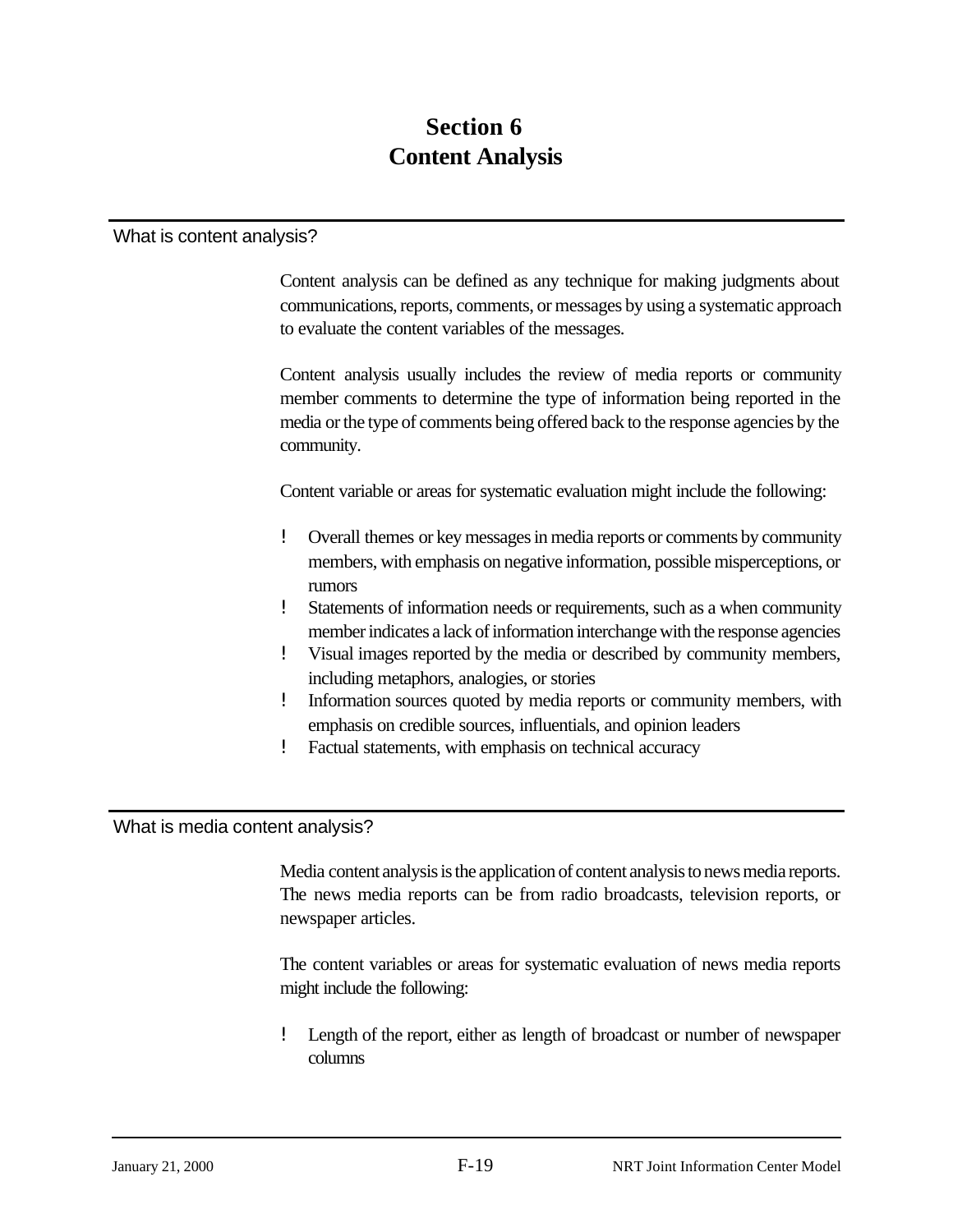- ! Placement of the report, either as the lead story on the evening news, a featured story on page one, or else found later in the newscast
- ! Sources quoted in the report, such as response agencies' representatives, community members, subject matter experts, elected officials, or activists
- ! Factual statements which should be validated for accuracy or sources who make statements which represent their opinion or judgment, not necessarily based on scientific evidence
- ! Key messages as stated by the sources, quoted in the report, or implied as the overall theme of the report
- ! Visuals such as pictures, word analogies, or anecdotal stories as the overall theme or background information to explain the environmental, health, or safety issue
- ! Negative words or phrases which might provide a significant influence on the community perception or understanding of the issue

What is the purpose of content analysis?

Content analysis is one of several community feedback techniques available to the IO/JIC or Liaison Officer staff.

The purpose of content analysis is to complete a systematic evaluation of available media reports or community comments, record a brief summary on a worksheet, and evaluate the overall significance of the content on the JIC objectives for information interchange with the community.

Community feedback resulting from content analysis might provide a basis for changes in communication efforts or identify a need to correct factual errors.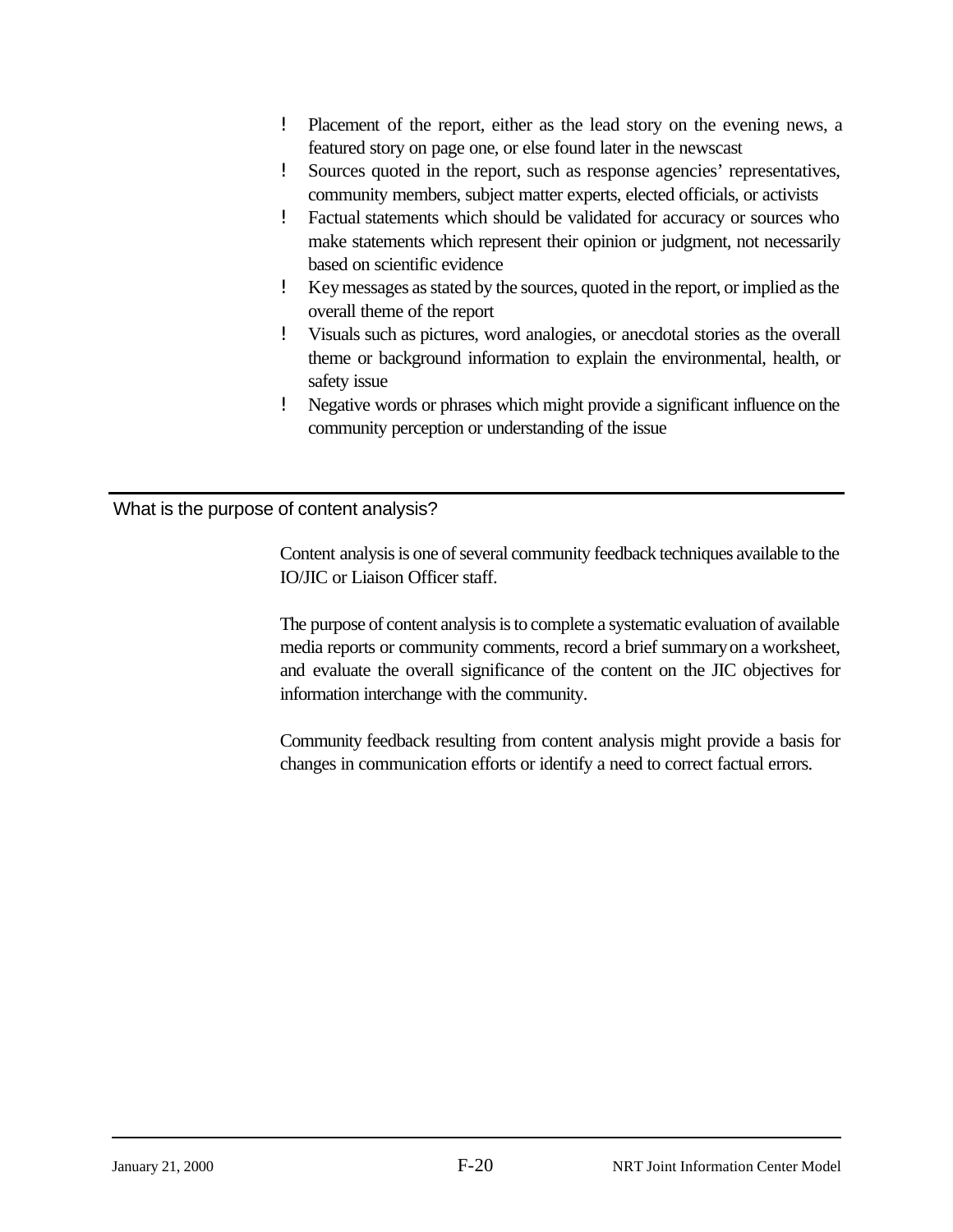## **Appendix 1 List of Publics**

Community Publics

Community media Mass Specialized

Community leaders Public officials Educators Religious leaders Professionals **Executives** Bankers Union leaders Ethnic leaders Neighborhood leaders

Community organizations Civic Service Social **Business Cultural** Religious Youth Political Special interest groups **Other** 

#### Government Publics

Federal Legislative branch Representatives, staff, committee personnel Senators, staff, committee personnel Executive branch President White House staff, advisers, committees Cabinet officers, departments, agencies, commissions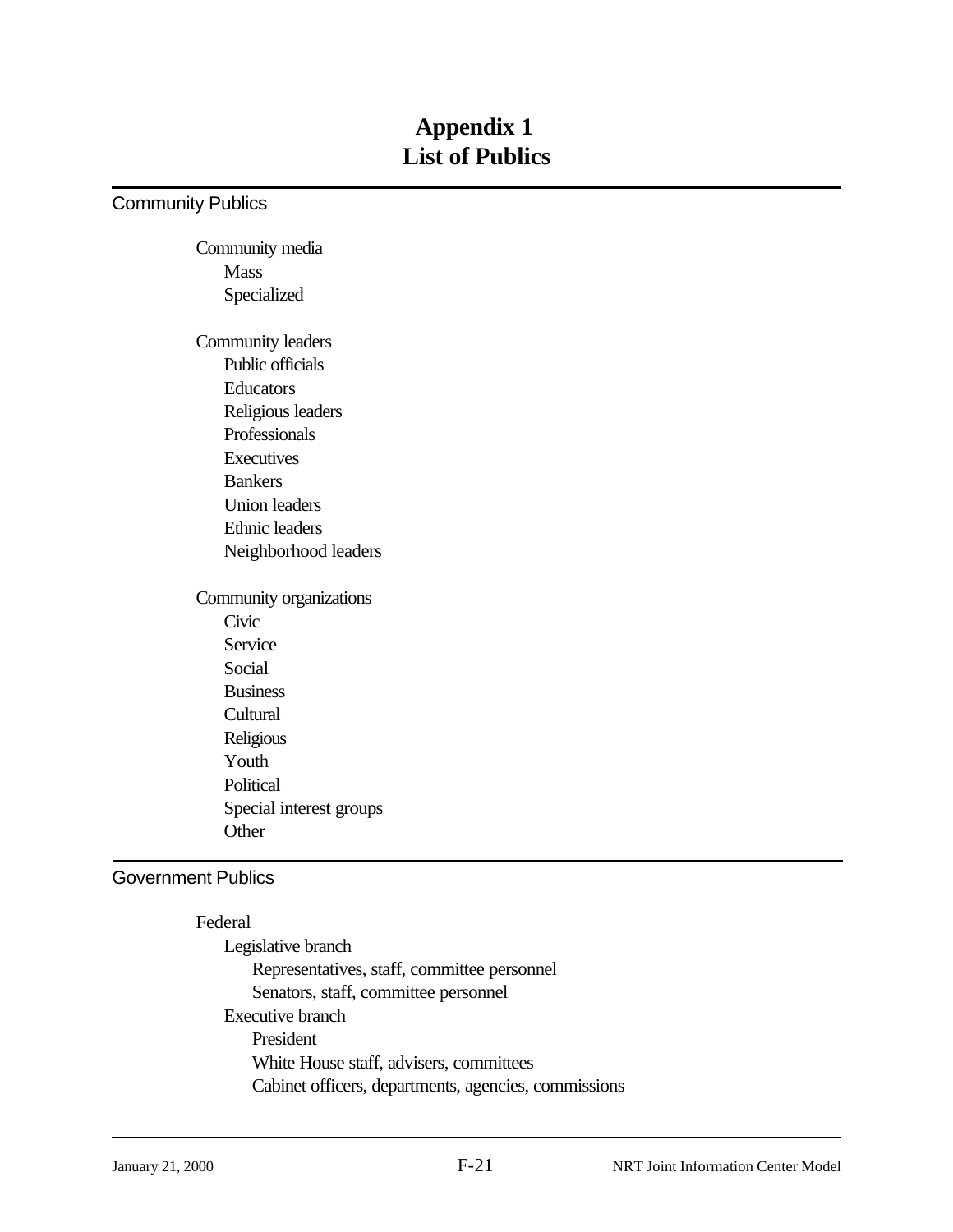#### **State**

Legislative branch Representatives, delegates, staff, committee personnel Senators, staff, committee personnel Executive branch Governor Governor's staff, committee personnel Cabinet officers, departments, agencies, commissions **County** County executive Other county officials, commissions, departments **City** Mayor or city manager City council Other city officials, commissions, departments

#### Consumer Publics

Company employees **Customers** Professionals Middle class Working class **Minorities Other** Activist consumer groups Consumer publications Community media, mass and specialized Community leaders and organizations

#### Special Publics

Media consumed by this special public Mass Specialized Leaders of this special public Public officials Professional leaders Ethnic leaders Neighborhood leaders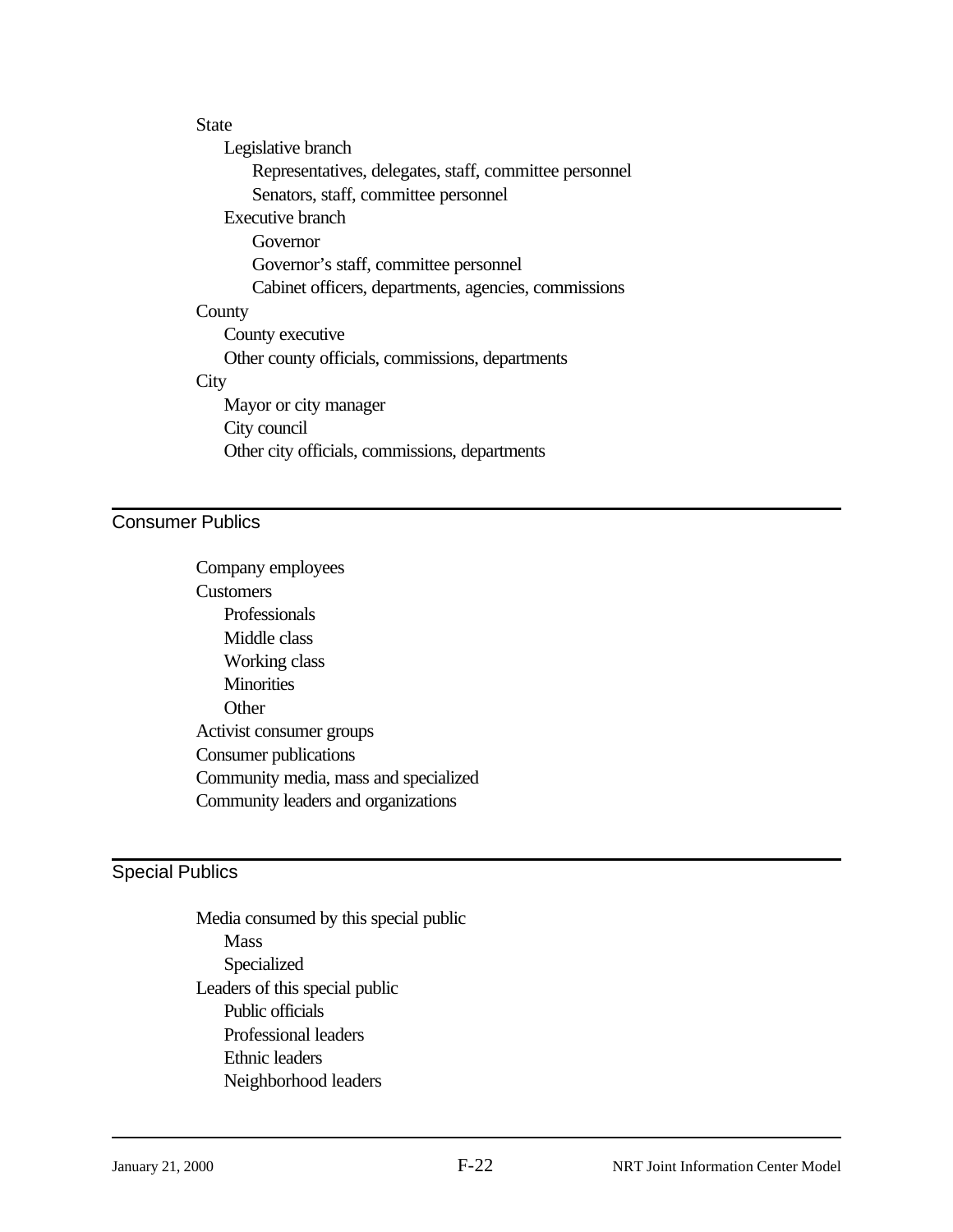Organizations composing this special public Civic Political Service Business **Cultural** Religious Youth **Other** 

#### Public Health Publics

Local health educators Local physicians Public health nurses Community health workers Unlicensed health professionals Members and volunteers of voluntary health agencies Clients of health related services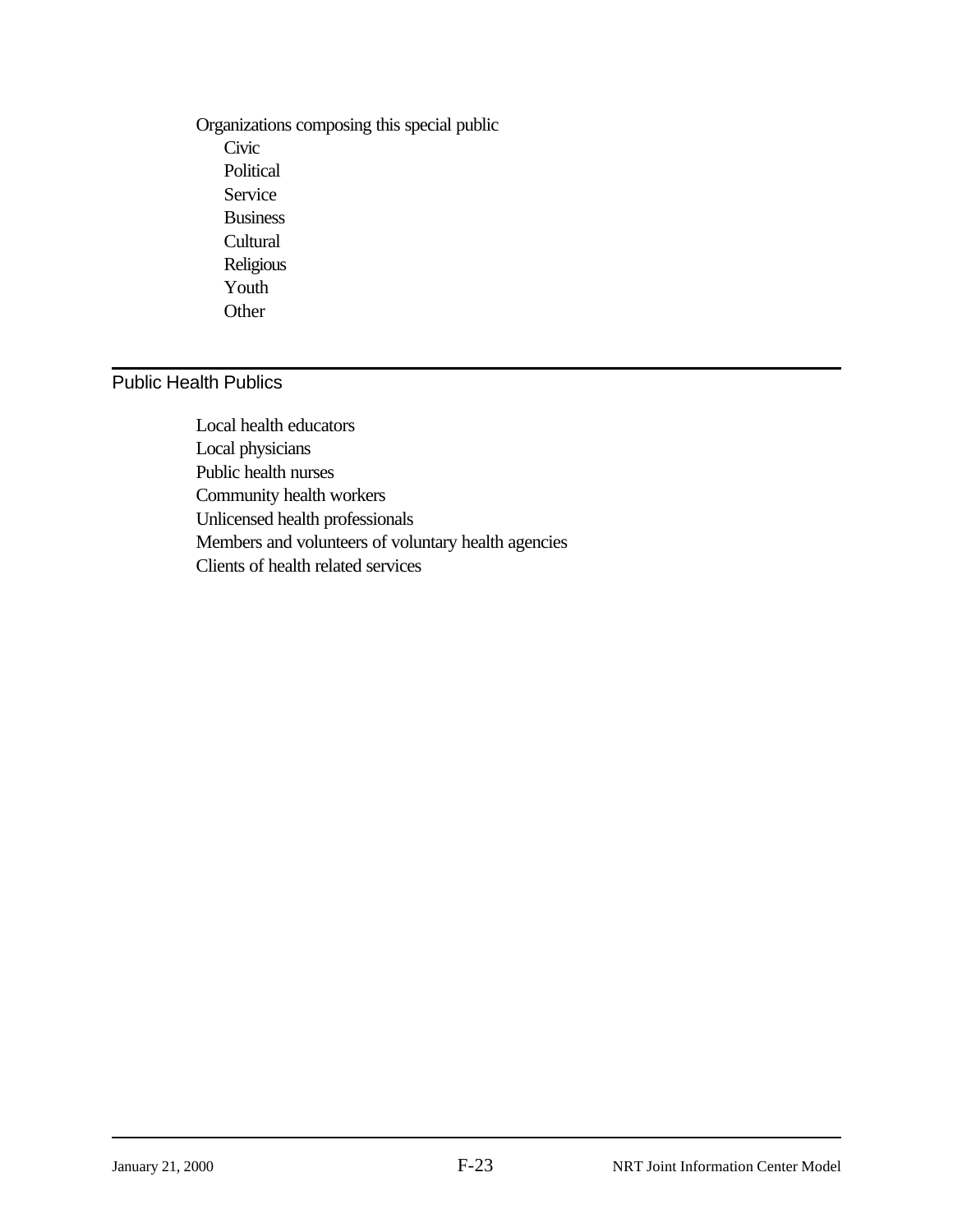## **Appendix 2 Questions for Community Feedback**

- 1. What are people in your community saying about the response agencies?
- 2. What actions, responses, or activities involving the response agencies have you heard about or seen?
- 3. Think back to an experience you had with the response agencies recently. Describe the experience. (*Encourage storytelling*).
- 4. What has been your greatest disappointment with how the response agencies respond?
- 5. Has the response agency disappointed you in any way? How?
- 6. Let's talk about the needs of the community and actions by the response agencies, what needs do the response agencies meet most effectively? What needs are being overlooked?
- 7. What are people saying about how the response agencies work with other emergency organizations and agencies, or with your local community?
- 8. How would you measure the response agencies' success?
- 9. What is most important for the response agencies to keep doing?
- 10. When you interact with the response agencies, what is the single most important thing that could happen so that response agencies' support meets community needs?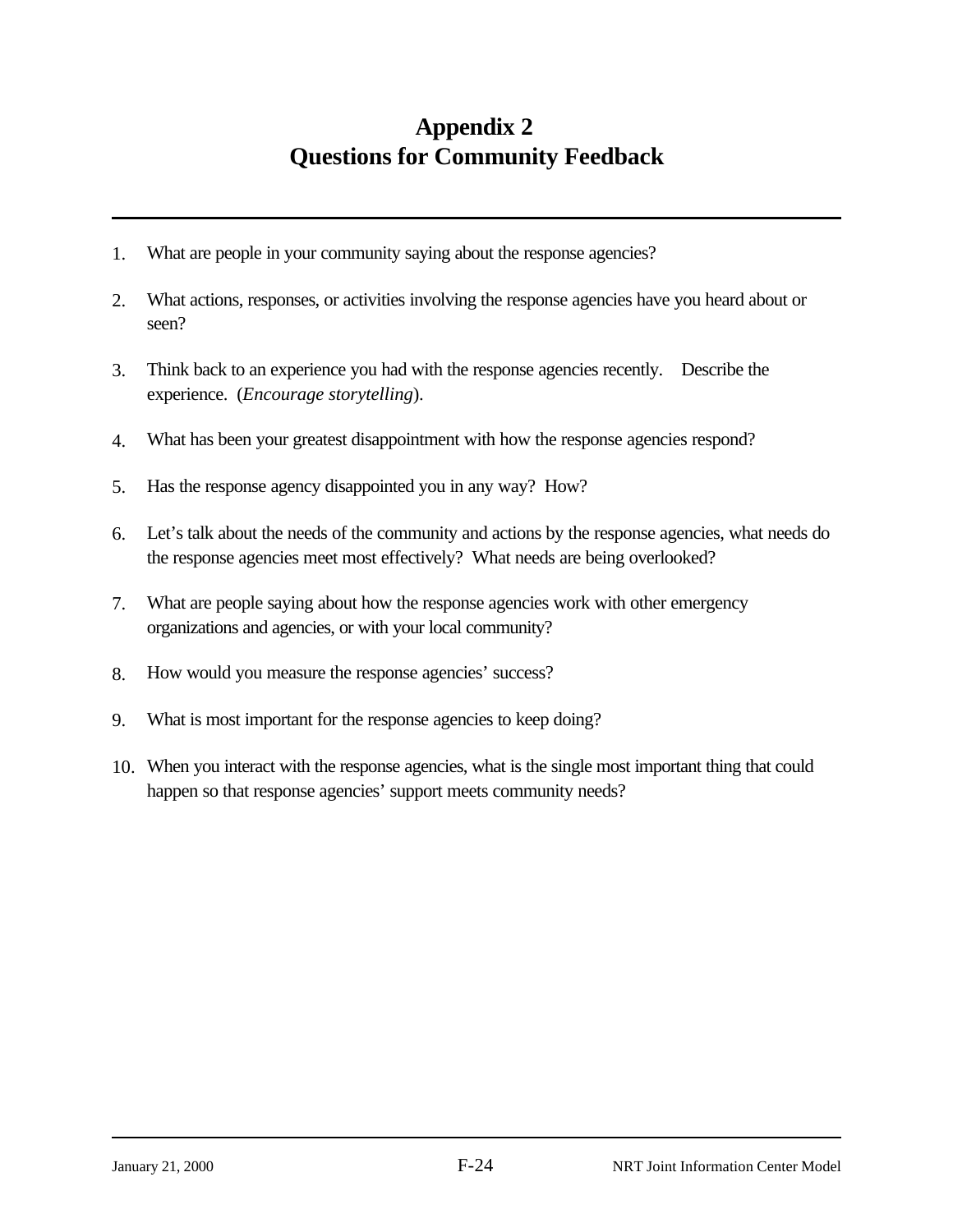## **Appendix 3 Questions for Multi-Person Interviews**

- 1. If you were in charge of how the response agencies respond to these types of incidents, what kind of changes would you make?
- 2. What would it take for us (e.g., the response agencies) to meet community expectations and needs?
- 3. If you were the moderator for this meeting, what would be the next question to ask the group?
- 4. What would you tell other community members about the response agencies and how well they have responded to this incident?
- 5. Assume that the response agencies was just one person, how would you describe that one person?
- 6. If you could change one thing about the response agencies, what would you change? What is the main reason that one thing needs changing?
- 7. What would it take for the response agencies to get a passing grade or even an "A", at least for their efforts to respond to this type of incident?
- 8. Can you tell me two positive things about the response agencies? Can you tell me two negative things about the response agencies?
- 9. If you were responsible for telling other community members or the local mayor about the response agencies and their response to this incident, what is the most important thing you would say?
- 10. What other information do you need to know about the response agencies, in order to approve or disapprove of how it responds to these types of incidents?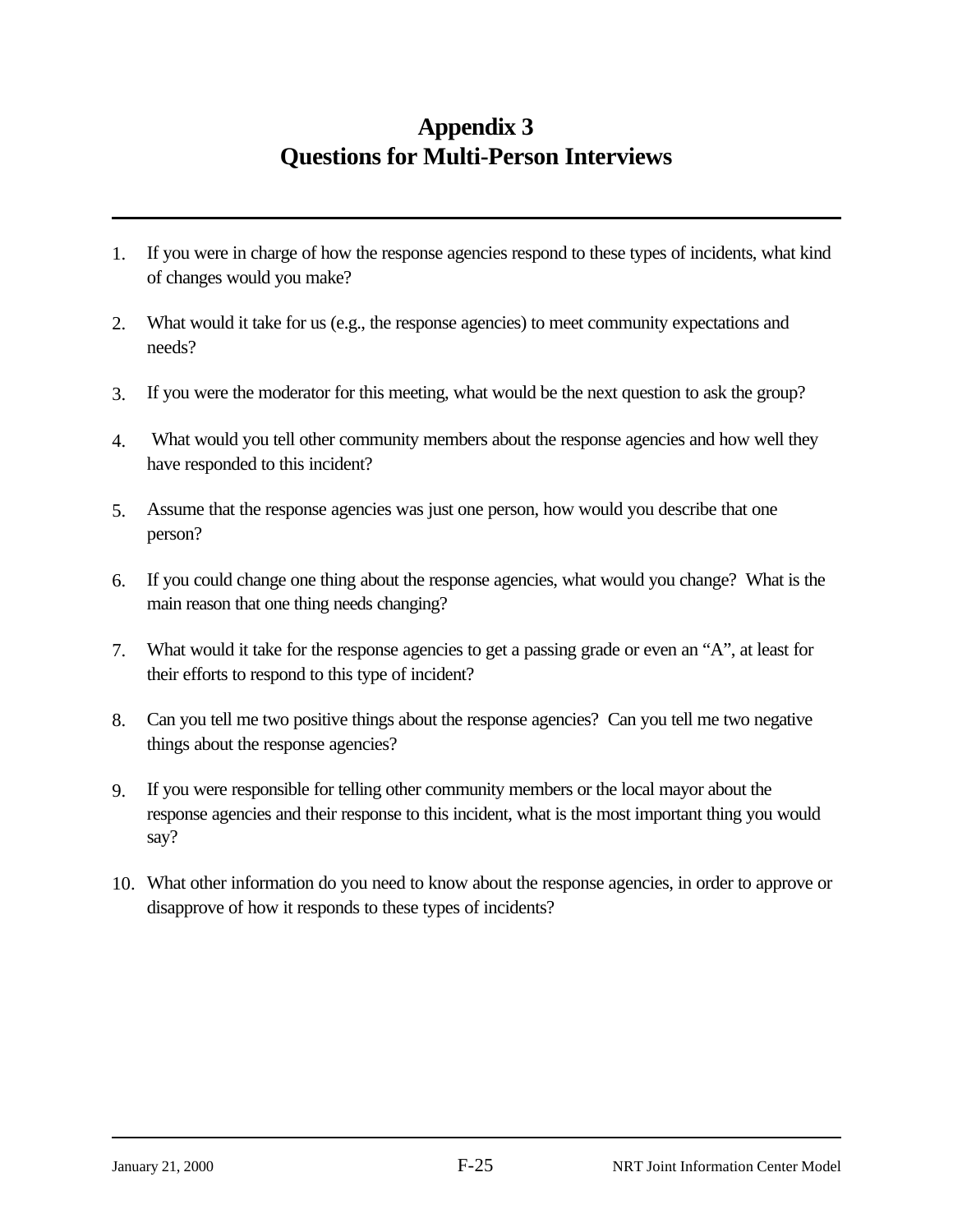## **Appendix 4 Information Questions**

- 1. What, if anything, have you heard or read about the…?
- 2. Do you know when the warning was sounded for…?
- 3. As best you can recall, what did the emergency center say about…?
- 4. What do you understand by the recommendation from the emergency center to…?
- 5. Who is in charge of the emergency response for the incident at…
- 6. Where do you get information during an emergency like…?
- 7. Who in your community has the best contacts with the persons living…?
- 8. When did you relocate from…?
- 9. In which neighborhoods would you say that the warning was not sounded for…?
- 10. What kind of information do you need to help when…?

**Note:** Responses to information type questions should be evaluated for the following:

- ! presence/absence of knowledge
- ! vague/specific knowledge of detail
- ! high/low level of knowledge
- ! correct/incorrect knowledge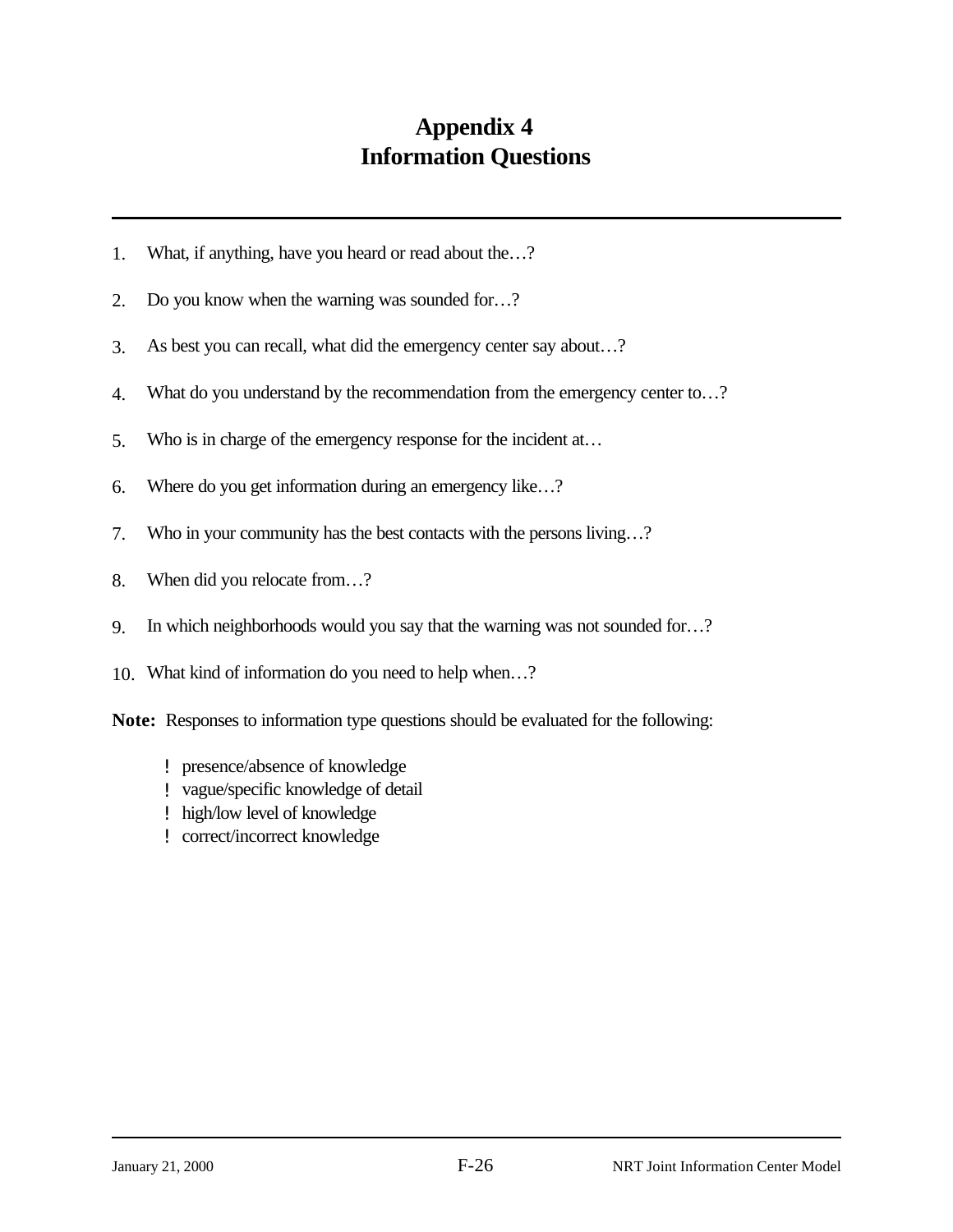## **Appendix 5** Attitude Questions

- 1. What do you think of the emergency response effort for...?
- 2. How important is it for the water to be ...?
- 3. Do you favor a general relocation or evacuation if ..?
- 4. Would you agree or disagree that the response agencies were…?
- 5. Is it or is it not your position that the first priority should be…?
- 6. Would you say that most people in the community are for or against…?
- 7. Do you accept the emergency center's explanation that…?
- 8. What do you think of how the emergency response teams helped with…?
- 9. How strongly do you feel about…?
- 10. As far as you are concerned, what is the most important...?

**Note:** Responses to attitude questions should be evaluated for the following:

- ! presence/absence of a specific attitude
- ! structured/unstructured focus for the attitude
- ! positive/negative emphasis and direction of the attitude
- ! high/low degree of intensity of the attitude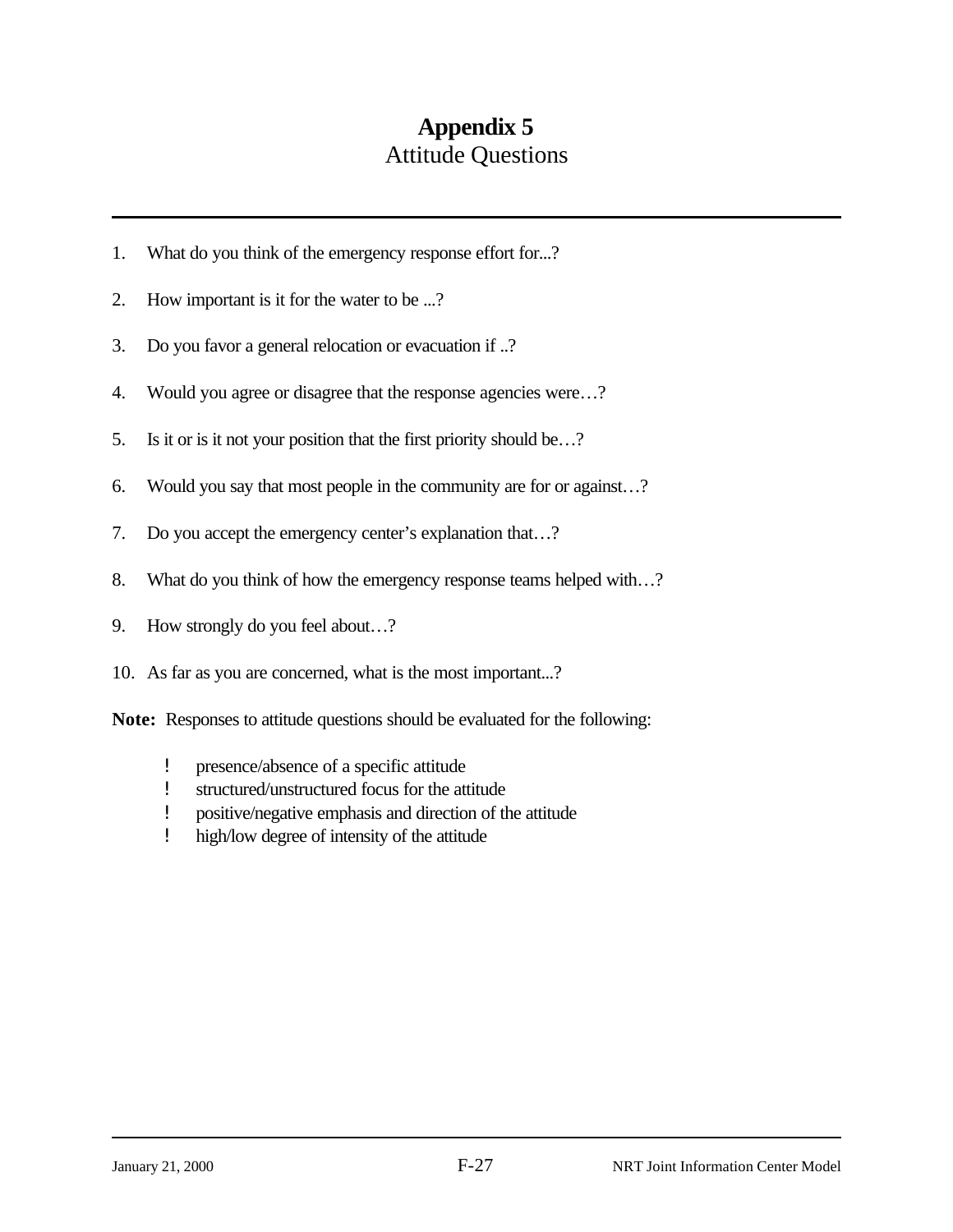## **Appendix 6 Behavior Questions**

- 1. Did you use the relocation center at the…?
- 2. Did you follow the recommendation to use only bottled water for…?
- 3. How many times did you use the…?
- 4. Do you know whether your neighbors used the…?
- 5. Were you able to do all the things listed in the brochure from…?
- 6. How often did you…?
- 7. What was the first thing that you did when…?
- 8. What was something that you delayed doing until…?
- 9. How strongly do you feel about…?
- **Note**: Behavior questions should relate to the following issues:
	- ! presence/absence of the behavior
	- ! regular/irregular frequency of occurrence
	- ! degree of complete/incomplete performance
	- ! high/low degree of importance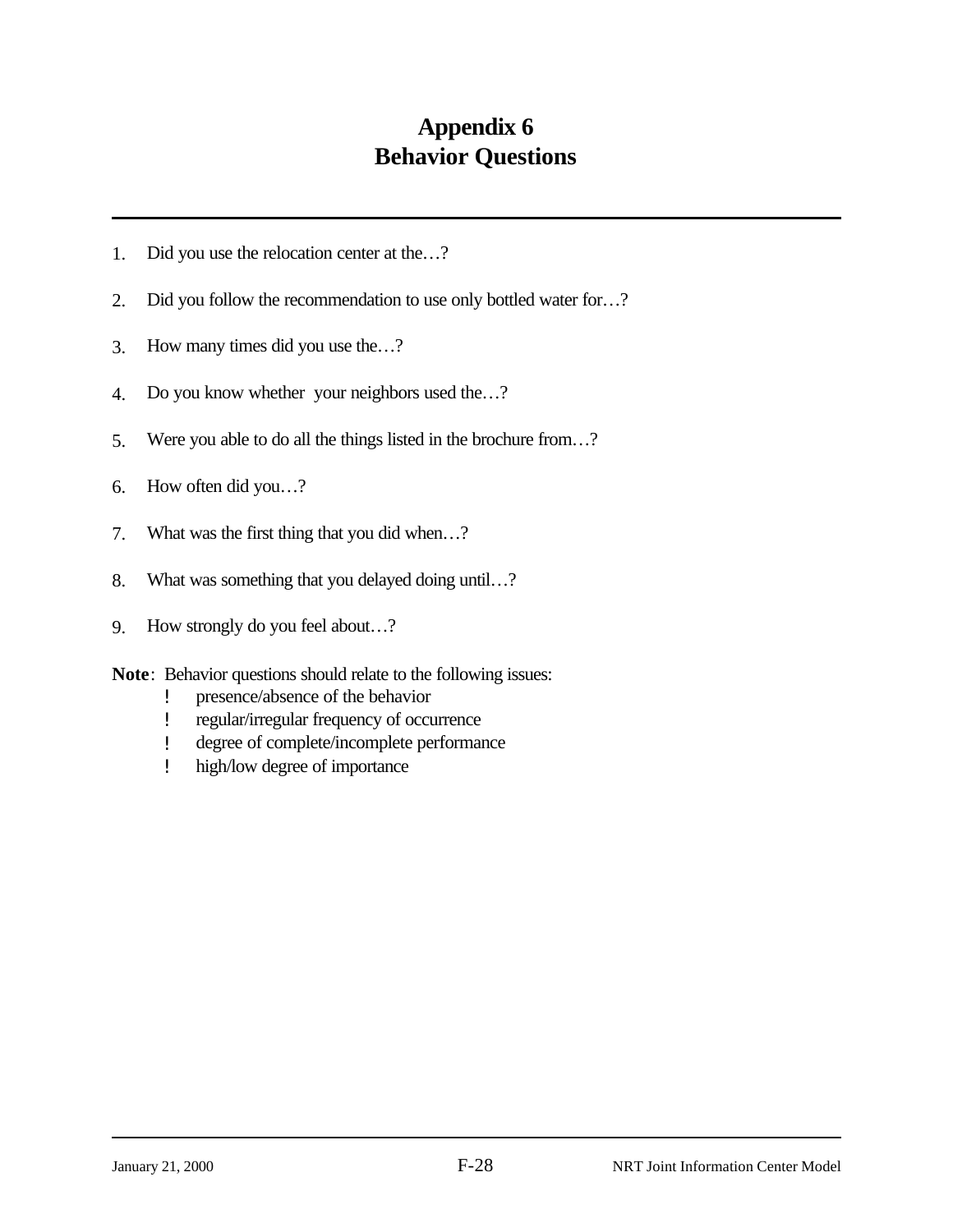## **Appendix 7 Opening Statement for Interviews**

#### Example for Intercept Interview

Hello, my name is  $\ldots$ , and I'm from the Joint Information Center that is helping with the response to the incident (*describe*).

Do you live or work in this area?

We are asking a few community members to give us feedback on the incident.

We want to make sure we are getting you and all community members the information you want and need.

The questions will only take a few minutes to answer.

I can assure you that your answers will be kept in confidence.

First, let me ask…

#### Example for Telephone Interview

Hello, my name is \_\_\_\_\_\_\_\_\_\_\_\_\_\_\_, and I'm calling from the Joint Information Center that is helping with the response to the incident (*describe*).

Is this (*state telephone number*)?

We are asking a few community members to give us feedback on the incident.

We want to make sure we are getting you and all community members the information you want and need.

The questions will only take a few minutes to answer.

I can assure you that your answers will be kept in confidence.

First, let me ask…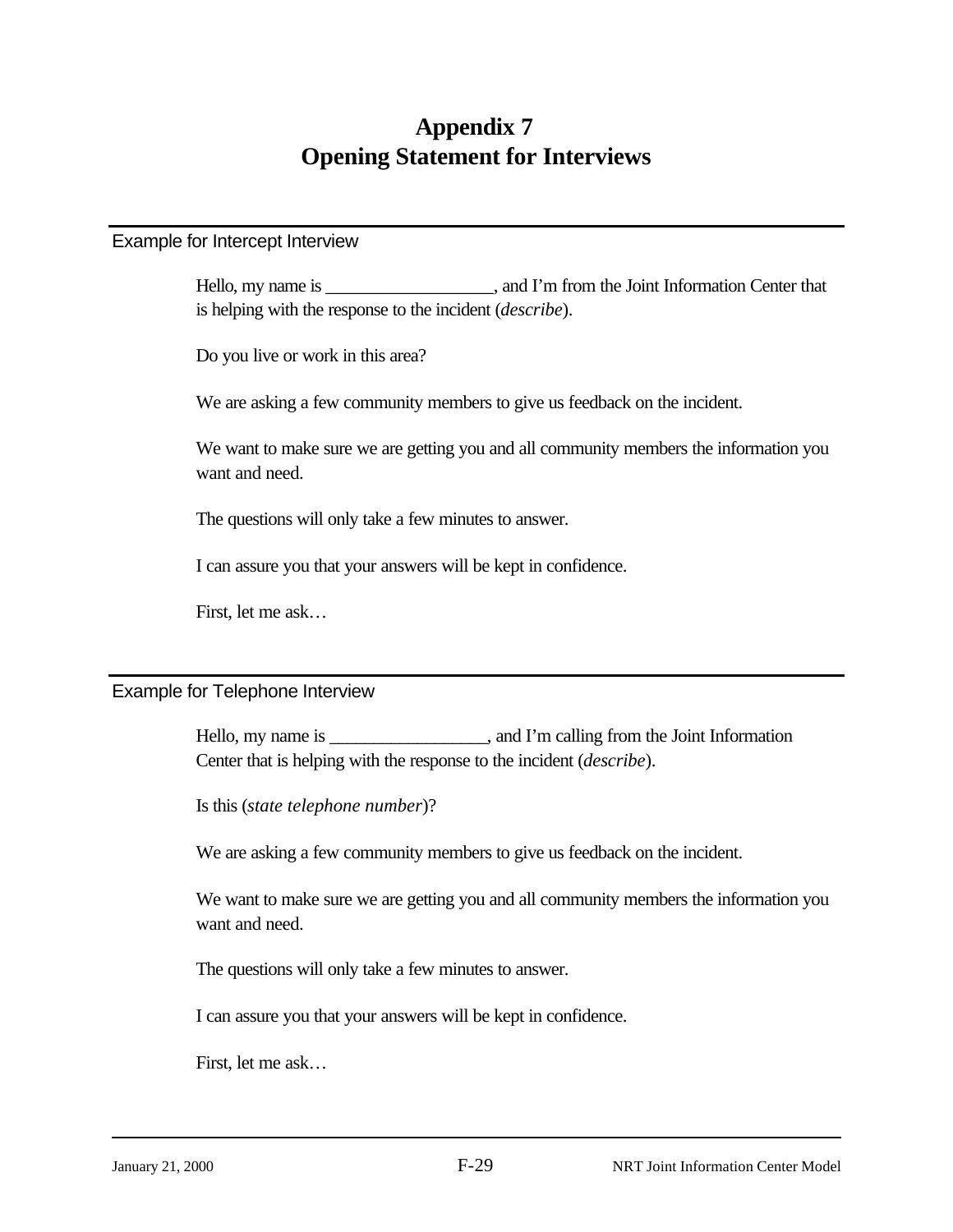# **Media Content Analysis**

| <b>Media Source:</b>                        |
|---------------------------------------------|
|                                             |
|                                             |
|                                             |
|                                             |
| Date/Time/Length/Placement:                 |
|                                             |
|                                             |
|                                             |
|                                             |
| <b>Spokespersons/Information Sources:</b>   |
|                                             |
|                                             |
|                                             |
|                                             |
| <b>Facts/Statements:</b>                    |
|                                             |
|                                             |
|                                             |
|                                             |
| <b>Words/Phrases:</b>                       |
|                                             |
|                                             |
|                                             |
|                                             |
| Visuals (pictures, analogies, anecdotes):   |
|                                             |
|                                             |
|                                             |
|                                             |
|                                             |
| <b>Key Messages/Themes:</b>                 |
|                                             |
|                                             |
|                                             |
|                                             |
| <b>Overall Evaluation/Follow-Up Issues:</b> |
|                                             |
|                                             |
|                                             |
|                                             |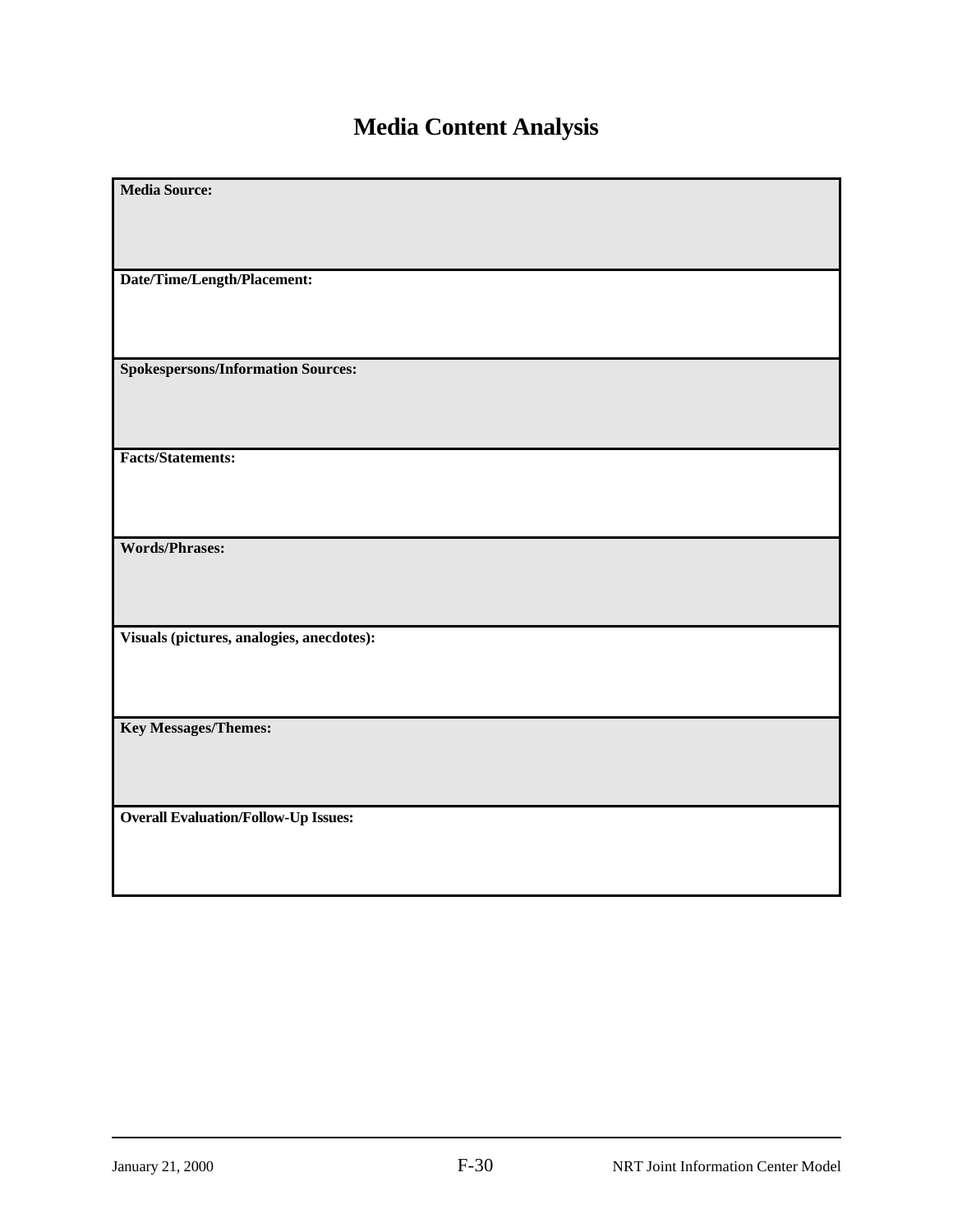## **Media Content Analysis**

| <b>Media Source</b> | Date/Time<br><b>Length/Placement</b> | Spokespersons/<br><b>Sources</b> | Facts/Statements/<br><b>Words/Phrases</b> | <b>Visuals</b> | Messages/Themes | <b>Overall Impression</b> |
|---------------------|--------------------------------------|----------------------------------|-------------------------------------------|----------------|-----------------|---------------------------|
|                     |                                      |                                  |                                           |                |                 |                           |
|                     |                                      |                                  |                                           |                |                 |                           |
|                     |                                      |                                  |                                           |                |                 |                           |
|                     |                                      |                                  |                                           |                |                 |                           |
|                     |                                      |                                  |                                           |                |                 |                           |
|                     |                                      |                                  |                                           |                |                 |                           |
|                     |                                      |                                  |                                           |                |                 |                           |
|                     |                                      |                                  |                                           |                |                 |                           |
|                     |                                      |                                  |                                           |                |                 |                           |
|                     |                                      |                                  |                                           |                |                 |                           |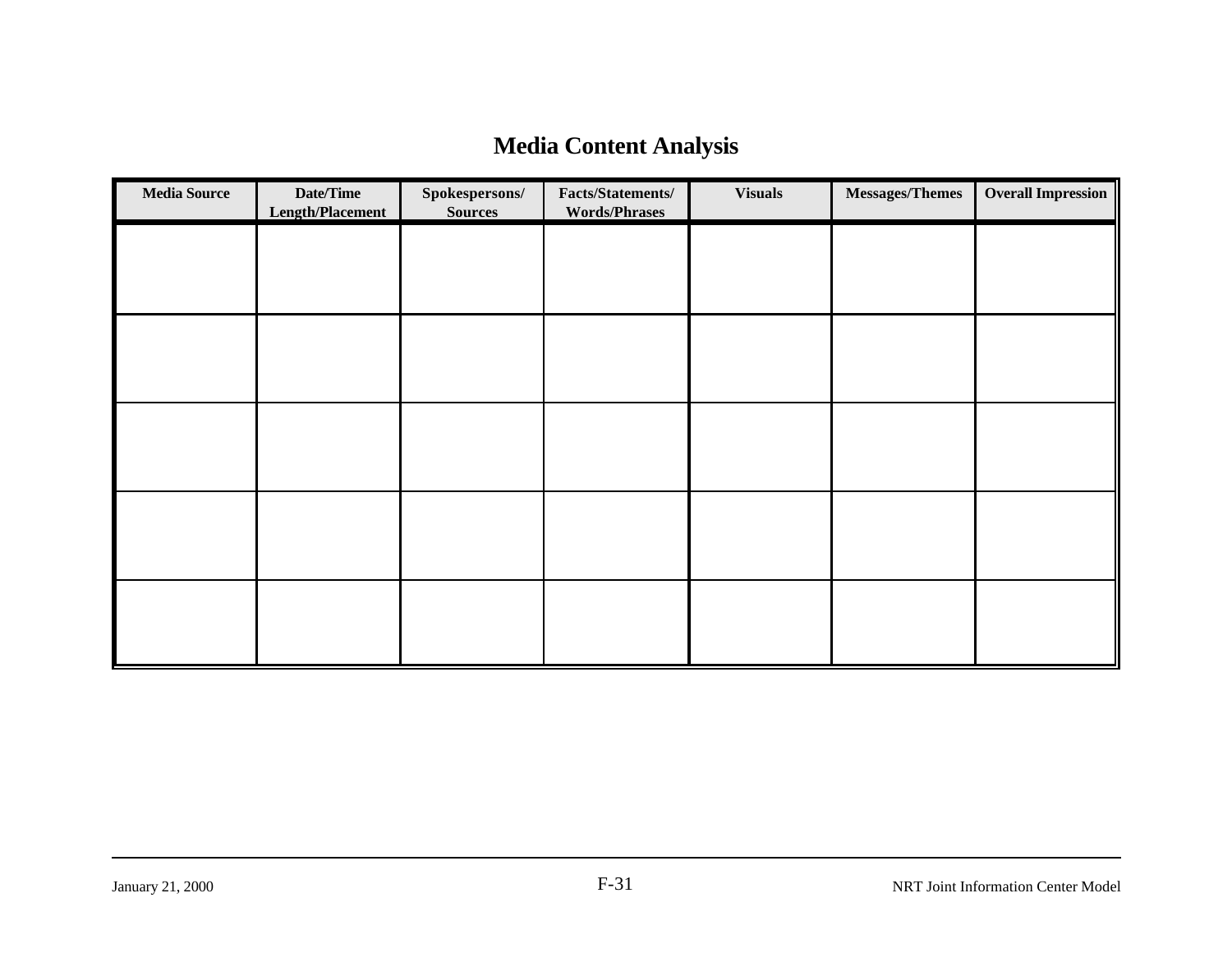# **Community Feedback Content Analysis**

| <b>Public Represented:</b>                  |
|---------------------------------------------|
|                                             |
| Date/Time/Feedback Type:                    |
|                                             |
| <b>Information Sources/Influentials:</b>    |
|                                             |
| <b>Facts/Statements:</b>                    |
|                                             |
| <b>Words/Phrases:</b>                       |
|                                             |
| Visuals (pictures, analogies, anecdotes):   |
|                                             |
| <b>Key Messages/Themes:</b>                 |
|                                             |
| <b>Overall Evaluation/Follow-Up Issues:</b> |
|                                             |
|                                             |